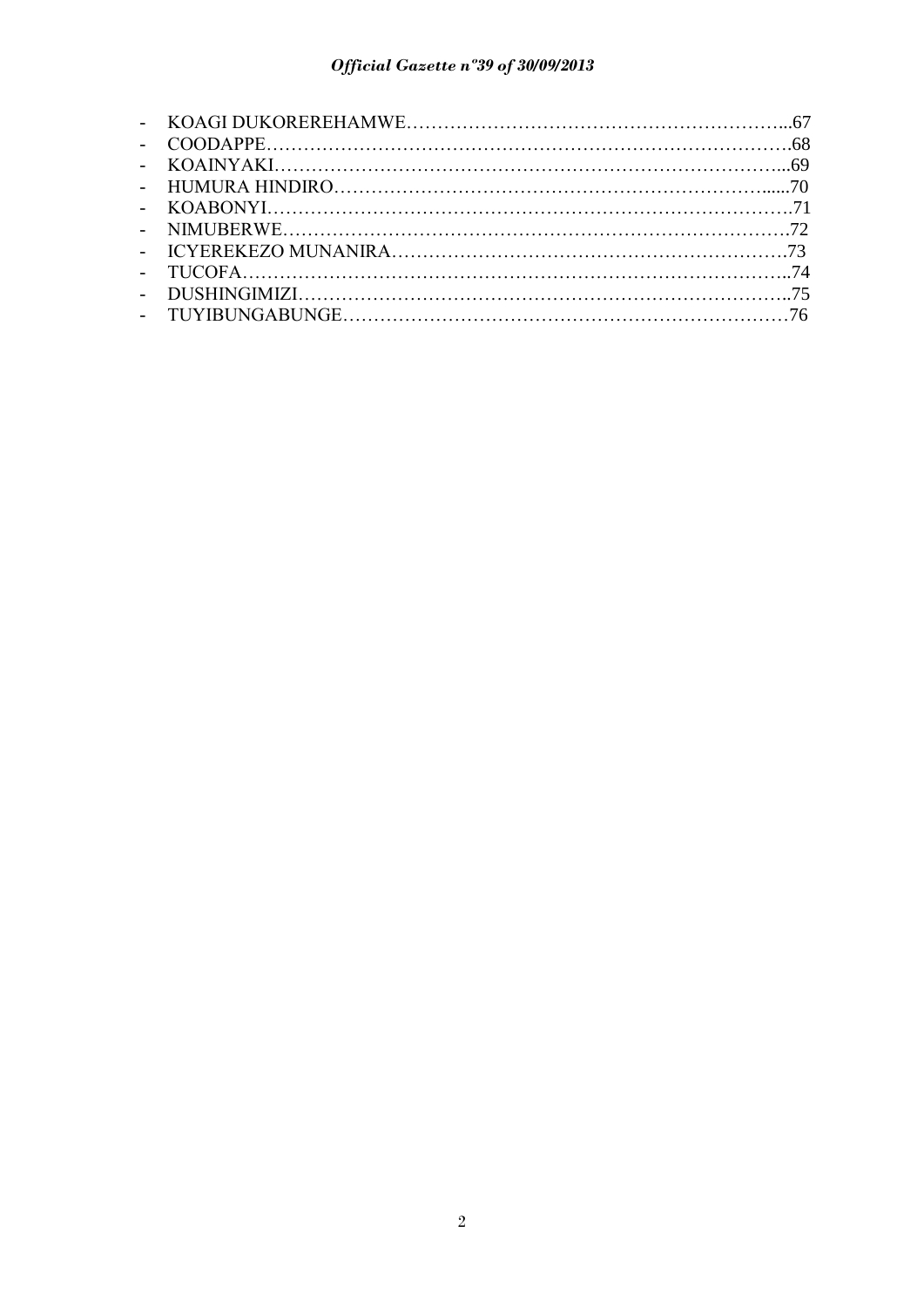**AMABWIRIZA N°04/2013 YO KUWA REGULATION N° 04/2013 OF 27 /08/2013 REGLEMENT N**<sup>o</sup> **04/2013 DU 27/08/ 2013 27/08/2013 YA BANKI NKURU Y'U OF THE NATIONAL BANK OF DE LA BANQUE NATIONALE DU RWANDA AGENGA IHEREREKANYA RWANDA RELATING TO CHEQUE RWANDA RELATIF A LA KORANABUHANGA RYA SHEKI TRUNCATION DEMATERIALISATION DES CHEQUES**

| <b>INGINGO</b><br><b>UMUTWE</b><br><b>MBERE:</b><br><b>WA</b><br><b>RUSANGE</b>                                            | <b>CHAPTER</b><br>ONE:<br><b>GENERAL</b><br><b>PROVISIONS</b>        | <b>CHAPITRE PREMIER: DISPOSITIONS</b><br><b>GENERALES</b>                                        |
|----------------------------------------------------------------------------------------------------------------------------|----------------------------------------------------------------------|--------------------------------------------------------------------------------------------------|
| Ingingo ya mbere: Icyo aya mabwiriza Article 1: Purpose<br>agamije                                                         |                                                                      | <b>Article 1: Objet</b>                                                                          |
| Ingingo ya 2: Ibirebwa n'aya mabwiriza Article 2: Scope<br>areba                                                           |                                                                      | <b>Article 2: Champ d'application</b>                                                            |
| Ingingo ya 3: Ubusobanuro bw'amagambo                                                                                      | <b>Article 3: Definitions of terms</b>                               | <b>Article 3: Définitions des termes</b>                                                         |
| <b>UMUTWE</b><br>WA II:<br><b>UBURYO</b><br>BW'<br><b>IHEREREKANYA- KORANABUHANGA TRUNCATION MODEL</b><br><b>RYA SHEKI</b> | <b>CHAPTER</b><br><b>THE</b><br><b>CHEQUE</b><br>II:                 | <b>CHAPITRE</b><br>$\mathbf{II}$ :<br>LE<br><b>MODELE</b><br>DE<br>DEMATERIALISATION DES CHEQUES |
| <u>Ingingo ya 4:</u> Iyishyuza rya<br>hakoreshejwe ikoranabuhanga                                                          | sheki Article 4: Presentation of a cheque by<br>electronic means     | Article 4: Présentation d'un chèque par<br>voie électronique                                     |
| Ingingo ya 5: Ibiranga Ishusho yemewe ya Article 5: Regularity of a cheque image<br>sheki                                  |                                                                      | Article 5: La régularité d'une image<br>chèque                                                   |
| Ingingo ya 6: Amakuru akubiye muburyo- Article 6: Electronic payment information<br>koranabuhanga bw'ubwishyu              |                                                                      | Article 6: Informations contenues dans un<br>paiement électronique                               |
| Ingingo<br>ya 7: Isabwa<br>rva<br>y'umwimerere na Banki yishyura                                                           | sheki Article 7: Demand of the physical cheque<br>by the paying bank | Article 7: Demande du chèque physique<br>par la banque tirée                                     |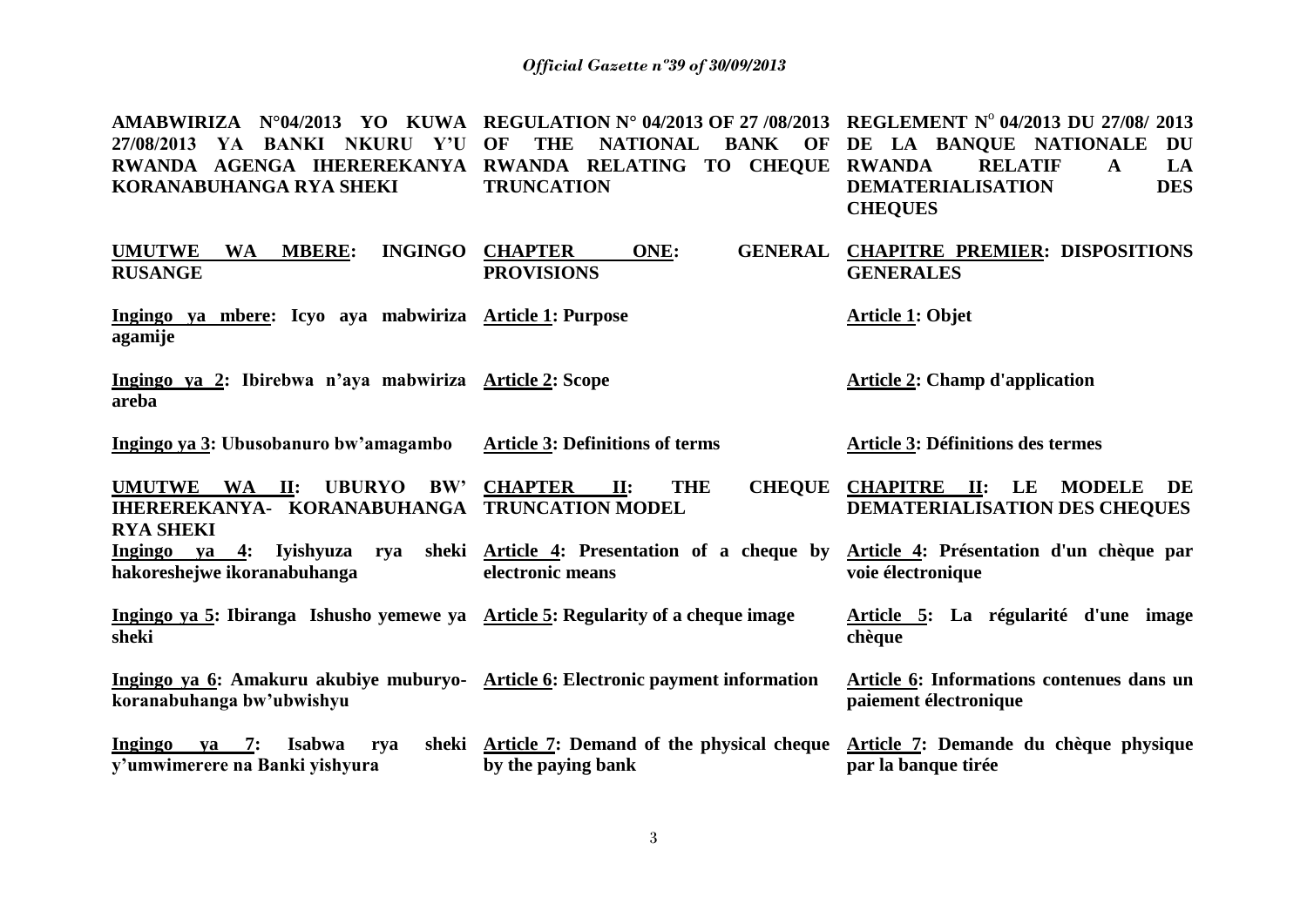| Ingingo ya 8: Inyandiko Isimbura Sheki Article 8: Image Return Document<br><b>Itishyuwe</b>                                                                     |                                                                                                                     | Article 8: Document de Remplacement<br>d'Effet Retourné                                                     |
|-----------------------------------------------------------------------------------------------------------------------------------------------------------------|---------------------------------------------------------------------------------------------------------------------|-------------------------------------------------------------------------------------------------------------|
| Article 9: Amakuru akubiye mu Nyandiko Article 9: Particulars of the Image Return Article 9: Renseignements contenus dans le<br><b>Isimbura Sheki Itishyuwe</b> | <b>Document</b>                                                                                                     | document<br>remplacement<br>de<br>d'effet<br>retourné                                                       |
| Ingingo ya 10: Itangwa ry'inyandiko Article 10: Presentation of the image Article 10: Présentation du document<br><b>Isimbura Sheki Itishyuwe</b>               | return document for payment                                                                                         | <b>Image Retour pour paiement</b>                                                                           |
| Ingingo ya 11: Ibisabwa kugira ngo Article 11: Conditions for the presentation<br><b>Inyandiko</b><br><b>Sheki</b><br><b>Isimbura</b><br>yishyurwe              | <b>Itishyuwe</b> of an Image Return Document                                                                        | Article 11: Conditions de présentation d'un<br>Remplacement<br>d'Effet<br><b>Document</b><br>de<br>Retourné |
| <u>Ingingo ya 12</u> : Gutakara kw'Inyandiko <u>Article 12</u> : Loss of an Image Return Article 12: Perte d'un Document de<br><b>Isimbura Sheki Itishyuwe</b>  | <b>Document</b>                                                                                                     | Remplacement d'Effet Retourné                                                                               |
| Ingingo ya 13: ifatwa ry'amashusho Article 13: Capture of Images and Data<br>y'inyandiko z'agaciro n'amakuru ajyanye<br>nayo                                    |                                                                                                                     | Article 13: Saisie d'images et de données                                                                   |
| <b>Ububiko</b><br>ya 14:<br>Ingingo<br>bw'amashusho                                                                                                             | rusange Article 14: Central Image Archive                                                                           | <b>Article 14: Centre d'archive d'image</b>                                                                 |
| Ingingo ya 15:<br>sheki-<br>ntarengwa<br>kuri<br>wemewe<br>koranabuhanga                                                                                        | Umubare w'agaciro Article 15: Value Limits on cheque Article 15: Limites de valeur sur des<br>truncation            | chèques dématérialisés                                                                                      |
| Ingingo<br>va 16:<br>Amabwiriza<br>ubuziranenge bwa sheki, ishusho n'ububiko<br>byayo                                                                           | agenga Article 16: Cheque, Quality image and Article 16: Normes relatives au chèque, la<br><b>Storage Standards</b> | qualité d'image et de stockage du chèque                                                                    |

**Ingingo ya 17: Igihe giteganywa cyo kubika Article 17: Period of Retention of original Article 17: Période de conservation du**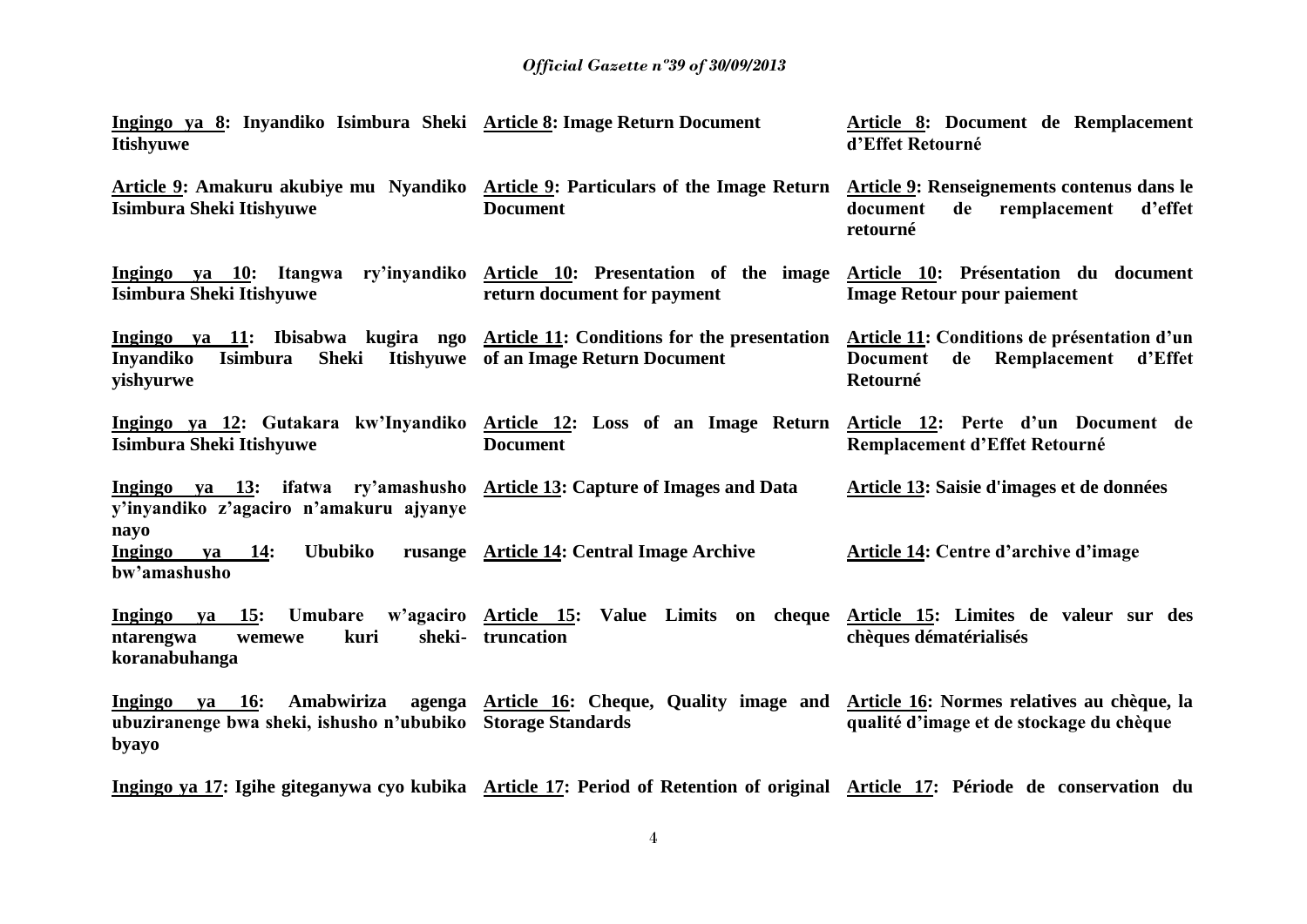#### *Official Gazette nº39 of 30/09/2013*

**sheki y'umwimerere ndetse n'ishushokoranabuhanga ryayo cheque and the electronic image chèque original et de l'image électronique**

**Ingingo ya 18: Ikoreshwa n'umuyoboro wizewe Article 18: Use of Dedicated Secure Article 18: Usage d'un réseau sécurisé Network UMUTWE WA III: INSHINGANO CHAPTER III: ROLES AND RESPONSIBILITIES CHAPITRE III: ROLES ET RESPONSABILITES Ingingo ya 19 : Inshingano rusange Article 19: Common obligations Article 19: Les obligations communes Ingingo ya 20: Inshingano za banki yishyuza of the presenting bank Article 20: Obligations et responsabilités de la banque remettante Ingingo ya 21: Inshingano za banki yishyura Article 21: Obligations and responsibilities of the paying bank Article 21: Obligations et responsabilités de la banque tirée Ingingo ya 22: Ikemurampaka Article 22: Arbitration Article 22: Arbitrage UMUTWE WA IV: INGINGO ZISOZA CHAPTER IV: FINAL PROVISIONS CHAPITRE IV: DISPOSITIONS FINALES Ingingo ya 23: Ishyirwa mu bikorwa n'itangizwa ry'Ihererekanya-Deployment of the cheque truncation Koranabuhanga rya Sheki** 23: Implementation and **Article 23: Mise en œuvre et lancement du Système d**é**mat**é**rialisé des chèques Ingingo ya 24: Ivanwaho ry'ingingo zinyuranyije n'aya mabwiriza Article 24: Dispositions abrogatoires Ingingo ya 25: Igihe aya amabwiririza atangira gukurikizwa Article 25: Commencement Article 25: Entrée en vigueur**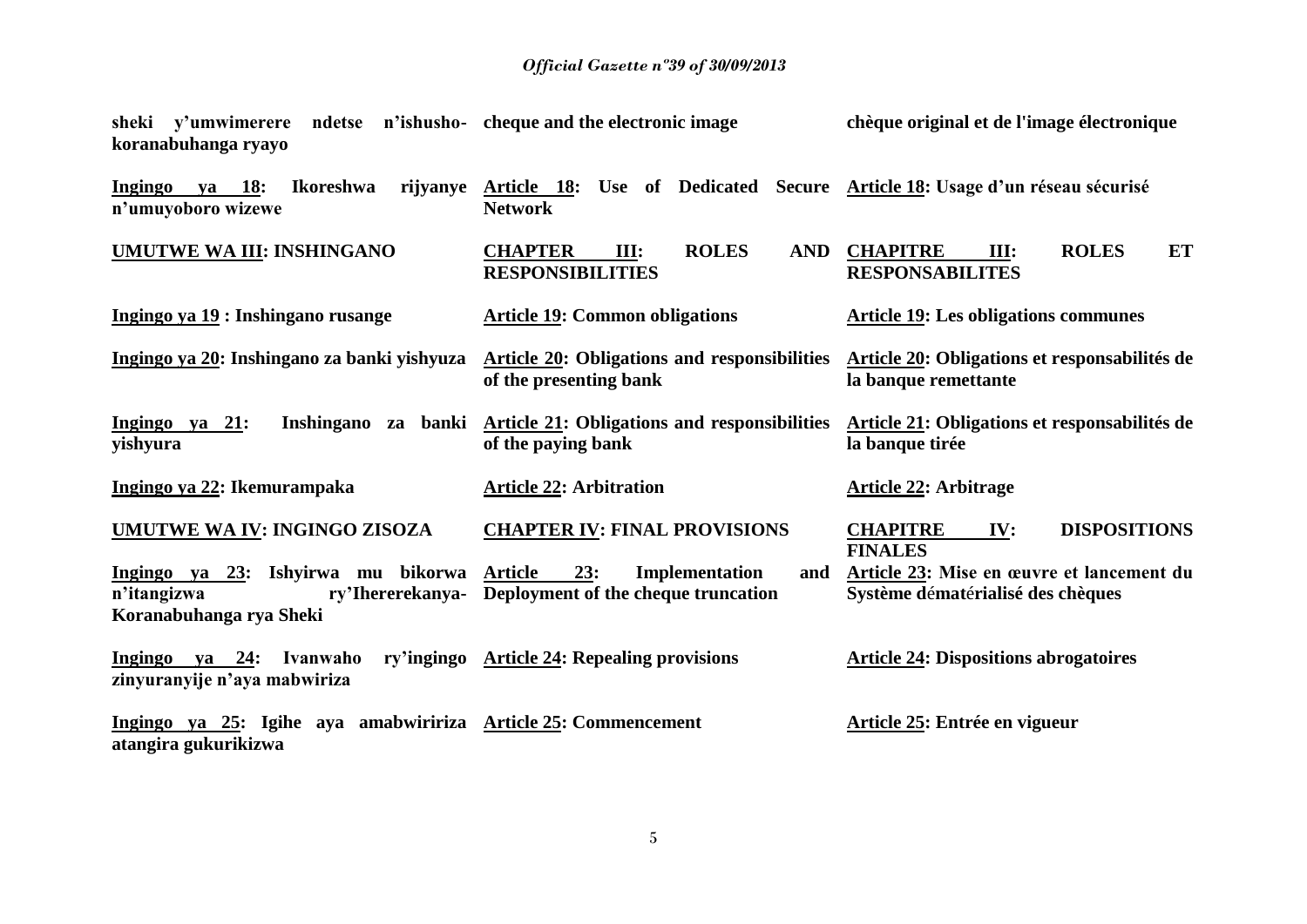**AMABWIRIZA N° 04/2013 YO KUWA REGULATION N° 04/2013 OF 27/08/2013 REGLEMENT N**<sup>o</sup> **04/2013 DU 27/08/ 2013 27/08/2013 YA BANKI NKURU Y'U OF THE NATIONAL BANK OF DE LA BANQUE NATIONALE DU RWANDA AGENGA IHEREREKANYA RWANDA RELATING TO CHEQUE RWANDA RELATIF A LA KORANABUHANGA RYA SHEKI TRUNCATION DEMATERIALISATION DES CHEQUES**

30/11/2007 rigenga Banki Nkuru y'u Rwanda, cyane cyane mu ngingo ya 56;

governing the Central Bank of Rwanda, especially in Article 56;

Ishingiye ku Itegeko n<sup>o</sup> 55/2007 ryo kuwa Pursuant to Law n<sup>o</sup> 55/2007 of 30/11/2007 Vu la Loi n<sup>o</sup> 55/2007 du 30/11/2007 régissant Banque Nationale du Rwanda, spécialement en son article 56;

Ishingiye ku Itegeko n<sup>o</sup> 32/2009 ryo kuwa Pursuant to Law N<sup>o</sup> 32/2009 of 18/11/2009 18/11/2009 rigena inyandiko zishobora governing Negotiable Instruments, especially gucuruzwa, cyane cyane mu ngingo ya 114;

bw'imyishyuranire cyane cyane mu ngingo ya Article 22;

26/02/2010 rverekeye

22;

in Article 114; Vu la Loi nº 32/2009 du  $18/11/2009$  relative aux Titres Négociables, spécialement en son article 114;

Ishingiye ku Itegeko n<sup>o</sup> 03/2010 ryo kuwa Pursuant to Law N<sup>o</sup> 03/2010 of 26/02/2010 Vu la Loi n<sup>o</sup> 03/2010 du 26/02/2010 relative n'uburyo concerning Payment System, especially in au Système de Paiement, spécialement en son article 22;

Ishingiye ku Itegeko N° 18/2010 ryerekeye Pursuant to Law N° 18/2010 of 12/05/2010 Vu la Loi n° 18/2010 du 05/12/2010 relative ubutumwa koranabuhanga. koranabuhanga n'ihererekanya koranabuhanga signatures and electronic transactions électroniques et les transactions électroniques, cyane cyane mu ngingo zaryo iya 28, iya 29 especially in Articles 28, 29 and 30; n'iya 30 ; relating to electronic messages, electronic aux messages électroniques, les signatures spécialement en ses articles 28, 29 et 30 ;

Banki Nkuru y'u Rwanda muri aya The National Bank of Rwanda hereinafter La Banque Nationale du Rwanda ci-après **mabwiriza yitwa « Banki Nkuru », itegetse: referred to as « the Central Bank » dénommée « la Banque Centrale » édicte:decrees:**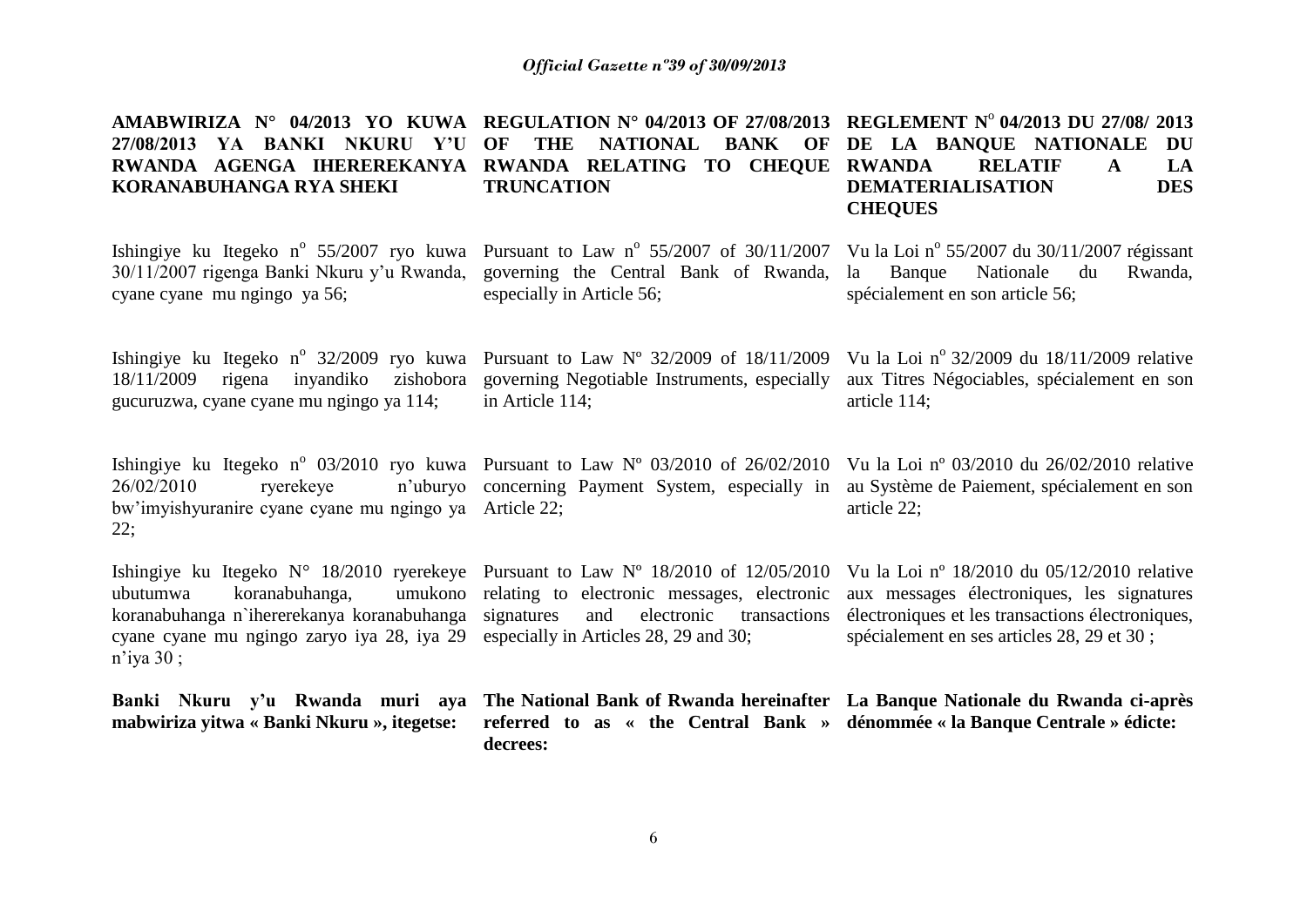| <b>UMUTWE</b><br><b>RUSANGE</b> | <b>WA</b> | <b>MBERE:</b> | INGINGO CHAPTER<br><b>PROVISIONS</b>                    | ONE: | <b>GENERAL CHAPITRE PREMIER: DISPOSITIONS</b><br><b>GENERALES</b> |
|---------------------------------|-----------|---------------|---------------------------------------------------------|------|-------------------------------------------------------------------|
| agamije                         |           |               | Ingingo ya mbere: Icyo aya mabwiriza Article 1: Purpose |      | Article 1: Objet                                                  |

Aya mabwiriza agamije gufasha ishyirwaho The purpose of this regulation is to facilitate Ce règlement a pour objet de faciliter la mise ry'uburyo bunoze bw'imyishyuranire mu the implementation of an effective and en œuvre d'un système de paiement efficace et Rwanda mu gushyiraho amategeko n'amahame efficient payment system by establishing rules efficient en fixant des règles et des principes ku micungire y'ihererekanya-koranabuhanga rya sheki mu Rwanda no kugaragaza truncation in Rwanda and by specifying the chèques au Rwanda et en définissant les uburenganzira n'inshingano bya banki rights and responsibilities of presenting and yishyuza na banki yishyuzwa hakoreshejejwe paying banks under the Cheque Truncation remettante et de la banque tirée dans le cadre uburyo bw'ihererekanya-koranabuhanga rya System. sheki.

# **Ingingo ya 2: Ibirebwa n'aya mabwiriza areba**

bikorwa by'ihwanyabwishyu no kwishyurana settlement activities performed by any bikorwa mu buryo bw'ihwanyabwishyu bikora Clearing Houses which practice the cheque uburyo bw'ihererekanya-koranabuhanga bwa truncation system in Rwanda. sheki mu Rwanda.

# **Ingingo ya 3: Ubusobanuro bw'amagambo Article 3: Definitions of terms Article 3: Définitions des termes**

Muri aya mabwiriza, usibye aho yumvikana ukundi bitewe n'uburyo akoreshejwe, amagambo akurikira asobanura :

and principles for the management of cheque

expressions shall mean:

**1. "Ubushyinguro bw'inyandiko": 1. "Archive":** a depository used to store and **1. « Archive » :** dépôt utilisé pour le

In this regulation, unless the context Dans le présent règlement, à moins que le otherwise requires, the following terms and contexte n'en dispose autrement, les mots et les expressions suivantes signifient:

de la gestion de la dématérialisation des droits et les responsabilités de la banque du système d'échange dématérialisé des chèques.

# Article 2: Champ d'application

Aya mabwiriza agomba gukurikizwa ku This regulation shall apply to clearing and Le présent règlement s'applique aux activités de compensation et de règlement effectuées par les chambres de compensation qui opèrent le système d'échange dématérialisé des chèques au Rwanda.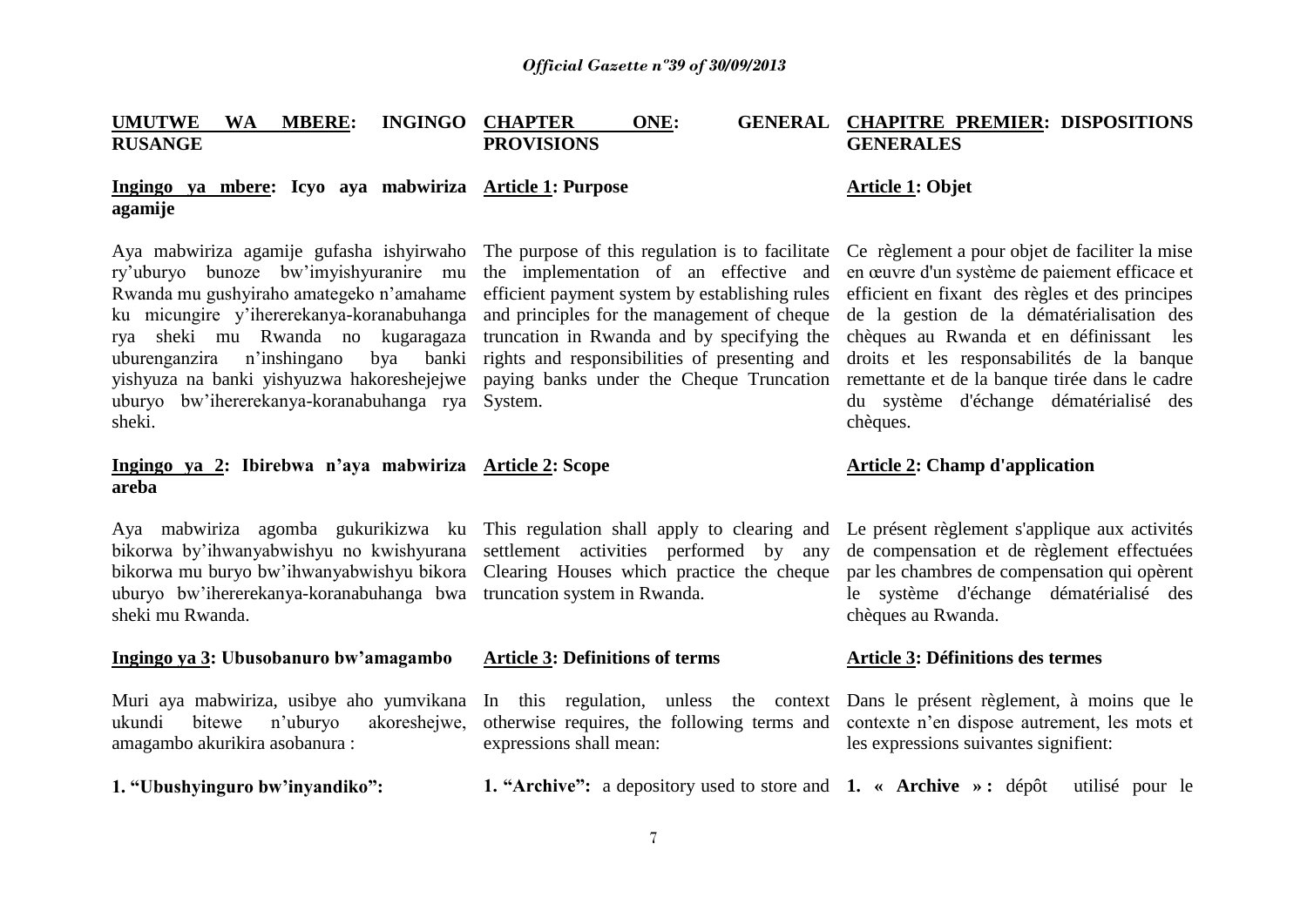no guhuza amashusho n'amakuru bijyanye the purpose of preserving the long term renseignements connexes aux fins de kugirango habeho gutunga no kurinda ayo makuru mu buryo burambye kandi bw'ibanga no kugirango ayo makuru abashe kugerwaho igihe cyose akenewe.

**2. "Sheki"**: sheki nk'uko isobanuwe mu **2. "Cheque"**: cheque as defined in the Law **2. «Chèque**» : chèque au sens de la loi Nº Itegeko N° 32/2009 ryo kuwa 18/11/2009 N° 32/2009 of 18/11/2009 governing 32/2009 du 18/11/2009 régissant les rigenga inyandiko z'agaciro.

**3. "Sheki yahererekanyijwe"**: sheki **3. "Cheque in circulation":** a cheque that is **3. « Chèque circulant » :** chèque faisant yishyura.

**4. "Ihererekanya-koranabuhanga rya**  ry'ihanahana mu ntoki rya sheki igasimbuzwa the cheque and replacing the physical arebana n'iyo sheki yanditse mu murongo koranabuhanga (MICR).

Amakuru ajyanye na sheki afatwa na banki The cheque details are captured, typically by yayakiriye ikayohereza mu hwanyabwishyu ikoranabuhanga kandi ishingiye ku miterere to the Clearing House for onward delivery to chambre de compensation puis transmis à la yemeranijwe kugira ngo banki igomba the paying bank for payment. Unlike the more banque tirée pour paiement. Contrairement à kwishyura yishyure. Bitandukanye n'uburyo common form of presentation where a cheque bwari busanzwe bukoreshwa aho sheki itangwa is physically presented to the paying bank, a le chèque est présenté physiquement à la mu ntoki kuri banki iyishyura, sheki truncated cheque is typically stored by the banque tirée, un chèque dématérialisé est en

such information**.**

Negotiable Instruments.

be required by the latter.

and the corresponding data contained in MICR line.

Bisobanura ububiko bukoreshwa mu kubika index Images and associated information for stockage et l'indexation des images et des integrity, confidentiality, and accessibility of conservation, de préservation à long terme de l'intégrité, de la confidentialité et de l'accessibilité de ces informations.

instruments négociables**.**

yaherekanyijwe mu ntoki hagati ya banki subject to a physical exchange between the l'objet d'un échange physique entre la banque yishyuza na banki yishyura bisabwe na banki presenting bank and the paying bank as may remettante et la banque tirée sur demande de cette dernière.

**Sheki''**: ni uburyo butuma habaho ihagarikwa involves stopping the physical movement of **chèques»:** un processus qui implique l'arrêt ishusho-koranabuhanga ryayo n'amakuru instrument with the image of the instrument remplacement de l'instrument physique par **4. "Cheque Truncation"**: a process that **4. «Dématérialisation des échanges des**  du mouvement physique du chèque et le son image et les données correspondantes contenues dans la Ligne de Codage Magnétique (MICR).

> the bank presenting the cheque and banque remettante et présentés par voie electronically presented in an agreed format électronique, dans un format convenu, à la Les détails du chèque sont saisis par la la forme la plus courante de présentation où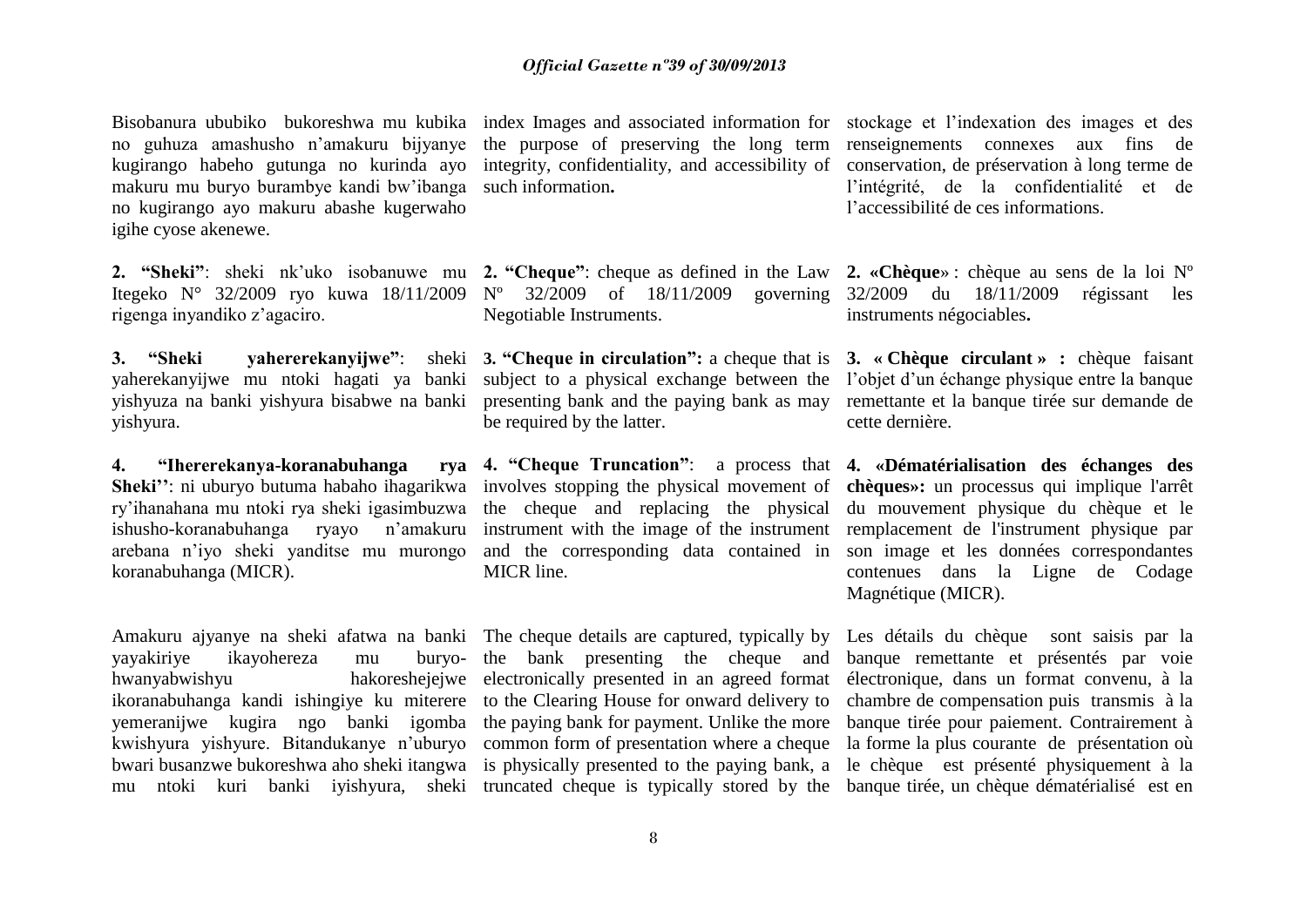yafatiweho ishusho-koranabuhanga ibikwa byumwihariko na banki yishyuza.

wihariye uhabwa inyandiko yoherejwe mu unique number allocated to a transaction sent buryohwanyabwishyu.

**6. "Nyir'inyandiko y'agaciro":** Ni umuntu **6**. "**Holder":** the beneficiary or the endorsee wishyurwa cyangwa weguriwe sheki itishyuwe of a dishonored cheque to whom an Image agahabwa inyandiko isimbura sheki itishyuwe. Return Document is issued;

**7. "Sheki-koranabuhanga":** Ishusho yasheki **7. "Truncated cheque"** a cheque which is y'umwimerere yoherezwa mu ihwanyabwishyu truncated during the course of a clearing bikozwe na banki yishyuza, icyo gihe cycle, either by the clearing house or by the ihererekanya ry'ishusho-koranabuhanga ya sheki bisimbura ihererekanya rya sheki mu ntoki.

**8. "Uburyo-hwanyabwishyu":** ahakorerwa **8. "Clearing House":** the clearing house **8. « Chambre de compensation »:** la ihwanyabwishyu hayoborwa na Banki Nkuru managed by the National Bank of Rwanda or  $y'u$  Rwanda, cyangwa buryowanyabwishyu bwemewe na Banki National Bank of Rwanda.' Nkuru y'u Rwanda.

**9.** "Invandiko Isimbura **Itishyuwe":** ni icyemezo nyiri sheki ahabwa issued by a presenting bank to the Holder that na banki yishyuza sheki cyangwa indi serves as a notice of dishonor of a cheque or nyandiko y'umwimerere, cyemeza ko sheki another instrument; itishyuwe.

**5. "Umubare uranga inyandiko":** umubare **5. "Document Reference Number":** a to the automated clearing house.

bank whether paying or receiving payment, immediately on generation of an electronic image for transmission, substituting the further physical movement of the cheque in writing.

principe gardé par la banque remettante.

**5. « Numéro de référence du document »** : un numéro unique attribué à une transaction envoyée à la chambre de compensation automatisée.

**6**. «**Porteur » :** le bénéficiaire ou l'endossataire d'un chèque impayé à qui est délivré un Document de Remplacement d'Effet Retourné;

**7. «Chèque dématérialisé »:** un chèque qui est dématérialisé au cours d'un cycle de compensation, soit par la chambre de compensation ou par la banque tiré ou bénéficiaire, immédiatement par la création d'une image électronique générée pour transmission, substituant le mouvement physique du chèque manuellement écrit.

a clearing house recognized as such by the Banque Nationale du Rwanda ou une chambre de compensation gérée par la chambre de compensation reconnue comme telle par la Banque Nationale du Rwanda**»**.

**9. "Image Return Document**": a document **9**. «**Document de Remplacement d'Effet Retourné»:** un document délivré par la banque remettante au Porteur qui sert d'avis de refus paiement d'un chèque ou d'un autre effet;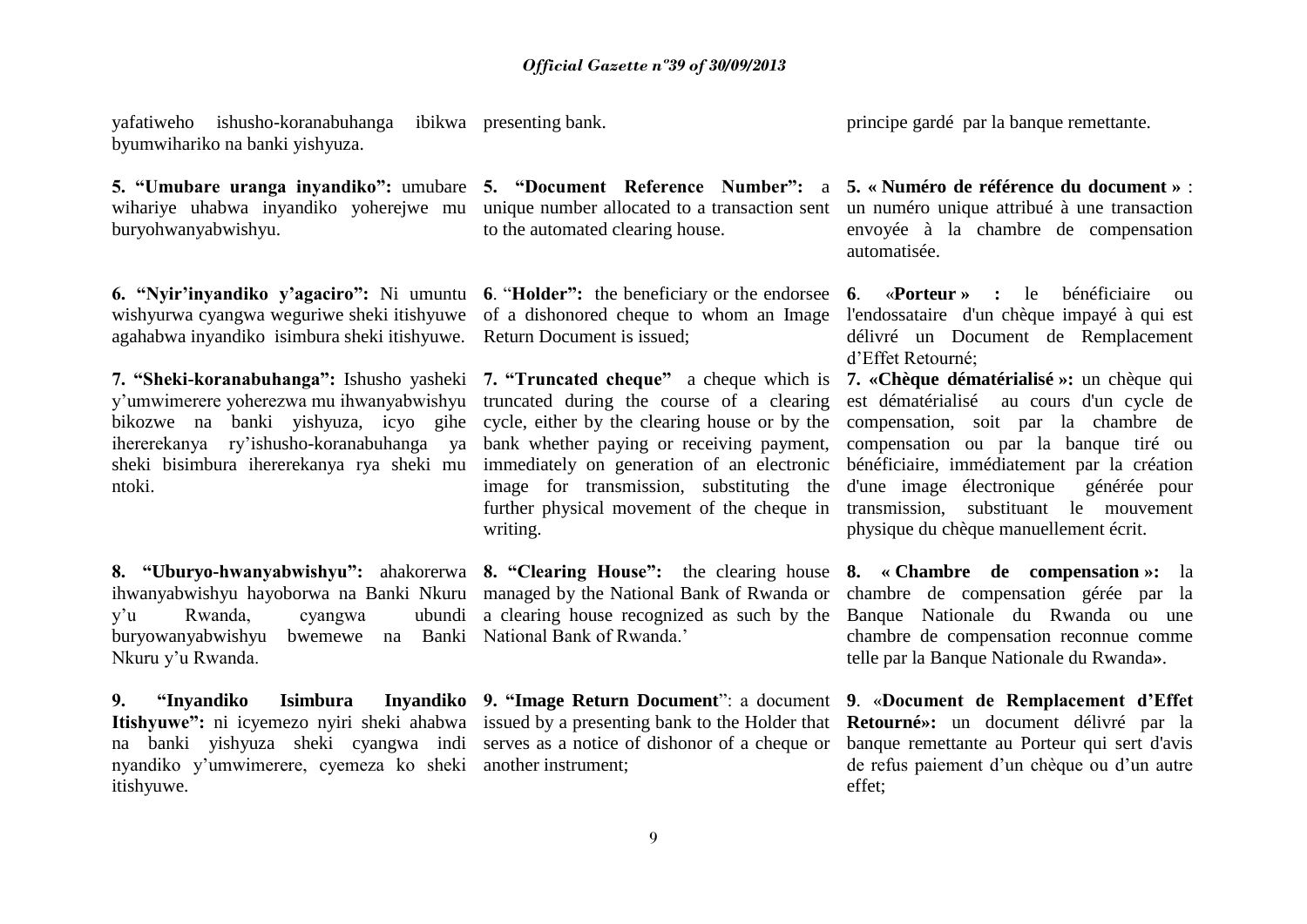**10. "Umurongo koranabuhanga (MICR)" 10. "MICR Line** or "**Magnetic Ink 10 «Ligne MICR ou Ligne de Codage cyangwa Umurongo ugizwe n'utumenyetso dusomwa n'imashini:** Imibare igizwe n'imibare iranga banki, konti, sheki n'andi makuru byandikwa ahagana hepfo kuri sheki mu mibare isomwa n'imashini bishingiye ku mabwiriza agenga ubuziranenge bwa sheki mu Rwanda.

sheki kugirango iyishyure.

**12. "Umuntu":** Umuntu ku giti cye, isosiyete, ishyirahamwe, ikigo cya Leta.

**13. "Banki yishyuza":** banki yakira sheki iyihawe n'umukiriya cyangwa se n'uwatumwe, mu yandi magambo ni banki yohereza sheki mu buryo-hwanyabwishyu kugirango yishyurwe.

# **14."Uburyo-hwanyabwishyu**  koranabuhanga": Umuyoboro kohererezanya amafaranga mu buryo bihuriye muri ubwo buryo kwishyurana.

number, cheque number and with the Rwanda Cheque Standards.

cheque is sent for payment.

**12. "Person":** a natural person, corporation, **12.** «**Personne**»: une personne physique, unincorporated company, partnership, government unit or instrumentality, trust.

directly or via a third party, or presents the cheque to the clearing house for clearing and settlement.

bw'ikoranabuhanga butuma ibigo by'imari distribute electronic [credit](http://www.investorwords.com/1193/credit.html) and [debit](http://www.investorwords.com/1308/debit.html) entries to **14. "Automated Clearing House"**: an wo [electronic funds transfer](http://www.investorwords.com/1680/Electronic_Funds_Transfer.html) network which enables participating [financial institutions](http://www.investorwords.com/1950/financial_institution.html) to bishobora [bank accounts](http://www.investorwords.com/7006/bank_account.html) and to [settle](http://www.investorwords.com/4511/settle.html) such entries.

**Character Recognition Line'':** the numbers, **Magnétique»:** les chiffres, comprenant le which may include the bank code, account code bancaire, le numéro de compte, le information, that are printed near the bottom qui sont imprimées au bas d'un chèque à of a cheque in magnetic ink in accordance l'encre magnétique conformément aux normes numéro de chèque et d'autres informations, de chèques au Rwanda.

**11. "Banki yishyura":** Banki yohererejwe **11. Paying Bank"**: the bank at or through **11. «Banque tirée»:** la banque sur ou par which a cheque is payable and to which the l'intermédiaire de laquelle un chèque est tiré et à laquelle le chèque est envoyé pour paiement.

> société ou entité non constituée en société, association, institution étatique, une fiducie.

**13. "Presenting Bank"**: the bank that **13. «Banque remettante»:**la banque recevant receives the cheque from the customer, either le chèque du client, que ce soit directement ou par l'intermédiaire d'un tiers, ou présente le chèque à la chambre de compensation pour paiement et règlement.

> **14. « Chambre de compensation automatisée »:** un réseau de transfert électronique de fonds qui permet aux institutions financières participantes à passer des écritures comptables sous forme électronique aux comptes des banques afin d'exécuter des règlements entre les banques.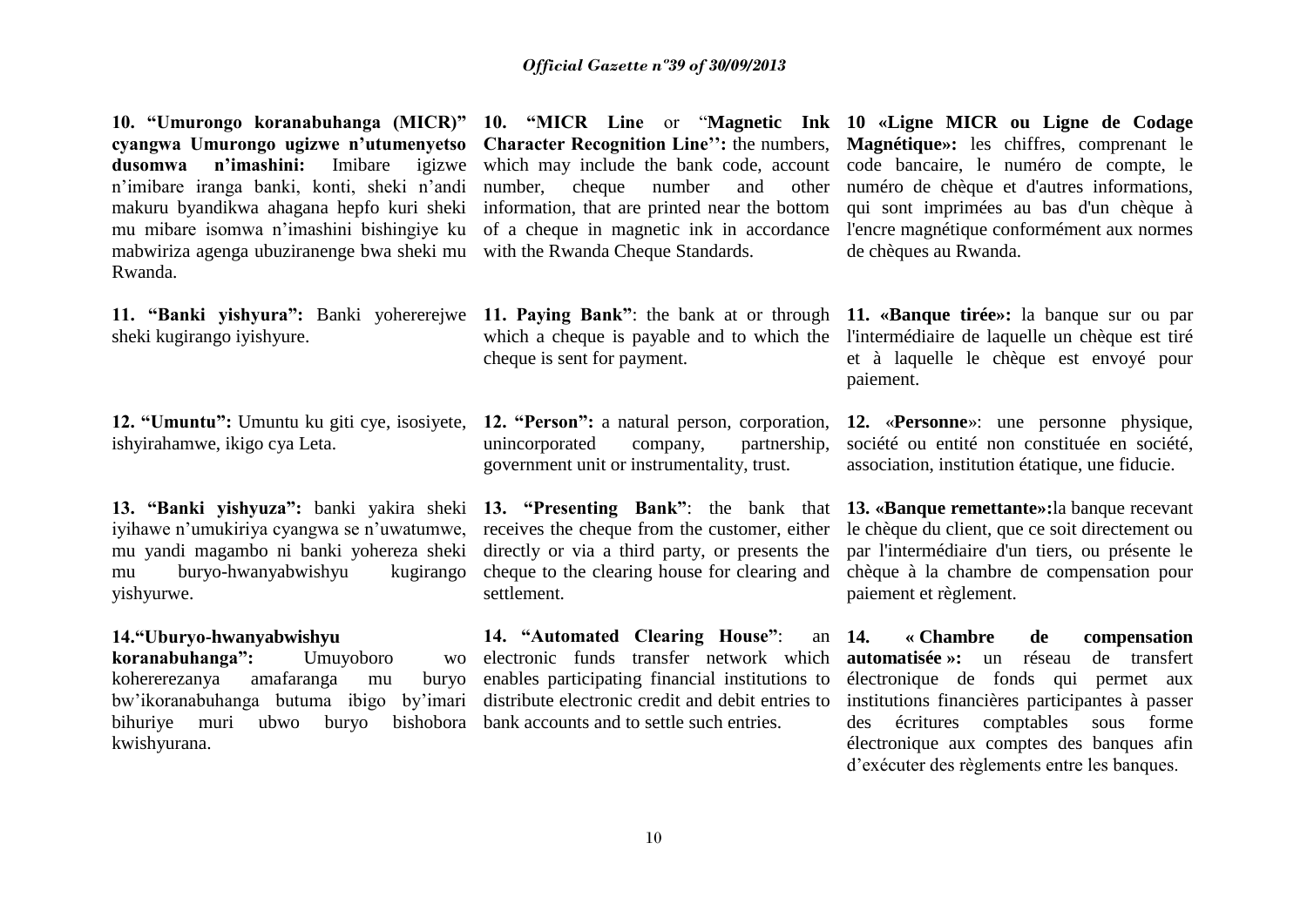**mibare":** umukono koranabuhanga nk'uko as defined in the law nº 18/2010 of électronique au sens de la loi n º 18/2010 du bisobanuye mu itegeko N° 18/2010/ ryo kuwa 12/05/2010 relating to electronic messages, 12/05/2010 relative aux messages 12/05/2010 ryerekeye ubutumwa koranabuhanga, umukono koranabuhanga transactions. n'ihererekanya koranabuhanga.

**16. "Umubare uranga inyandiko yoherejwe 16. "Document Reference Number":** a kiranga ihererekana rikorewe mu buryo transaction exchanged through the clearing bw'ihwanyabwishyu. Icyo kirango gikoreshwa system. It is used for any interbank exchange bw'ihwanyabwishyu hagati ya banki yishyuza the paying banks. It facilitates reconciliation n'iyishyura. Gishobora kandi gukoreshwa mu of electronic data with related scanned image guhuza amakuru-koranabuhanga n'ishusho ya sheki byerekeranye.

**15. "Umukono koranabuhanga ukozwe mu 15. "Digital signature":** electronic signature **15. « Signature numérique » :** la signature signatures and

hamwe of the cheque as well.

électroniques, les signatures électroniques et les transactions électroniques.

**hagati y'amabanki":** Ni ikirango cyihariye unique Reference that facilitates identifying a **d'Opération » :** Référence permettant kuri buri hererekana rikorewe mu buryo via clearing house between the presenting and compensation. Elle est utilisée pour tout **16. « Référence Interbancaire**  d'identifier de façon unique une opération échangée à travers le système de échange interbancaire via la chambre de compensation entre la banque remettante et la banque tirée. Elle permet également la réconciliation des données électroniques avec l'image scannée du chèque correspondant.

# CHEOUE CHAPITRE II: LE MODELE DE **DEMATERIALISATION DES CHEQUES**

# **Article 4: Présentation d'un chèque par voie électronique**

transmitting, by electronic means, an image par voie électronique, une image et les and the electronic payment information of the informations de paiement électroniques du cheque, instead of presenting the cheque chèque, au lieu de le présenter physiquement. paiement à la banque tirée, en transmettant

#### **UMUTWE WA II: UBURYO BW' IHEREREKANYA- KORANABUHANGA TRUNCATION MODEL RYA SHEKI CHAPTER II: THE**

Ingingo ya 4: Ivishyuza rya **hakoreshejwe ikoranabuhanga**

Banki ishobora kwohereza ishusho ya sheki A bank may present a cheque for payment to Une banque peut présenter un chèque au n'amakuru ajyanye nayo kuri banki igomba kuyishyura hakoreshejweikoranabuhanga aho gutanga sheki y'umwimerereubwayo.

**Article 4: Presentation of a cheque by electronic means**

> another bank on which it is drawn by itself.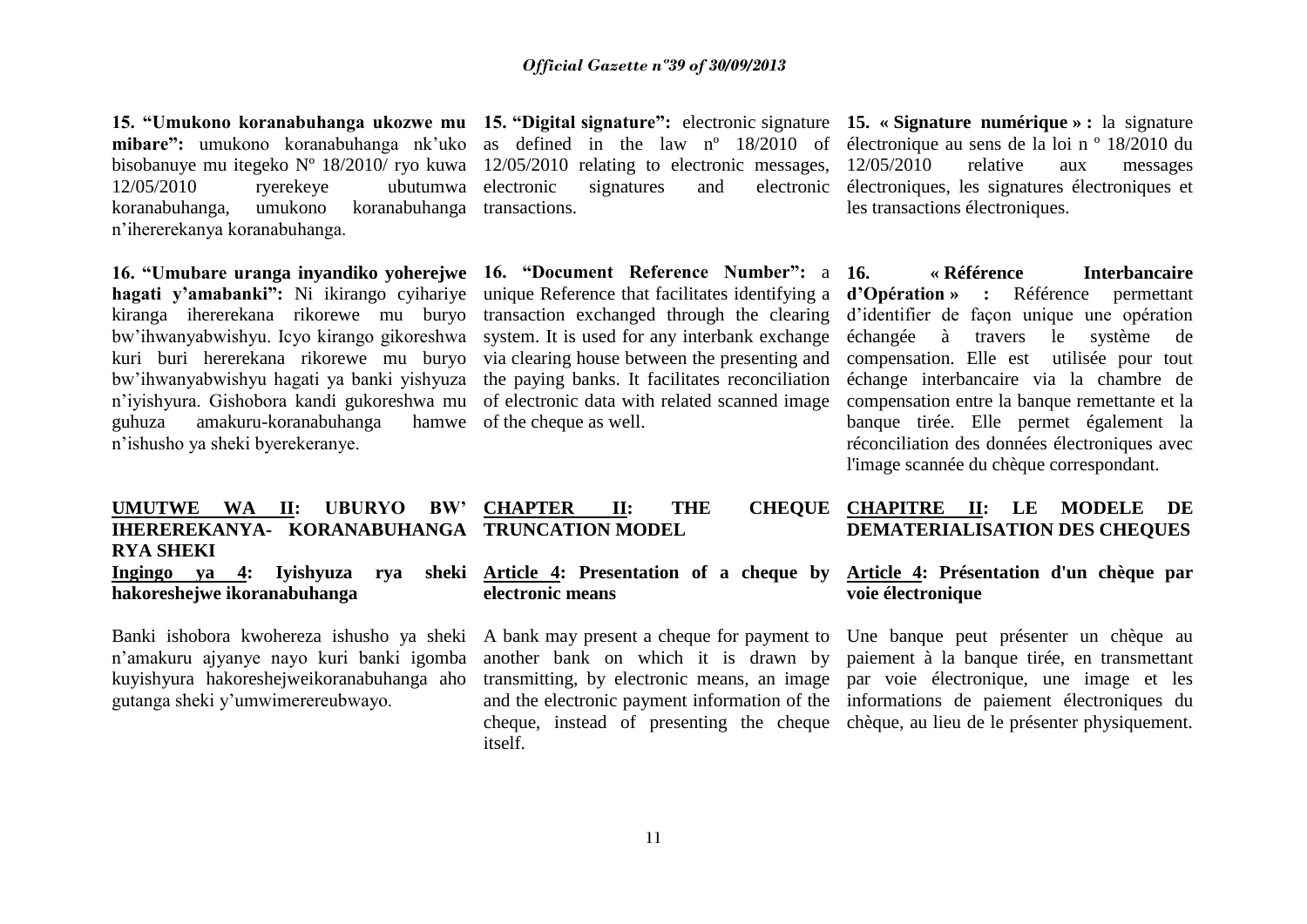## **Ingingo ya 5: Ibiranga Ishusho yemewe ya sheki**

Iyishyurwa rya sheki rikozwe hakurikijwe Any payment made upon the presentation of ibivugwa mu ngingo ya 4 ntirigomba gufatwa nk'aho ritakurikije amategeko y'ihwanyabwishyu, ryakoranywe uburiganya cyangwa uburangare kubera ko ryashingiye ku ishusho ya sheki n'amakuru-korabuhanga ajyanye nayo aho gushingira kuri sheki y'umwimerere.

Iyo sheki yishyuzwa hakurikijwe ibisabwa mu ngingo ya 4, banki yishyuza sheki hamwe na banki yishyura sheki ziba zifite inshingano zimwe mu birebana n'ikusanya n'iyishyurwa rya sheki nk'aho sheki y'umwimerere iba yatanzwe ngo yishyurwe.

# **Ingingo ya 6: Amakuru akubiye muburyokoranabuhanga bw'ubwishyu**

Amakuru-koranabuhanga ya sheki ayo ariyo The electronic payment information of any yose cyangwa indi nyandiko igomba kuba cheque or instrument shall comprise of the igizwe n'ibi bikurikira:

- 1. Umubare ugaragaza uko y'umwimerere yasohotse mu icapiro;
- 

# the cheque in accordance with article 4 shall not be taken to have been made outside of the ordinary course of business, in bad faith or negligently only because it is made upon transmission of an image and the electronic payment information of the cheque rather than the presentation of the cheque itself.

Where the presentation of a cheque is made under article 4, the bank which presented the cheque and the bank in which it is drawn shall be subject to the same duties in relation to the collection and payment of the cheque as if the cheque itself had been presented for payment.

following:

- Sheki 1. the serial number of the cheque; 1. le numéro de série du chèque;
- 2. Itariki sheki yishyuriweho; 2. the date on which the cheque was drawn; 2. la date à laquelle le chèque a été tiré;

# **Article 5: Regularity of a cheque image Article 5: La régularité d'une image chèque**

Tout paiement effectué sur base de la présentation d'un chèque conformément à l'article 4 ne doit pas être considéré comme ayant été effectué en dehors du circuit normal des affaires, de mauvaise foi ou par négligence simplement pour avoir été réalisé sur base de transmission d'image et des informations de paiement électronique au lieu de la présentation du chèque proprement-dit.

Lorsqu'un chèque est présenté conformément aux dispositions prévues à l'article 4, la banque qui a remis le chèque et la banque sur laquelle il est tiré sont soumises aux mêmes obligations pour ce qui est de la collecte et du paiement dudit chèque comme si le chèque lui-même avait été présenté pour paiement.

# Article 6: Informations contenues dans un **paiement électronique**

Les informations de paiement électronique d'un chèque ou d'un effet doivent contenir les éléments suivants :

- 
-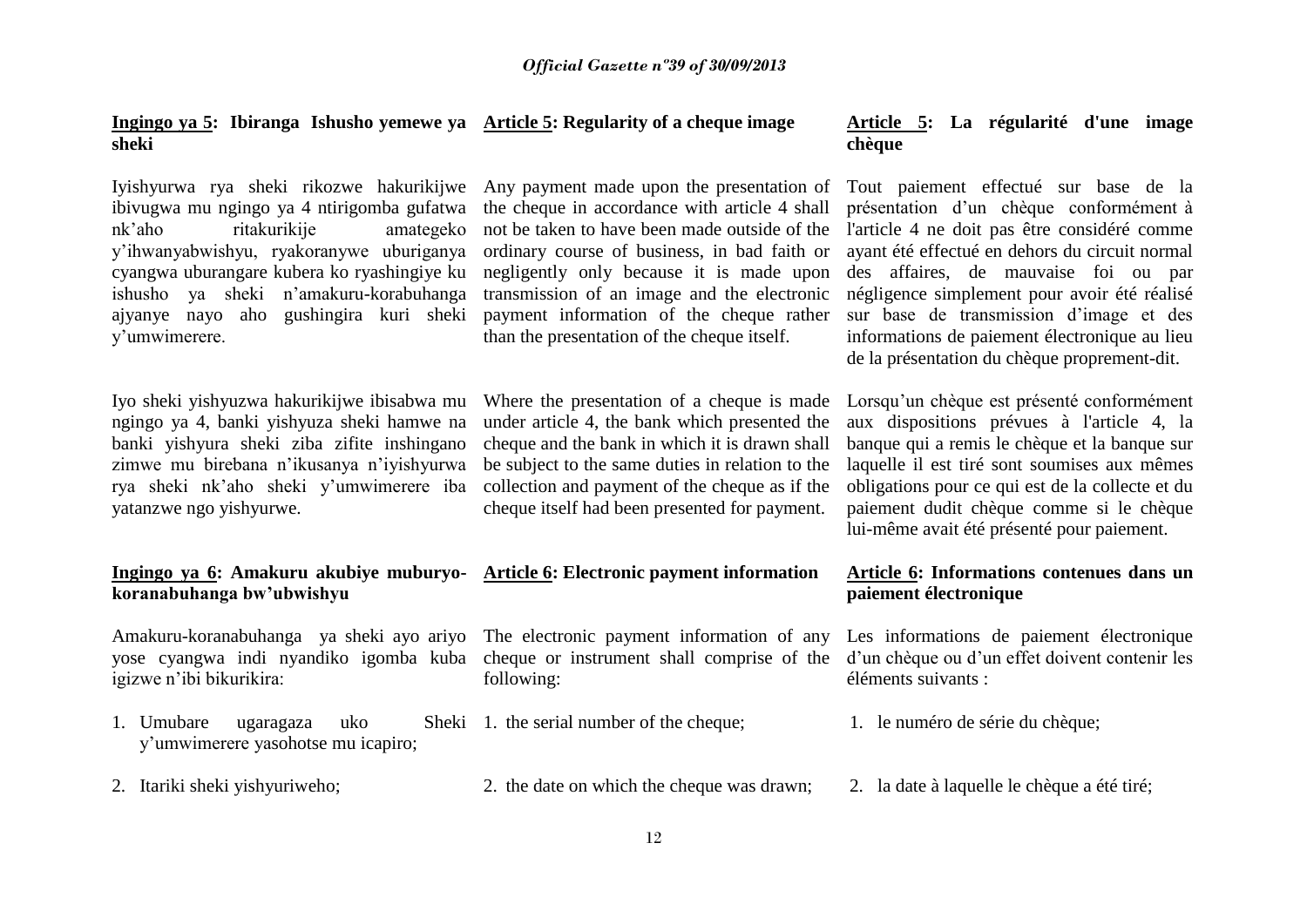- sheki;
- 
- 5. Umubare w'amafaranga nk'uko wanditswe 5. the amount of the cheque as entered by the 5. le montant du chèque tel que mentionné n'uwatanze sheki;
- **6.** Umukono y'uwatanze cyangwa uweguriwe 6. The signature of the drawer and endorser; **6.** La signature du tireur et celle de sheki;
- nyuguti cyangwa mu imibare, cyangwa se ikindi kimenyetso cyumvikanweho gisobanura ayo makuru.

# Ingingo ya 7: Isabwa rya **y'umwimerere na Banki yishyura**

Igihe icyo ari cyo cyose mbere y'uko sheki At any time before payment is made, the A tout moment avant que le paiement ne soit yishyurwa, banki yishyura ifite uburenganzira drawee bank is entitled to demand any further effectué, la banque tirée est en droit d'exiger bwo gusaba ibisobanuro ibyo aribyo byose information regarding the truncated cheque toute autre information supplémentaire birebana na sheki-koranabuhanga kuri banki from the bank holding the truncated cheque in relative au chèque dématérialisé auprès de la ibitse sheki y'umwimerere mu gihe hari impamvu zituma umwimerere wayo ucyemangwa.

- 3. Umubare uranga banki igomba kwishyura 3. the code which identifies the bank on 3. le code identifiant la banque tirée; which the cheque is drawn:
- 4. Konti y'uwatanze sheki; 4. the account number of the drawer of the 4. le numéro de compte du tireur du chèque; cheque:
	- drawer of the cheque;
	- and
	- form of letters or figures or any other code which, as between banks, represents those particulars.

# **Article 7: Demand of the physical cheque Article 7: Demande du chèque physique by the paying bank**

instrument.

- par le tireur;
- l'endosseur, et
- 7. N'andi makuru ashobora gutangwa mu 7. Any particulars which may be given in the **7.** Tous les renseignements qui peuvent être fournis en lettres ou en chiffres ou tout autre code conventionnel entre les banques, exprimant/représentant ces renseignements.

# **par la banque tirée**

case of any reasonable suspicion about the banque le détenant le chèque dematerialisé en genuineness of the apparent tenor of cas de suspicion raisonnable quant à l'authenticité de la teneur apparente de l'effet.

Mu gihe icyemangwa rishingiye mu gukeka If the suspicion is that of any fraud, forgery, Si le soupçon est lié à la fraude, à la ko sheki yiganwe, yahinduwe, yahimbwe tampering or destruction of the instrument, it falsification ou à l'endommagement de cyangwa yangijwe, banki yishyura ifite is entitled to further demand the final of the l'effet, la banque tirée est en droit d'exiger en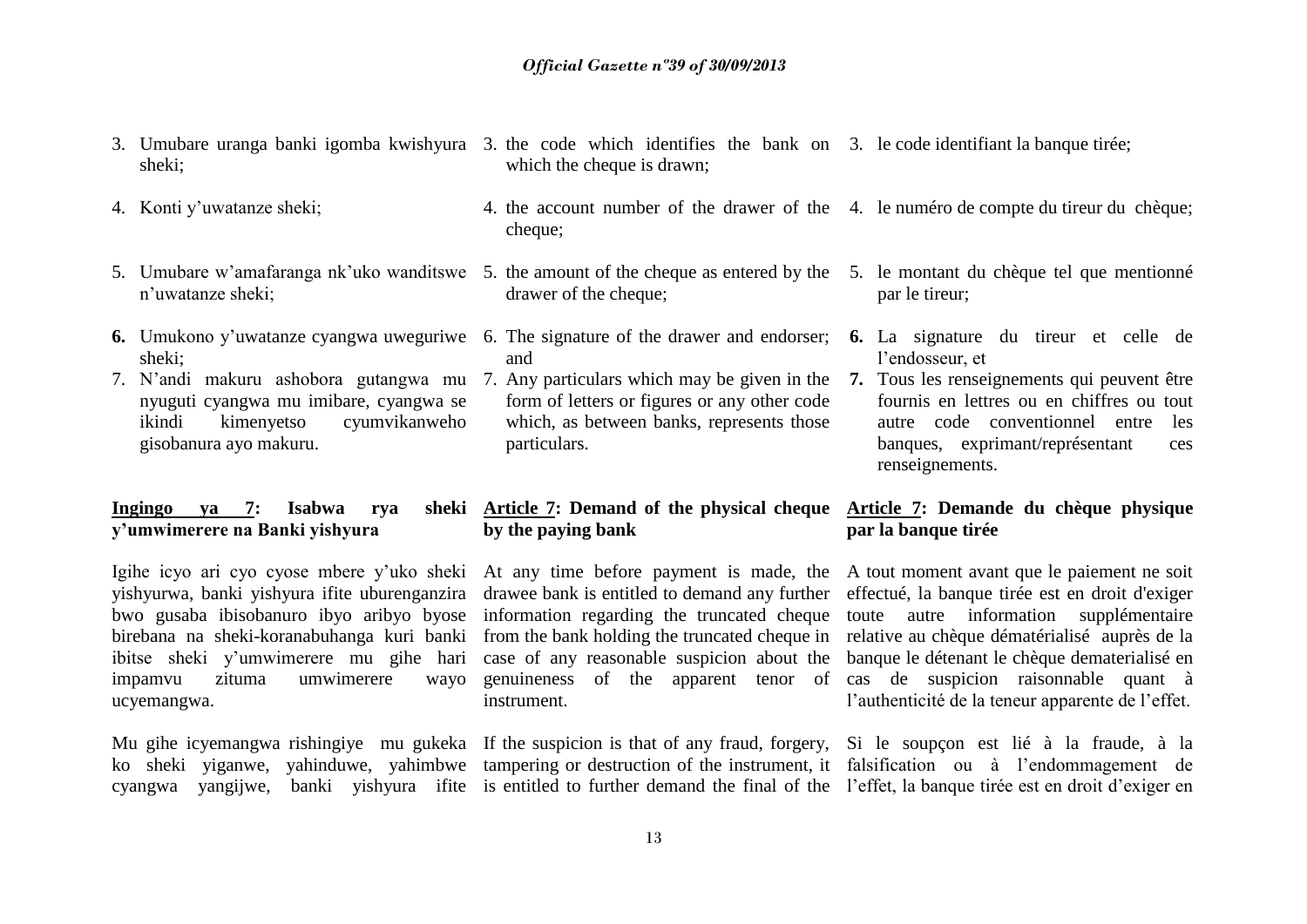uburenganzira bwo gusaba ko sheki physical cheque itself for verification. y'umwimerere iyishyikirizwa kugira ngo hakorwe isuzuma ryimbitse.

sheki yanzwe kwishyurwa.

## **Ingingo ya 8: Inyandiko Isimbura Sheki Itishyuwe**

non-payment.

Iyo sheki yishyuzwa hakurikijwe ibisabwa mu ngingo ya 4, mu gihe itishyuwe, banki yishuza igomba guha nyiri sheki Inyandiko Isimbura Sheki Itishyuwe, keretse bibaye ngombwa ko banki yishyuza isubiza sheki cyangwa ko nyiri sheki asaba gusubizwa sheki y'umwimerere.

Itangwa ry'Inyandiko Isimbura Sheki Itishyuwe kuri nyiri sheki cyangwa uwayanditsweho bifatwa nk'icyemezo cyuzuye cyuko sheki itishyuwe.

# **Isimbura Sheki Itishyuwe**

kuba ifite ibi bikurikira:

accordance with article 4 is dishonoured by non-payment, the presenting bank shall, unless the presenting bank returns the cheque Return Document

considered to be a sufficient notice of the dishonoring of the cheque.

# Article 9: Amakuru akubiye mu Nyandiko Article 9: Particulars of the Image Return Article 9: Renseignements contenus dans le **Document**

following particulars:

plus le chèque physique proprement dit pour vérification.

Gusaba sheki y'umwimerere ntibisobanura ko A request for the presentation of a cheque Une demande de présentation physique d'un shall not constitute dishonor of the cheque by chèque ne constitue pas un refus de paiement.

## Article 8: Document de Remplacement **d'Effet Retourné**

Where a cheque presented for payment in Lorsqu'un chèque est présenté pour paiement itself or the holder requests the return of the le retour du chèque lui-même, délivrer au cheque itself, issue to the holder an Image porteur un Document de remplacement d'effet conformément à l'article 4 est impayé, la banque remettante doit, à moins que celle-ci retourne le chèque ou que le porteur demande retourné.

The presentation of an image return document La présentation d'un Document de to the drawer or an endorser shall be Remplacement D'effet Retourné au tireur ou à l'endosseur doit être considérée comme une notification suffisante du refus de paiement du chèque.

# **document de remplacement d'effet retourné**

Inyandiko Isimbura Sheki Itishyuwe igomba An image return document shall contain the Un document de remplacement d'effet retourné doit contenir les renseignements suivants: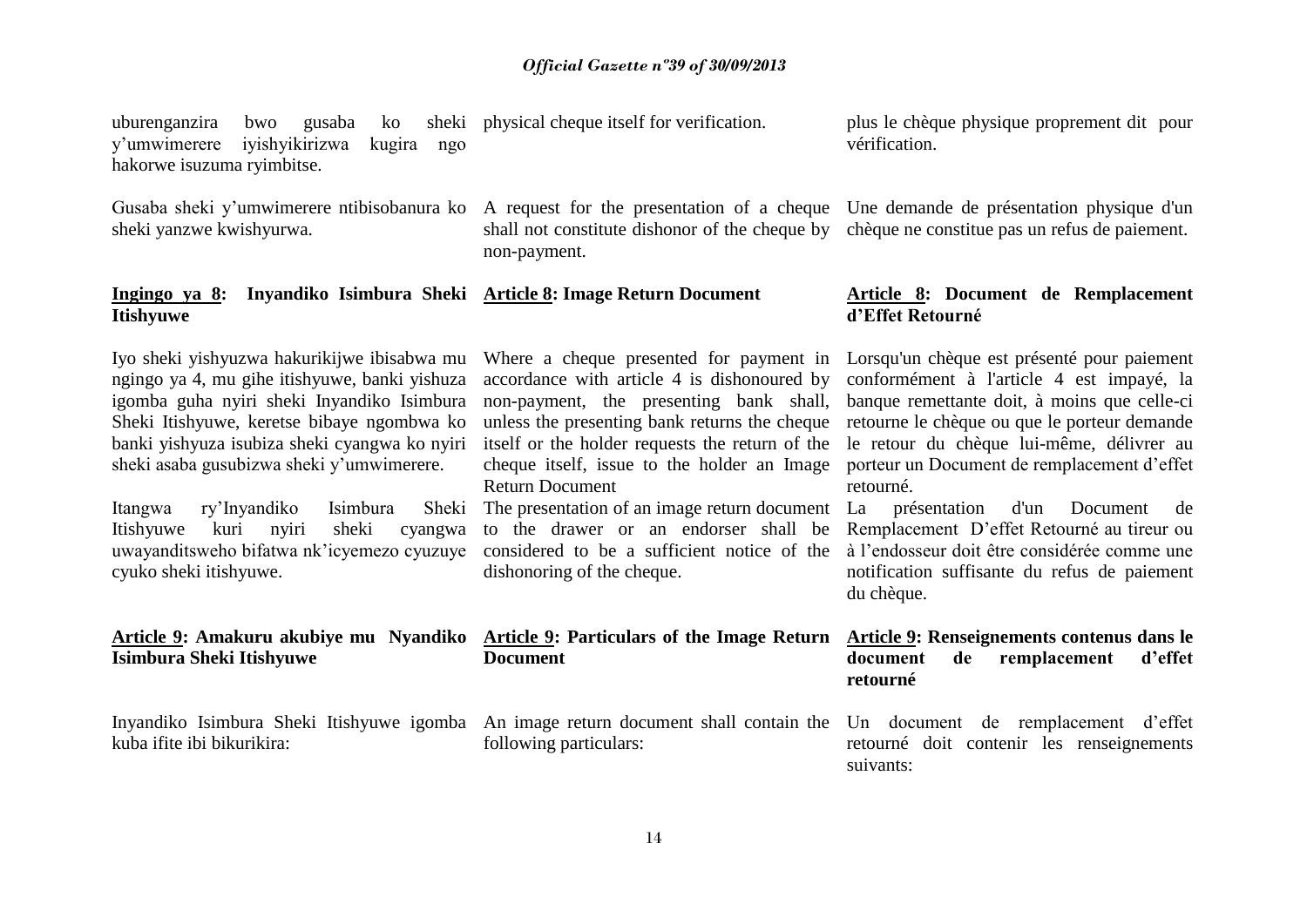### *Official Gazette nº39 of 30/09/2013*

- 1. Amazina n'ikirango bya banki yishyuza sheki;
- 2. Ishusho ya sheki cyangwa inyandiko y'agaciro itishyuwe;
- 3. Amakuru-koranabuhanga rya sheki cyangwa inyandiko y'agaciro itishyuwe;
- 
- 5. Ibisabwa mu itangwa ry' inyandiko isimbura sheki itishyuwe harimo n'igihe ntarengwa itagomba kurenza; and
- 6. Umukono w'ufite ububasha bwo guhagararira banki iyitanze.

Imiterere y'Inyandiko Isimbura Itishyuwe izagaragazwa n'amabwiriza ya Banki Nkuru y'u Rwanda. The format of the image return document Le format du document image retour sera National Bank of Rwanda.

# **Isimbura Sheki Itishyuwe**

Inyandiko Isimbura Sheki Itishyuwe ishobora gutangwa kuri banki yishyuza yayitanze bigakorwa n'uyifite wari wayihawe nk'aho iyo nyandiko ari sheki y'umwimerere yongeye gutanga ngo yishyurwe.

- 2. the image of the cheque or the instrument which has been dishonoured;
- 3. the electronic payment information of the cheque or the instrument which has been dishonoured;
- 
- 5. conditions for re-presentment including the period within which the payment can be effective; and
- 6. the signature of a person who is authorized to issue the document on behalf of the presenting bank.

**return document for payment** 

cheque to which it relates.

- 1. le nom de la banque remettante et son logo;
- 2. l'image du chèque ou de l'effet qui a été refusé pour paiement;
- 3. les informations électroniques du chèque ou de l'effet qui a été refusé pour paiement;
- 4. Impamvu yateye kutishyurwa; 4. the reason for the dishonour; 4. la raison du refus de paiement;
	- 5. les conditions de présentation, y compris la période accordée pour que le paiement soit effectué, et
	- 6. la signature d'une personne qui est habilitée à émettre le document au nom de la banque remettante.

shall be prescribed by a directive of the prescrit par une directive de la Banque Nationale du Rwanda.

## Ingingo ya 10: Itangwa ry'inyandiko Article 10: Presentation of the image Article 10: Présentation du document **Image Retour pour paiement**

An image return document may be presented for payment to the presenting bank by the retourné peut être présenté pour paiement à la holder to whom the image return document was issued as if that document were the Un document de remplacement d'effet banque remettante par le porteur à qui il a été délivré, comme si ce document était le chèque auquel il se réfère.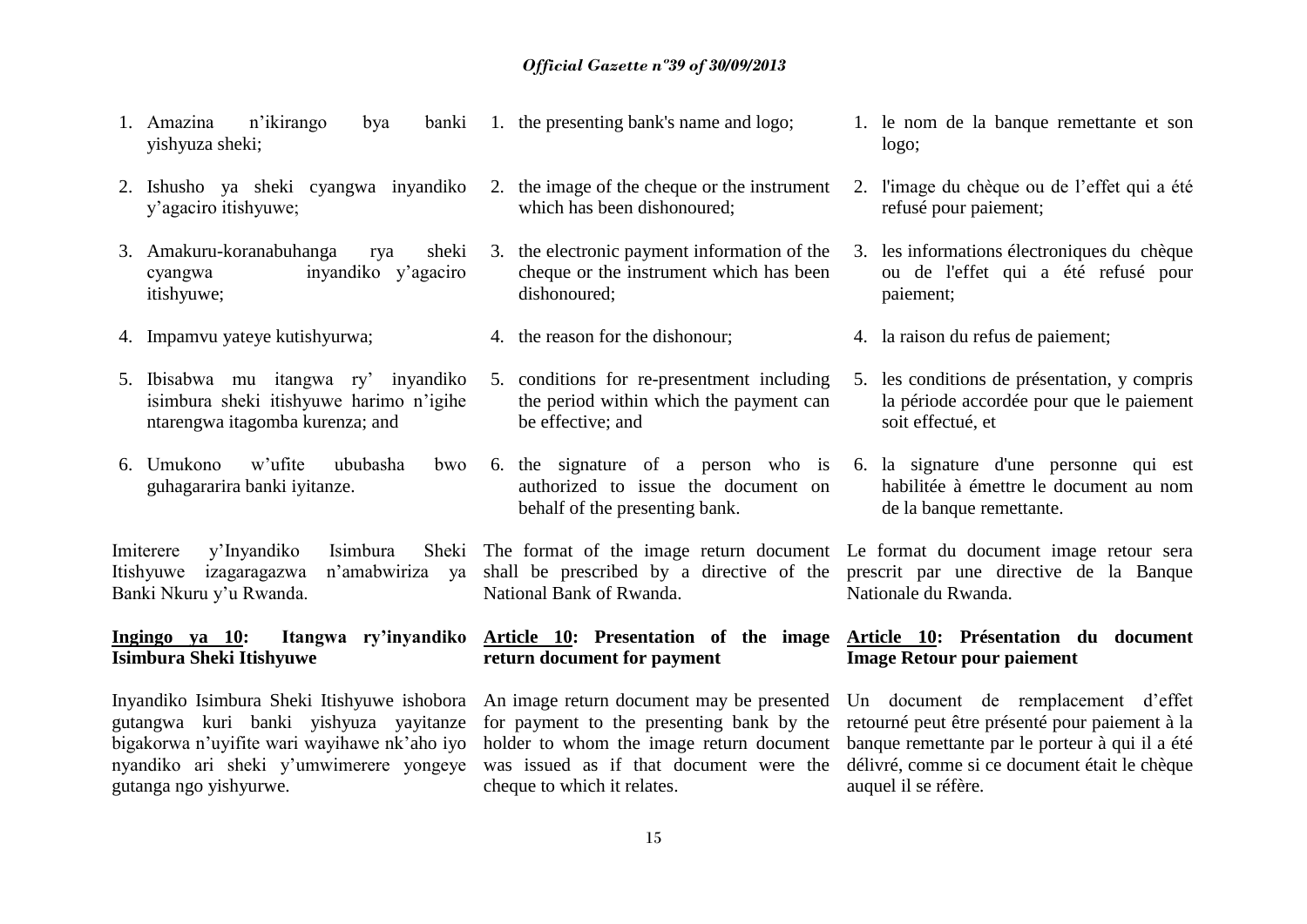kandi ikaba yemewe nk'ikimenyetso kidasubirwaho mu rwego rw'amategeko.

**Ingingo ya 11: Ibisabwa kugira ngo Article 11: Conditions for the presentation Inyandiko Isimbura Sheki Itishyuwe of an Image Return Document yishyurwe**

Inyandiko isimbura sheki itishyuwe ishobora An image return document may be presented gusubizwa banki ngo yishyurwe na nyiri sheki for payment by the holder only if: gusa iyo:

- 1. Banki yatanze iyo nyandiko ihamya muri iyo nyandiko ko yujuje ibyangombwa byo kongera gusubizwa banki ngo yishyurwe;
- 2. Isubizwa ry'iyo nyandiko rikorwa bitarenze iminsi mirongo itandatu (60) uhereye igihe sheki yandikiwe cyangwa ubundi buryo bwanditse ku nyandiko isimbura sheki;

Mu gihe banki yishyuza yemeje muri iyo Where the presenting bank states in the image Lorsque la banque remettante atteste sur le nyandiko ko itujuje ibyangombwa byo kuba return document that it is not valid for the yakongera gusubizwa ngo yishyurwe, nyir'ukwishyurwa agomba kongera gusaba drawer of the cheque relating to the document présentation, le porteur doit demander au uwishyura kumukorera indi sheki isa n'iyo yari to issue another cheque of the same tenor, and tireur du chèque d'émettre un autre chèque de yahawe mbere, uwishyura nawe agomba kubikurikiza cyangwa akubahiriza kwishyura comply with the request or honour the conformer sans délai à l'obligation de hakoreshejwe ubundi buryo.

to which it relates and shall be admissible as evidence in any legal proceedings.

- 1. The presenting bank states in that document that it is valid for the presentation; and
- 2. The presentation is made within sixty days from the date of the cheque or as specified on the Image Return Document.

presentation, the holder shall request the payment obligation with any other mean.

Iyi nyandiko ifatwa nka sheki y'umwimerere An image return document shall be Un document de remplacement d'effet considered to be the cheque or any instrument retourné doit être considéré comme le chèque ou l'effet auquel il se rapporte et est admissible comme preuve irréfutable lors de procédures judiciaires.

# **Article 11: Conditions de présentation d'un Document de Remplacement d'Effet Retourné**

Un Document de remplacement d'effet retourné ne peut être présenté pour paiement que si:

- 1. La banque remettante atteste que le document est valide pour présentation ; et
- 2. La présentation est faite dans les soixante (60) jours à compter de la date d'émission du chèque ou comme indiqué sur le Document de Remplacement d'Effet Retourné.

the drawer of the cheque shall forth with la même teneur, et le tireur du chèque doit se Document de Remplacement d'Effet Retourné qu'il n'est pas valide pour la paiement ou honorer ses engagements par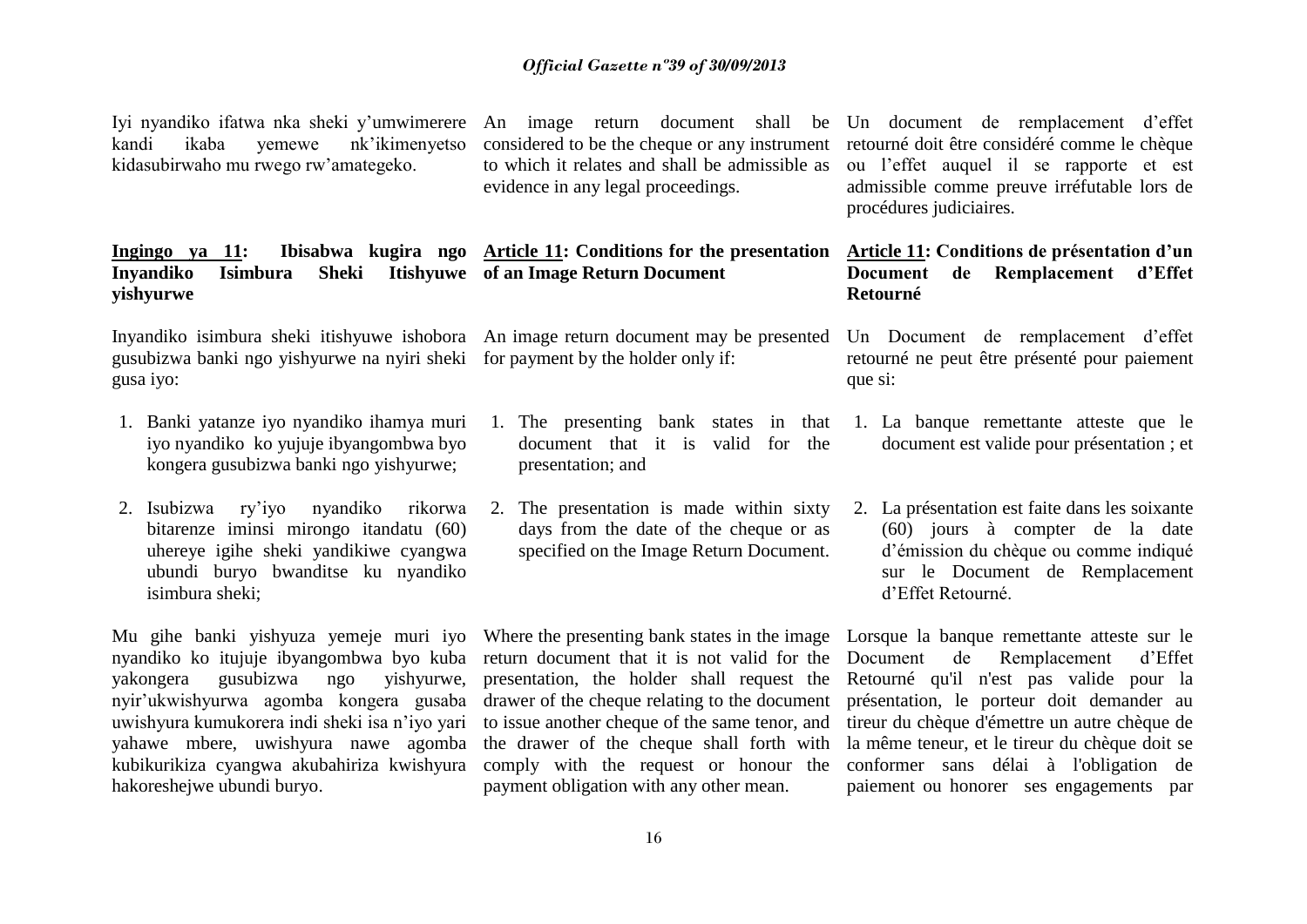# tout autre moyen.

| <u>Ingingo ya 12</u> : Gutakara kw'Inyandiko <u>Article 12</u> : Loss of an Image Return <u>Article 12</u> : Perte d'un Document de<br>Isimbura Sheki Itishyuwe                                                                                                                                                    | <b>Document</b>                                                                                                                                                                          | Remplacement d'Effet Retourné                                                                                                                                                                                                                                                       |
|--------------------------------------------------------------------------------------------------------------------------------------------------------------------------------------------------------------------------------------------------------------------------------------------------------------------|------------------------------------------------------------------------------------------------------------------------------------------------------------------------------------------|-------------------------------------------------------------------------------------------------------------------------------------------------------------------------------------------------------------------------------------------------------------------------------------|
| Iyo Inyandiko Isimbura Sheki Itishyuwe Where an image return document is lost:<br>yatakaye:                                                                                                                                                                                                                        |                                                                                                                                                                                          | Si un Document de remplacement d'effet<br>retourné est perdu:                                                                                                                                                                                                                       |
| 1. Nyir'inyandiko ashobora gusaba banki 1. the holder may apply to the presenting<br>yishyuza indi nyandiko;                                                                                                                                                                                                       | bank for another image return document;                                                                                                                                                  | 1. le titulaire peut demander à la banque<br>lui fournir un autre<br>de<br>remettante<br>document;                                                                                                                                                                                  |
| 2. banki yishyuza imusubiza indi nyandiko 2.<br>igatesha<br>iyisimbura<br>kandi<br>agaciro<br>inyandiko yari yaratanzwe mbere igatakara.                                                                                                                                                                           | the presenting bank shall provide the 2.<br>holder with<br>another image<br>return<br>document and cancel the previous image<br>return document.                                         | la banque remettante doit délivrer un autre<br>document de remplacement<br>d'effet<br>retourné au porteur et doit procéder à<br>l'annulation du document précédent.                                                                                                                 |
| Ingingo ya $13$ :<br>inyandiko z'agaciro n'amakuru ajyanye<br>nayo                                                                                                                                                                                                                                                 | ifatwa ry'amashusho y' Article 13: Capture of Images and Data                                                                                                                            | Article 13: Saisie d'images et de données                                                                                                                                                                                                                                           |
| Amashusho ya za sheki zose agomba gufatwa<br>hamwe n'amakuru akubiye mu murongo-<br>koranabuhanga wa<br>MICR hakoreshejwe<br>imashini yabigenewe.                                                                                                                                                                  | Images of all cheques shall be duly captured<br>along with MICR data using scanners set up<br>for the purpose. The amount shall be<br>captured/ keyed in to complete the data<br>record. | Les images de tous les chèques doivent être<br>dûment saisies en même temps que les<br>données MICR utilisant des scanners mis en<br>place à cet effet. Le montant doit être saisi<br>pour compléter l'enregistrement des données.                                                  |
| Ishusho koranabuhanga rya Sheki rigomba Cheques shall be truncated at the Presenting<br>gufatwa rikoherezwa na<br>banki<br>yishyuza<br>bigakorwa kandi<br>gihe<br>cyemejwe<br>mu<br>n'amabwiriza y'ihwanyabwishyu.<br>Inzu-hwanyabwishyu<br>ifasha<br>iherekanya<br>ry'ishusho-koranabuhanga<br>sheki bank.<br>rya | Bank and within prescribed times defined by<br>the clearing rules. The Clearing House shall<br>act as an intermediary for data and image<br>flow between the presenting and the paying   | Les chèques doivent être dématérialisés à la<br>banque remettante et dans les délais prescrits<br>par les règles de compensation. La Chambre<br>de compensation agit comme intermédiaire<br>entre la banque remettante et la banque tirée<br>pour la transmission des données et de |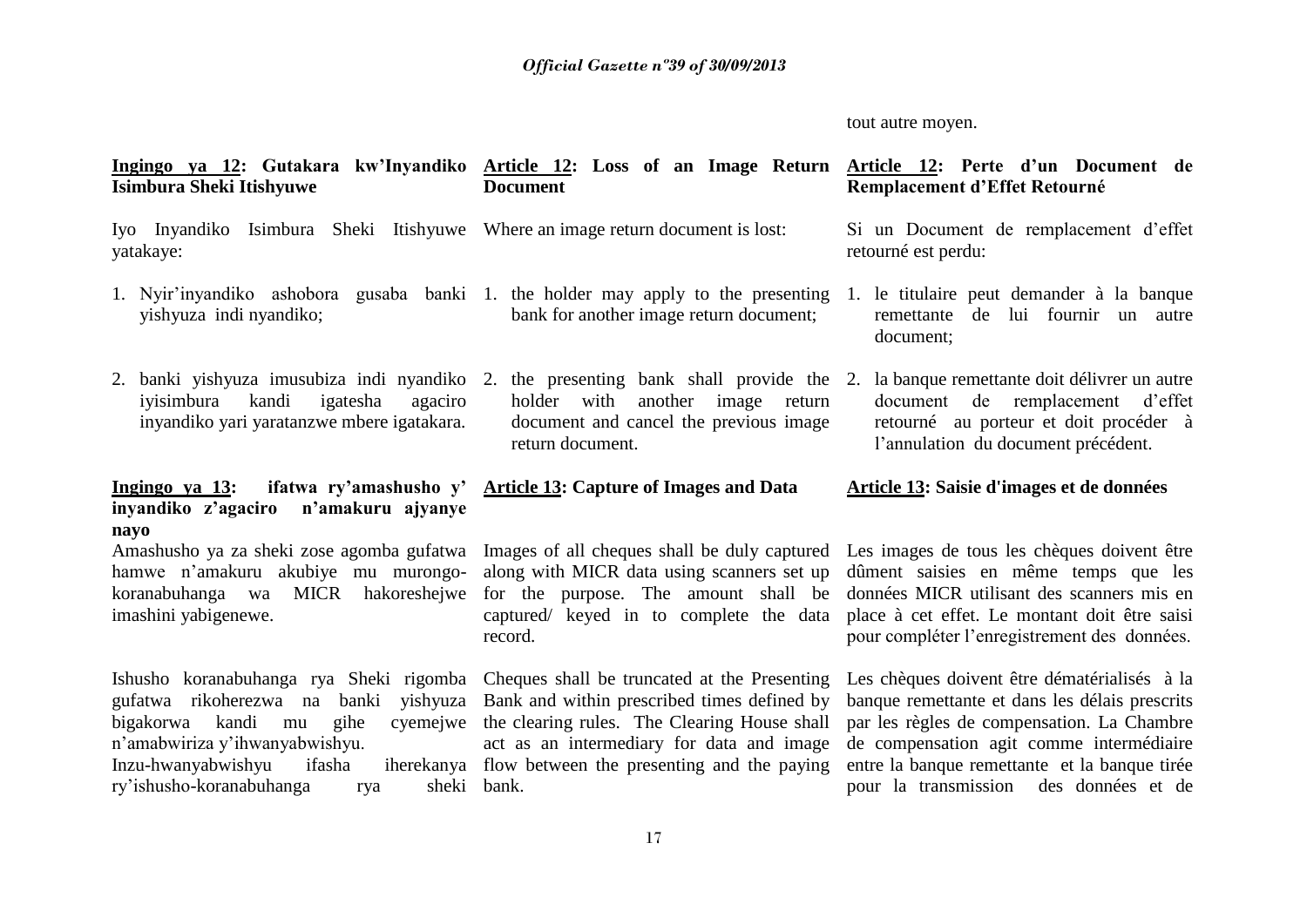n'amakuru ajyana nayo hagati ya banki yishyuza na banki yishyura.

## **Ingingo ya 14: Ububiko rusange bw'amashusho**

Buri banki yoherereza Banki Nkuru y'u Every bank shall provide the National Bank Rwanda ishusho ya buri sheki yatanzwe mu of Rwanda with the image of every cheque ihwanyabwishyu, ibi bikorwa kugirango presented for payment at the bank's premises, amashusho yose abikwe mu buryo-for it to be stored electronically in a Central koranabuhanga mu bubiko rusange bucungwa Archive owned and operated by the National kandi bukayoborwa na Banki Nkuru y'u Bank of Rwanda. Rwanda.

Amakuru-koranabuhanga, kopi y'amashusho ya sheki bitanzwe na mudasobwa y'ububiko rusange, ni ibimenyetso byemewe n'amategeko.

l'image.

### **Article 14: Central Image Archive Article 14: Centre d'archive d'image**

Chaque banque doit fournir à la Banque Nationale du Rwanda l'image de chaque cheque présenté pour paiement en vue d'être stocké électroniquement dans une archive centralisée détenue et exploitée par la Banque Nationale du Rwanda.

proceedings.

The electronic data, display, printout or other Les données électroniques, la copie d'image, output generated by a computer system from l'imprimé ou tout autre document généré par the electronic image of a cheque stored in the le système informatique à partir de l'image Central Archive by or on behalf of a bank électronique d'un chèque stocké dans shall be admissible as evidence in any legal l'Archive Centrale par ou pour le compte d'une banque est recevable comme preuve lors de procédures judiciaires.

**Ingingo ya 15: Umubare** ntarengwa wemewe kuri **koranabuhanga Article 15: Value Limits on cheque Article 15: Limites de valeur sur des truncation** 

mw'ikoranabuhanga, keretse igihe bibaye subject to value limits that may be imposed dématérialisation sous réserve de la limite des ngombwa ko Banki Nkuru y'u Rwanda by the National Bank of Rwanda from time to ishyiraho ibipimo bya za sheki z'agaciro time. ntagibwamunsi.

**chèques dématérialisés** 

Sheki zose zemewe guherekanywa All cheques are eligible for cheque truncation Tous les chèques sont admissibles à la valeurs qui peut être imposée par la Banque Nationale du Rwanda chaque fois que c'est nécessaire.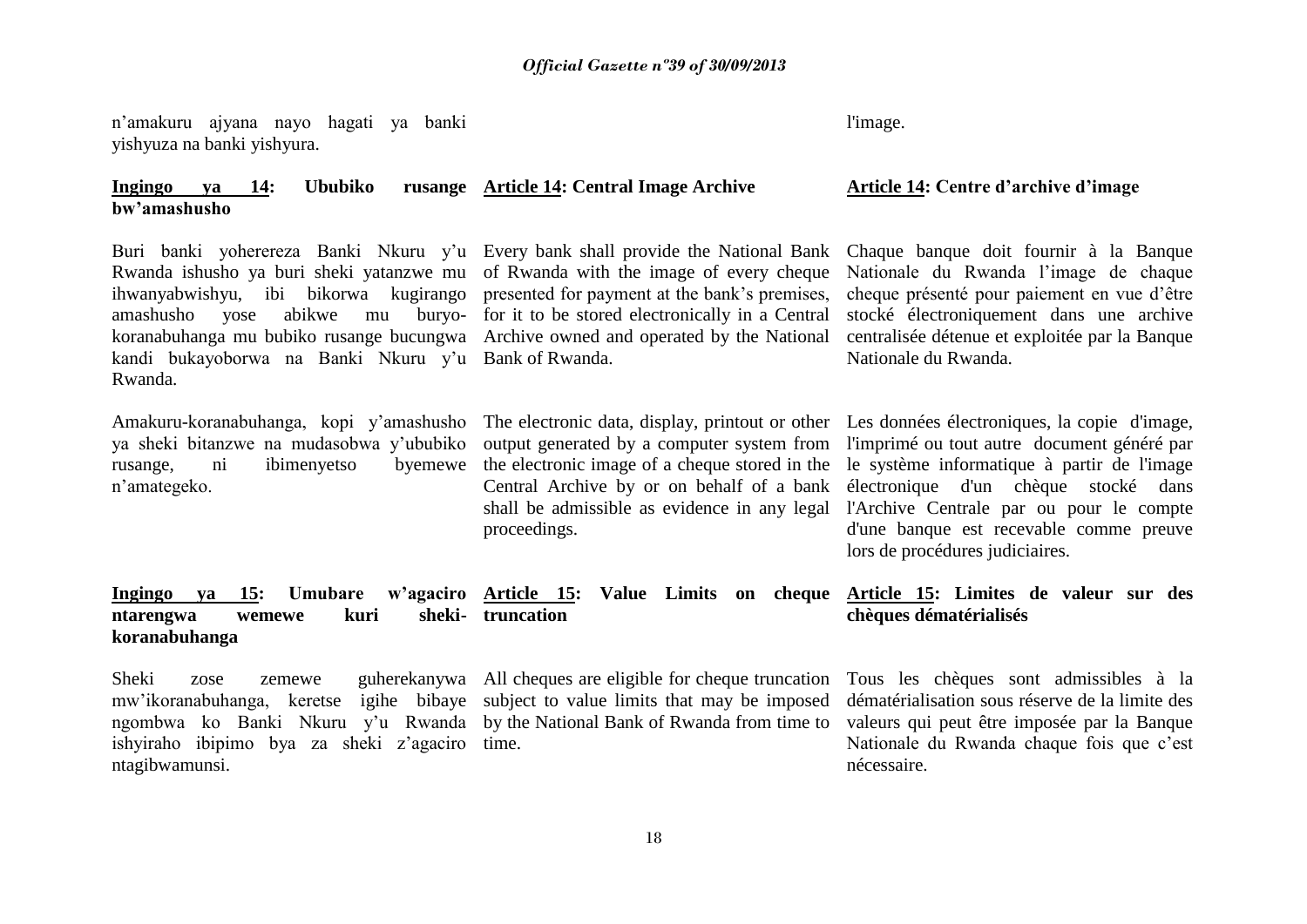| Ingingo ya 16:<br>ubuziranenge bwa sheki, ishusho n'ububiko Storage Standards<br>byayo                                         | Amabwiriza agenga Article 16: Cheque, Quality image and Article 16: Normes relatives au chèque, la | qualité d'image et de stockage du chèque                                                                                         |
|--------------------------------------------------------------------------------------------------------------------------------|----------------------------------------------------------------------------------------------------|----------------------------------------------------------------------------------------------------------------------------------|
| Imiterere ya sheki, ishusho ya sheki ndetse The cheque, quality image and storage Les normes relatives au chèque, à la qualité |                                                                                                    | o'ububika buy'amashusha waya bigangwa standardashall be established by a directive of d'image at du stagkage sont fixóes nor una |

n'ububiko bw'amashusho n'amabwiriza ya Banki Nkuru y'u Rwanda. the National Bank of Rwanda.

#### **Ingingo ya 17: Igihe giteganywa cyo Article 17: Period of Retention of original Article 17: Période de conservation du**  kubika sheki v'umwimerere **n'ishusho-koranabuhanga ryayo cheque and the electronic image**

Uburyo bunoze bwo kubika amashusho ya A sound storage and archiving system of Un system de stockage et d'archivage des sheki ni igice fatizo mu buryo images is an integral part of cheque truncation images efficace est une partie intégrante du bw'ihererekanya-koranabuhanga rya sheki system which takes care of disputes, gifasha gukemura amakimbirane n'impaka complaints, reconciliation, etc. zavuka cyangwa se gukosora ibitabo by'umutungo n'ibindi.

Igihe gito gishoboka cyo kubika sheki The minimum retention period of physical La période de conservation minimale des y'umwimerere kuri banki yishyuza ni imyaka cheques by the presenting bank is five (5) itanu (5) naho igihe gito gishoboka cyo kubika years. The electronic image shall be retained ishusho-koranabuhanga mu bubiko rusange ni imyaka icumi (10).

## **Ingingo ya 18: Ikoreshwa n'umuyoboro wizewe**

Ishusho-koranabuhanga iherekejwe n'amakuru Images accompanied by the MICR line data, akubiye mu murongo koranabuhanga wa MICR bizimije kandi bisinywe mu

by the Central Archive for a minimum period of ten (10) years.

# **Network**

duly encrypted & digitally signed, shall pass

standards shall be established by a directive of d'image et du stockage sont fixées par une directive de la Banque Nationale du Rwanda.

# **chèque original et de l'image électronique**

système de dématérialisation des chèques qui facilitent le règlement de litiges, de plaintes, de réconciliation, etc.

chèques physiques par la banque remettante est de cinq (5) ans. L'image électronique est conservée par le Centre d'archive pour une période minimale de dix (10) ans.

# **Article 18: Use of Dedicated Secure Article 18: Usage d'un réseau réputé sécurisant**

ikoranabuhanga bigomba guca mu murongo all the banks' interfaces with the Clearing signées numériquement, doivent être through over a dedicated network connecting Magnétique (MICR), dûment chiffrées et Les images accompagnées des données contenues dans la Ligne de Codage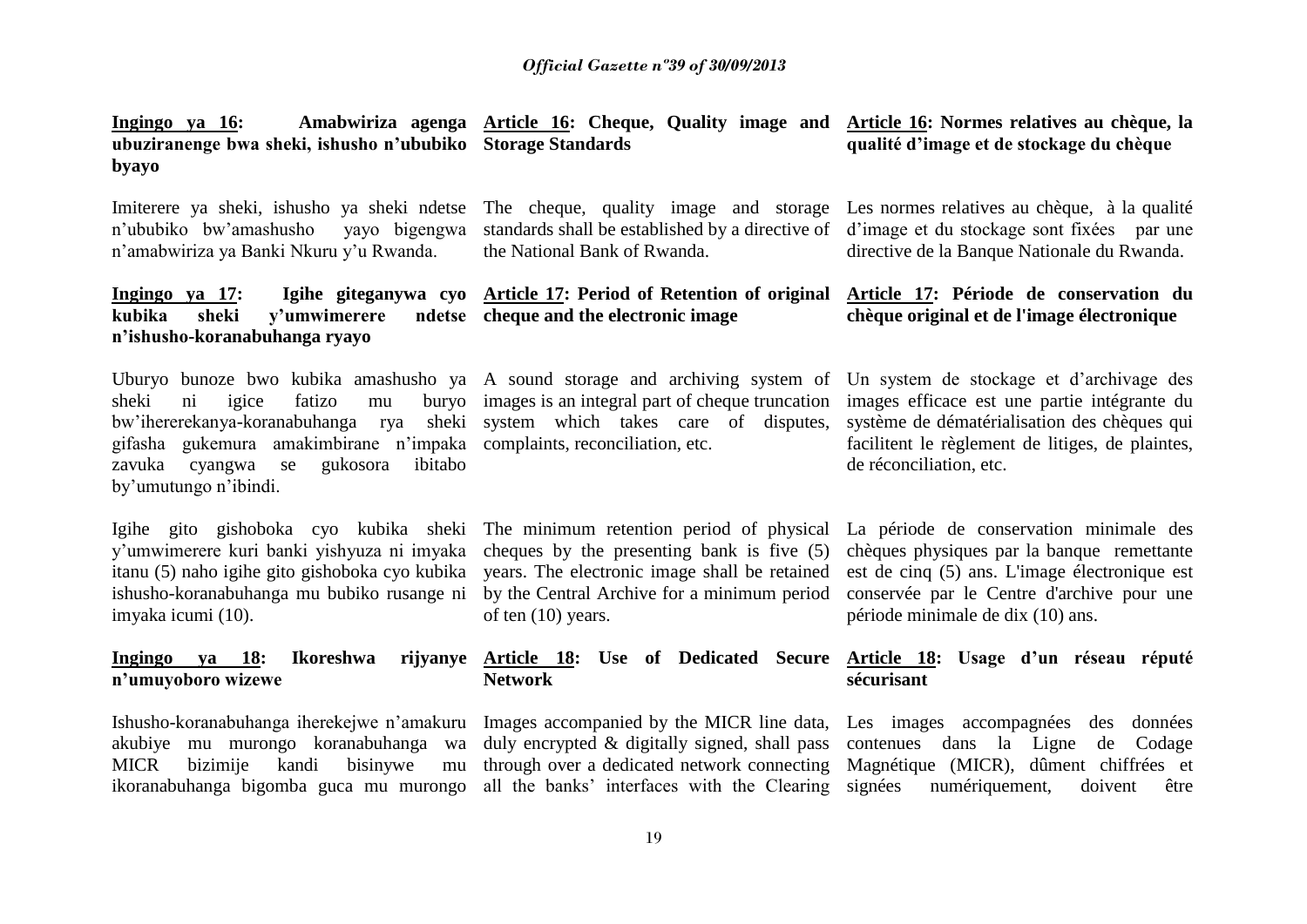w'ikoranabuhanga uboneye uhuza amabanki n'uburyo- hwanyabwishyu.

# **UMUTWE WA III: INSHINGANO CHAPTER III: ROLES**

bw'abakozi ndetse n'ibikoresho bikenewe kugirango zigire imicungire iboneye y'uburyo-cheque truncation processing. koranabuhanga bwa sheki.

Uburyo n'ibikoresho byifashishwa mu gucunga uburyo-koranabuhanga bwa sheki bigomba kuba ahantu hizewe hari umutekano uboneye (hagomba kurindwa uwahacengera agamije kwiba amakuru, inkongi z'umuriro, n'ibindi)

Banki zigomba gushishoza ku bijyanye n'umutekano ureba imicungire ya sheki, muri ibyo harimo :

- 1. Kurinda umwimerere w'ibyanditswe kuri sheki
- 2. Ibanga ry'amakuru ajyanye na sheki 2. Confidentiality of the transaction, 2. confidentialité de l'opération,
- 3. Uburyo bufasha gukurikirana no kumenya amakuru ajyanye na sheki mu gihe

# **RESPONSIBILITIES**

Banki zigomba kugaragaza ubushobozi Banks shall put in place all technical and human resources needed to ensure adequate

> with appropriate physical security measures (anti-intrusion system, fire safety).

process, namely:

- 1. Integrity of the content of the cheque, 1. intégrité du contenu du chèque,
- 
- 3. Traceability of the transaction. 3. traçabilité de l'opération.

acheminées à travers un réseau adéquat reliant toutes les interfaces des banques avec la Chambre de compensation.

# **CHAPITRE III: ROLES ET RESPONSABILITES**

#### **Ingingo ya 19 : Inshingano rusange Article 19: Common obligations** Article 19: Les obligations communes

Les banques doivent mettre en place tous les moyens humains et techniques nécessaires en vue d'assurer le traitement adéquat des chèques dématérialisés.

Processing equipements and systems used for Les systèmes et matériels devant servir à cheque truncation shall be located in areas l'utilisation et au traitement dématérialisé des chèques doivent être situés dans des locaux offrant des mesures de sécurité physique adaptées (dispositif d'anti-intrusion, sécurité incendie, …).

Banks shall put in place appropriate security Les banques doivent observer les critères measures related to the cheque truncation relatifs à la sécurité liés au processus du traitement du chèque, à savoir:

- 
- 
-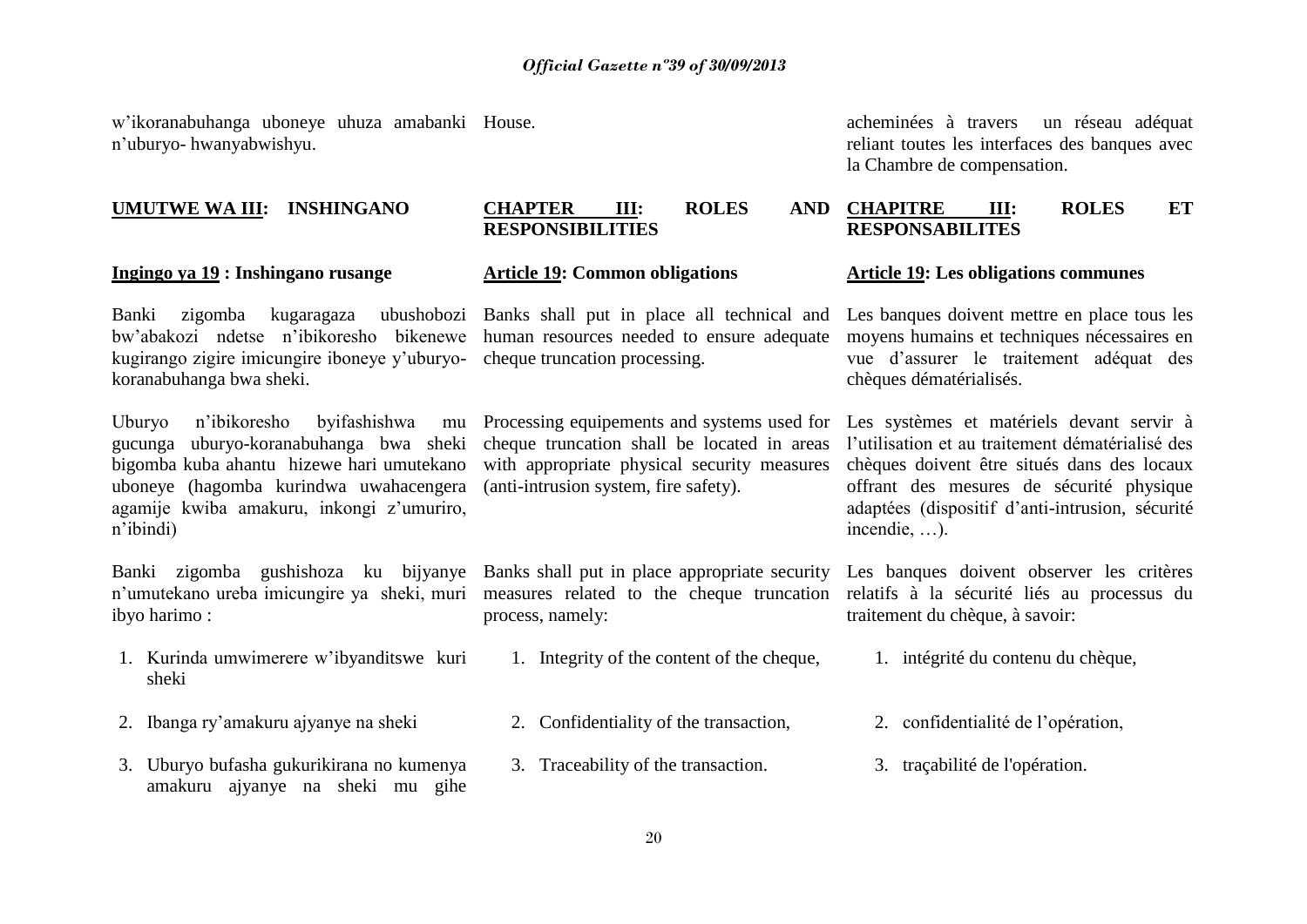bikenewe.

Amabanki agomba gushviraho bw'imikorere yanditse ijyanye n'imicungire ya related to the processing and control of sheki-koranabuhanga kandi zikaniyemeza cheque-truncation-operations and ensure its contrôle des opérations du chèque kuyikwirakwiza hirya no hino.

inshingano zizireba, mu gushyira mu bikorwa their obligations under this regulation, in case aya mabwiriza, no mu gihe zikoresheje serivisi of any outsourcing. n'undi muntu utari uwo muri iyo banki.

Banki yishyuza niyo ishinzwe amakuru The presenting bank is responsible for the La banque remettante est responsable des ajyanye na sheki yoherejwe mu buryo-information related to the cheque sent to the informations relatives au chèque qu'elle hwanyabwishyu.

ubuziranenge bwa sheki igendeye ku biteganywa n'amategeko n'amabwiriza cyane in accordance with the legal provisions, conformément aux dispositions légales, et cyane ku miterere ya sheki, ikagenzura yita kuri ibi bikurikira:

- 1. Ubwoko bw'agaciro ka sheki (amafaranga cg amadevize);
- 2. Kuba sheki igaragaza amabwiriza yo kwishyura umubare runaka;

wide publication through their network.

Banks shall put in place formal procedures Les banques doivent formaliser des procédures écrites relatives au traitement et au dématérialisé et en assurer une large diffusion auprès de leur réseau.

Banki nizo ubwazo zigomba kubahiriza Banks shall remain solely responsible for Les banques demeurent seules responsables des obligations qui leur incombent, en vertu du présent règlement, en cas de recours aux services d'un prestataire externe.

#### **Ingingo ya 20: Inshingano za banki yishyuza Article 20: Obligations and responsibilities Article 20: Obligations et responsabilités de of the presenting bank la banque remettante**

clearing house.

following details:

transmet à la chambre de compensation.

Banki yishyuza niyo igomba kugenzura The presenting bank is required to verify the La banque remettante est tenue de vérifier la material and formal regularity of the cheque régularité matérielle et formelle du chèque including the cheque format basing on the notamment le format du chèque et les mentions ci-après:

- 1. libellé de la monnaie du chèque;
- 2. unconditional order to pay a certain 2. Ordre inconditionnel de payer une somme déterminée;

sum;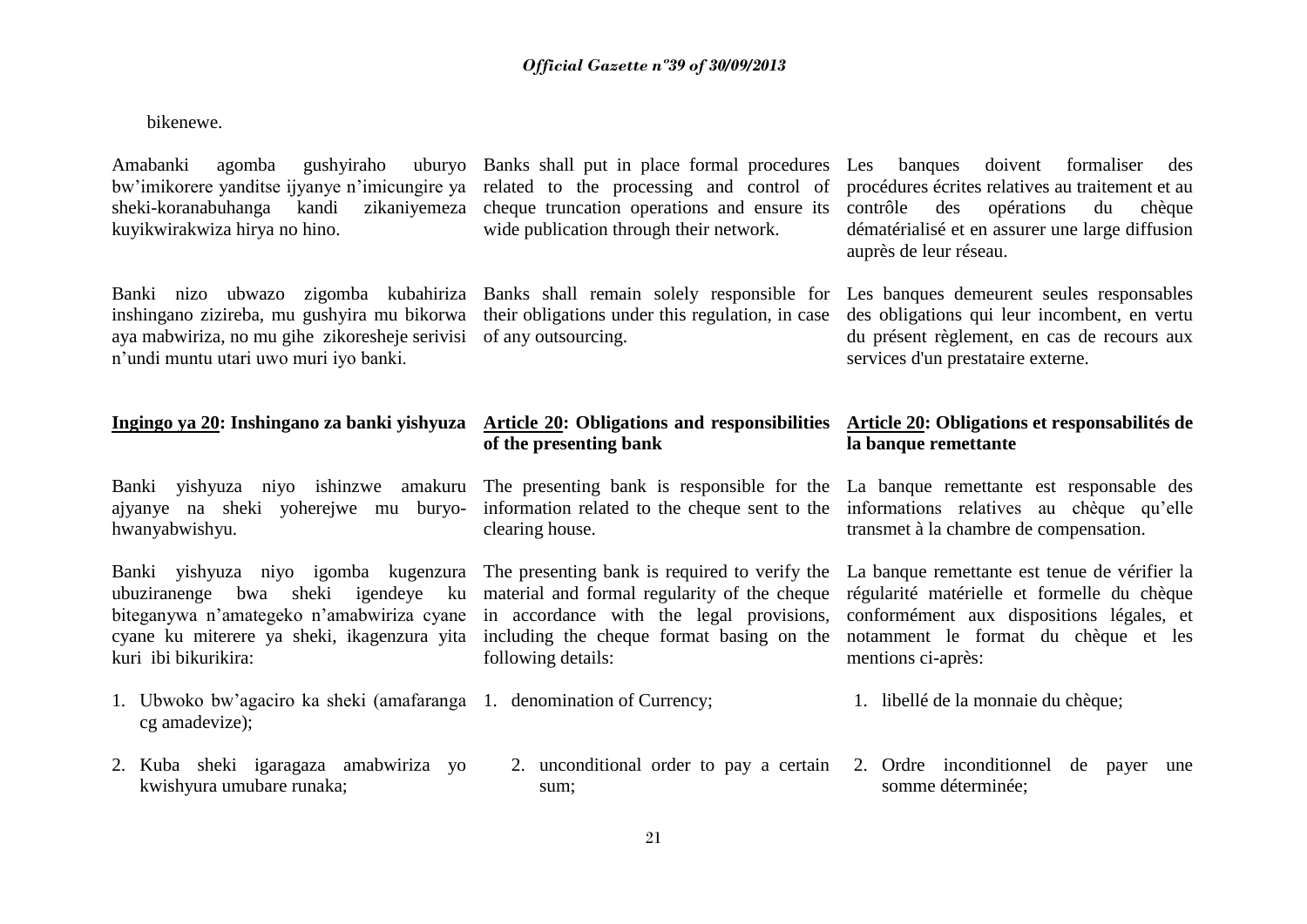3. Izina rya banki yishyura sheki ; 3. name of the drawee; 3. dénomination du tiré ;

4. Amazina yombi y'uwahawe sheki iyo ari 4. surname (s) and name of the drawer, for umuntu ku giti cye ; individuals; 4. prénom(s) et nom du tireur, pour les personnes physiques ; 5. Izina ry'ikigo cyahawe sheki iyo ari ibigo 5. company name of the drawer, for legal cyangwa amasosiyete ; persons; 5. dénomination ou raison sociale du tireur, pour les personnes morales ; 6. Itariki sheki yashyiriweho umukono; 6. issuing date of the cheque; 6. Date d'émission du chèque 7. umukono w'uwatanze sheki 7. the drawer's signature 7. la signature du tireur Banki yishyuza igomba kandi kugenzura ko : The presenting bank shall also verify: La banque remettante doit également vérifier : 1. ibisabwa mu guherekanya sheki byakurikijwe ; 1. The regularity in the endorsement; 1. la régularité dans la suite des endos; **2.** umubare w'amafaranga mu nyuguti uhuye n'umubare w'amafaranga mu mibare 2. the amount in words matches with the one in figures; 2. la conformité de la somme en lettres et en chiffres; 3. Ntacyahinduwe cyangwa ngo gihindurwe mu mimerere ya sheki 3. no erasures and alterations 3. l'absence de ratures et de surcharges **4.** sheki itarengeje igihe giteganywa n'itegeko cyangwa yaratanzwe mbere y'itariki iyanditseho. 4. if the cheque is not overdue or is not post dated. 4. si le chèque n'est pas prescrit ou postdaté. Banki yishyuza yishingira kandi na none: The presenting bank shall also ensure: La banque remettante doit aussi s'assurer : 1. Ubuziranenge bw'ishusho ya sheki; 1. the quality of the scanned image of the 1. de la qualité de l'image scannée du cheque; chèque ;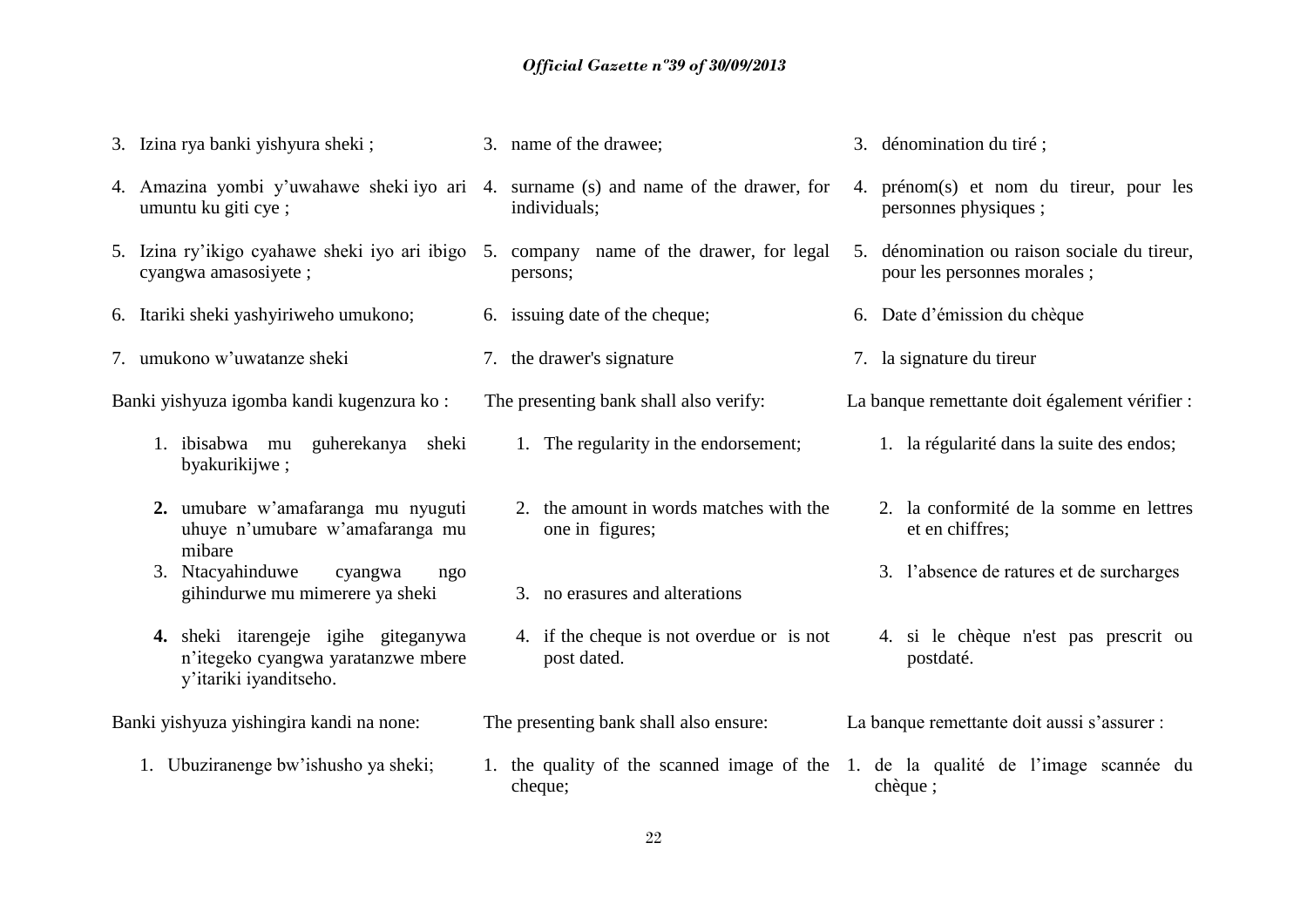- 2. Ko amakuru-koranabuhanga ahura n'ari 2. that electronic data match with those on ku ishusho-korabuhanga ya sheki mbere yuko yoherezwa ahakorerwa ihwanyabwishyu;
- 3. Guhuza mu ishusho ya sheki yoherejwe 3. that reconciliation is performed through n'amakuru yayo hakoreshejwe umubare wihariye w'inyandiko.

Banki yishyuza iba yishingiye kuko ariyo ishinzwe kubika y'umwimerere mu izina rya banki yishyura.

Ni inshingano kandi za banki yishyuza It shall be the responsibility of the presenting kugaragaza sheki v'umwimerere iyisabwe n'inzego z'ubuyobozi iyo hakekwa icyaha cyangwa se bisabwe n'inkiko.

Banki yishyura igomba kugenzura igihe The paying bank shall check the validity of La banque tirée doit contrôler la validité des yoherejwe na banki yishyuza inyandiko-transactions done by the presenting bank and opérations effectuées par la banque koranabuhanga kugirango ishobore guhuza performs the reconciliation between the remettante et procéder à la réconciliation ibiri mu makuru koranabuhanga ya sheki electronic data of the cheque and the cheque n'ibiri ku ishusho yoherejwe.

- the cheque image before they are sent to the clearing house;
- the unique document reference number that link each financial flow with its image flow.

sheki instrument of which he is the holder on behalf the drawee bank,

bank to produce the physical cheque in case it is required by authorities when criminal activities are suspected or a court order is made.

# **of the paying bank**

image.

- la concordance des données électroniques avec celles figurant sur l'image chèque avant l'émission du flux vers la chambre de compensation ;
- 3. de la réconciliation de façon unitaire à travers la référence Interbancaire d'opérationde chaque flux financier avec son flux image.

kw'amakuru yose ari kuri sheki y'umwimerere compliance of security features of physical conformité des références de sécurité figurant The presenting bank shall ensure strict La banque remettante garantit ainsi la stricte sur le titre physique dont elle demeure le depositaire pour le compte de la banque tirée,

> La responsabilité de fournir le chèque physique incombe à la banque remettante au cas où il est demandé par les autorités dans le cadre d'investigation d'activités criminelles ou losrqu'il est exigé par une décision judiciaire.

# **Ingingo ya 21: Inshingano za banki yishyura Article 21: Obligations and responsibilities Article 21: Obligations et responsabilités de la banque tirée**

entre les données électroniques du chèque et l'image chèque.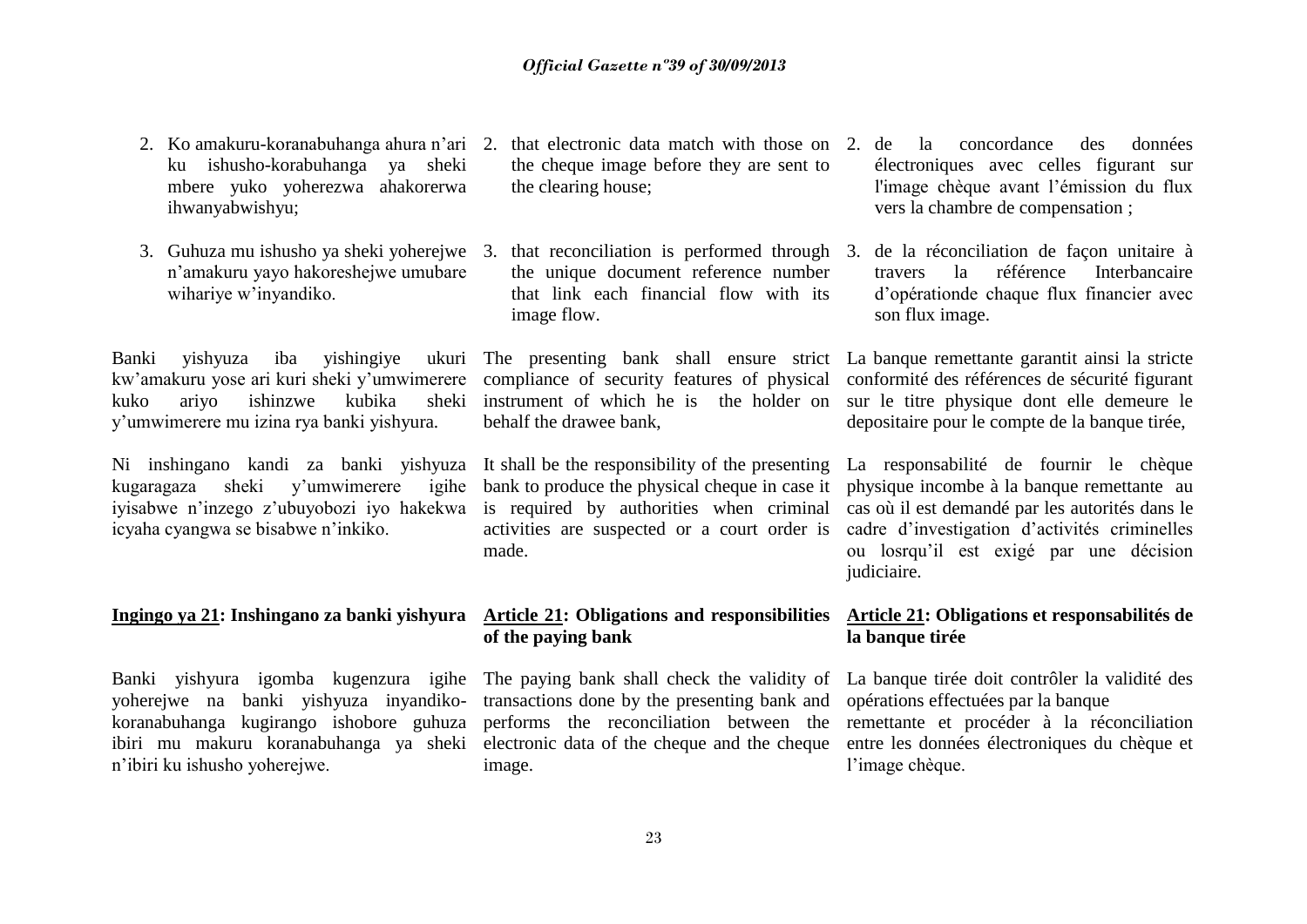# *Official Gazette nº39 of 30/09/2013*

| Banki yishyura igomba kandi kugenzura: |                                                                                                                                                                                  |    | The drawee bank shall also verify:                                                                                                                                                                                     | La banque tirée doit aussi vérifier :                                                                                                                                             |
|----------------------------------------|----------------------------------------------------------------------------------------------------------------------------------------------------------------------------------|----|------------------------------------------------------------------------------------------------------------------------------------------------------------------------------------------------------------------------|-----------------------------------------------------------------------------------------------------------------------------------------------------------------------------------|
|                                        | 1. Ubuziranenge<br>sheki<br>nk'uko<br>bwa                                                                                                                                        |    | 1. The legal compliance of the cheque;                                                                                                                                                                                 | 1. La régularité juridique du chèque;                                                                                                                                             |
|                                        | biteganywa n'itegeko;<br>2. Umukono w'uwishyura;                                                                                                                                 |    | 2. The signature of the drawer;                                                                                                                                                                                        | 2. La signature du tireur;                                                                                                                                                        |
|                                        | 3. Ko abashyira imikono kuri sheki babifitiye 3. The Account mandates;<br>uburenganzira.                                                                                         |    |                                                                                                                                                                                                                        | 3. Les accréditations des mandataires;                                                                                                                                            |
|                                        | 4. Kutishyura sheki mu gihe yibwe, yatakaye,<br>yakozwe muburyo bwa magendu cyangwa<br>bw'inyiganano;                                                                            | 4. | theft, fraud, falsification;                                                                                                                                                                                           | Stop payment instructions due to loss, 4. oppositions au paiement pour perte, vol,<br>utilisation frauduleuse, falsification;                                                     |
|                                        | 5. Ko uwishyuza atari mu bihe by'izahurwa 5. Legal reorganisation or liquidation of the 5. Les redressements<br>cyangwa iseswa burundu;                                          |    | drawer;                                                                                                                                                                                                                | liquidations<br>ou<br>judiciaires du tireur;                                                                                                                                      |
|                                        | 6. Ko sheki izigamiwe;                                                                                                                                                           |    | 6. The provision of cheque;                                                                                                                                                                                            | 6. La provision du chèque;                                                                                                                                                        |
|                                        | 7. Ko konti itafunzwe;                                                                                                                                                           |    | 7. Closed accounts;                                                                                                                                                                                                    | 7. Les comptes clôturés;                                                                                                                                                          |
|                                        | 8. Umukono-koranabuhanga uherekeje buri 8.<br>shusho ya sheki kugira ngo yizere<br>ubudakemwa igihe yakira ibyoherejwe na<br>banki yishyuza.                                     | 9. | The digital signatures accompanying each 8.<br>cheque image to ensure the authenticity of<br>the cheque at the time of delivery from the<br>presenting bank.                                                           | Les<br>signatures<br>numériques<br>qui<br>accompagnent chaque image du chèque<br>pour s'assurer de l'authenticité au moment<br>de présentation auprès de la banque<br>remettante. |
|                                        | yishyura igumana inshingano<br>Banki<br>yo<br>amakuru ajyanye<br>n'ibibazo<br>gutanga<br>byo<br>kwishyurana ku bigo byabigenewe.                                                 |    | The paying bank shall remain responsible for La banque tirée demeure responsable de la<br>reporting the payment incident occurred<br>within the required period to the institutions<br>in charge of payment incidents. | déclaration de l'incident de paiement, dans les<br>délais requis, au service chargé des Incidents<br>de Paiement.                                                                 |
|                                        | Banki yishyura ifite inshingano zo kubika The archiving of cheques in circulation shall L'archivage des chèques circulants relève de<br>sheki y'umwimerere mu gihe yayohererejwe |    | be within the responsibility of the paying la responsabilité de la banque tirée.                                                                                                                                       |                                                                                                                                                                                   |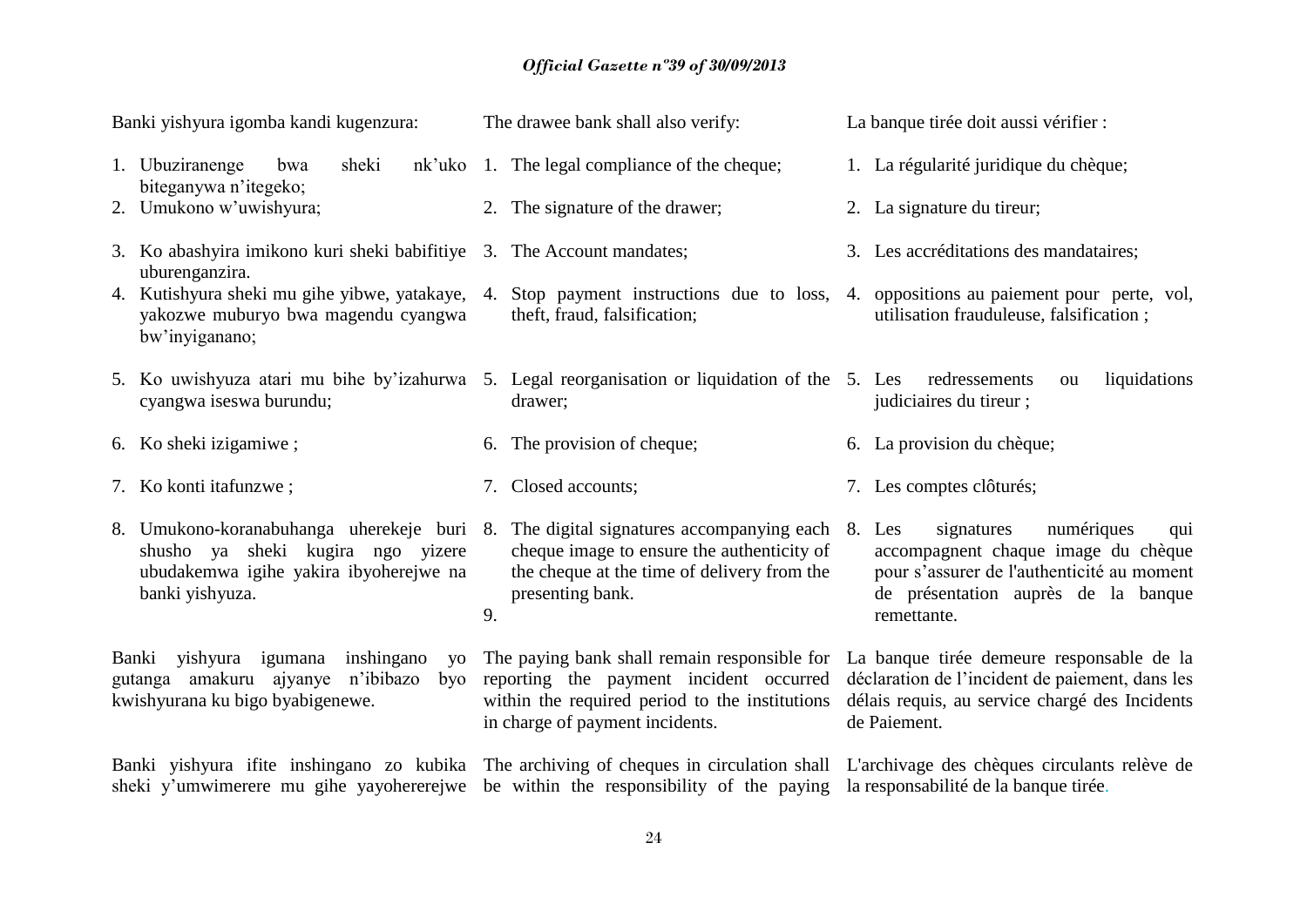na banki y'ishyuza bank.

#### **Ingingo ya 22: Ikemurampaka Article 22: Arbitration Article 22: Arbitrage**

amabwiriza, ishyiraho itsinda rigamije guhuza no gukemura impaka hagati ya banki yishyura n'iyishyuza, by'umwihariko igihe habayeho ibibazo byo kwishyurana.

# **Ingingo ya 23: Ishyirwa mu bikorwa n'itangizwa ry'Ihererekanya-Deployment of the cheque truncation Koranabuhanga rya Sheki**

Ikoreshwa n'uburyo bw'ihererekanya-The cheque truncation shall be mandatory for La dématérialisation des chèques est koranabuhanga rya sheki ni itegeko kuri banki zose uhereye ku itariki y'itangizwa ryayo izagenwa na Banki Nkuru y'u Rwanda Bank of Rwanda. The cut-over date shall be Nationale du Rwanda par voie d'instruction. ikoresheje amabwiriza. Itariki y'itangizwa announced in advance and the participating Cette date sera annoncée en avance et les izamenyekanishwa mbere kandi banki banks are required to undertake a formal zizakoresha ubu buryo zisabwe kuzaba zifite certification test to demonstrate operational icyemezocy' igeragezwa ryakozwe kugirango readiness for the migration to cheque zigaragaze ko ziteguye imikorere mu truncation. kwimukira mu buryo bushya bw'ihererekanyakoranabuhanga rya sheki.

means of a directive, put in place an of disputes between the Paying Bank and presenting Bank, especially in case of unpaid instrument.

23: Implementation and

all banks from a cut-over date that shall be determined under a directive of the National

Banki Nkuru y'u Rwanda, ikoresheje The National Bank of Rwanda shall, by La Banque Nationale du Rwanda, met en arbitration committee in charge of settlement d'arbitrage chargée de régler les différends place par voie d'instruction une commission entre la banque remettante et la banque tirée, plus particulièrement dans le cas où l'effet est impayé.

# **UMUTWE WA IV: INGINGO ZISOZA CHAPTER IV: FINAL PROVISIONS CHAPITRE IV: DISPOSITIONS FINALES**

## **Article 23: Mise en œuvre et lancement du Systeme d**é**mat**é**rialisé des chèques**

obligatoire pour toutes les banques à partir d'une date butoir qui sera fixée par la Banque banques participantes seront tenues de procéder à un test de certification officielle pour démontrer la capacité opérationnelle de migrer vers le système de dématéraliastion des chèques.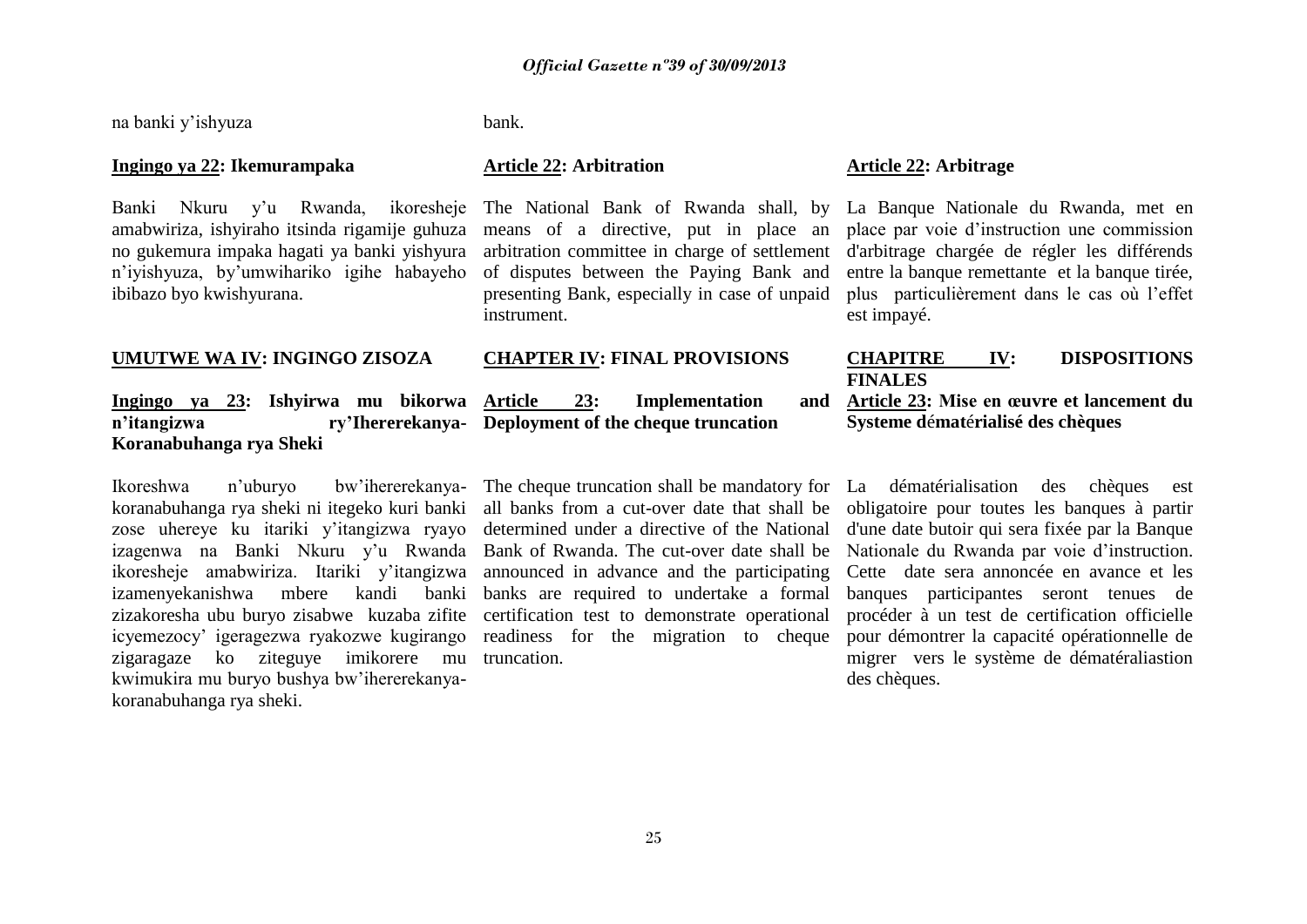| Ingingo<br>va 24:<br>Ivanwaho<br>zinyuranyije n'aya mabwiriza                                                                                                | ry'ingingo Article 24: Repealing provisions                                   | <b>Article 24: Dispositions abrogatoires</b>                                                                               |
|--------------------------------------------------------------------------------------------------------------------------------------------------------------|-------------------------------------------------------------------------------|----------------------------------------------------------------------------------------------------------------------------|
| Ingingo zose z'amabwiriza abanziriza aya All prior regulatory provisions inconsistent Toutes<br>kandi zinyuranyije nayo zivanyweho.                          | with this Regulation are hereby repealed.                                     | dispositions<br>règlementaires<br>les<br>antérieures et contraires au présent Règlement<br>sont abrogées.                  |
| Ingingo ya 25: Igihe aya amabwiririza Article 25: Commencement<br>atangira gukurikizwa                                                                       |                                                                               | Article 25: Entrée en vigueur                                                                                              |
| Aya mabwiriza atangira gukurikizwa ku munsi This Regulation shall come into force on the<br>atangarijweho mu Igazeti ya<br>Leta ya<br>Repubulika y'u Rwanda. | date of its publication in the Official Gazette<br>of the Republic of Rwanda. | Le présent règlement entre en vigueur le jour<br>de sa publication dans le Journal Officiel de la<br>République du Rwanda. |
| Kigali, kuwa 27/08/2013                                                                                                                                      | Kigali, on 27/08/2013                                                         | Kigali, le 27/08/2013                                                                                                      |

**(sé) RWANGOMBWA John Guverineri**

**(sé) RWANGOMBWA John Governor**

**(sé) RWANGOMBWA John Gouverneur**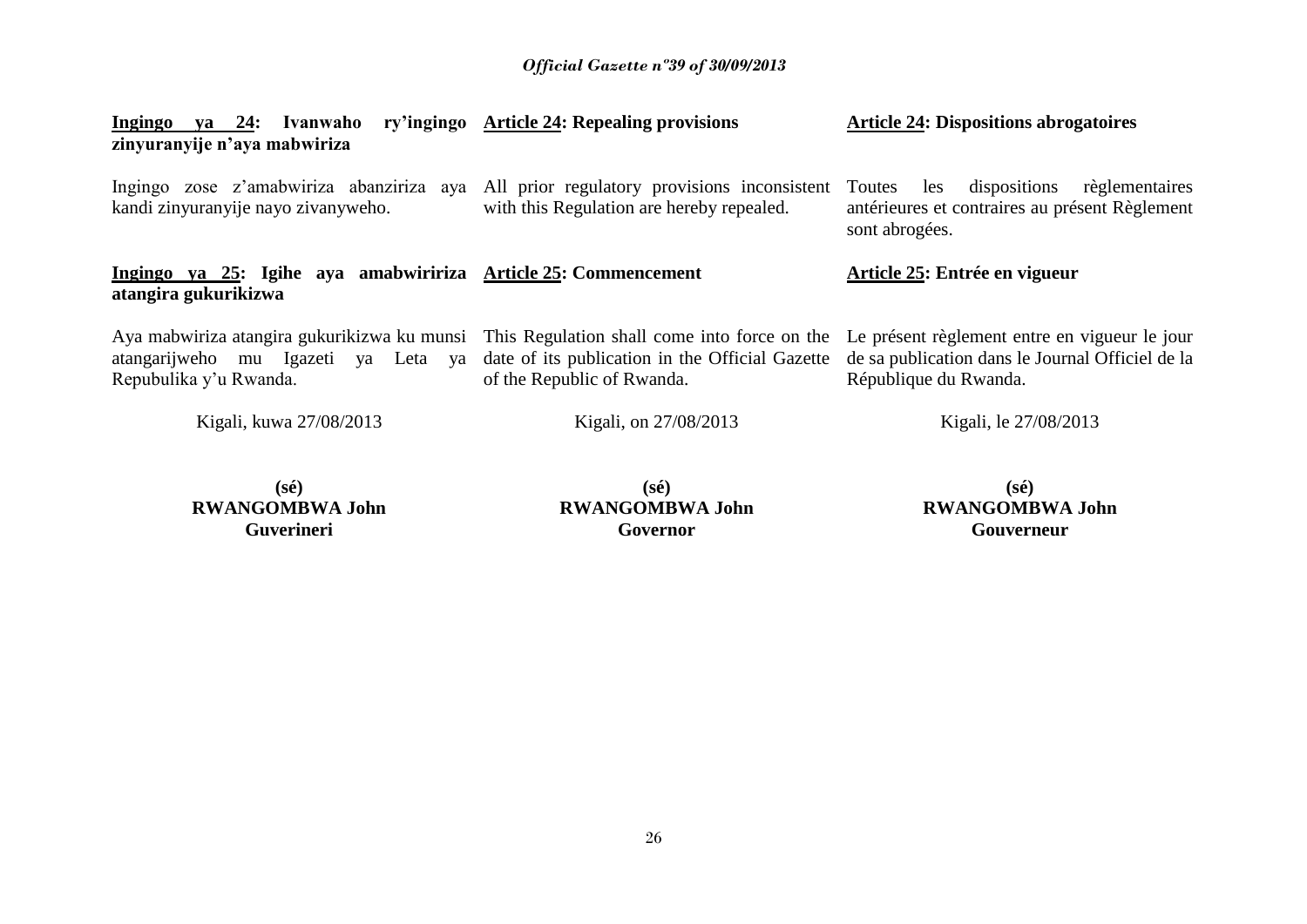| SYNDICAT DES<br><b>TRAVAILLEURS DES</b><br>DE<br><b>ENTREPRISES</b><br><b>CONSTRUCTION,</b><br><b>MENUISERIE ET ARTISANAT (STECOMA)</b>                                                                                                             | SYNDICAT DES<br><b>TRAVAILLEURS DES</b><br><b>ENTREPRISES</b><br>DE<br><b>CONSTRUCTION,</b><br>MENUISERIE ET ARTISANAT (STECOMA)                                                                                                               | SYNDICAT DES TRAVAILLEURS DES<br><b>ENTREPRISES</b><br>DE<br><b>CONSTRUCTION,</b><br><b>MENUISERIE</b><br>ET<br><b>ARTISANAT</b><br>(STECOMA)                                                                                                                    |
|-----------------------------------------------------------------------------------------------------------------------------------------------------------------------------------------------------------------------------------------------------|------------------------------------------------------------------------------------------------------------------------------------------------------------------------------------------------------------------------------------------------|------------------------------------------------------------------------------------------------------------------------------------------------------------------------------------------------------------------------------------------------------------------|
| <b>STATUTS</b>                                                                                                                                                                                                                                      | <b>AMATEGEKO SHINGIRO</b>                                                                                                                                                                                                                      | <b>GENERAL PROVISIONS</b>                                                                                                                                                                                                                                        |
| Vu la Loi $N^{\circ}13/2009$ du $27/05/2009$ portant<br>travail<br>Rwanda<br>réglementation<br>du<br>au<br>spécialement en ses articles 101, 102, 103,<br>104, 105, 116, et 117.                                                                    | Tumaze kubona Itegeko N°13/2009 ryo kuwa<br>27/05/2009 rigenga umurimo mu Rwanda cyane<br>cyane mu ngingo zaryo za 101, 102, 103,<br>104, 105, 116, na 117.                                                                                    | Given the Law No. 13/2009 of 27/05/2009<br>related to labor regulation in Rwanda especially<br>in its Articles 101, 102, 103, 104, 105, 116, and<br>117.                                                                                                         |
| Vu l'Arrêté Ministériel n° 11 du 07/09/2010<br>les<br>conditions<br>modalités<br>déterminant<br>et<br>d'enregistrement<br>syndicats<br>des<br>et<br>des<br>organisations patronales, articles 3 et 4.                                               | Tumaze kubona iteka rya Minisitiri n° 11 ryo<br>kuwa 07/09/2010 rigena uburyo n'ibisabwa mu<br>amasendika<br>kwandikisha<br>cyangwa<br>amashyirahamwe y'abakoresha mu ngingo ya 3<br>niya 4 amasendika cyangwa amashyirahamwe<br>y'abakoresha. | Given ministerial order $n^{\circ}$ 11 of 07/09/2010<br>determining the modalities and requirements for<br>the registration of trade unions or employers'<br>professional organizations in Articles 3 and 4.<br>Unions or employees 'professional organizations. |
| Adoptons les statuts du: SYNDICAT DES<br>TRAVAILLEURS DES ENTREPRISES DE<br><b>CONSTRUCTION,</b><br><b>MENUISERIE</b><br>ET<br><b>ARTISANAT (STECOMA)</b>                                                                                           | Twemeje Amategeko ngenga ya : SYNDICAT<br>DES TRAVAILLEURS DES ENTREPRISES<br>DE CONSTRUCTION, MENUISERIE ET<br><b>ARTISANAT (STECOMA)</b>                                                                                                     | We hereby adopt the Statutes of the Trade<br>Union: SYNDICAT DES TRAVAILLEURS<br>DES ENTREPRISES DE CONSTRUCTION,<br><b>ARTISANAT</b><br><b>MENUISERIE</b><br><b>ET</b><br>(STECOMA)                                                                             |
| <b>CHAPITRE PREMIER:</b><br>DENOMINATION, DUREE, SIEGE,<br><b>AFFILIATION</b><br><b>OBJET, MOYENS</b><br><b>D'ACTIONS</b>                                                                                                                           | <b>UMUTWE WA MBERE:</b><br>IZINA, INTEBE, UBUSHAMIKE,<br>IGIHE UZAMARA INTEGO N'IFASI YAWO                                                                                                                                                     | <b>CHAPTER ONE:</b><br>DENOMINATION,<br><b>HEAD</b><br><b>QUARTERS,</b><br>AFFILIATION DURATION, OBJECTIVES<br><b>AND FIERD OF ACTIVITES</b>                                                                                                                     |
| Section I: Dénomination, Durée, Siège, Icyiciro cyambere: Izina-Intebe-Intego<br><b>Affiliation</b><br>Article1: Il est créé pour une durée indéterminée,<br>dénommé Syndicat des Travailleurs<br>des<br>entreprises de construction, Menuiserie et | Ingingo ya 1: Hashyizweho mu gihe kitazwi<br>Sendika yitwa: Syndicat des Travailleurs des<br>entreprises de construction, Menuiserie<br>et                                                                                                     | Section one: Denomination, Head quarters,<br>Object.<br>Article 1:<br>Hereby established, for unlimited period, a Trade<br>Union: Syndicat des Travailleurs des entreprises                                                                                      |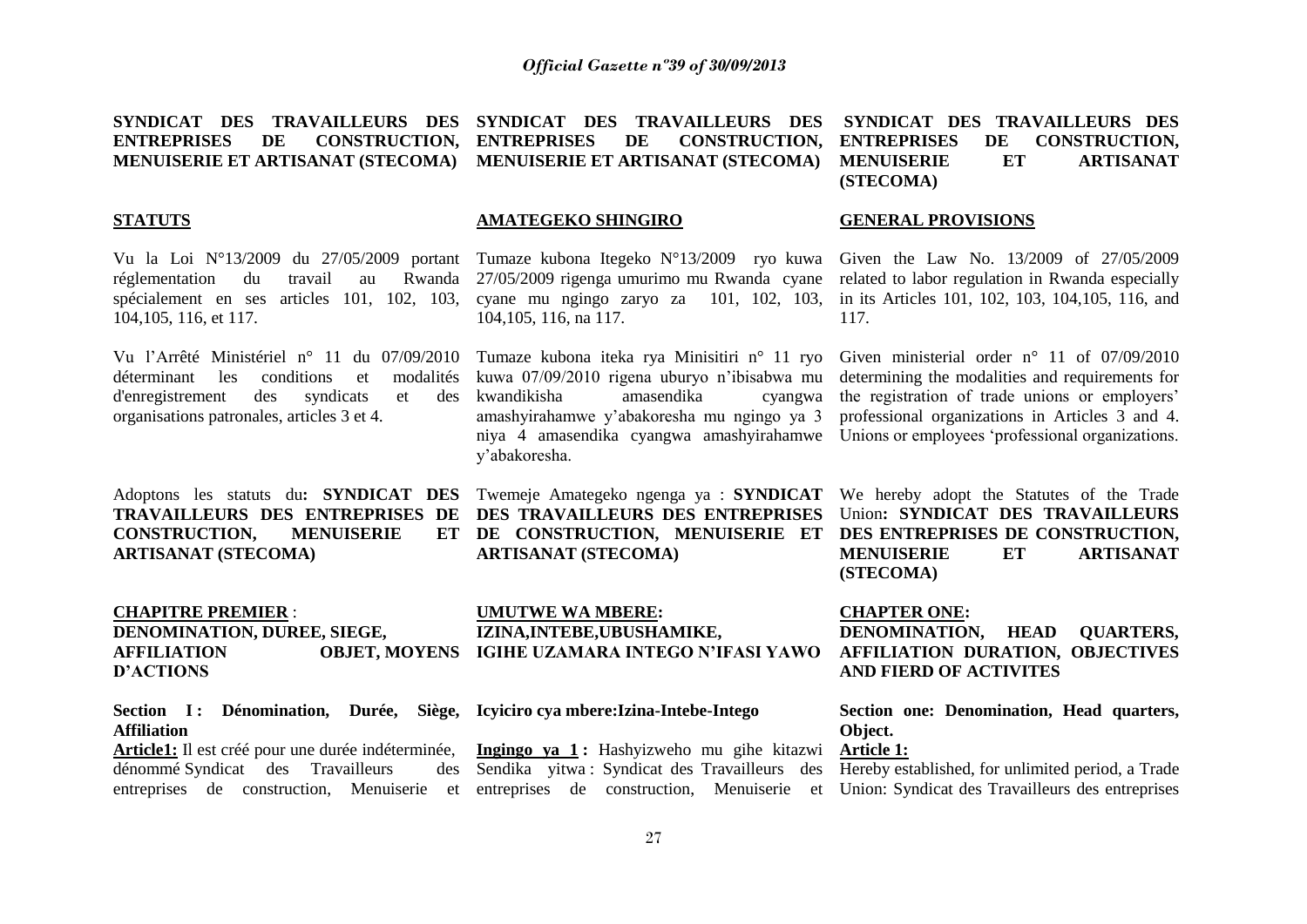Artisanat « STECOMA » en sigle.

#### **Article2:**

Le Siège de Syndicat des Travailleurs des entreprises de construction, Menuiserie et Artisanat « STECOMA » est établi dans la Ville de Kigali, District de Gasabo. Dans la Secteur de Kacyiru, il peut être transféré en tout autre lieu de la République du Rwanda sur décision del'Assemblée générale de Syndicat, ses Activités se déroulent sur toute l'étendue du territoire Ibikorwa bya yo, bikorerwa mu gihugu hose. national.

#### **Article 3 :**

# **SYNDICAT DES TRAVAILLEURS DES**  ENTREPRISES DE CONSTRUCTION, ENTREPRISES **MENUISERIE ET** syndicat nationale indépendante

internationales.

#### **Article 4:**

Le syndicat a pour objet de:

**1.** Défendre les intérêts de ses membres;

**2.** Entretenir et développer entre tous ses membres l'union, la solidarité et la fraternité;

de vie et de travail des travailleurs œuvrant dans le domaine de construction, Menuiserie et d'Artisanat ;

**4.** Engager des négociations et conclure des **4**.Kugira imishyikirano no gusinya amasezerano conventions collectives;

**5.** Exercer toute activité de nature à favoriser la 5. Gukora igikorwa icyo ari cyo cyose kigamije 5. Exercising all activities with option to enhance

y'igifaransa.

#### **Ingingo ya2:**

Intebe ya Syndicat des Travailleurs des entreprises de construction, Menuiserie et Artisanat « STECOMA »iri mu Mujyi wa Kigali, Akarere ka Gasabo, Umurenge wa Kacyiru, ishobora kwimurirwa ahandi mu Rwanda byemejwe n'Inteko Rusange ya Sendika.

#### **Ingingo ya 3**

# **(STECOMA),** peut s'affilier à une fédération de Ishobora kwinjira mu mpuzama Masendika **SYNDICAT DES TRAVAILLEURS DES**  DE CONSTRUCTION. **MENUISERIE ET ARTISANAT (STECOMA)**  yigenga ku rwego rw'Igihugu.

abakozi ku rwego mpuzamahanga

#### **Ingingo ya 4:**

Sendika ifite intego zikurikira:

**1**.Kurengera inyungu z'abanyamuryango;

**3**. Promouvoir le développement des conditions **3**.Guharanira icyateza imbere imibereho myiza **2.**Guhamya no gukomeza ubumwe, ubufatanye n'ubuvandimwe hagati y'abayoboke ba sendika; y'abakozi bo mu bwubatsi, Ububaji no mu bukorikori;

rusange;

Artisanat « STECOMA » mu magambo ahinnye de construction, Menuiserie et Artisanat « STECOMA »in its French acronym.

#### **Article2:**

The Head office of Syndicat des Travailleurs des entreprises de construction, Menuiserie et Artisanat « STECOMA » is established in Kigali City Kigali, Gasabo District, in Kacyiru Sector, it may be transferred to any other place in the Republic of Rwanda on decision of the General Assemble of Trade Union,its activities are carried out on the whole national territory.

**Article 3:**

### **SYNDICAT DES TRAVAILLEURS DES ENTREPRISES DE CONSTRUCTION, MENUISERIE ET ARTISANAT (STECOMA),** can affiliate itself to an Independent federation of Trade Unions .

Il peut également s'affilier aux Syndicat or Ishobora kandi kwinjira mu miryango ihuza It can also be affiliated to International Trade Union.

#### **Article 4**:

The Trade union has the object of: **1**.Protecting the interests of its members; **2**.Keeping and developing within its members, union, solidarity and fraternity; **3**.Promoting the development of standards of livelihood and work for labors in Construction, Carpentry and Crafts;

**4**.Engaging negotiations and concluding common conventions;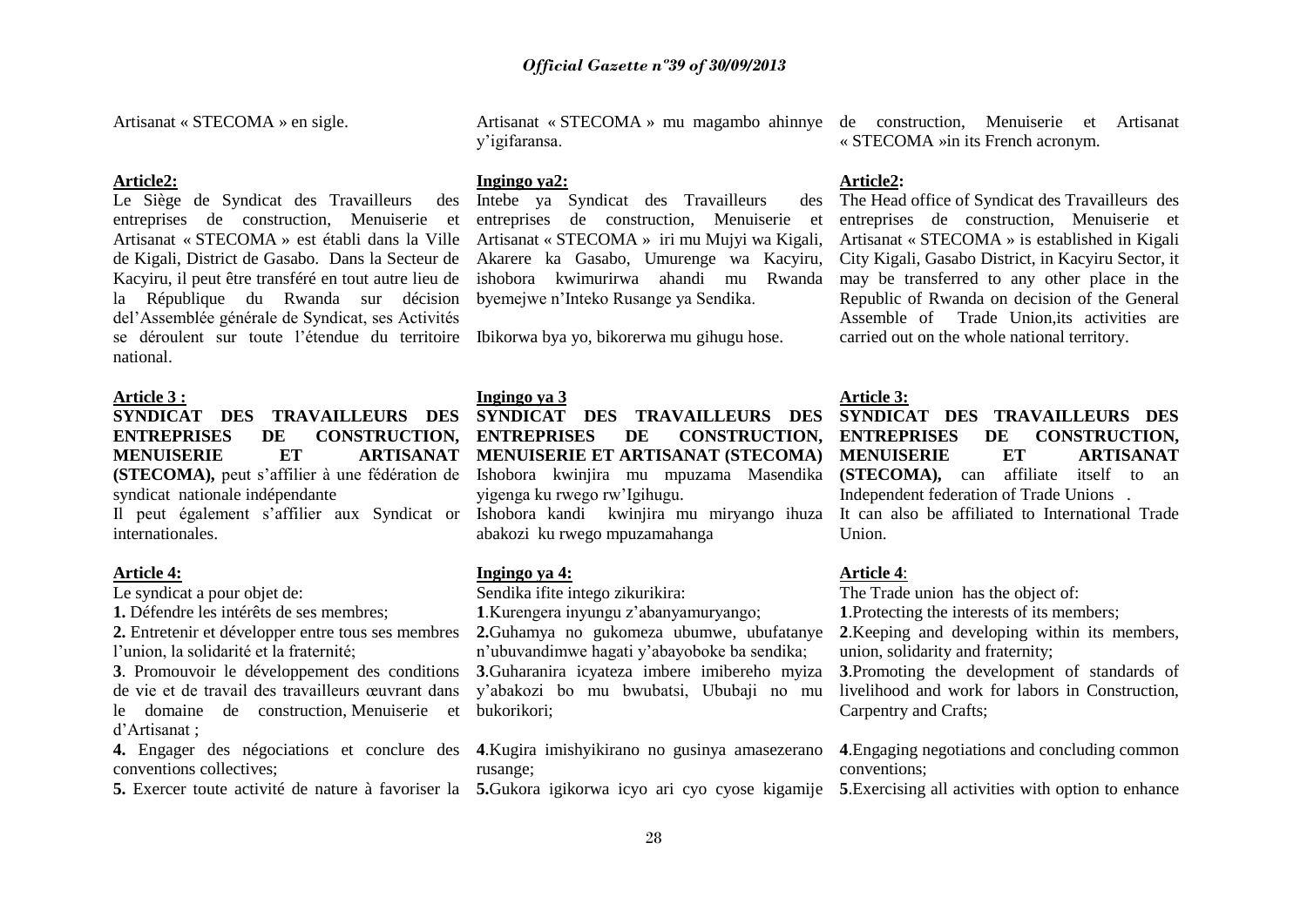# *Official Gazette nº39 of 30/09/2013*

| réalisation de ses objectifs;<br>6. Faire le Plaidoirie de ses membres ; et<br>7. Lutter pour l'intégration du genre à tous les<br>niveaux de l'emploi.                                                                                                                                                                                    | guteza imbere inshingano za sendika;<br>6. Gukora ubuvugizi ku banyamuryango bayo;<br>7. Guharanira ko uburinganire bwubahirizwa mu<br>mirimo yose.                                                                                                                                                     | the achievement of the objectives;<br>6. To Advocate for the members of and<br>7. To fight for the integration of gender at all<br>aspects of employment in Rwanda.                                                                                                                           |
|--------------------------------------------------------------------------------------------------------------------------------------------------------------------------------------------------------------------------------------------------------------------------------------------------------------------------------------------|---------------------------------------------------------------------------------------------------------------------------------------------------------------------------------------------------------------------------------------------------------------------------------------------------------|-----------------------------------------------------------------------------------------------------------------------------------------------------------------------------------------------------------------------------------------------------------------------------------------------|
| <b>Article 5: Section 2 : Moyens d'actions</b>                                                                                                                                                                                                                                                                                             | Ingingo ya 5: Icyiciro cya 2: Uburyo:                                                                                                                                                                                                                                                                   | <b>Article 5: Section 2: Action means</b>                                                                                                                                                                                                                                                     |
| Pour atteindre ses objectifs, le Syndicat décide de<br>prendre les stratégies suivantes:                                                                                                                                                                                                                                                   | Kugira ngo Sendika igere ku ntego zayo, izakora<br>ibi bikurikira:                                                                                                                                                                                                                                      | To achieve its objectives, Trade Union adopts<br>the following strategies:                                                                                                                                                                                                                    |
| 1.<br>Représente de ses membre auprès des 1. Guhagararira abanyamuryango<br>organismes étatiques et privés, tant sur le plan<br>national qu'international;                                                                                                                                                                                 | mu nzego<br>z'ubutegetsi ndetse n'izigenga, zaba izo mu<br>gihugu cyangwa izo mu mahanga;                                                                                                                                                                                                               | 1. To represent its members in Public and private<br>organizations, nationally and internationally;                                                                                                                                                                                           |
| membres de Syndicat;                                                                                                                                                                                                                                                                                                                       | 2. Participer à la prise de décision touchant des 2. Kugira uruhare mu byemezo bifatwa birebana<br>n'abayoboke ba sendika;                                                                                                                                                                              | 2. To participate in all decisions taken<br>that<br>concerns members of Trade Union;                                                                                                                                                                                                          |
| <b>3.</b> Lutter pour qu'il y ait des conventions<br>collectives dans le domaine de construction,<br>Menuiserie et Artisanat;                                                                                                                                                                                                              | 3. Guharanira ko habaho amasezerano rusange, mu<br>rwego rw'Ubwubatsi, Ububaji n'Ubukorikori;                                                                                                                                                                                                           | 3. To fight for the common conventions in<br>Construction, Carpentry and Crafts                                                                                                                                                                                                               |
| 4. Veiller au respect des statuts et conventions<br>collectives en matière;<br>5. Sensibiliser les membres sur la lutte contre les<br>maladies épidémiques, le VIH/SIDA y compris;<br><b>6.</b> Formation et information de ses membres;<br>7. Sensibiliser les membres à un système<br>d'épargne en créant des travailleurs, de crédit et | 4. Gukurikiza sitati n'amasezerano rusange;<br>5. Gukangurira<br>kwirinda<br>abanyamuryango,<br>indwara z'ibyorezo zirimo na SIDA;<br>6.Kwigisha,<br>guhugura<br>abayoboke<br>no<br>kubamenyesha ibyo bagomba kumenya byose;<br>7. Gushishikariza abanyamurwango uburyo bwo<br>kubitsa, no kugurizanya; | 4. To respect the related status and common<br>conventions;<br>5. To sensitize its members to fight against<br>pandemic diseases including AIDS/HIV;<br><b>6.</b> To provide training and information its<br>members;<br>7. To sensitize its members to create saving<br>scheme, for workers; |
| d'approvisionnement;<br>8. Mettre en place<br>des oeuvres<br>socio-<br>économiques ; et<br>9. Promouvoir l'intégration genre à tous les<br>aspects de l'emploi.                                                                                                                                                                            | 8. Gushyiraho ibikorwa bibyarira inyungu<br>abanyamuryango ba sendika.<br>9. Guteza imbere uburinganire mu nzego zose z'<br>imirimo.                                                                                                                                                                    | 8. To put economic generating activities of the<br>members; and<br>9. To promote gender in all fields of<br>employment.                                                                                                                                                                       |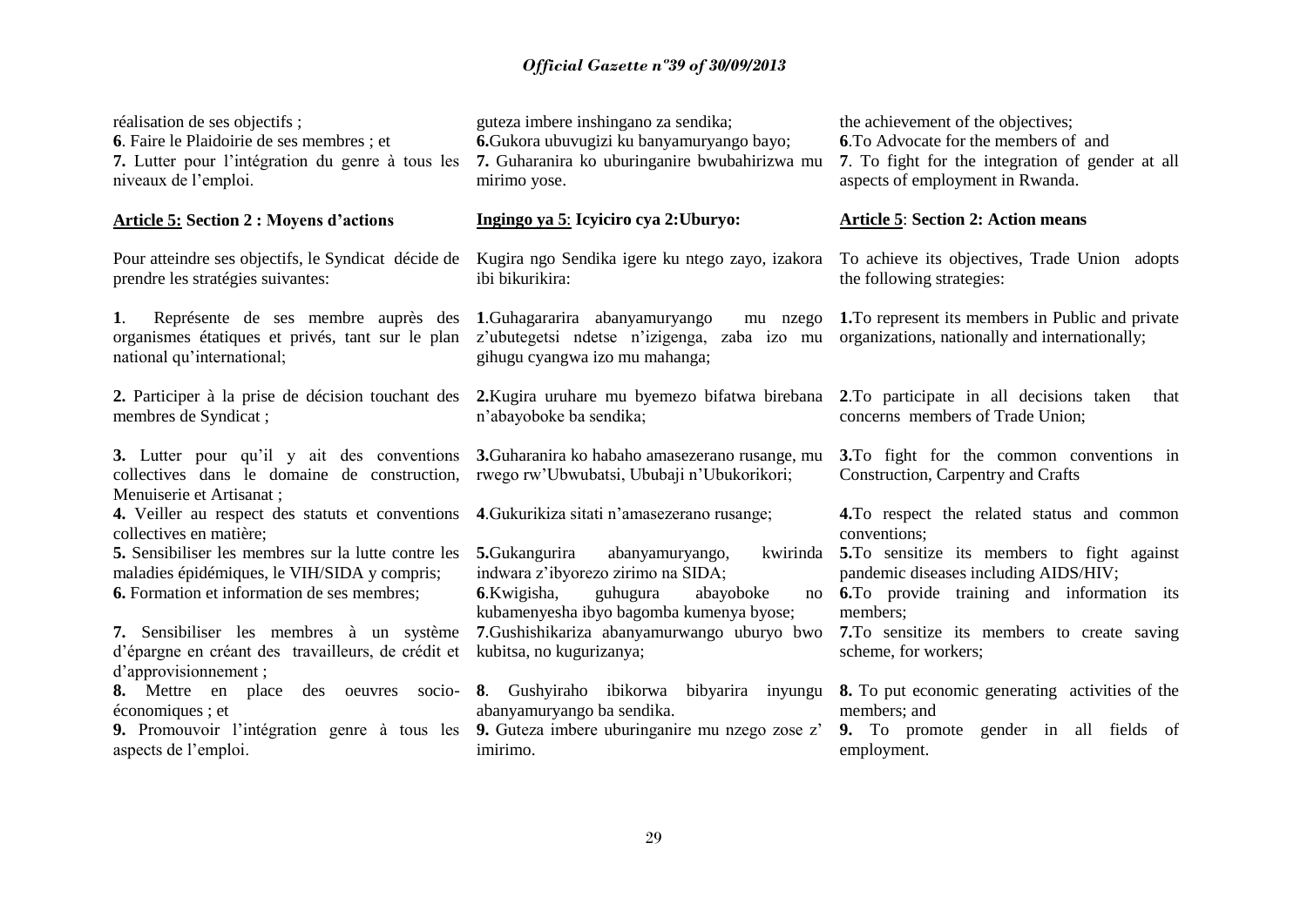#### **CHAPITRE II: MEMBRES**

#### **SECTION I: ADHESION**

#### **Article 6:**

Le syndicat se compose des membres fondateurs, des membres adhérents et des membres d'honneur. Sont membres fondateurs les Abashinze signataires des présents statuts. Les membres d'honneur peuvent prendre part aux assises du Abawinjiramo ni abantu babisaba bamaze Congrès National sans voix délibérative, sans droit ni de vote ni d'éligibilité.

qui, sur demande et après avoir souscrit aux présents statuts, sont agréées par l'assemblée générale.

#### **Article 7 :**

N'importe quelle personne volontaire de rejoindre de syndicat remplira le formulaire en respectant les conditions suivantes :

Accepter les statuts et le règlement d'ordre Kwemera amategeko ngenga Sendika n'andi intérieur ;

Accepter de participer activement dans l'atteinte Kwemera kugira uruhare rutaziguye mu ishyirwa des objectifs de syndicat,

Accepter de payer annuellement trimestriellement les contributions dont le montant sera déterminé par l'Assemblée Générale.

demande d'inscription au comité exécutif pour

#### **UMUTWE WA II: ABANYAMURYANGO IGICE CYA 1: KWIYANDIKISHA CHAPTER II: MEMBERS SECTION I: ADMISSION**

### **Ingingo ya 6:**

Sont membres adhérents des personnes physiques Abanyamuryango b'icyubahiro bashobora Sendika igizwe n'abanyamuryango bayishinze, abayinjiramo n'ab'icyubahiro. umuryango ni abashyize umukono kuri aya mategeko shingiro. kwiyemeza gukurikiza aya mategeko shingiro, bakemerwa *n' Inteko Rusange*. guhabwa ijambo muri Kongere y'Igihugu bakavuga icyo batekereza, ntibashobora gutora cyangwa ngo batorwe. Abanyamuryango nyakuri bazawinjiramo nibo banyamuryango nyakuri bagize Sendika bafite Uburenganzira bumwe muri Sendika.

#### **Ingingo ya 7:**

Umuntu uwo ariwe wese wifuza kuba umunyamuryango yuzuza inyandiko yubahiriza ibi bikurikira:

mabwiriza agenga imikorere yaryo;

mu bikorwa ry'intego z'a Sendika;

Kwemera kwishyura umusanzu uzasabwa n'inama nkuru ya Sendika buri mwaka cyangwa buri kwezi.

umunyamuryango kuri

# **Article 6:**

The Trade Union is composed of founder members, adherent members and honorary members.

Founder members are the signatories to this constitution. Adherent members are physical or moral persons who, upon request and after subscription to this constitution, shall be agreed by the General Assembly.

Honorary members attend the general assembly but have no voting rights in Trade Union. The effective members and adherent members have n'abandi the same rights in Trade Union.

#### **Article 7:**

Le Représentant Légal soumettra le dossier de Umuvugizi wa Sendika ageza inyandiko isaba to the executive committee for consideration and Any person willing to join Trade Union shall file application with the legal representative of the Trade Union and fulfill the following conditions: Agree to the statutes and internal rules and regulations of the association; accept to actively participate in achieving the objective of the Trade Union; Accept to pay annually or quarterly contributions whose amount shall be set by the General Assembly in internal rules. The legal representative shall file membership applications send thereafter a list of successful candidates for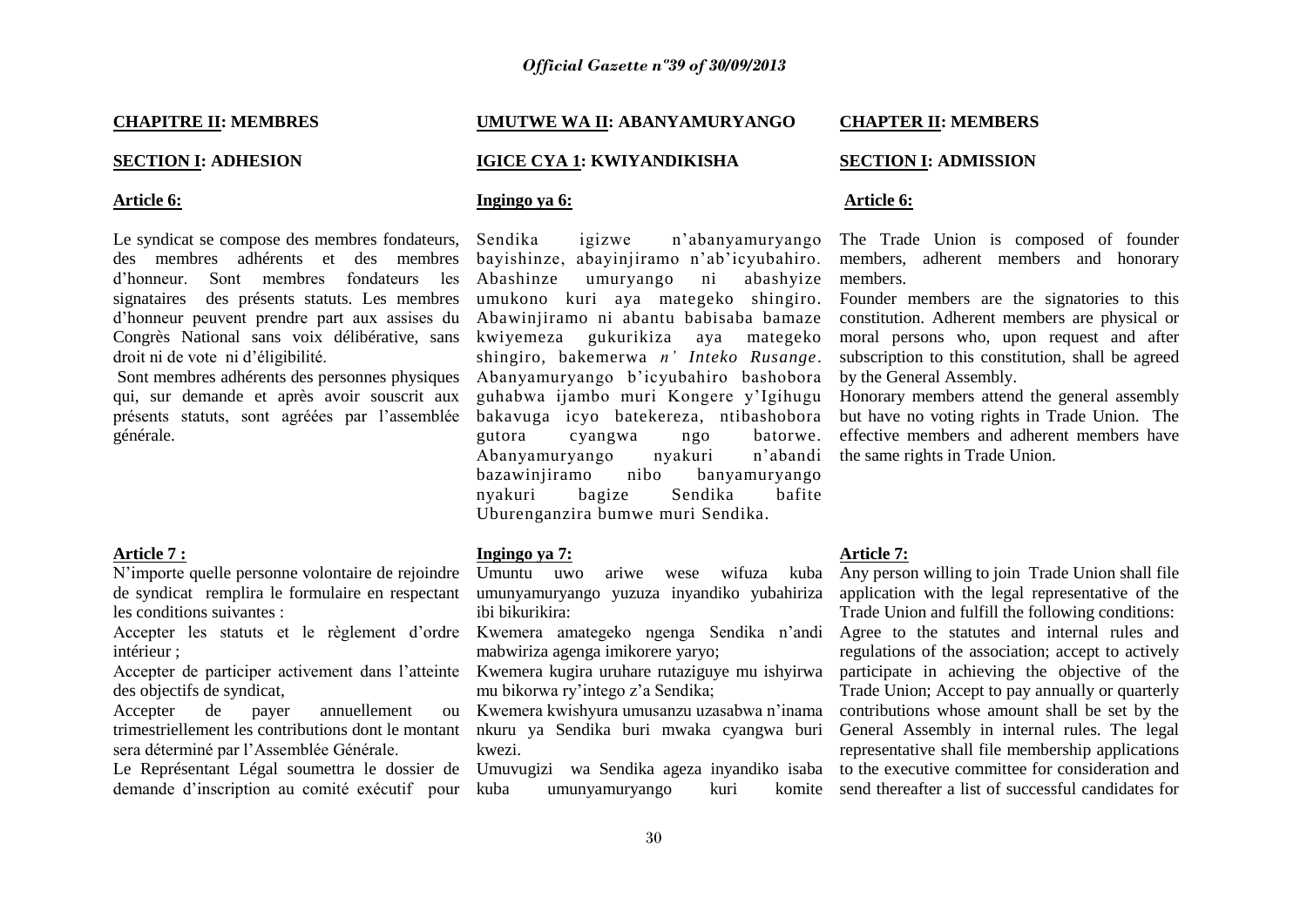l'appréciation et présenter la liste des candidats à nshingwabikorwa ikayisuzuma, ikanayigeza mu approval to the General Assembly. The l'Assemblée Générale pour l'approbation.

l'admission ou le non admission de la candidature Sendika mu minsi mirongo itatu. dans trente jours.

#### **SECTION II: DEMISSION ET EXCLUSION**

#### **Article 8 :**

La qualité de membre se perd par :

**1.** Démission volontaire envoyée par écrit au représentant Légal de l'Association qui la présentera à l'Assemblée Générale pour la décision finale.

réunions consécutives de l'Assemblée Générale ;

**3.** Exclusion pour des motifs légitimes classés par l'Assemblée générale par la majorité 2 / 3 des membres présents ;

**4.** Le non paiement des contributions. Le droit de démission sera totalement accordé à la demande de démission au cas où aucune décision n'est prise pour une période d'une année dès la date de la lettre de démission. En cas de démission ou d'exclusion, les cotisations des membres ne sont pas remboursables.

**SYNDICAT**

## **Article 9:**

Les organes du syndicat sont: 1. Le Congrès National ; 2. Le Conseil National Syndical ;

3. Le Bureau National du ;

L'Assemblée Générale se prononce sur Kwemererwa bikorwa n'Inteko Rusange ya admission-of-the-candidate-in-Thirty-days. Nteko Rusange ya Sendika ngo iyemeze.

#### **IGICE CYA II: KWEGURA NO KWAMBURWA UBUNYAMURYANGO**

#### **Ingingo ya 8:**

Impamvu zituma utakaza Ubunyamuryango:

**1.**Kwegura ku bushake binyuze mu nyandiko yandikiwe Umuvugizi wa Sendika, nawe akayigeza ku nama nkuru, ari nayo ifata icyemezo ntakuka.

**2.** Absences non justifiées dans plus de trois **2.** Gusiba mu Nteko Rusange nta mpamvu inshuro zirenze eshatu,

> **3.** Icyemezo cyo kwamburwa ubunyamuryango gifashwe hakurikijwe amategeko na 2/3 by'Abanyamuryango bitabiriye Inteko Rusange;

**4.** Kutishyura imisanzu. Uburenganzira bwo kwegura burundu buhabwa umunyamuryango mu gihe cy'umwaka nta cyemezo cyafashwe uhereye ku munsi yandikiye ibaruwa isaba kwegura. Igihe umunyamuryango yeguye cyangwa yambuwe ubunyamuryango, imisanzu yatanze ntabwo contributions shall not be refundable. ayisubizwa.

#### **CHAPITRE III : LES ORGANES DU UMUTWE WA 3: INZEGO ZA SENDIKA**

#### **Ingingo ya 9:**

Inzego za sendika ni : 1.Kongere y'Igihugu; 2.Inama nkuru ya sendika; 3.Ibiro Bikuru bya sendika; Assembly decides on the admission or non

#### **SECTION II: RESIGNATION AND EXCLUSION**

#### **Article 8:**

Reasons for the loss of membership:

**1.** Voluntary resignation in writing sent to the legal representative of the Trade Union who shall submit it to the General Assembly for a decision thereon.

2. Uniustified absence from more than three consecutive meetings of the general assembly;

**3.** Exclusion on legitimate grounds ordered by the general assembly by the 2/3 majority of members in attendance;

**4.** Failure to pay contributions;

Resignation shall be deemed fully granted by right where no decision is taken within a period of one year as from the resignation letter; In case of withdrawal or exclusion, membership

# **CHAPTER III: LEVELS OF THE TRADE UNION**

**Article 9**:

Levels of the Trade Union 1.National Congress; 2.National Council of the Trade Union; 3.National Bureau of the Trade Union;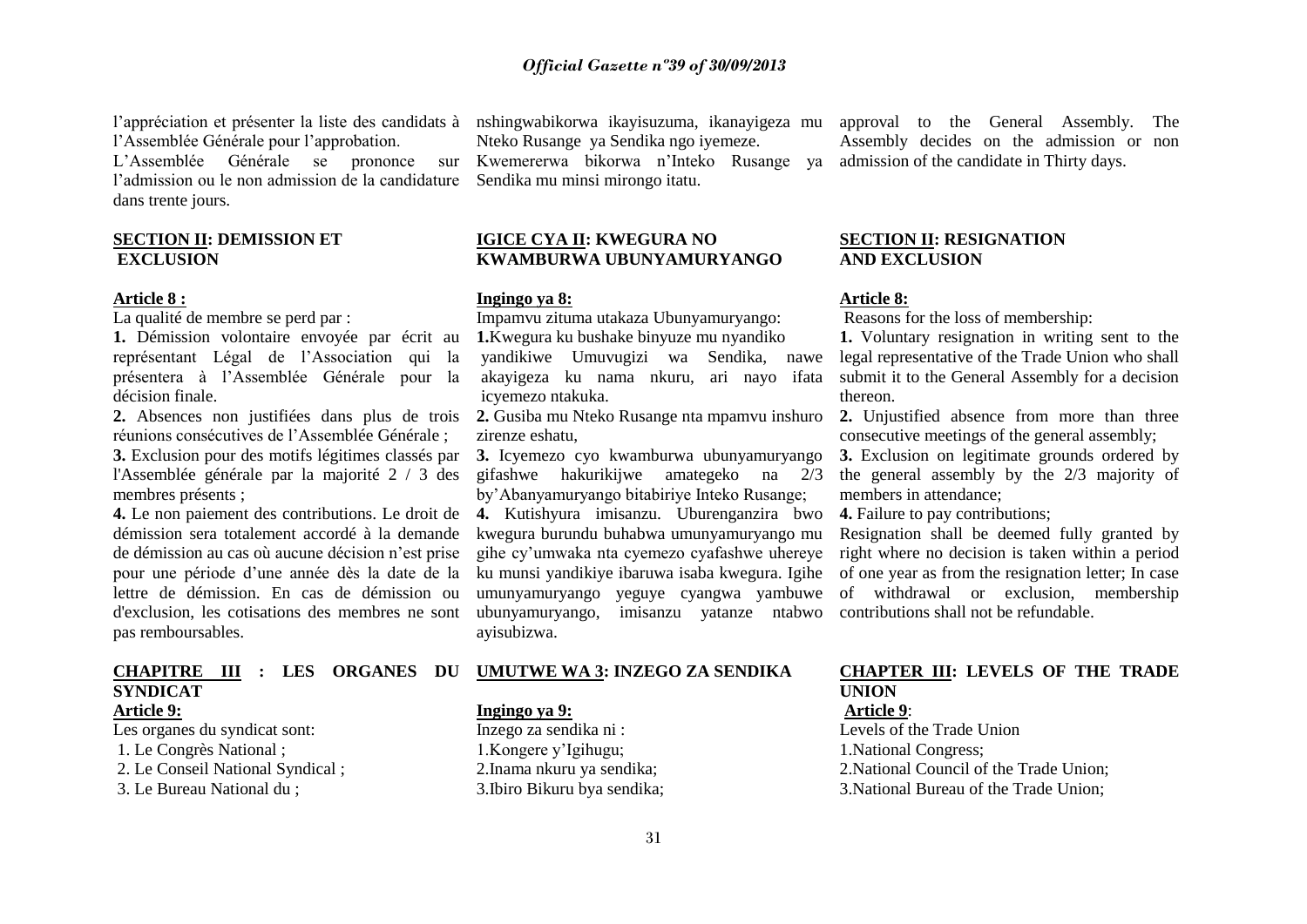## *Official Gazette nº39 of 30/09/2013*

#### Syndicat :

4. Secrétariat Exécutif du syndicat; 5. Le Congrès de Région ; 6. Le Bureau de Région ; 7. La Commission de Contrôle ; et 8. Sections locales.

#### **Section 1ére: Congrès National**

#### **Article 10:**

Les Congrès National est l'organe suprême du syndicat. Il est constitué des représentants des membres effectifs dont les modalités de désignation sont définies par le règlement d'ordre biteganywa n'amategeko mboneza mikorere. intérieur.

#### **Article 11:**

Le Congrès National le pouvoir de: **1.** La conception des orientations de syndicat; 2. D'adopter ou de modifier les statuts et le 2. Kwemeza no guhindura amategeko ngen 2. règlement intérieur; **3.** D'approuver le budget annuel et le plan d'action de syndicat; 4. Élire le Représentant Légal et les membres di 4. Gutora abagenzuzi; Gushyiraho amafaran 4. elect the Legal Representative and Executive comité exécutif; Elire les auditeurs ; **5.** Fixer les taux de cotisations; D'approuver les commissions mises en place par le ategurwa n'Abagize Komite Nshingwabikorwa; comité exécutif; **6.** Révoquer les membres du comité exécutif et de 6. auditeurs; **7.** Décider sur la dissolution de l'association; **8.** Accepter des subventions et des legs ; **9.** approuver, suspendre ou exclure un membre; Kongere y'Igihugu ifite ububasha bwo: **1.** Gutegura icyerekezo cy'Ishyirahamwe ; n'amabwiriza agenga sendika; **3.** Gushyiraho umuvugizi n'Abagize nshingwabikorwa; y'umusanzu ; **5.** Kwemeza amafaranga y'agahimbazamus **5.** set rates for member contributions; Kwemeza iyegura ry'abagize Nshingwabikorwa n'Abagenzuzi; **7.** Kwemeza iseswa ry'Ishyirahamwe; **8.**Kwakira inkunga n'impano; **9.**Kwemeza, guhagarika no The National Congress has the role: **1.** design orientations of the Trade Union; **2.** Adopt or modify statutes and the internal rules and regulations; **3.** Approve the annual budget and action plan of the Trade Union; Committee members and auditors; **6.** approve commissions put in place by the executive committee; **7.** dismiss members of the executive committee and auditors; **8.** decide on the dissolution of the Trade Union; **9.**accept grants and legacies;

4.Ubunyamabanga Nshingwabikorwa; 5.Kongere ya sendika mu karere; 6.Ibiro bya sendika mu karere; 7.Akanama k'Ubugenzuzi; na 8. Inzego zo mu bigo.

## **Icyiciro cya mbere:Kongere y'Igihugu**

### **Ingingo ya 10:**

Kongere yo mu rwego rw'igihugu ni rwo rwego rw'ikirenga rwa sendika, igizwe n'abahagarariye abanyamuryango nyakuri, uko bashyirwaho

#### **Ingingo ya 11:**

4.Executive Secretary 5.Congress of the district; 6.District Bureau of the Trade Union; 7. Control Commission; and 8. Local Sections.

#### **Section one: National Congress**

### **Article 10:**

The National Congress is the supreme level of the Trade Union. Representatives of effective members whose modalities of designation are defined in the Internal Rules and Regulations constitute it.

## **Article 11**: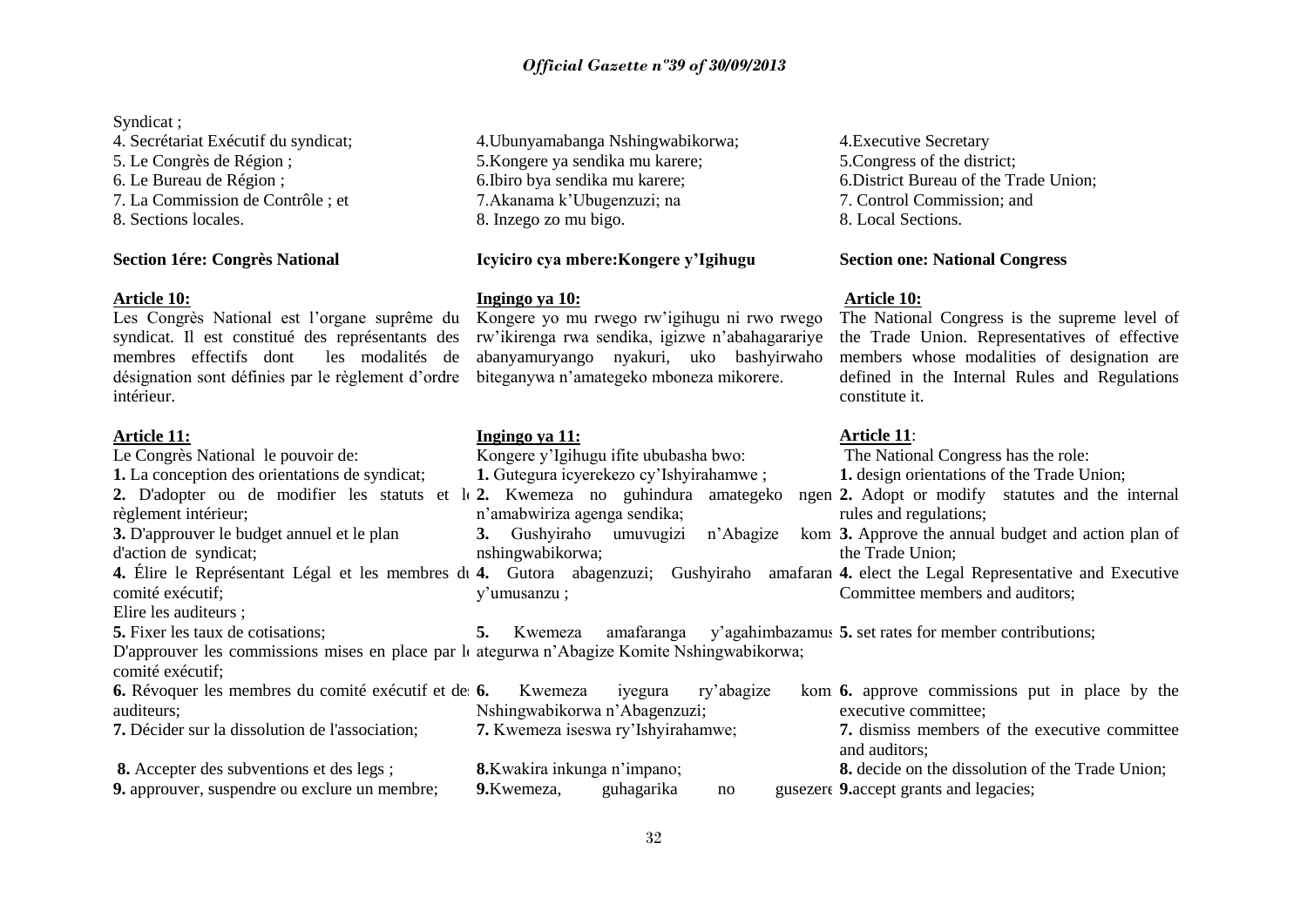#### umunyamuryango ;

**Ingingo ya 12:**

|                                                                                         |                          | 10. Nommer des liquidateurs et définir leur mandat 10. Gushyiraho impuguke zo gusesa Sendika 10. approve, suspend or exclude a member; |  |  |                                              |                                                 |
|-----------------------------------------------------------------------------------------|--------------------------|----------------------------------------------------------------------------------------------------------------------------------------|--|--|----------------------------------------------|-------------------------------------------------|
|                                                                                         | guteganya inshingano ze; |                                                                                                                                        |  |  | Appoint liquidators and define their term of |                                                 |
|                                                                                         |                          |                                                                                                                                        |  |  |                                              | office:                                         |
| 11. Décider sur la façon de répartir l'actif après la 11. Kwemeza imicungire y'umutungo |                          |                                                                                                                                        |  |  |                                              | nyur 11. Decide on how to allocate assets after |
| liquidation.                                                                            |                          | y'iseswa rya Sendika.                                                                                                                  |  |  |                                              | liquidation.                                    |

#### **Article 12:**

Le Congrès national ordinaire se réunit tous les 7 ans sur convocation du conseil national syndical. La date, le lieu et l'ordre du jour sont communiqués aux congressistes un mois avant la tenue du congrès. Il peut se réunir en session extraordinaire, soit à la demande du conseil national, soit à la demande des ¾ de ses membres effectifs. Au début de chaque session, le Congrès élit un bureau composé du Président, du Viceprésident et du Secrétaire.

Les décisions du Congrès National sont prises à la majorité de 2/3 des membres présents.

#### **Article 13:**

Pour siéger valablement, le Congrès National doit réunir au moins 2/3 des membres. Faute de quorum, une nouvelle convocation est au plus tard dans les quinze jours (15) qui suivent et l'ordre du jour antérieur est valablement étudié quelque soit le nombre des membres présents à la réunion. Dans ce cas, aucune autre question ne peut être Muri icyo gihe, nta kindi kibazo gishobora examinée si elle ne figure pas à l'ordre du jour.

Kongere y'Igihuigu isazwe iterana buri myaka 7, itumijwe n'Inama Nkuru ya Sendika.

Itariki, aho izabera n'ibizigirwamo bimenyeshwa abagize Kongere hasigaye ukwezi ngo iterane.

Ishobora guterana mu nama zidasanzwe itumiwe n'Inama Nkuru cyangwa ¾ by'abanyamuryango nyakuri.

Buri gihe iteranye, Kongere yitoramo ibiro biyobora inama bigizwe na Perezida na visi-Perezida n'umwanditsi.

Ibyemezo bya Kongere y'Igihugu bifatwa n'ubwiganze bwa 2/3 by'abanyamuryango bahari.

#### **Ingingo ya 13:**

Kongere y'Igihugu iterana iyo nibura 2/3 by'abanyamuryango bahari. Iyo uwo mubare utagezeho, hatumizwa indi nama mu minsi cumi n'itanu (15) ikurikira ikiga ibyagombye kwigwa mbere. Abanyamuryango bahari bafata ibyemezo bihamye bihamye uko baba bangana kose.

gusuzumwa niba kitari ku mirongo w'ibyigwa.

### **Article 12**:

The ordinary National Congress is held in every 7 years on convocation of the National Council of the Trade Union. The date, the place and the agenda are communicated to the congress before the congress takes place. It can meet at extraordinary sessions; it may be at the request of ¾ of the National Council or at the request of ¾ of the effective members. At the beginning of every session, the congress elects a bureau composed of President, Vice – President and the Secretary. The decisions of the National Congress are taken by majority of 2/3 of the Present members.

## **Article 13**:

To effectively meet, the National Congress has to reach 2/3 of its members. Because of the missing of the quorum, a new convocation is established not later than fifteen days (15) and the previous agenda is effectively examined with no matter of members attending the meeting. In that case, no other question has to be reviewed if it doesn't figure out on the agenda.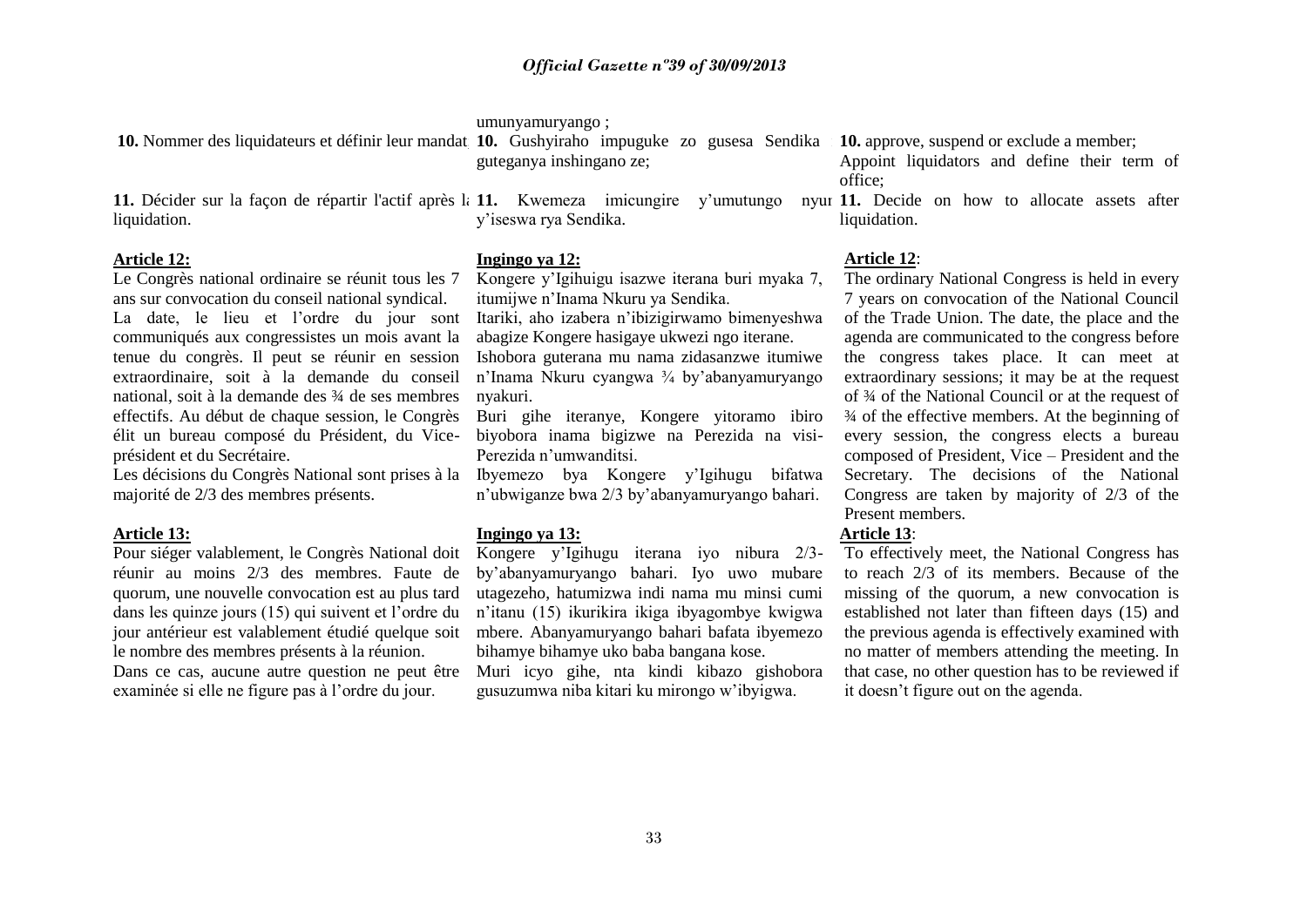#### **Section 2éme: Conseil National Syndical**

#### **Article 14:**

Le conseil National Syndical composé de: **1.** Les membres du Bureau National du syndicat, **2**. Les secrétaires syndicaux des Régions. Les sessions ordinaires du Conseil National syndical se tiennent deux fois par an et elles sont présidées par le Secrétaire Général du syndicat, en cas d'absence ou d'empêchement, il est remplacé par son Adjoint charge de l'administration et finances. Il peut se réunir en session extraordinaire soit à la demande du Bureau National soit à la demande des3/4 des membres du Conseil National.

#### **Article 15:**

Le Conseil National syndical est chargé de:

**1.** Contrôler les activités du bureau National du syndicat et en faire rapport au Congrès National;

**2.** Approuver le budget annuel et les comptes du **2.**Kwemeza ingengo y'imari n'inyandiko syndicat;

**3.** Prendre des décisions urgentes intéressant la vie du syndicat;

**4.** Préparer le congrès national du syndicat.

# **Section 3ème: Bureau National du Syndicat**

**Article 16:** Le Bureau National du Syndicat est composé du:

**1.** Secrétaire Général du Syndicat ;

#### **Icyiciro cya 2:Inama Nkuru ya Sendika**

#### **Ingingo ya 14:**

Inama Nkuru ya Sendika igizwe na: **1.**Abagize ibiro bikuru bya sendika;

**2.** Abanyamabanga ba sendika kurwego rw'Akarere Inama zisazwe z'Inama Nkuru ya sendika ziterana kabiri mu mwaka kandi zikayoborwa n'umunyamabanga Mukuru wa Sendika, mugihe adahari cyangwa atabonetse asimburwa n'umunyamabanga wungirije ushinzwe imari n'ubutegetsi. Inama Nkuru ishobora guterana mu nama idasanzwe, itumijwe n'ibiro bikuru bya sendika cyangwa se ¾ by'abagize Inama Nkuru.

#### **Ingingo ya 15:**

Inama Nkuru ya sendika ishinzwe:

**1.**Kugenzura imikorere y'Ibiro bya sendika, igaha raporo Kongere y'Igihugu;

z'imikoreshereze y'imari ya sendika, sendika,

**4.** Gutegura Kongere y'Igihugu ya sendika.

### **Icyiciro cya 3:Ibiro Bikuru bya Sendika**

**Ingingo ya 16:** Ibiro Bikuru bya sendika bigizwe na:

**1.**Umunyamabanga Mukuru wa Sendika,

**Section 2: National Council of the Trade Union**

#### **Article 14:**

The National Council of the Trade Union is composed of:

**1**.members of National Bureau of the Trade Union;

**2.** The Regional secretaries and the. The Secretary General of the Trade Union facilitates ordinary sessions of the National Council of the Trade Union. On his absence his replaces him deputy in charge of Administration and Finances. It can be held in its extraordinary session at the request of National Bureau at the ¾ of members of the National Council.

### **Article 15**:

The National Council of the Trade Union has the role of:

**1.**To supervise the activities of National Bureau of the Trade Union and make a report to the National Congress;

**2.**To approve the annual budget and the account of the Trade Union;

**3.**Gufata ibyemezo byihutirwa birebana na **3.**To take the urgent decisions that concerns the trade union;

> **4.** To organize the National Congress of the Trade Union.

# **Section 3: National Bureau of the Trade Union**

#### **Article 16**:

The National Bureau of the Trade union is composed of:

**1.**The General Secretary of the Trade Union,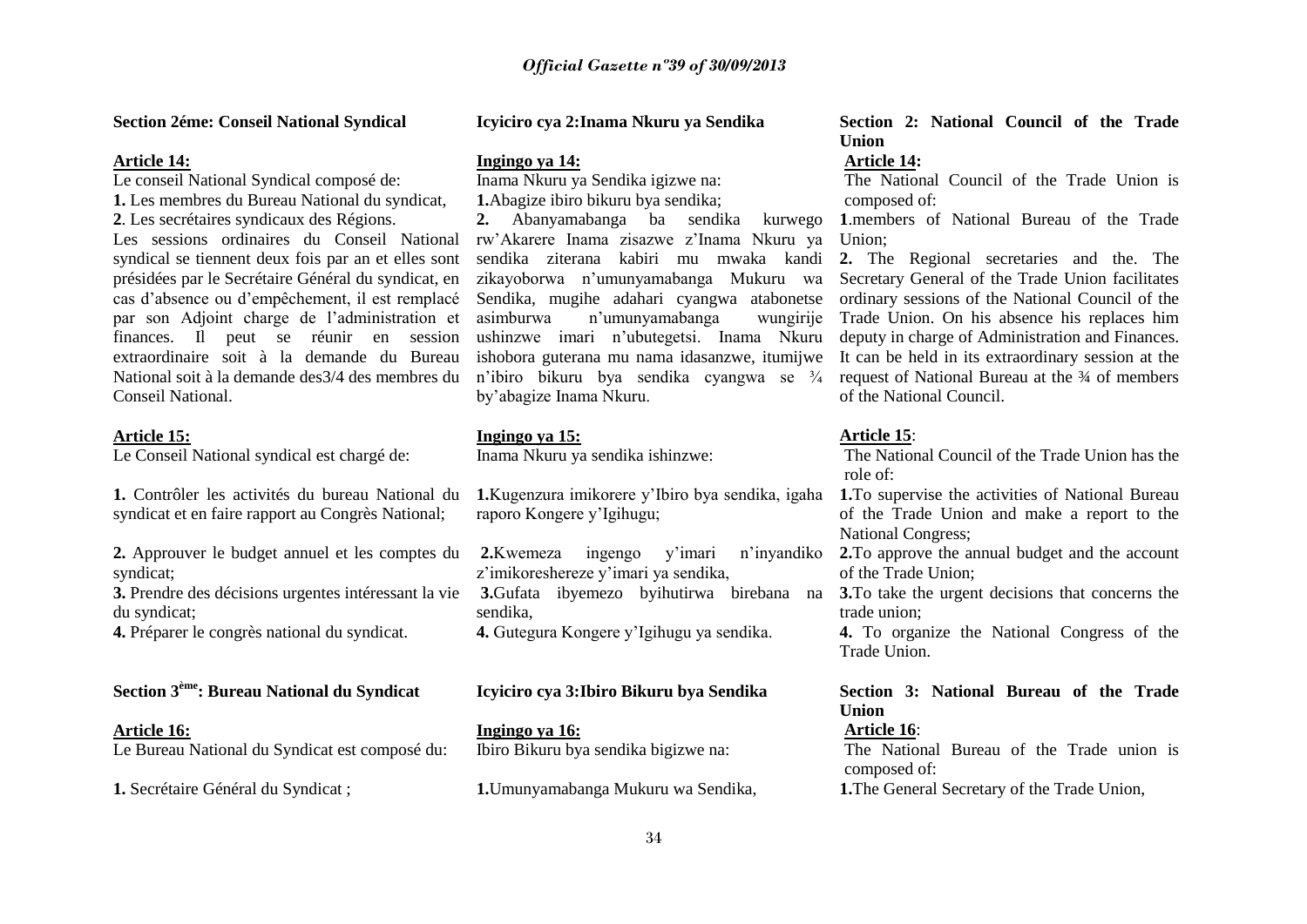| 2. Secrétaire Général adjoint chargé de |  |  |
|-----------------------------------------|--|--|
| Construction;                           |  |  |

Menuiserie ;

4. Secrétaire Général Adjoint l'Artisanat ;

**5.** Secrétaire Général adjoint l'Administration et Finances ; et

de la Promotion des femmes Travailleuses ;

**7.** Secrétaire Général adjoint chargé des affaires juridiques.

#### **Article 17:**

Le Bureau National est chargé de:

du Conseil National Syndical;

permanente à tous les niveaux de l'administration, **3.** Rendre compte devant le Conseil National syndical des résultats de ses activités et de la gestion financière,

**4.** Signer les accords, protocoles d'accord et les conventions collectives avec les concernés,

**5.** Contrôler les activités des bureaux de Région et des sections locales.

#### **Article 18:**

Le mandat du Bureau National est de 7 ans renouvelables. En cas de démission volontaire ou décidée par le Congrès National, les nouveaux membres complètent le mandat de prédécesseurs.

**3.** Secrétaire Général adjoint chargé de **3.**Umunyamabanga Mukuru wungirije ushinzwe **3.**The deputy Secretary General in charge of 6. Secrétaire Général adjoint chargé du Genre et **6.**Umunyamabanga Mukuru wungirije ushinzwe **6.**The deputy Secretary General in charge in **2.**Umunyamabanga Mukuru wungirije ushinzwe **2.**The deputy Secretary General in charge of Ubwubatsi; Ububaii: **4**.Umunyamabanga Mukuru wungirije Ushinzwe **4.**The deputy Secretary General in charge of Ubukorikori; **5.**Umunyamabanga Mukuru wungirije ushinzwe **5.**The deputy Secretary General in charge of Ubutegetsi n'Imari; Uburinganire n'Iterambere w'Umukozi;na **7.** Umunyamabanga Mukuru wungirije Ushinzwe **7.** The deputy Secretary General in charge of amategeko.

#### **Ingingo ya 17:**

Ibiro Bikuru ni urwego rushinzwe:

**1.** Exécuter des décisions du Congrès National et **1**.Kubahiriza ibyemezo bya Kongere y'Igihugu n'iby'Inama Nkuru ya Sendika,

z'ubuyobozi,

**3.**Guha raporo y'ibyakozwe n'uko imari ya Sendika yakoreshejwe Inama Nkuru ya Sendika;

**4**.Kugira imishyikirano no gushyira umukono ku masezerano rusange hagati y'abo bireba, **5**. Kugenzura ibyakozwe n'Ibiro bya Sendika mu rwego rw' Akarere, no mu bigo.

#### **Ingingo ya 18:**

Abagize Ibiro Bikuru batorerwa igihe cy'imyaka irindwi (7) Bashobora kongera gutorwa. Iyo abagize Ibiro Bikuru bavuyeho ku bushake bwabo cyangwa bavanyweho na Kongere y'Igihugu, ababasimbuye bamara igihe cyari gisigaye ngo manda irangire.

Construction,

Carpentry,

Craft,

Administration and Finances,

ry'Umugore Gender and to promote women's works:

law.

#### **Article 17**:

The National Bureau has a role of:

**1**.To execute the decisions of National Council of the Trade union;

**2.** Représenter le STECOMA de façon **2.**Guhagararira STECOMA imbere y'inzego zose **2.**To represent STECOMA permanently at all levels of the public administration;

> **3.**To submit the report to the National Council of the Trade union on the implemented activities and on the financial statement;

> **4.** To Supervise the activities of the branches of the Trade union, in Region and local sections.

#### **Article 18**:

The mandate of the National Bureau is 7 years renewable. In case of voluntary resignation or decided by the National Congress, the new members undertake the mandate until its expiration.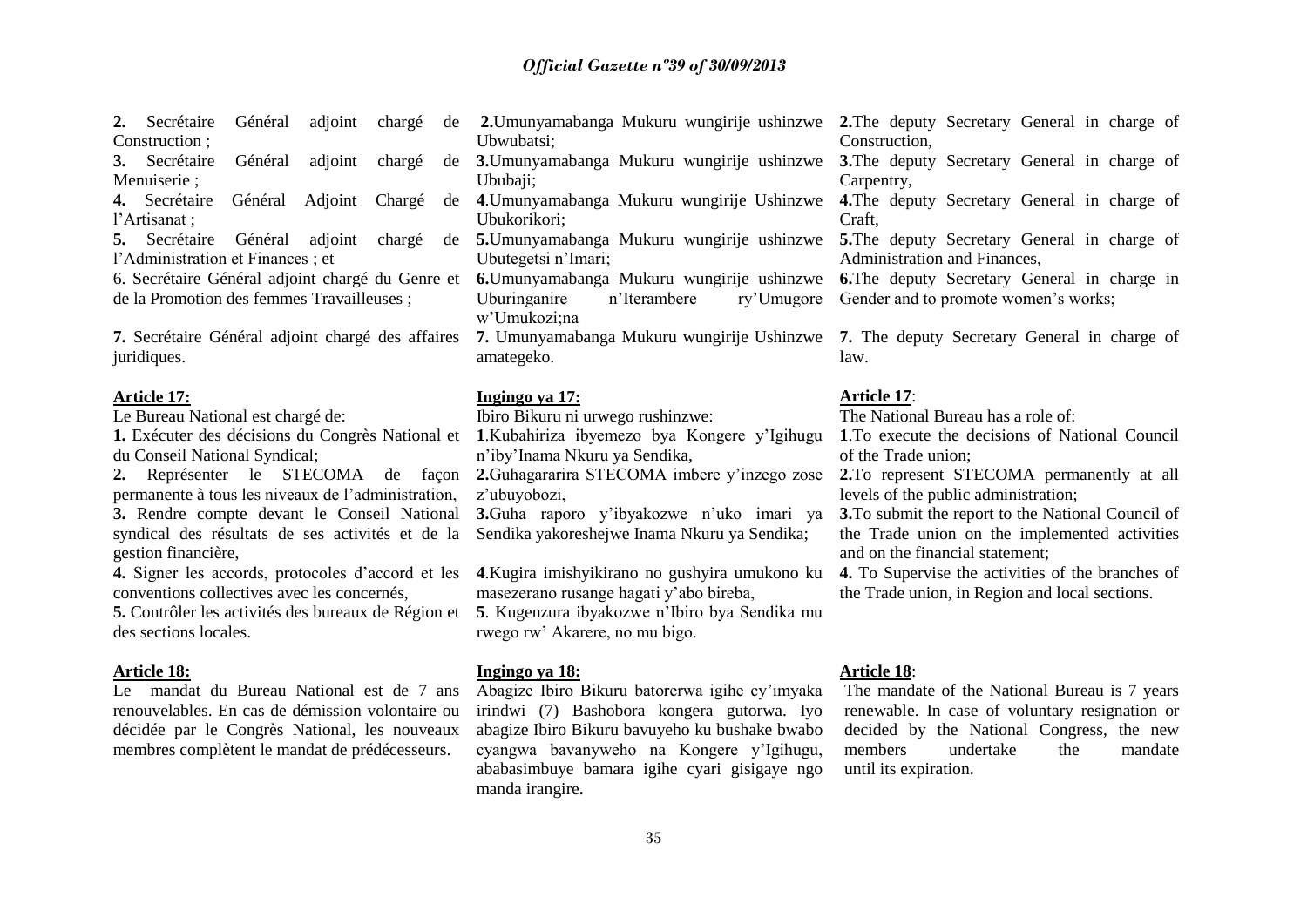#### **Section 4éme:Bureau de Région**

#### **Article 19:**

Le Bureau de Région est composé de: **1.** Secrétaire syndical de Région ; **2.** Le Vice Secrétaire syndical de Région ; **3.** Trésorier ; **4.** Un/Une chargé(e) du Genre ; et

**5.** Un Conseiller.

#### **Article 20:**

Le Bureau de Région du syndicat est chargé de: **1.** Coordonner les activités du syndicat au niveau de Région les programmes du STECOMA,

**2.** Veiller à l'exécution des décisions des organes qui lui sont supérieurs,

**3.** Rendre compte de ses activités au Bureau hejuru, National du syndicat,

**4.** Collecter les cotisations des membres et **4**. Gukusanya imisanzu y'abanyamuryango no sensibiliser les nouveaux adhérents.

# **Section 5ème: Commission de contrôle**

#### **Article 21:**

La commission de contrôle est composée de 3 commissaires aux comptes de chaque organe dont leurs attributions sont fixées par le règlement de l'ordre intérieur.

Le mandat des commissaires aux comptes est de kongera gutorwa rimwe gusa. deux ans. renouvelables une fois.

# **n'umujyi wa Kigali Ingingo ya 19:** Ibiro bya Sendika mu karere bigizwe na: **1**.Umunyamabanga wa sendika mu rwego rw' Akarere; **2.**Umunyamabanga Wungirije; **3.**Umubitsi; **4.**Ushinzwe uburinganire;et **5.** Umujyanama.

#### **Ingingo ya 20:**

Ibiro bya Sendika mu karere bishinzwe: **1.**Gukomatanyiriza hamwe ibikorwa bya Sendika mu rwego rw'Akarere hakurikijwe politiki rusange na porogaramu za STECOMA, **2.**Kubahiriza ibyemezo n'ibyifuzo by'inzego zo **3.**Gutanga ku biro bikuru raporo y'ibyakozwe,

kongera abanyamuryango.

### **Icyiciro cya 5: Akanama k'Ubugenzuzi**

#### **Ingingo ya 21:**

Akanama k'ubugenzuzi kagizwe n'abagenzuzi b'imari batatu (3) kuri buri rwego. Ibyo bagomba gukora bigenwa n'amategeko ngenga mikorere. Batorerwa igihe cy'imyaka ibiri kandi bashobora

#### **Icyiciro cya 4:Ibiro bya Sendika mu karere Section4: Bureau of district and Kigali City Bureau**

#### **Article 19:**

The Bureau of the Trade Union in the Region is composed of:

1.The Regional Secretary; **2**.Vice – Regional Secretary; **3**.Treasurer;

**4**.The person in Charge of Gender; et **5**. Advisor.

#### **Article 20:**

The Bureau of the syndicate in the Region has the role of:

**1.** To coordinate the activities of the syndicate at the level of the Region, matching with the programs of STECOMA.

**2.**To execute the decisions of its superior levels; **3.**To submit the reports of activities to the National Bureau of the Trade Union;

**4.** To collect contributions from members and to sensitize new adherents.

#### **Section 5: Control Commission**

#### **Article 21**:

The control commission is composed of 3 commissioners to the Account of each level whose attributions are defined in the Internal Rules and Regulations. The mandate of the commissioners to the account is two years renewable only one time.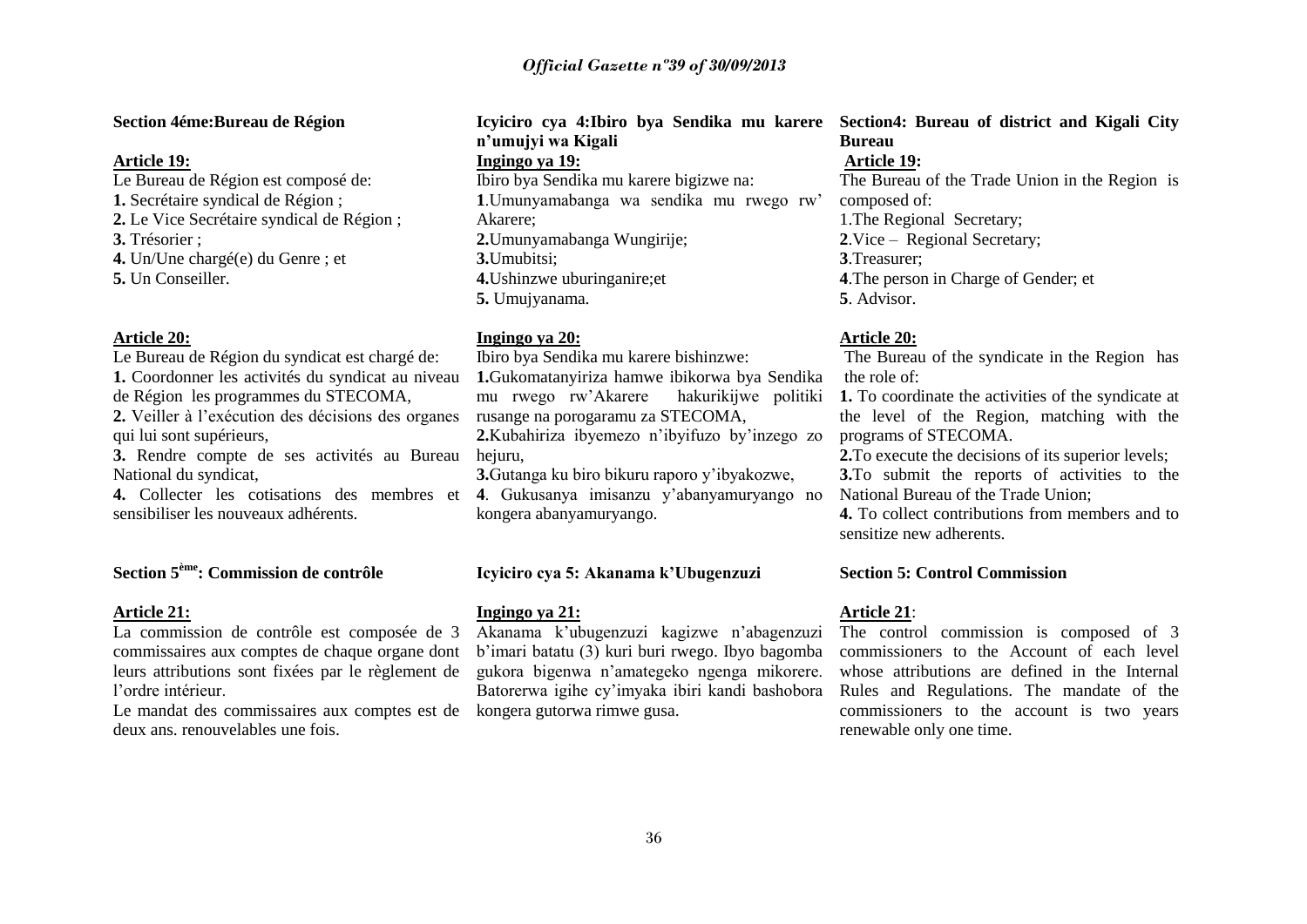#### **CHAPITRE IV: PATRIMOINE SYNDICAT**

#### **Article 22:**

Ressources de syndicat sont des cotisations, legs, subventions et des ressources que le syndicat peut avoir à sa disposition.

La Syndicat peut posséder, soit par l'emprunt ou la propriété de tels actifs mobiliers ou immobiliers nécessaires pour atteindre son objectif.

### **CHAPITRE V: MODIFICATION DES STATUTS**

### **Article 23 :**

modifiés que par l'Assemblée générale lors de la tenue d'une réunion extraordinaire. Les décisions sont prises à la majorité absolue des membres présents.

#### **CHAPITRE VI: DISSOLUTION**

#### **Article 24 :**

Seule Congrès Nationale peut, par la majorité des 2 / 3 des membres présents, dissoudre le syndicat lors d'une session extraordinaire. Au moment de décider de la dissolution, l'Assemblée générale désignera trois liquidateurs selon des modalités telles que stipulées dans les règlements internes. Après avoir payé les dettes, l'utilisation de l'actif imyenda agaciro k'umutungo kagenwa ni Inteko

# **UMUTWE WA IV: UMUTUNGO WA CHAPTER IV: PROPERTIES OF THE SENDIKA**

### **Ingingo ya 22:**

Imitungo ya Sendika ni imisanzu, Impano, imfashanyo. N'indi mitungo Sendika ishobora kubona kuburyo buyoroheye.

Kugira ngo Sendika igere ku nshingano zayo ishobora gukoresha uburyo bw'inguzanyo cyangwa se igakoresha imitungo yayo yimukanwa cyangwa itimukanwa.

### DES UMUTWE WA V: IHINDURWA RYA CHAPTER V: **SITATI**

#### **Ingingo ya 23:**

Les statuts de l'Association ne peuvent être Amategeko agenga Sendika ashobora guhindurwa n'Inteko Rusange mu gihe cy'inama idasanzwe. Imyanzuro ifatwa hagendewe ku bwiganze bw'amajwi y'abanyamuryango bitabiriye inama

#### **UMUTWE WA VI: ISESWA**

#### **Ingingo ya 24:**

Inteko Rusange niyo yonyine ku bwiganze bwa 2/3 by'abanyamuryango bitabiriye Ishobora gusesa Sendika mugihe cy'inama idasanzwe.

Igihe cyo gufata icyemezo gisesa Sendika, Inteko Rusange ishyiraho abantu batatu bashinzwe gusesa, igendeye kubiteganywa n' amategeko n'amabwiriza ya Sendika. Nyuma yo kwishyura

#### **Article 22**:

**TRADE UNION**

### **The resources of the Trade union originate from:**

Resources of the trade union are made of member contributions, grants, legacies, subsidies and resources which the trade union may have at its disposal. The trade union may possess either through borrowing or ownership any such movable or immovable assets as needed to achieve its objective.

**CHAPTER INCODIFICATION** OF **STATUTES** 

#### **Article 23:**

The statutes of the trade union can only be modified by the National Congress council when holding an extraordinary meeting.

The decisions shall be taken by the absolute majority of members present.

### **CHAPTER VI: DISSOLUTION**

### **Article 24:**

Only the National congress can, by the majority of 2/3 of members present, dissolve the trade union when meeting in an extraordinary session. When deciding on dissolution, the National Congress shall appoint three liquidators according to such modalities as stipulated in the internal rules and regulations. After paying off the debts, the assets shall be bequeathed to trade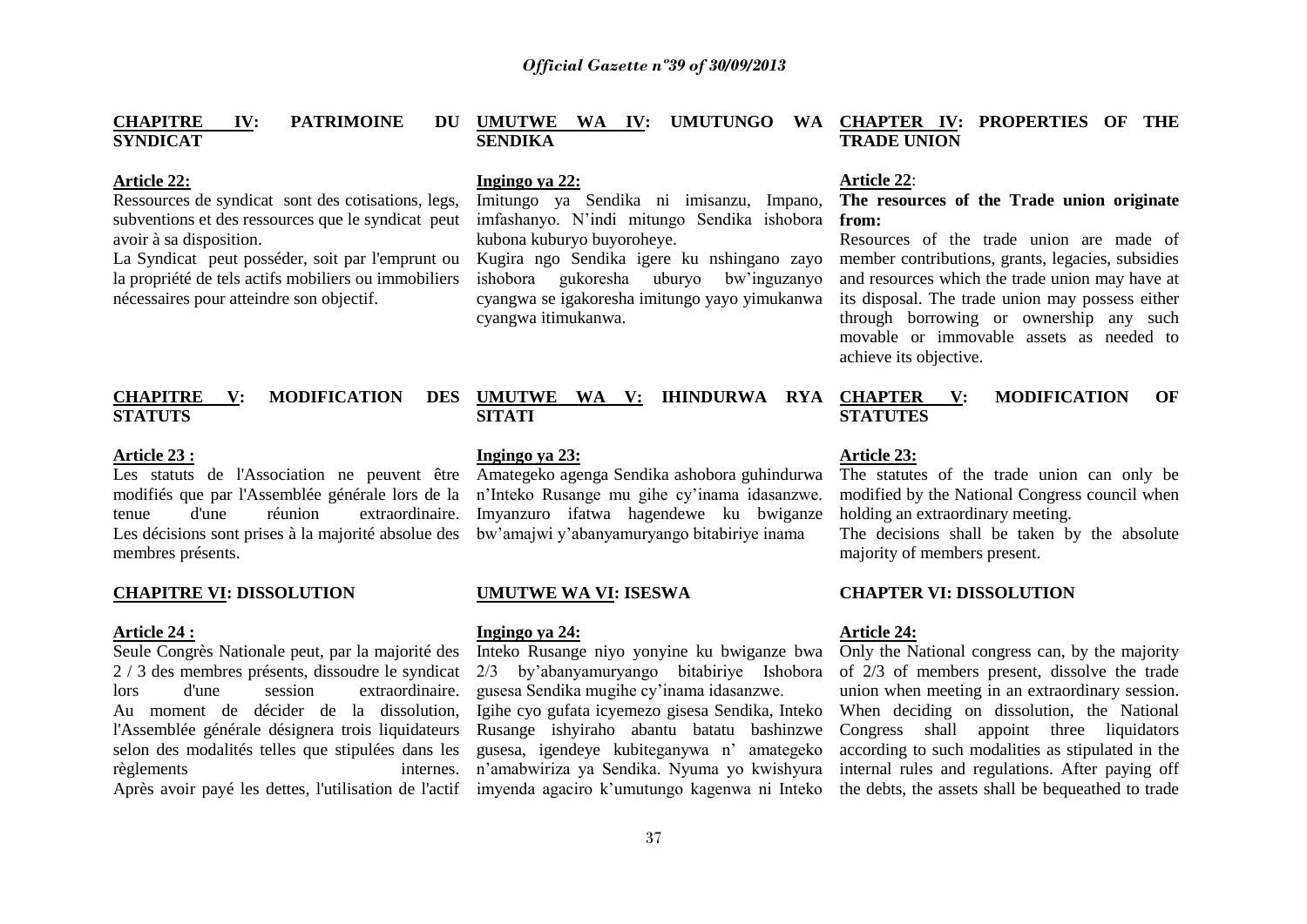### *Official Gazette nº39 of 30/09/2013*

net est déterminée par l'assemblée générale. Le Rusange. Umutungo uhabwa i Sendika ifite union with similar objectives. Under no patrimoine est légué à des syndicats ayant des inshingano zimwe. Ishyirwaho ry'abashinzwe objectifs similaires. En aucun cas, les biens iseswa rivanaho Sendika rirangirana na manda pourront être partagés entre les membres. Komite Nshingwabikorwa ni y'Abagenzuzi. La nomination des liquidateurs met fin au mandat du comité exécutif et des Auditeurs.

#### **CHAPITRE VII:DISPOSITIONS FINALES**

#### **Article 25 :**

par les règlements internes du syndicat.

### **Article 26 :**

Les Membres fondateurs de cette syndicat son umukono. annexé al' statut**.**

Fait à Kigali, le 27 Juillet 2010

### **UMUTWE WA VII**: **INGINGO ZISOZA**

#### **Ingingo ya 25:**

Les modalités d'application des présents statuts et de Ishyirwa mu bikorwa ry'aya mategeko ngenga toute question non prévue doivent être déterminée n'ibindi bibazo byose bishobora kuvuka bigenwa n'amategeko n'amabwiriza ya Sendika.

#### **Ingingo ya 26:**

Les présents statuts entreront en vigueur le jour de Aya mategeko ngenga azashyirwa mubikorwa leur signature par les membres fondateurs igihe abanyamuryango shingiro bazayashyiraho

Abashinze iri shyirahamwe bari ku mugereka attached to this Constitution. w'aya mategeko shingiro.

Bikorewe i Kigali, kuwa 27 Nyakanga 2010

circumstances can the assets be shared among members. Appointment of liquidators shall terminate mandates of both the executive committee and auditors.

### **CHAPTER VII: FINAL PROVISIONS**

#### **Article 25:**

Modalities for implementing the present statutes and any matter not provided for shall be determined by the internal rules and regulations of the trade union.

#### **Article 26:**

The present statutes shall come into force on the day of their signature by founding members. The Founder members of this trade union are

Done at Kigali, on  $27<sup>th</sup>$  July 2010

**(sé) HABYARIMANA Evariste** Secrétaire Général

**(sé) HABYARIMANA Evariste** Umunyamabanga Mukuru

**(sé) HABYARIMANA Evariste** Secretary General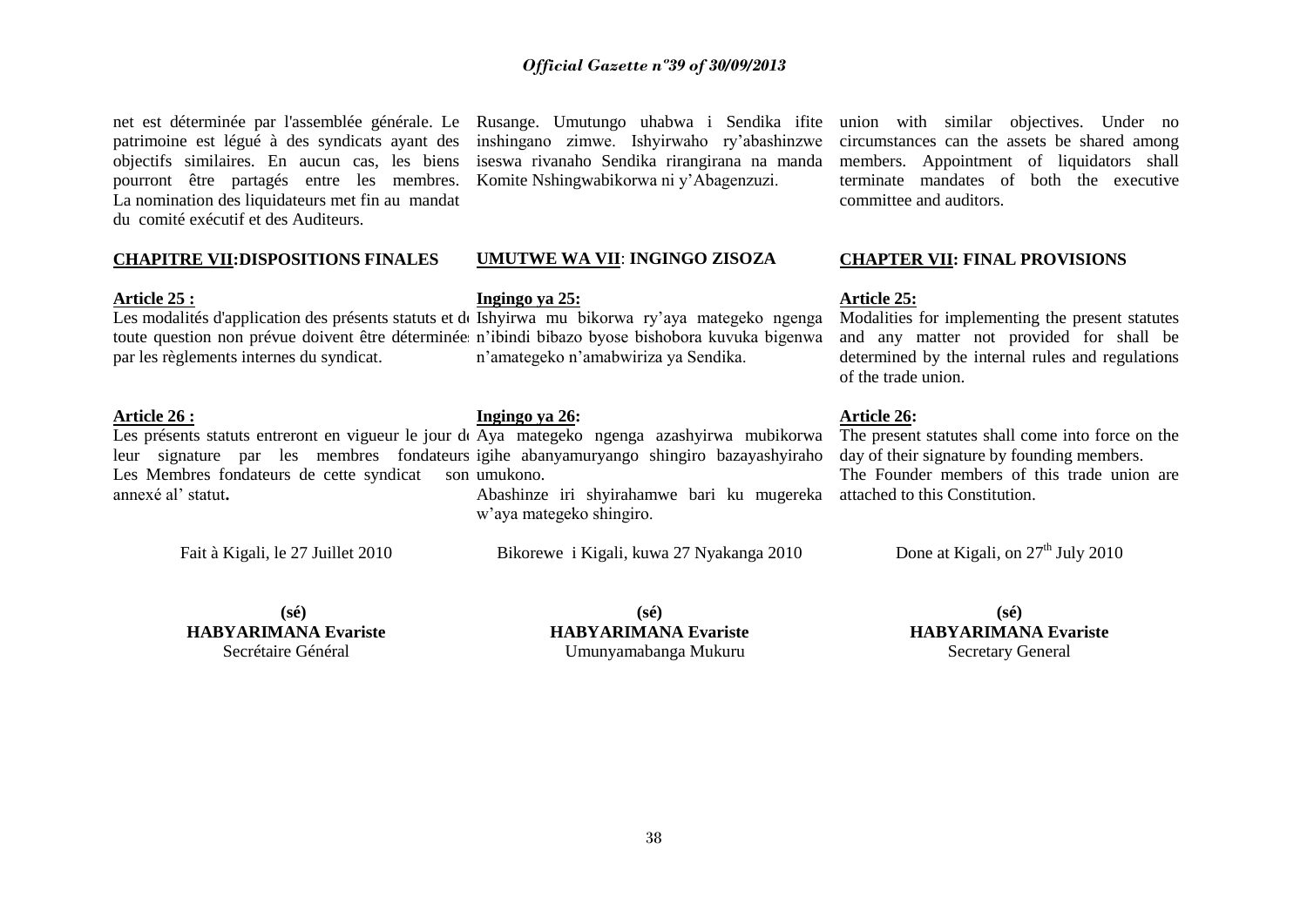# **URUTONDE RW'ABITABIRIYE INAMA**

|                | <b>AMAZINA</b>                   | <b>UMUKONO</b>    |
|----------------|----------------------------------|-------------------|
| 1              | <b>BAGAMBIKI Jean Pierre</b>     | $(s\acute{e})$    |
| $\overline{2}$ | <b>BASANGIRA Papias</b>          | (s <sub>é</sub> ) |
| 3              | <b>BIZIMANA</b> Evariste         | $(s\acute{e})$    |
| 4              | <b>BIZIYAREMYE Michel</b>        | $(s\acute{e})$    |
| 5              | <b>BIZUMUREMYI Justin</b>        | $(s\acute{e})$    |
| 6              | DUKUZUMUKIZA M. Noella           | $(s\acute{e})$    |
| 7              | <b>GAHUTU Viateur</b>            | $(s\acute{e})$    |
| 8              | <b>GUGU Gaspard</b>              | $(s\acute{e})$    |
| 9              | <b>HABIMANA Valens</b>           | (sé)              |
| 10             | <b>HABYARIMANA Evariste</b>      | (s <sub>é</sub> ) |
| 11             | HABYARIMANA Idrissa              | $(s\acute{e})$    |
| 12             | HARAGIRIMANA Seléverien          | $(s\acute{e})$    |
| 13             | HATEGEKIMANA Abubakar            | (s <sub>é</sub> ) |
| 14             | KABENGA J. Damascène             | $(s\acute{e})$    |
| 15             | <b>KAGINA Bonaventure</b>        | $(s\acute{e})$    |
| 16             | <b>KARANGWA Alphonse</b>         | (sé)              |
| 17             | <b>KARANGWA Canisius</b>         | $(s\acute{e})$    |
| 18             | <b>KUBWIMANA Alexis</b>          | $(s\acute{e})$    |
| 19             | <b>MANIRAREBA Jean Damascène</b> | $(s\acute{e})$    |
| 20             | <b>MUDAHEMUKA Pierre Claver</b>  | $(s\acute{e})$    |
| 21             | MUKAMUNANA Alphonsine            | (sé)              |
| 22             | <b>MUKASINE Frolentine</b>       | (s <sub>é</sub> ) |
| 23             | <b>MUKIRI</b> Bonaventure        | $(s\acute{e})$    |
| 24             | MUNYAGASOZI Innocent             | $(s\acute{e})$    |
| 25             | MUNYANEZA Félicien               | $(s\acute{e})$    |
| 26             | MUNYANEZA Léopord                | $(s\acute{e})$    |
| 27             | <b>MUNYESHURI Jean Bosco</b>     | $(s\acute{e})$    |
| 28             | MURENZI Jean Damascène           | (sé)              |
| 29             | MURERAMANZI B. Fred              | $(s\acute{e})$    |
| 30             | MUSABYIMANA Viateur              | $(s\acute{e})$    |
| 31             | <b>MUSEMINARI Benoit</b>         | $(s\acute{e})$    |
| 32             | <b>MVUNABANDI Boniface</b>       | $(s\acute{e})$    |
| 33             | <b>MWITAKUZE Eric Thiery</b>     | (sé)              |
| 34             | NDAGIJIMANA Jothan               | $(s\acute{e})$    |
| 35             | NDAGIJIMANA Martin               | $(s\acute{e})$    |
| 36             | NIWEMUGENI Annonciata            | $(s\acute{e})$    |
| 37             | <b>NKUSI Jean Marie Vianny</b>   | $(s\acute{e})$    |
| 38             | NSHIMIYUKIZA Déo                 | $(s\acute{e})$    |
| 39             | NTAKIRUTIMANA Emmanuel           | $(s\acute{e})$    |
| 40             | NTIHABOSE Paul                   | $(s\acute{e})$    |
| 41             | NTIHEMUKA Albert                 | $(s\acute{e})$    |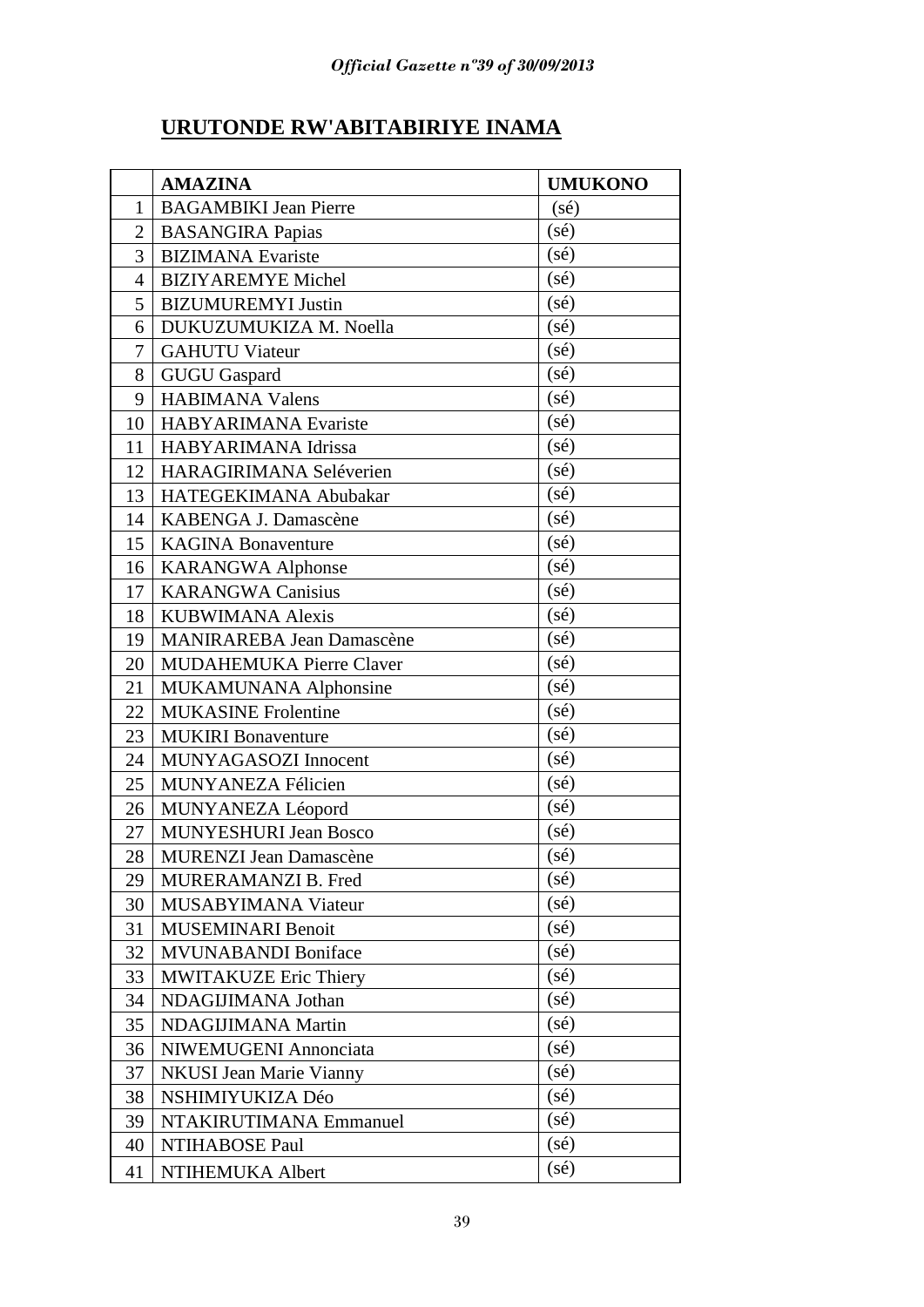# *Official Gazette nº39 of 30/09/2013*

| 42 | NTIVUGURUZWA Martin             | $(s\acute{e})$ |
|----|---------------------------------|----------------|
| 43 | NTIYAMIRA Jean Claude           | $(s\acute{e})$ |
| 44 | NYIRANTEZIYAREMYE Thamar        | $(s\acute{e})$ |
| 45 | NZABAMWITA Joseph               | $(s\acute{e})$ |
| 46 | <b>RUGAMBAGE Straton</b>        | $(s\acute{e})$ |
| 47 | <b>RUKUNDO Charles</b>          | $(s\acute{e})$ |
| 48 | RWAMULINDA Paul                 | (sé)           |
| 49 | <b>SEBAHUTU Jean Claude</b>     | (sé)           |
| 50 | <b>SEGATARAMA Jean Baptiste</b> | $(s\acute{e})$ |
| 51 | <b>SEMINEGA Moussa</b>          | $(s\acute{e})$ |
| 52 | <b>UGANJE YUHI Aimable</b>      | $(s\acute{e})$ |
| 53 | <b>MBONIMPA Cyprien</b>         | (sé)           |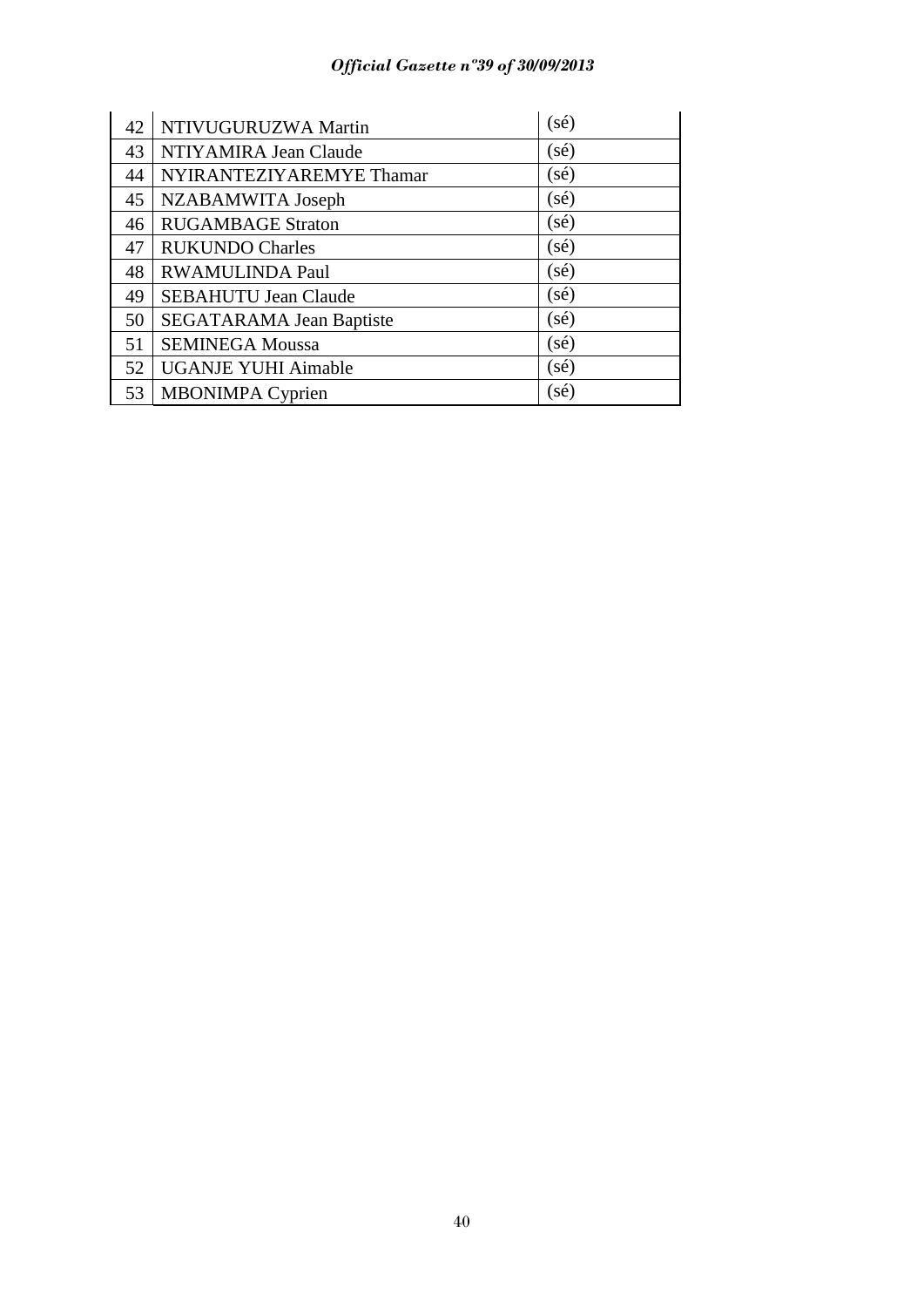### **INYANDIKO YA MBERE YA KONGERE ISANZWE YA SYNDICAT DES TRAVAILLEURS DES ENTREPRISES DE CONSTRUCTION, MENUISERIE ET ARTISANAT 'STECOMA' YO KUWA 27 NYAKANGA 2010**

Kongere yatangiye imirimo yayo ku i saa tatu (9hoo), itangizwa n'ijambo ry'Umunyamabanga Mukuru wa Sendika STECOMA w'agateganyo **Kamarade HABYARIMANA Evariste.** yatangiye abamenyesha ko umurimo wo kubaka, kubaza ndetse n'ubukorikori ufitiye igihugu akamaro ariko ko abawukora batawuhesha agaciro bitewe n'uko abakoresha ubwabo nabo bashimishwa no kuba abakozi bakoresha muri ibyo byiciro bose bakora batazi amategeko abarengera.

Usanga badafite Kontaro z'akazi, Ibikoresho bibarinda impanuka, aho bakorera ugasanga hadahwitse, bakirukanwa igihe cyose baboneye, ntibavuzwe nk'abandi bakozi, mbese uburenganzira bwabo bakozi bukaba butubahirizwa uko amategeko abiteganya. Ikindi kandi yakomeje avuga ni uko usanga babarizwa henshi mu gihugu.

Ibyo byatumye rero hifuzwa ko bakwibumbira muri Sendika yabo yabafasha kubavuganira no kugirana imishyikirano n'abakoresha kugira ngo amategeko akurikizwe.

Kamarade BIRABONEYE Africain wari uhagarariye CESTRAR, yabamenyesheje ko mu nshingano za CESTRAR harimo kurengera inyungu z'abakozi ndetse n'uburenganzira bwabo ku murimo, yabasabye ko bakwiye kumva ko Sendika STECOMA ihagarariye ibyo byiciro byose kandi ko ibereyeho inyungu z'abakozi bakora mu rwego rw'ubwubatsi, Ububaji ndetse no mu bukorikori.

Yijeje sendika STECOMA inkunga yose ishoboka ya CESTRAR ndetse atangiza iyo Kongere ku mugaragaro.

# **IMIRIMO YA KONGERE**

Abari muri Kongere bamenyeshejwe imigendekere ya Kongere k'uburyo bukurikira :

- 1. Gushinga no kwemeza ku mugaragaro Sendika y'abakozi bakora m'ubwubatsi, Ububaji no mu bukorikori 'STECOMA'
- 2. Kwemeza Statut za Syndicat STECOMA
- 3. Gutora ubuyobozi bwa STECOMA mu nzego nkuru n'abagize ngenzuzi.
- 4. Ibintu n'Ibindi

# **UKO IMIRIMO YA KONGERE YAGENZE**

### **1. GUSHINGA NO KWEMEZA KU MUGARAGARO SENDIKA STECOMA**

Nyuma y'igihe Syndicat STECOMA yari itangiye imirimo yayo ikora yisunze Urugaga rw'amasendika y'Abakozi mu Rwanda 'CESTRAR' abari muri Kongere ya mbere isanzwe ya Sendika basanze noneho igomba gukora ku mugaragaro kandi bemeza izina rya Sendika nk'uko amategeko abiteganya, aho sendika izakorera n'abagize Sendika

Sendika izakorera mu gihugu hose, mu bigo by'ubukozi bitandukanye by'ubwubatsi, Ububaji n'Ubukorikori,

# **2. KWEMEZA STATUT ZA SENDIKA STECOMA**

Abagize Kongere ya mbere isanzwe ya Sendika STECOMA, bamaze gusuzuma Statut za Sendika nyuma y'ubugororangingo, bemeje izo Statut basaba ko zihita zikurikizwa kandi zigatangazwa mu igazeti ya Leta.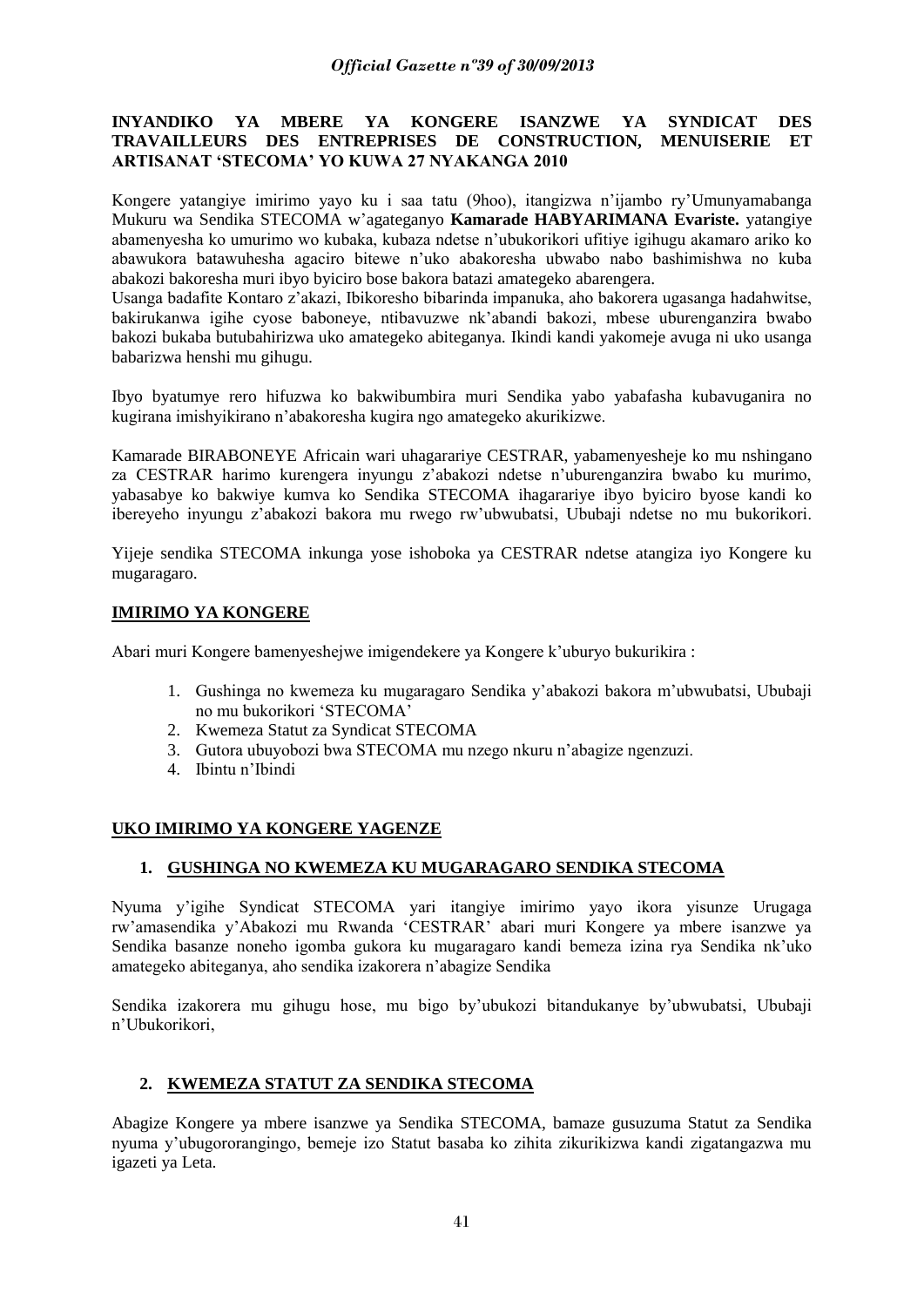### Bemeje izina rya Sendika ari : **SYNDICAT DES TRAVAILLEURS DES ENTREPRISES DE CONSTRUCTION, MENUISERIE ET ARTISANAT 'STECOMA'**

Bemeje kandi n'amategeko Ngenga mikorere ya Sendika n'uko imisanzu izajya itangwa, ndetse basaba ko STECOMA igira Konti yayo bwite inyuzwaho amafaranga yose ya Sendika.

Abari muri Kongere bamaze kureba uburemere bw'imirimo isabwa abagize I biro bikuru, bemeje ko Umunyamabanga Mukuru wa STECOMA, Umwungirije Ushinzwe Ubwubatsi, Ububaji, ushinzwe Ubukorikori, ndetse n'ushinzwe Ubutegetsi n'Imari bakora k'uburyo buhoraho; ariko uretse umunyamabanga mukuru uhita atangira gukora abandi bazajya bemezwa bitewe nubushobozi buhari.

# **3. GUTORA UBUYOBOZI BWA SENDIKA STECOMA MU NZEGO NKURU**

Muri iyo Kongere hatowe Ubuyobozi bwa Sendika STECOMA mu gihe cya mandate y'imyaka irindwi hakurikijwe amategeko yemejwe muri iyi Kongere:

- 1. Umunyamabanga Mukuru wa STECOMA watowe ni : Kamarade HABYARIMANA Evariste watowe ku majwi 53/53
- 2. Umunyamabanga Mukuru wungirije wa STECOMA ushinzwe Ubwubatsi ni : Kamarade KARANGWA Alphonse watowe ku majwi 51/53
- 3. Umunyamabanga Mukuru wungirije wa STECOMA ushinzwe Ububaji ni : Kamarade KUBWIMANA Alexis watowe ku majwi 50/53
- 4. Umunyamabanga Mukuru wungirije wa STECOMA ushinzwe Ubukorikori ni : Kamarade MUKASINE Florentine watowe ku majwi 49/53
- 5. Umunyamabanga Mukuru wungirije wa STECOMA ushinzwe Ubutegetsi n'Imari ni : Kamarade MUNYANEZA Felicien watowe ku majwi 52/53
- 6. Umunyamabanga Mukuru wungurije wa STECOMA ushinzwe Gender n'iterambere ry'umugore w'umukozi ni : Kamarade DUKUZUMUKIZA Noella 51/53
- 7. Umunyamabanga Mukuru wungurije wa STECOMA ushinzwe amategeko ni : Kamarade NTIHEMUKA Albert watowe kumajwi 52/53

Muri kongere hatowe kandi abagenzuzi ba sendika batatu aribo:

- 1. NSHIMYUMUKIZA Deo wabonye amajwi 50/53
- 2. MVUNABANDI Boniface wabonye amajwi 51/53
- 3. NYIRANTEZEYAREMYE Thamar wabonye amajwi 53/53

### **Ibintu n'Ibindi**

Abari muri Kongere ya mbere isanzwe ya STECOMA basabye ko hakorwa ibishoboka byose, Komite yatowe ikaba yarangije kugeza muri MIFOTRA inyandiko zose zisabwa zo gusaba ubuzima gatozi

Kongere yashojwe n'ijambo ry'Uhagarariye CESTRAR ashimira abayitabiriye bose abasaba ko imyanzuro yafatiwemo yose igomba gushyirwa mu bikorwa, isozwa kumugaragaro saa cyenda  $(15h00)$ 

**Umuyobozi wa Kongere Umwanditsi w'Inama Kamarade HABYARIMANA Evariste** (sé) **MUNYANEZA Felicien** (sé)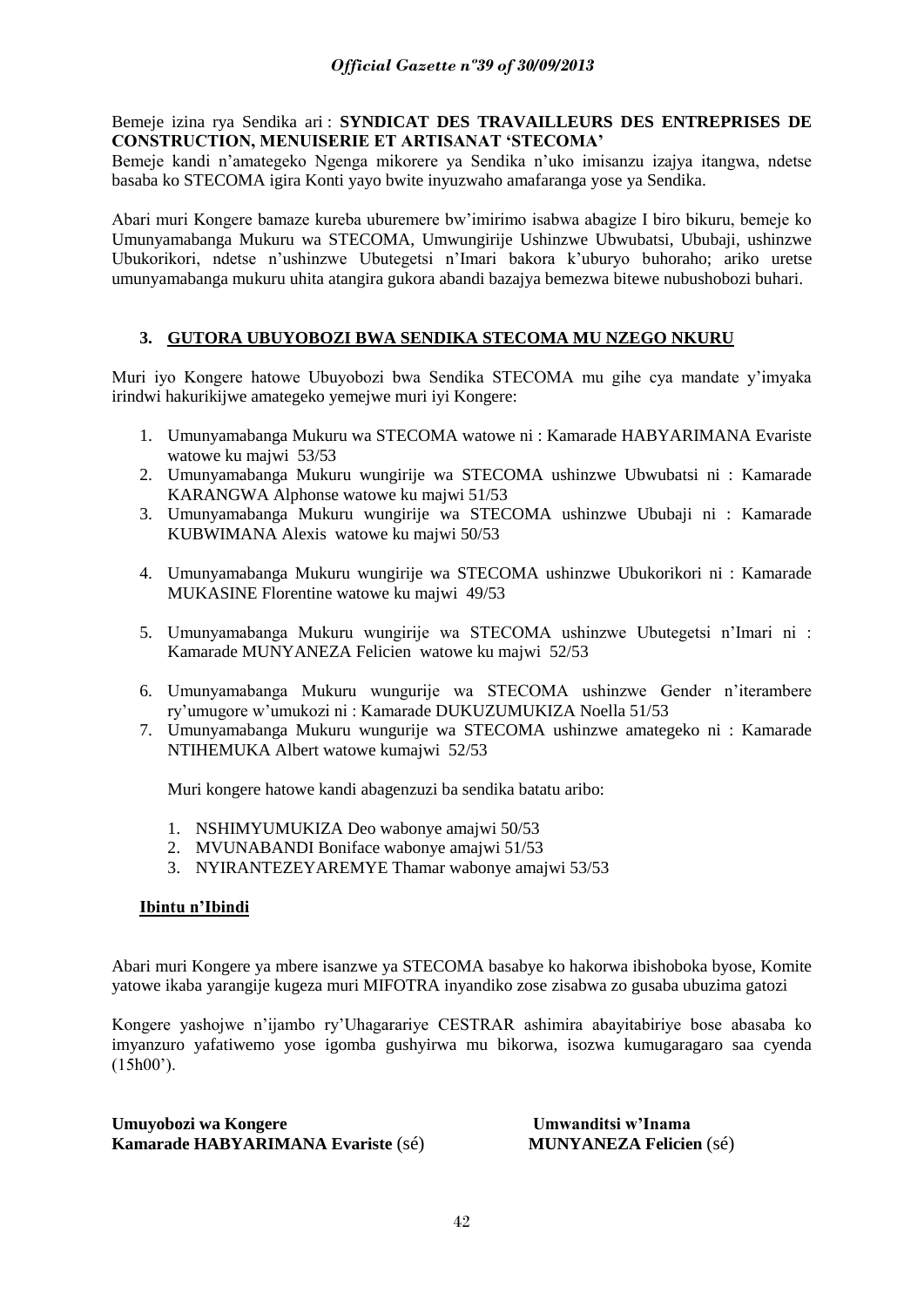# **URUTONDE RWA KOMITE YATOWE**

| <b>AMAZINA</b>               | <b>ICYO YATOREWE</b>          | <b>UMUKONO</b> |
|------------------------------|-------------------------------|----------------|
| Kamarade HABYARIMANA         | Umunyamabanga Mukuru          | $(s\acute{e})$ |
| Evariste                     |                               |                |
| Kamarade KARANGWA            | Umunyamabanga Mukuru          | $(s\acute{e})$ |
| Alphonse                     | Wungirije ushinzwe ubwubatsi  |                |
| Kamarade KUBWIMANA Alexis    | Umunyamabanga Mukuru          | $(s\acute{e})$ |
|                              | Wungirije ushinzwe ububaji    |                |
| Kamarade MUKASINE Florentine | Umunyamabanga Mukuru          | $(s\acute{e})$ |
|                              | Wungirije ushinzwe            |                |
|                              | ubukorikori                   |                |
| Kamarade NTIHEMUKA Albert    | Umunyamabanga Mukuru          | $(s\acute{e})$ |
|                              | Wungirije ushinzwe            |                |
|                              | amategeko                     |                |
| Kamarade MUNYANEZA           | Umunyamabanga Mukuru          | $(s\acute{e})$ |
| Felicien                     | Wungirije ushinzwe ubutegetsi |                |
|                              | n'imari                       |                |
| Kamarade DUKUZUMUKIZA        | Umunyamabanga Mukuru          | $(s\acute{e})$ |
| Noella                       | Wungirije ushinzwe            |                |
|                              | uburinganire n'iterambere     |                |
|                              | ry'umukozi                    |                |
| NSHIMIYUMUKIZA Deo           | Umugenzuzi                    | (sé)           |
| <b>MVUNABANDI Boniface</b>   | Umugenzuzi                    | $(s\acute{e})$ |
| <b>NYIRANTEZIYAREMYE</b>     | Umugenzuzi                    | $(s\acute{e})$ |
| Thamar                       |                               |                |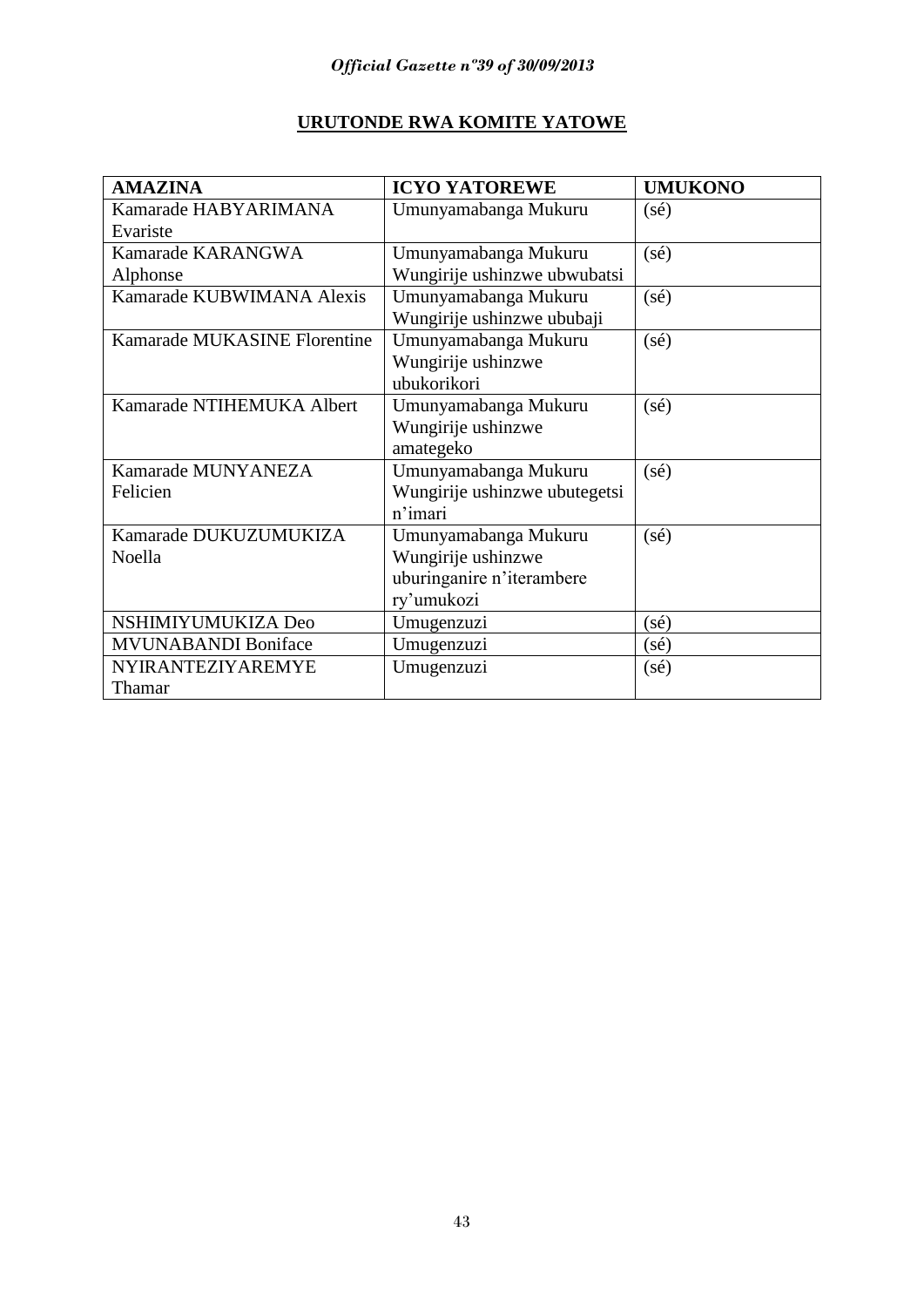# **KWIYEMEZA KW'ABAHAGARARIYE SENDIKA STECOMA**

Twebwe,

- Umunyamabanga Mukuru, Kamarade HABYARIMANA Evariste;
- Umunyamabanga Mukuru Wungirije ushinzwe ubwubatsi Kamarade KARANGWA Alphonse;
- Umunyamabanga Mukuru Wungirije ushinzwe ububaji Kamarade KUBWIMANA Alexis;
- Umunyamabanga Mukuru Wungirije ushinzwe ubukorikori Kamarade MUKASINE Florentine;
- Umunyamabanga Mukuru Wungirije ushinzwe amategeko Kamarade NTIHEMUKA Albert;
- Umunyamabanga Mukuru Wungirije ushinzwe ubutegetsi n'imari Kamarade MUNYANEZA Félicien;
- Umunyamabanga Mukuru Wungirije ushinzwe uburinganire n'iterambere ry'umugore w'umukozi Kamarade DUKUZUMUKIZA Noella;

Twiyemeje guhagararira Sendika nk'uko twabitorewe n'abanyamuryango mu Nteko Rusange ishyiraho sendika yo kuwa 27 Nyakanga 2010.

| <b>AMAZINA</b>                | <b>UMUKONO</b>                   |
|-------------------------------|----------------------------------|
| Kamarade HABYARIMANA Evariste | $(s\acute{e})$                   |
| Kamarade KARANGWA Alphonse    | $(s\acute{e})$                   |
| Kamarade KUBWIMANA Alexis     | $(\mathbf{s}\acute{\mathbf{e}})$ |
| Kamarade MUKASINE Florentine  | $(s\acute{e})$                   |
| Kamarade NTIHEMUKA Albert     | $(\mathbf{s}\acute{\mathbf{e}})$ |
| Kamarade MUNYANEZA Félicien   | $(\mathbf{s}\acute{\mathbf{e}})$ |
| Kamarade DUKUZUMUKIZA Noella  | $(s\acute{e})$                   |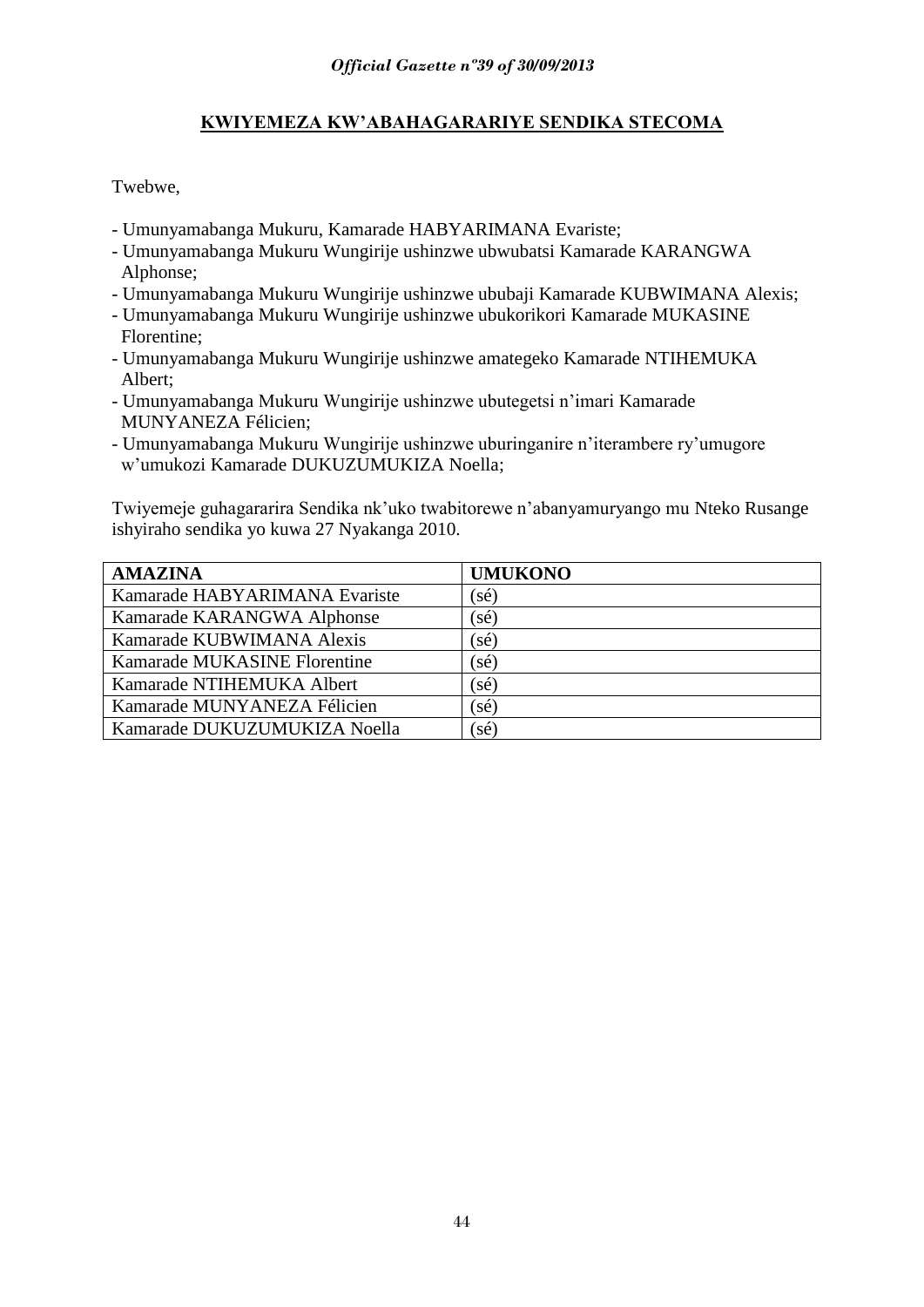# **INGINGO Z'INGENZI Z'URWANDIKO RWA MUKANTABANA Donatille RUSABA GUHINDURA AMAZINA**

Uwitwa **MUKANTABANA Donatille** ubarizwa *Rue de la Sambre 1080 Bruxelles* mu gihugu cy'u Bubiligi, mu Rwanda akaba abarizwa mu Kagari ka Mumena, Umurenge wa Nyamirambo, Akarere ka Nyarugenge, Umujyi wa Kigali, yasabye guhindura amazina ye ya **MUKANTABANA Donatille** akayasimbuza aya **UMURAZA Donatille** mu irangamimerere ye.

Impamvu atanga ngo ni uko ari umunyarwandakazi wagiye kuba mu Bubiligi kuva muri 2004, ahageze ngo byabaye ngombwa ko ahindura amazina ye kugira ngo ashobore kubona impapuro zaho kuko yari yagiyeyo ku mpamvu z'uburwayi afite viza y'Ababiligi muri pasiporo ye y'u Rwanda. Kubera ko yifuza guhabwa ibyangombwa byo mu Rwanda bihuye n'amazina akoresha mu Bubiligi, ntibyamushobokera gukoresha amazina atandukanye, ngo mu Bubiligi akoreshe **UMURAZA Donatille** mu Rwanda akoresha **MUKANTABANA Donatille.**

Akaba asaba kwemererwa binyuze mu nzira zemewe n'amategeko izina **MUKANTABANA**  rigasimbuzwa **UMURAZA** mu irangamimerere ye; bityo akitwa **UMURAZA Donatille** kugira ngo agire amazina amwe hose.

# **INGINGO Z'INGENZI Z'URWANDIKO RWA MUSABYIREMA Assia RUSABA GUHINDURA AMAZINA**

Uwitwa **MUSABYIREMA Assia** utuye *4000 Liege des Guillemins* mu Bubiligi, mu Rwanda akaba abarizwa mu Mudugudu wa Rubomborana, Akagari ka Cyugaro, Umurenge wa Ntarama, Akarere ka Bugesera, Intara y'Iburasirazuba, yasabye guhindura amazina ye ya **MUSABYIREMA Assia** akayasimbuza aya **MUNGANYITETO Assia** mu irangamimerere ye.

Impamvu atanga ngo ni uko ari umunyarwandakazi uba mu Bubiligi wagezeyo afite imyaka 21 biba ngombwa ko ahindura izina rimwe kugira ngo abone uburenganzira bwo kuhaba ashobore no kuhakomereza imibereho kandi yarayihabonye kuko ari naho nyine yakomereje amashuri kuri iryo zina yiyitiyeyo; ubu akaba akeneye ibyangombwa by'Igihugu cye cy'u Rwanda kugira ngo akomeze kukigiramo uburenganzira bwo kukizamo no gushobora gutanga umusanzu we mu kucyubaka; ariko kugira ngo abigereho bikaba bitamushobokera gukoresha amazina atandukanye ngo mu Bubiligi ari naho yabonye uburyo bwo kubaho neza nk'uko yabyifuzaga akoreshe amazina ya **MUNGANYITETO Assia,** mu Rwanda akoresha **MUSABYIREMA Assia.**

Bityo akaba asaba kwemererwa binyuze mu nzira zemewe n'amategeko amazina **MUSABYIREMA Assia** agasimbuzwa aya **MUNGANYITETO Assia** mu irangamimerere ye; bityo akitwa **MUNGANYITETO Assia**.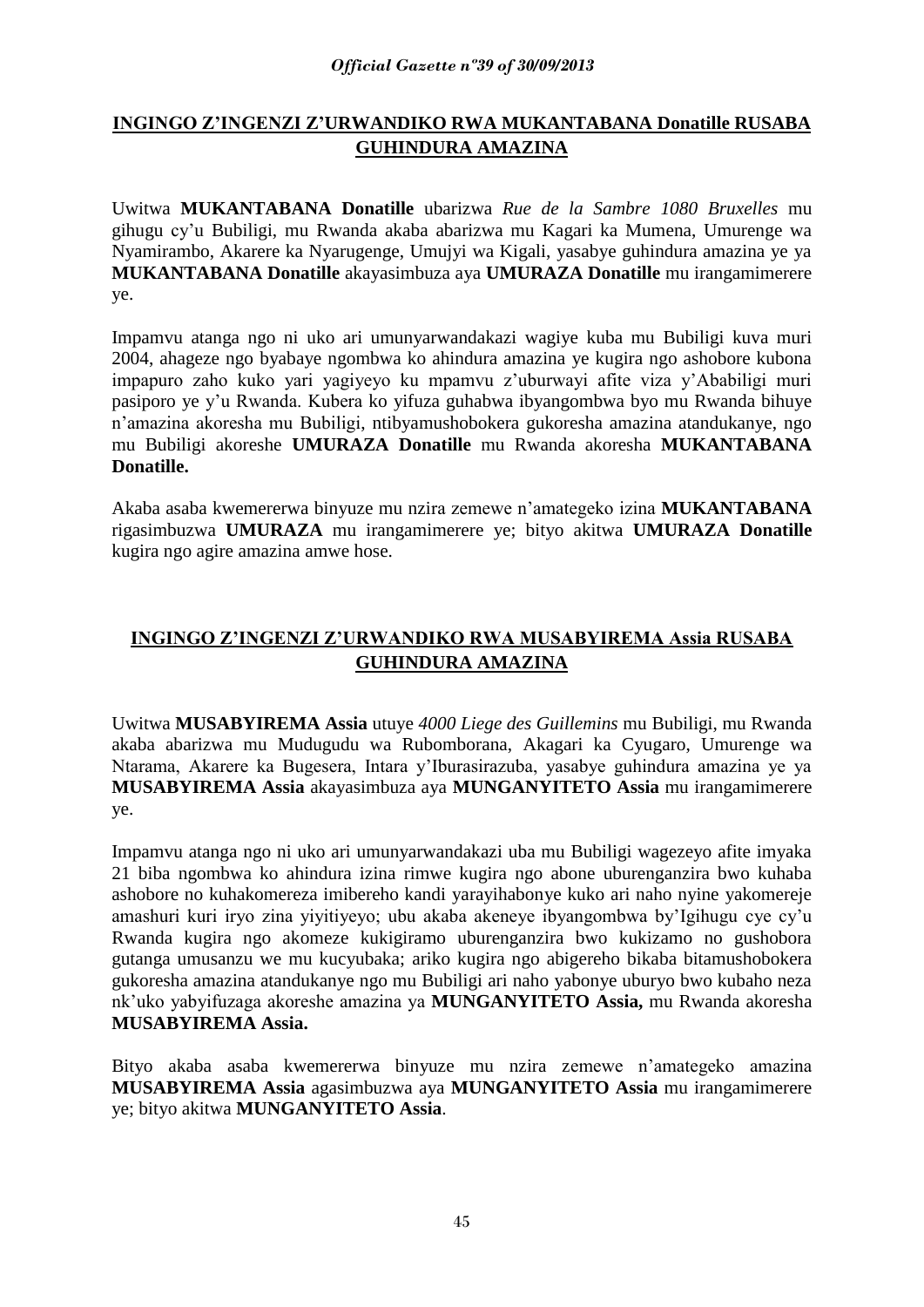## *Official Gazette nº39 of 30/09/2013*

# **INGINGO Z'INGENZI Z'URWANDIKO RWA FAIDA Sandra RUSABA GUHINDURA AMAZINA**

Uwitwa **FAIDA Sandra** ubarizwa mu Mudugudu wa Rwinyange, Akagari ka Rwimbogo, Umurenge wa Nyarugunga, Akarere ka Kicukiro, Umujyi wa Kigali, yasabye guhindura amazina ye ya **FAIDA Sandra** akayasimbuza aya **BUKI FAIDA Sandra** mu irangamimerere ye.

Impamvu atanga ngo ni uko mu mazina ye yombi **FAIDA Sandra** nta na rimwe rigaragaza ko ari umunyarwanda, kuyongeramo rimwe rero ari ryo rya **BUKI** bikaba byagaragaza neza inkomoko ye ko ari mu Rwanda. Akomeza avuga ko izina **BUKI** yarihisemo nk'izina ry'umuryango we kuko ari irya Sekuru nk'uko icyemezo cy'amavuko cya Se kibigaragaza;

Akaba asaba kwemererwa binyuze mu nzira zemewe n'amategeko, mu mazina **FAIDA Sandra** hakongerwamo irya **BUKI** mu irangamimerere ye, akitwa **BUKI FAIDA Sandra.**

# **INGINGO Z'INGENZI Z'URWANDIKO RWA ABAZAGISIYO Winifrida RUSABA GUHINDURA AMAZINA**

Uwitwa **ABAZAGISIYO Winifrida** utuye Geviret 48/Oslo mu gihugu cya Norvège, mu Rwanda akaba abarizwa ahitwa i Gikingo, mu Murenge wa Ruli, Akarere ka Gakenke, Intara y'Amajyaruguru, ni mwene NGAMIJE na NYIRARURANGA, yasabye guhindura amazina ye ya **ABAZAGISIYO Winifrida** akayasimbuza aya **NGAMIJE Winifrida** mu irangamimerere ye.

Impamvu atanga ngo ni uko yagiye gushakira indi mibereho mu gihugu cya *Norvège* mu mwaka wa 2003, biba ngombwa ko adakomeza kwitwa **ABAZAGISIYO Winifrida** ngo adatahurwa ntagere ku mpamvu yari yamujyanye, ni bwo mu mwanya wa **ABAZAGISIYO**  avuze ko yitwa **NGAMIJE** (izina rya Se);

Nyamara ngo kubera ko ari Umuyarwandakazi ukenera ibyangombwa by'Igihugu cye cy'u Rwanda kugira ngo akomeze kukigiramo uburenganzira bwo kukizamo no kugisohokamo igihe cyose abishakiye kandi anashobore gufasha Abanyarwanda muri rusange, n'abavandimwe be by'umwihariko babarizwa mu Rwanda, ariko kandi anakomeze guhahira mu gihugu cya *Norvège;* kugira ngo abigereho bikaba bitamushobokera gukoresha amazina atandukanye, ngo muri *Norvège,* ari naho yabonye uburyo bwo kubaho neza nk'uko yabyifuzaga, cyane cyane akazi, akoreshe **NGAMIJE Winifrida,** mu Rwanda akoresha **ABAZAGISIYO Winifrida.**

Akaba asaba kwemererwa, binyuze mu nzira zemewe n'amategeko, izina **ABAZAGISIYO**  rigasimbuzwa irya **NGAMIJE** mu irangamimerere ye, bityo akitwa **NGAMIJE Winifrida**  kuko iry'ingereka ryo nta kibazo arifiteho.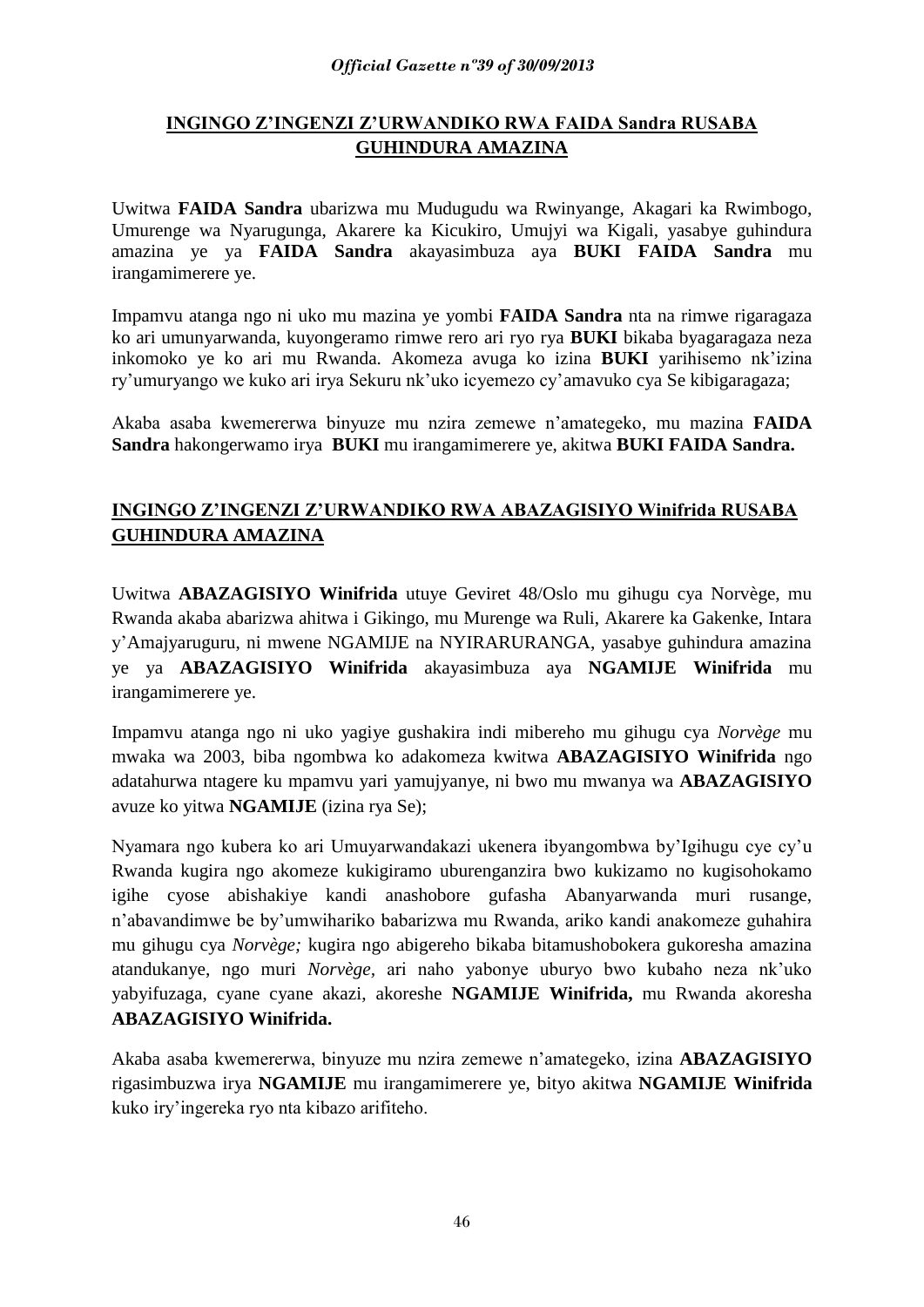# **INGINGO Z'INGENZI Z'URWANDIKO RWA RENZI SANGWA Landry Fabrice RUSABA GUHINDURA AMAZINA**

Uwitwa **RENZI SANGWA Landry Fabrice**, utuye Geviret 48/Oslo mu gihugu cya Norvège, mu Rwanda akaba abarizwa ahitwa i Gikingo, mu Murenge wa Ruli, Akarere ka Gakenke, Intara y'Amajyaruguru, ni mwene MUNYABARENZI na ABAZAGISIYO Winifrida yasabye guhindura amazina ye ya **RENZI SANGWA Landry Fabrice**  akayasimbuza aya **MUNYABARENZI Fabrice** mu irangamimerere.

Impamvu atanga ngo ni uko yajyanye na nyina gushakira indi mibereho mu gihugu cya *Norvège* mu mwaka wa 2003, biba ngombwa ko adakomeza kwitwa **RENZI SANGWA Landry Fabrice** ngo adatahurwa ntagere ku mpamvu yari yamujyanye, ni bwo mu mwanya wa **RENZI SANGWA Landry Fabrice** avuze ko yitwa **MUNYABARENZI** (izina rya Se);

Nyamara ngo kubera ko ari Umuyarwanda ukenera ibyangombwa by'Igihugu cye cy'u Rwanda kugira ngo akomeze kukigiramo uburenganzira bwo kukizamo no kugisohokamo igihe cyose abishakiye kandi anashobore gufasha abavandimwe be babarizwa mu Rwanda, ariko kandi anakomeze guhahira mu gihugu cya *Norvège;* kugira ngo abigereho bikaba bitamushobokera gukoresha amazina atandukanye, ngo muri *Norvège,* ari naho yabonye uburyo bwo kubaho neza nk'uko yabyifuzaga, akoreshe **MUNYABARENZI Fabrice ,** mu Rwanda akoresha **RENZI SANGWA Landry Fabrice.**

Akaba asaba kwemererwa, binyuze mu nzira zemewe n'amategeko, amazina **RENZI SANGWA Landry** agasimbuzwa irya **MUNYABARENZI** mu irangamimerere ye, bityo akitwa **MUNYABARENZI Fabrice** kuko iry'ingereka ryo nta kibazo arifiteho.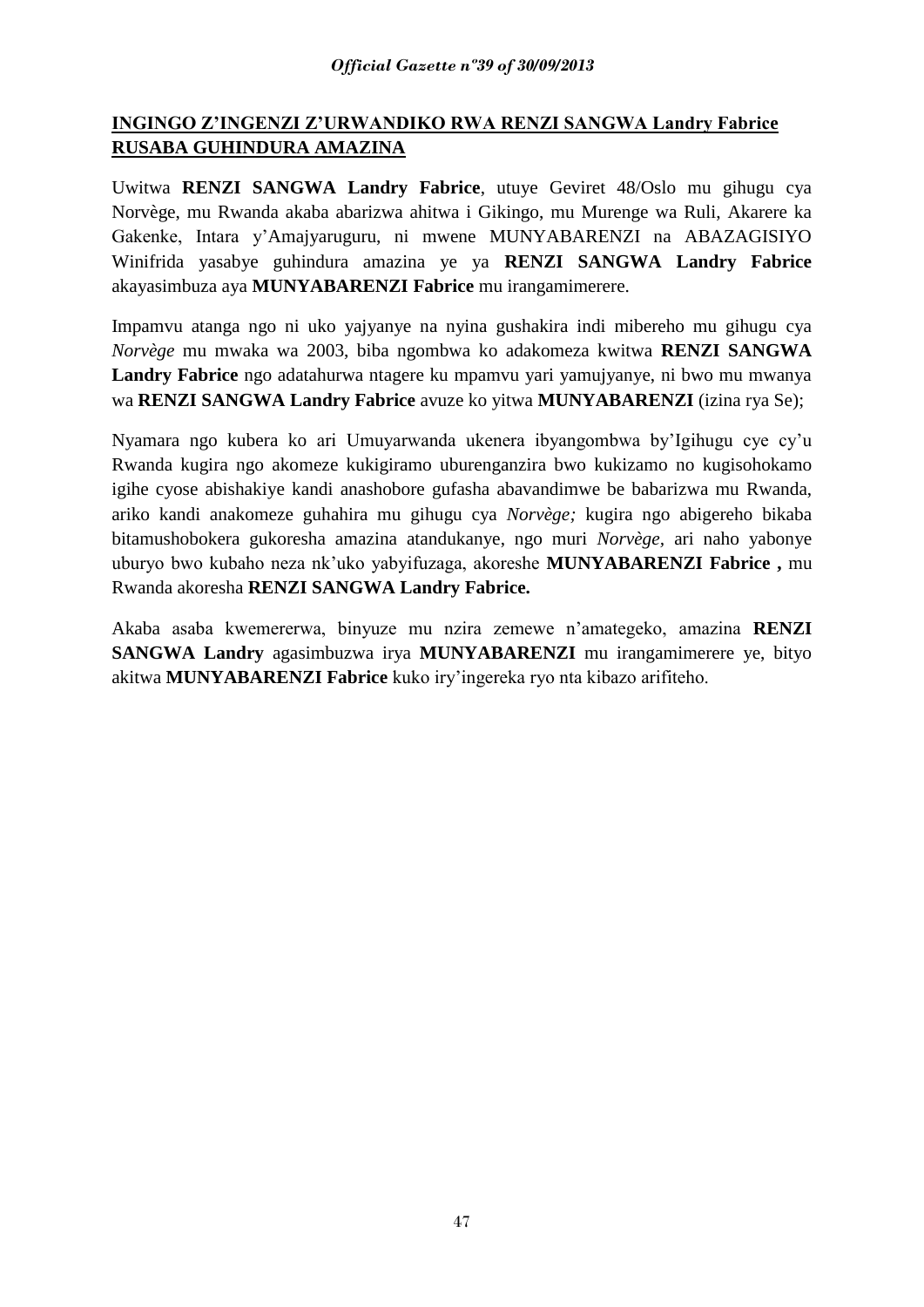# **ICYEMEZO** *N <sup>O</sup>RCA /258/2013* **CYO KUWA 25/03/2013 GIHA UBUZIMAGATOZI KOPERATIVE «SINDAGIZA»**

# **Umuyobozi w'Ikigo cy'Igihugu gishinzwe guteza imbere Amakoperative;**

Ashingiye ku Itegeko nº 50/2007 ryo kuwa 18 Nzeri 2007 rigena ishyirwaho, imiterere n'imikorere y'Amakoperative mu Rwanda, cyane cyane mu ngingo yaryo ya 23, igika cya 3;

Ashingiye ku Itegeko nº 16/2008 ryo kuwa 11/06/2008 rishyiraho Ikigo cy'Igihugu gishinzwe guteza Imbere Amakoperative, cyane cyane mu ngingo yaryo ya 3, igika cya 2;

Abisabwe na Perezida wa Koperative « **SINDAGIZA** », ifite icyicaro mu Kagari ka Mutunda, Umurenge wa Mbazi, Akarere ka Huye, Intara y'Amajyepfo;

# **YEMEJE:**

# **Ingingo ya mbere:**

Koperative « **SINDAGIZA** », ifite icyicaro mu Kagari ka Mutunda, Umurenge wa Mbazi, Akarere ka Huye, Intara y'Amajyepfo, ihawe ubuzimagatozi.

# **Ingingo ya 2:**

Koperative « **SINDAGIZA** », igamije guteza imbere ubworozi bw'inzuki. Ntiyemerewe gukora indi mirimo inyuranye n'iyo iherewe ubuzimagatozi, keretse ibanje kubisaba ikanabiherwa uburenganzira.

# **Ingingo ya 3:**

Koperative **« SINDAGIZA** », itegetswe gutangaza iki Cyemezo mu Igazeti ya Leta ya Repubulika y'u Rwanda mu gihe kitarenze iminsi mirongo itatu (30) ikimara kugihabwa.

Kigali, kuwa **25/03/2013**

# $(sé)$

# **MUGABO Damien**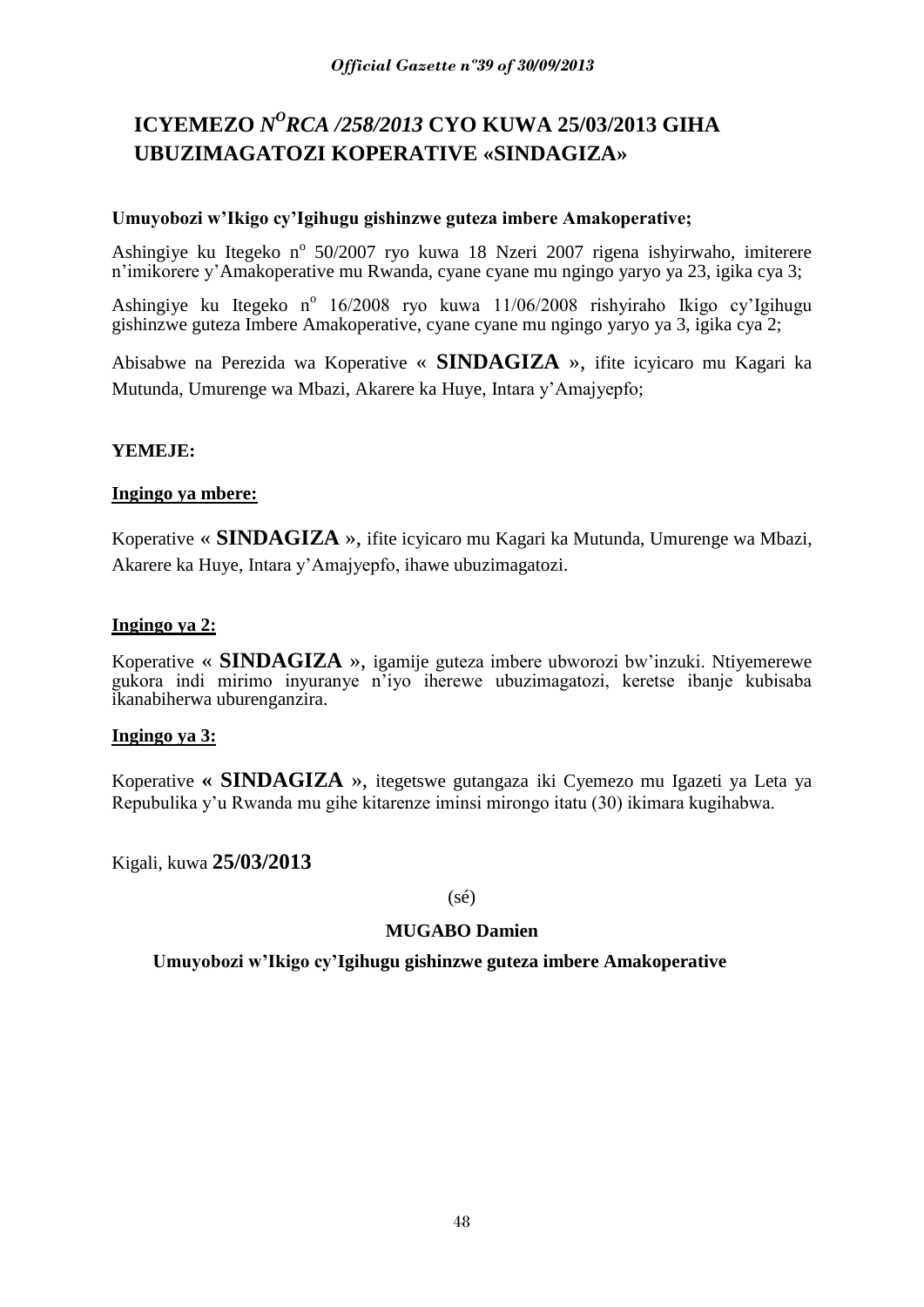# **ICYEMEZO** *N<sup>O</sup>RCA /738/2013* **CYO KUWA 05/08/2013 GIHA UBUZIMAGATOZI « COOPERATIVE DE TAXIS VOITURES DE LA CAPITALE » (COTAVOC)**

# **Umuyobozi w'Ikigo cy'Igihugu gishinzwe guteza imbere Amakoperative;**

Ashingiye ku Itegeko nº 50/2007 ryo kuwa 18 Nzeri 2007 rigena ishyirwaho, imiterere n'imikorere y'Amakoperative mu Rwanda, cyane cyane mu ngingo yaryo ya 23, igika cya 3;

Ashingiye ku Itegeko nº 16/2008 ryo kuwa 11/06/2008 rishyiraho Ikigo cy'Igihugu gishinzwe guteza Imbere Amakoperative, cyane cyane mu ngingo yaryo ya 3, igika cya 2;

Abisabwe na Perezida wa Koperative « **COTAVOC** », ifite icyicaro mu Murenge wa Muhima, Akarere ka Akarere ka Nyarugenge, Umujyi wa Kigali;

# **YEMEJE:**

# **Ingingo ya mbere:**

Koperative « **COTAVOC** », ifite icyicaro mu Murenge wa Muhima, Akarere ka Akarere ka Nyarugenge, Umujyi wa Kigali, ihawe ubuzimagatozi.

# **Ingingo ya 2:**

Koperative « **COTAVOC** », igamije gutanga serivisi zijyanye no gutwara abagenzi hakoreshejwe imodoka zo mu bwoko bwa Taxis Voitures. Ntiyemerewe gukora ini mirimo inyuranye n'iyo iherewe ubuzimagatozi, keretse ibanje kubisaba ikanabiherwa uburenganzira.

# **Ingingo ya 3:**

Koperative **« COTAVOC** », itegetswe gutangaza iki Cyemezo mu Igazeti ya Leta ya Repubulika y'u Rwanda mu gihe kitarenze iminsi mirongo itatu (30) ikimara kugihabwa.

Kigali, kuwa **05/08/2013**

(sé)

# **MUGABO Damien**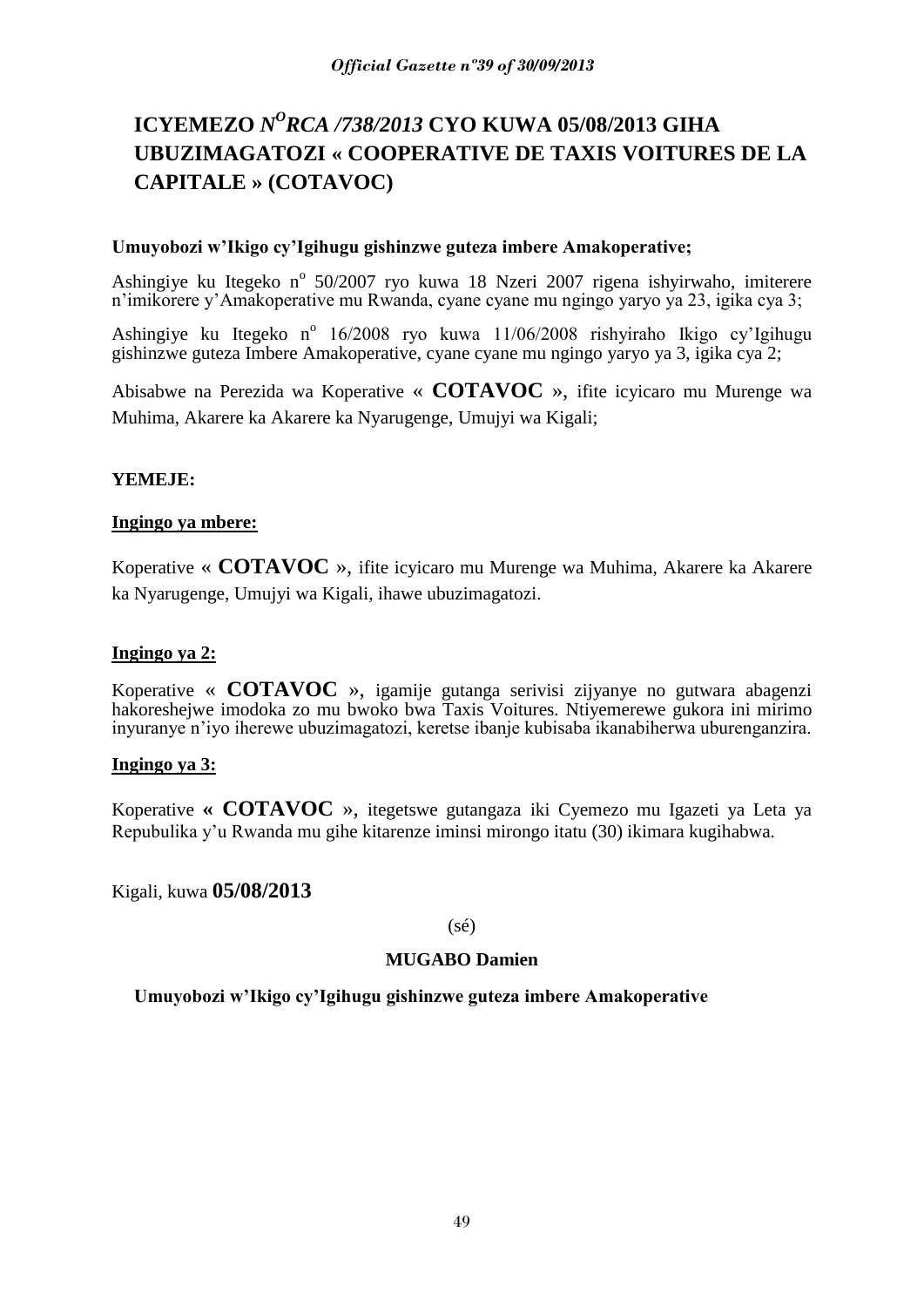# **ICYEMEZO** *N <sup>O</sup>RCA /485/2013* **CYO KUWA 28/05/2013 GIHA UBUZIMAGATOZI KOPERATIVE «VA MU BWIGUNGE RWIMBOGO»**

## **Umuyobozi w'Ikigo cy'Igihugu gishinzwe guteza imbere Amakoperative;**

Ashingiye ku Itegeko nº 50/2007 ryo kuwa 18 Nzeri 2007 rigena ishyirwaho, imiterere n'imikorere y'Amakoperative mu Rwanda, cyane cyane mu ngingo yaryo ya 23, igika cya 3;

Ashingiye ku Itegeko nº 16/2008 ryo kuwa 11/06/2008 rishyiraho Ikigo cy'Igihugu gishinzwe guteza Imbere Amakoperative, cyane cyane mu ngingo yaryo ya 3, igika cya 2;

Abisabwe na Perezida wa Koperative « **VA MU BWIGUNGE RWIMBOGO** », ifite icyicaro i Nyamatete, Umurenge wa Rwimbogo, Akarere ka Gatsibo, Intara y'Iburasirazuba;

# **YEMEJE:**

# **Ingingo ya mbere:**

Koperative « **VA MU BWIGUNGE RWIMBOGO** », ifite icyicaro i Nyamatete, Umurenge wa Rwimbogo, Akarere ka Gatsibo, Intara y'Iburasirazuba, ihawe ubuzimagatozi.

# **Ingingo ya 2:**

Koperative « **VA MU BWIGUNGE RWIMBOGO** », igamije guteza imbere ubworozi bw'inzuki. Ntiyemerewe gukora indi mirimo inyuranye n'iyo iherewe ubuzimagatozi, keretse ibanje kubisaba ikanabiherwa uburenganzira.

# **Ingingo ya 3:**

Koperative **« VA MU BWIGUNGE RWIMBOGO** », itegetswe gutangaza iki Cyemezo mu Igazeti ya Leta ya Repubulika y'u Rwanda mu gihe kitarenze iminsi mirongo itatu (30) ikimara kugihabwa.

Kigali, kuwa **28/05/2013**

(sé)

# **MUGABO Damien**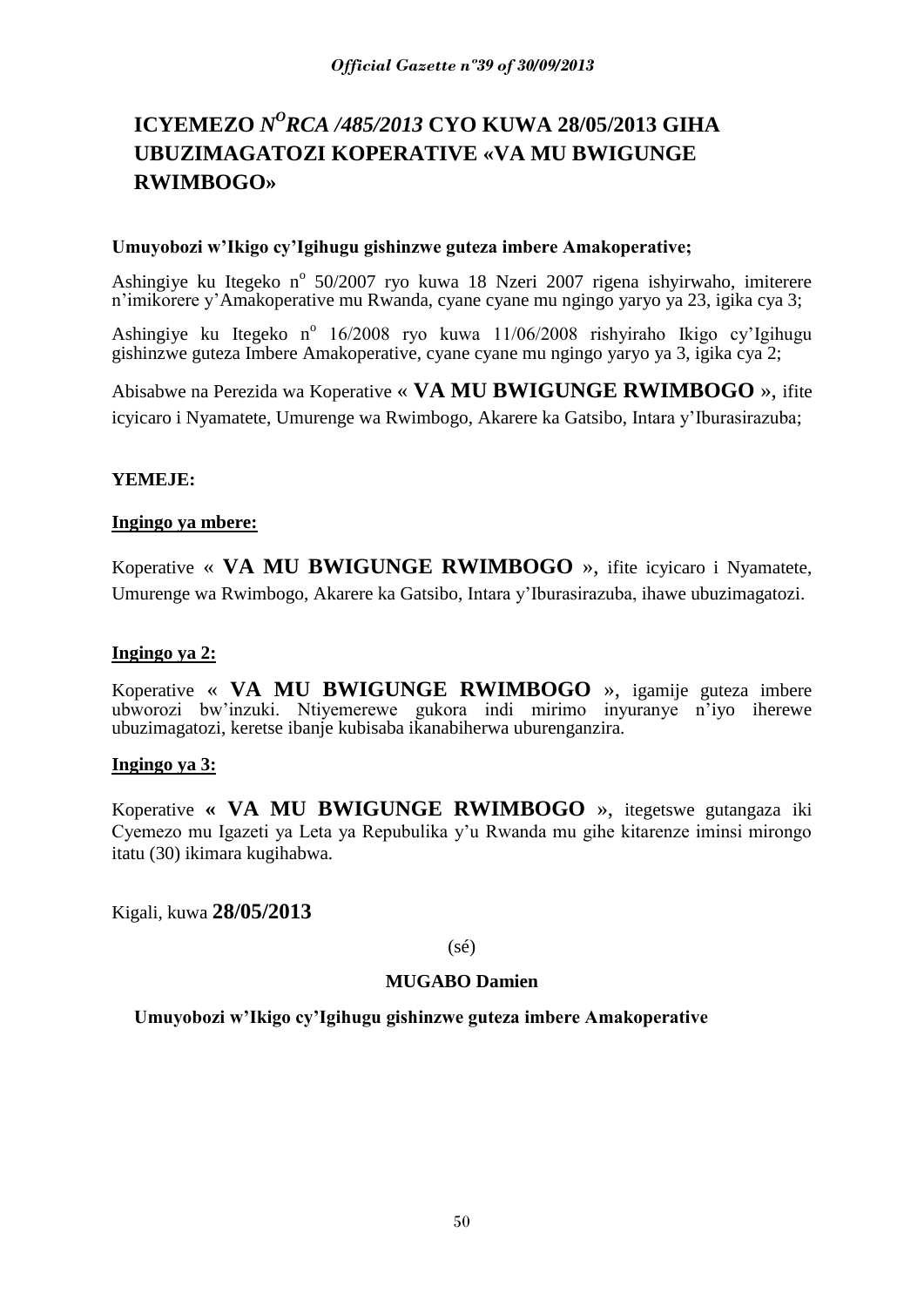# **ICYEMEZO** *N<sup>O</sup>RCA /653/2013* CYO KUWA 11/07/2013 GIHA **UBUZIMAGATOZI KOPERATIVE «ABATERANINKUNGA BA SHOLI»**

## **Umuyobozi w'Ikigo cy'Igihugu gishinzwe guteza imbere Amakoperative;**

Ashingiye ku Itegeko nº 50/2007 ryo kuwa 18 Nzeri 2007 rigena ishyirwaho, imiterere n'imikorere y'Amakoperative mu Rwanda, cyane cyane mu ngingo yaryo ya 23, igika cya 3;

Ashingiye ku Itegeko nº 16/2008 ryo kuwa 11/06/2008 rishyiraho Ikigo cy'Igihugu gishinzwe guteza Imbere Amakoperative, cyane cyane mu ngingo yaryo ya 3, igika cya 2;

Abisabwe na Perezida wa Koperative « **ABATERANINKUNGA BA SHOLI** », ifite icyicaro i Sholi, Umurenge wa Cyeza, Akarere ka Muhanga, Intara y'Amajyepfo;

# **YEMEJE:**

# **Ingingo ya mbere:**

Koperative « **ABATERANINKUNGA BA SHOLI** », ifite icyicaro i Sholi, Umurenge wa Cyeza, Akarere ka Muhanga, Intara y'Amajyepfo, ihawe ubuzimagatozi.

# **Ingingo ya 2:**

Koperative « **ABATERANINKUNGA BA SHOLI** », igamije guteza imbere ubuhinzi bwa kawa. Ntiyemerewe gukora indi mirimo inyuranye n'iyo iherewe ubuzimagatozi, keretse ibanje kubisaba ikanabiherwa uburenganzira.

# **Ingingo ya 3:**

Koperative **« ABATERANINKUNGA BA SHOLI** », itegetswe gutangaza iki Cyemezo mu Igazeti ya Leta ya Repubulika y'u Rwanda mu gihe kitarenze iminsi mirongo itatu (30) ikimara kugihabwa.

Kigali, kuwa **11/07/2013**

(sé)

# **MUGABO Damien**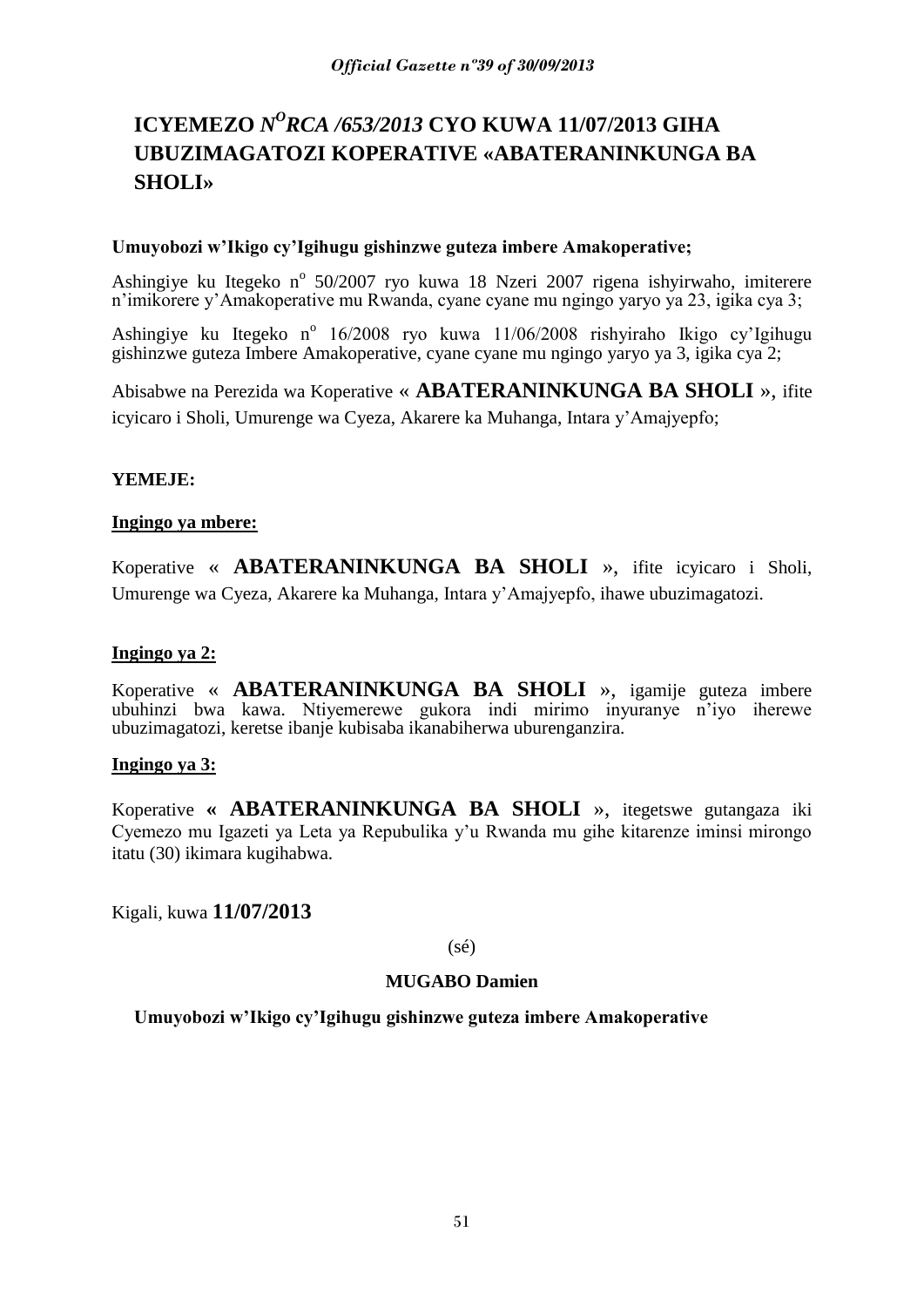# **ICYEMEZO** *N <sup>O</sup>RCA /737/2013* **CYO KUWA 02/08/2013 GIHA UBUZIMAGATOZI « COOPERATIVE DES AGRICULTEURS DE POMME DE TERRE ET DE BLE/NYANGE» (COAPB/NYANGE)**

# **Umuyobozi w'Ikigo cy'Igihugu gishinzwe guteza imbere Amakoperative;**

Ashingiye ku Itegeko nº 50/2007 ryo kuwa 18 Nzeri 2007 rigena ishyirwaho, imiterere n'imikorere y'Amakoperative mu Rwanda, cyane cyane mu ngingo yaryo ya 23, igika cya 3;

Ashingiye ku Itegeko nº 16/2008 ryo kuwa 11/06/2008 rishyiraho Ikigo cy'Igihugu gishinzwe guteza Imbere Amakoperative, cyane cyane mu ngingo yaryo ya 3, igika cya 2;

Abisabwe na Perezida wa Koperative « **COAPB/NYANGE** », ifite icyicaro mu Kagari ka Ninda, Umurenge wa Nyange, Akarere ka Musanze, Intara y'Amajyaruguru;

# **YEMEJE:**

# **Ingingo ya mbere:**

Koperative « **COAPB/NYANGE** », ifite icyicaro mu Kagari ka Ninda, Umurenge wa Nyange, Akarere ka Musanze, Intara y'Amajyaruguru, ihawe ubuzimagatozi.

# **Ingingo ya 2:**

Koperative « **COAPB/NYANGE** », igamije guteza imbere ubuhinzi bw'ibirayi n'inganoibirayi n'ingano. Ntiyemerewe gukora indi mirimo inyuranye n'iyo iherewe ubuzimagatozi, keretse ibanje kubisaba ikanabiherwa uburenganzira.

# **Ingingo ya 3:**

Koperative **« COAPB/NYANGE** », itegetswe gutangaza iki Cyemezo mu Igazeti ya Leta ya Repubulika y'u Rwanda mu gihe kitarenze iminsi mirongo itatu (30) ikimara kugihabwa.

Kigali, kuwa **02/08/2013**

(sé)

# **MUGABO Damien**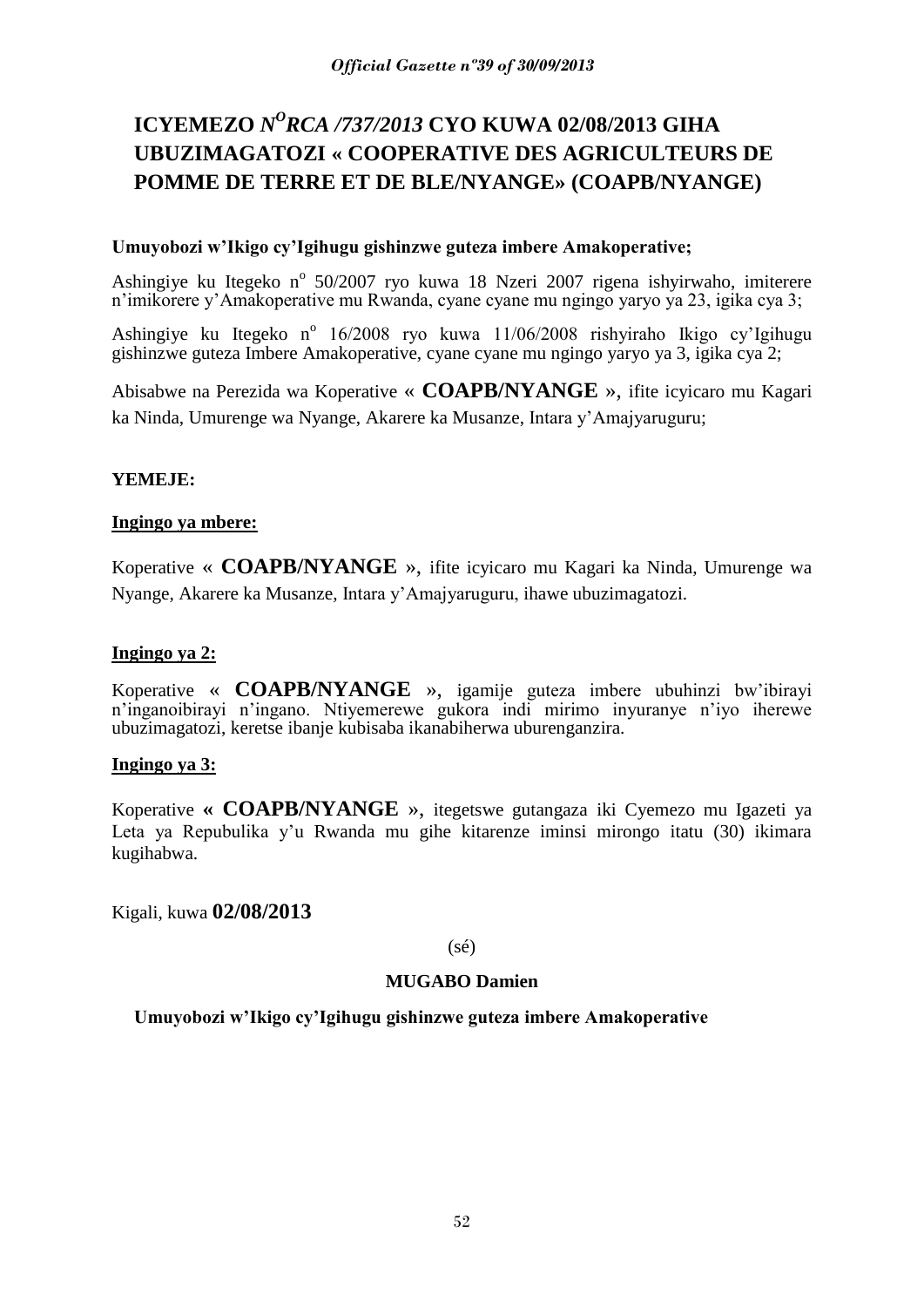# **ICYEMEZO** *N <sup>O</sup>RCA /689/2012* **CYO KUWA 02/10/2012 GIHA UBUZIMAGATOZI KOPERATIVE « TURYE NEZA IWACU RWERERE» (TUIRWE)**

# **Umuyobozi w'Ikigo cy'Igihugu gishinzwe guteza imbere Amakoperative;**

Ashingiye ku Itegeko nº 50/2007 ryo kuwa 18 Nzeri 2007 rigena ishyirwaho, imiterere n'imikorere y'Amakoperative mu Rwanda, cyane cyane mu ngingo yaryo ya 23, igika cya 3;

Ashingiye ku Itegeko nº 16/2008 ryo kuwa 11/06/2008 rishyiraho Ikigo cy'Igihugu gishinzwe guteza Imbere Amakoperative, cyane cyane mu ngingo yaryo ya 3, igika cya 2;

Abisabwe na Perezida wa Koperative « **TUIRWE** », ifite icyicaro i Gashoro, Umurenge wa Rwerere, Akarere ka Burera, Intara y'Amajyaruguru;

# **YEMEJE:**

### **Ingingo ya mbere:**

Koperative « **TUIRWE** », ifite icyicaro i Gashoro, Umurenge wa Rwerere, Akarere ka Burera, Intara y'Amajyaruguru, ihawe ubuzimagatozi.

# **Ingingo ya 2:**

Koperative « **TUIRWE** », igamije guteza imbere ubuhinzi bw'imboga. Ntiyemerewe gukora indi mirimo inyuranye n'iyo iherewe ubuzimagatozi, keretse ibanje kubisaba ikanabiherwa uburenganzira.

# **Ingingo ya 3:**

Koperative **« TUIRWE** », itegetswe gutangaza iki Cyemezo mu Igazeti ya Leta ya Repubulika y'u Rwanda mu gihe kitarenze iminsi mirongo itatu (30) ikimara kugihabwa.

Kigali, kuwa **02/10/2012**

(sé)

### **MUGABO Damien**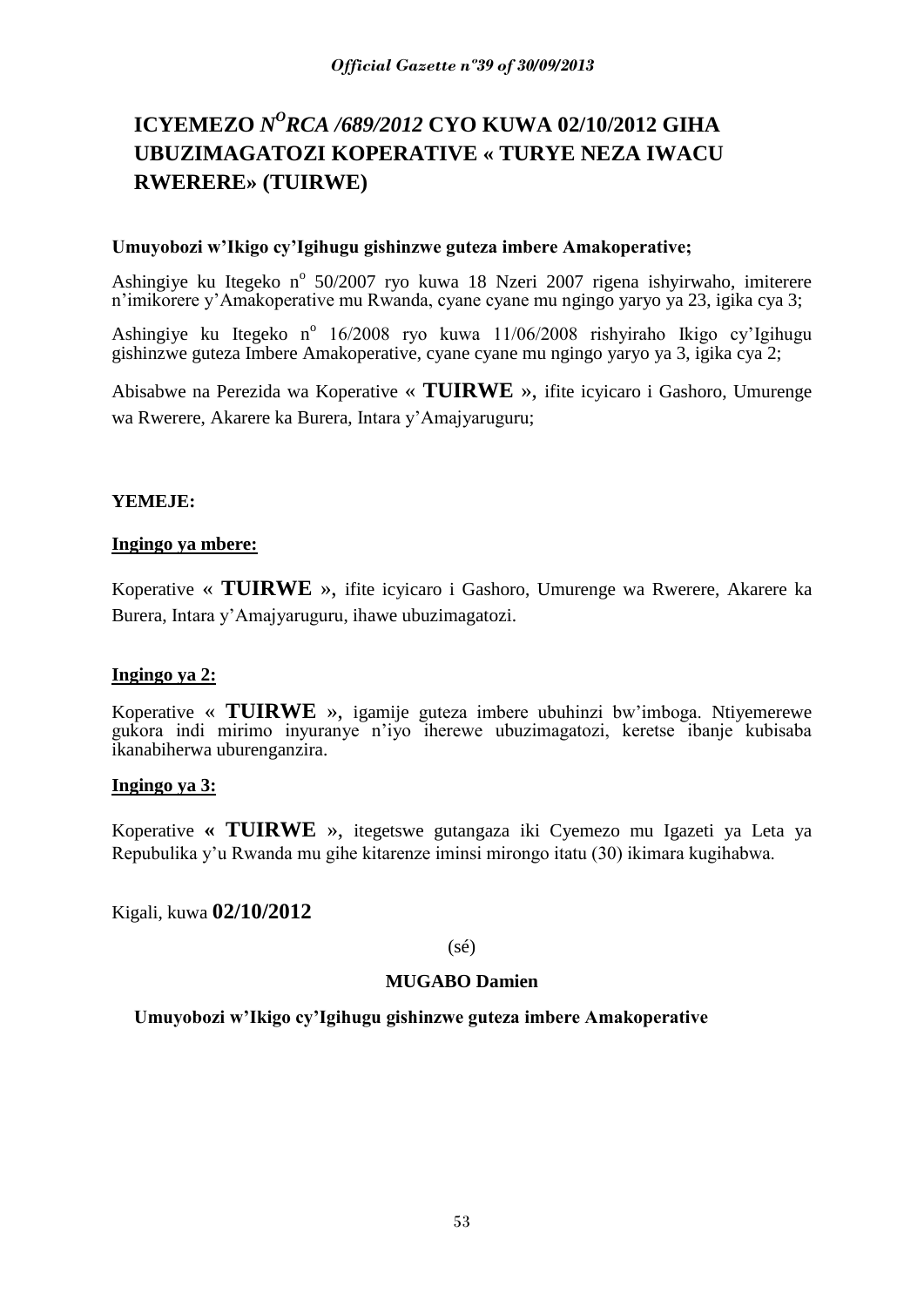# **ICYEMEZO** *N <sup>O</sup>RCA /547/2013* **CYO KUWA 18/06/2013 GIHA UBUZIMAGATOZI KOPERATIVE « TWITE KU BUZIMA GAKO »**

# **Umuyobozi w'Ikigo cy'Igihugu gishinzwe guteza imbere Amakoperative;**

Ashingiye ku Itegeko nº 50/2007 ryo kuwa 18 Nzeri 2007 rigena ishyirwaho, imiterere n'imikorere y'Amakoperative mu Rwanda, cyane cyane mu ngingo yaryo ya 23, igika cya 3;

Ashingiye ku Itegeko nº 16/2008 ryo kuwa 11/06/2008 rishyiraho Ikigo cy'Igihugu gishinzwe guteza Imbere Amakoperative, cyane cyane mu ngingo yaryo ya 3, igika cya 2;

Abisabwe na Perezida wa Koperative « **TWITE KU BUZIMA GAKO** », ifite icyicaro mu Kagari ka Gako, Umurenge wa Masaka, Akarere ka Akarere ka Kicukiro, Umujyi wa Kigali;

# **YEMEJE:**

# **Ingingo ya mbere:**

Koperative « **TWITE KU BUZIMA GAKO** », ifite icyicaro mu Kagari ka Gako, Umurenge wa Masaka, Akarere ka Akarere ka Kicukiro, Umujyi wa Kigali, ihawe ubuzimagatozi.

# **Ingingo ya 2:**

Koperative « **TWITE KU BUZIMA GAKO** », igamije gutanga serivisi zijyanye n'ubujyanama bw'ubuzima no guteza imbere ubworozi bw'ingurube. Ntiyemerewe gukora indi mirimo inyuranye n'iyo iherewe ubuzimagatozi, keretse ibanje kubisaba ikanabiherwa uburenganzira.

# **Ingingo ya 3:**

Koperative **« TWITE KU BUZIMA GAKO** », itegetswe gutangaza iki Cyemezo mu Igazeti ya Leta ya Repubulika y'u Rwanda mu gihe kitarenze iminsi mirongo itatu (30) ikimara kugihabwa.

Kigali, kuwa **18/06/2013**

(sé)

# **MUGABO Damien**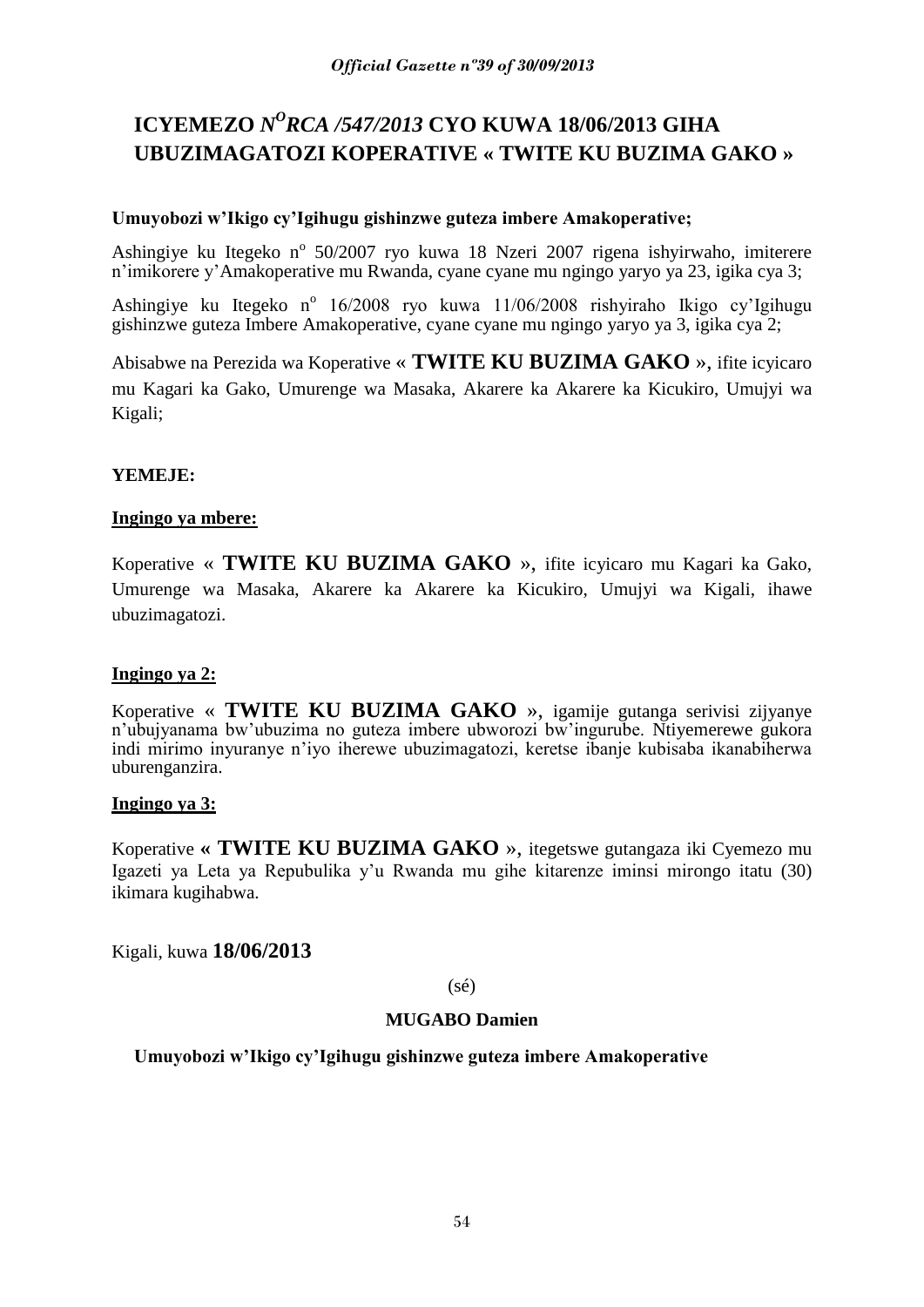# **ICYEMEZO** *N<sup>O</sup>RCA /575/2013* **CYO KUWA 20/06/2013 GIHA UBUZIMAGATOZI KOPERATIVE « TERIMBERE BUKI BWA KIGEMBE » (KOTEBUKI)**

# **Umuyobozi w'Ikigo cy'Igihugu gishinzwe guteza imbere Amakoperative;**

Ashingiye ku Itegeko nº 50/2007 ryo kuwa 18 Nzeri 2007 rigena ishyirwaho, imiterere n'imikorere y'Amakoperative mu Rwanda, cyane cyane mu ngingo yaryo ya 23, igika cya 3;

Ashingiye ku Itegeko nº 16/2008 ryo kuwa 11/06/2008 rishyiraho Ikigo cy'Igihugu gishinzwe guteza Imbere Amakoperative, cyane cyane mu ngingo yaryo ya 3, igika cya 2;

Abisabwe na Perezida wa Koperative « **KOTEBUKI** », ifite icyicaro i Rubona, Umurenge wa Rubona, Akarere ka Gisagara, Intara y'Amajyepfo;

# **YEMEJE:**

# **Ingingo ya mbere:**

Koperative « **KOTEBUKI** », ifite icyicaro i Rubona, Umurenge wa Rubona, Akarere ka Gisagara, Intara y'Amajyepfo, ihawe ubuzimagatozi.

# **Ingingo ya 2:**

Koperative « **KOTEBUKI** », igamije guteza imbere ubworozi bw'inzuki. Ntiyemerewe gukora indi mirimo inyuranye n'iyo iherewe ubuzimagatozi, keretse ibanje kubisaba ikanabiherwa uburenganzira.

# **Ingingo ya 3:**

Koperative **« KOTEBUKI** », itegetswe gutangaza iki Cyemezo mu Igazeti ya Leta ya Repubulika y'u Rwanda mu gihe kitarenze iminsi mirongo itatu (30) ikimara kugihabwa.

Kigali, kuwa **20/06/2013**

(sé)

# **MUGABO Damien**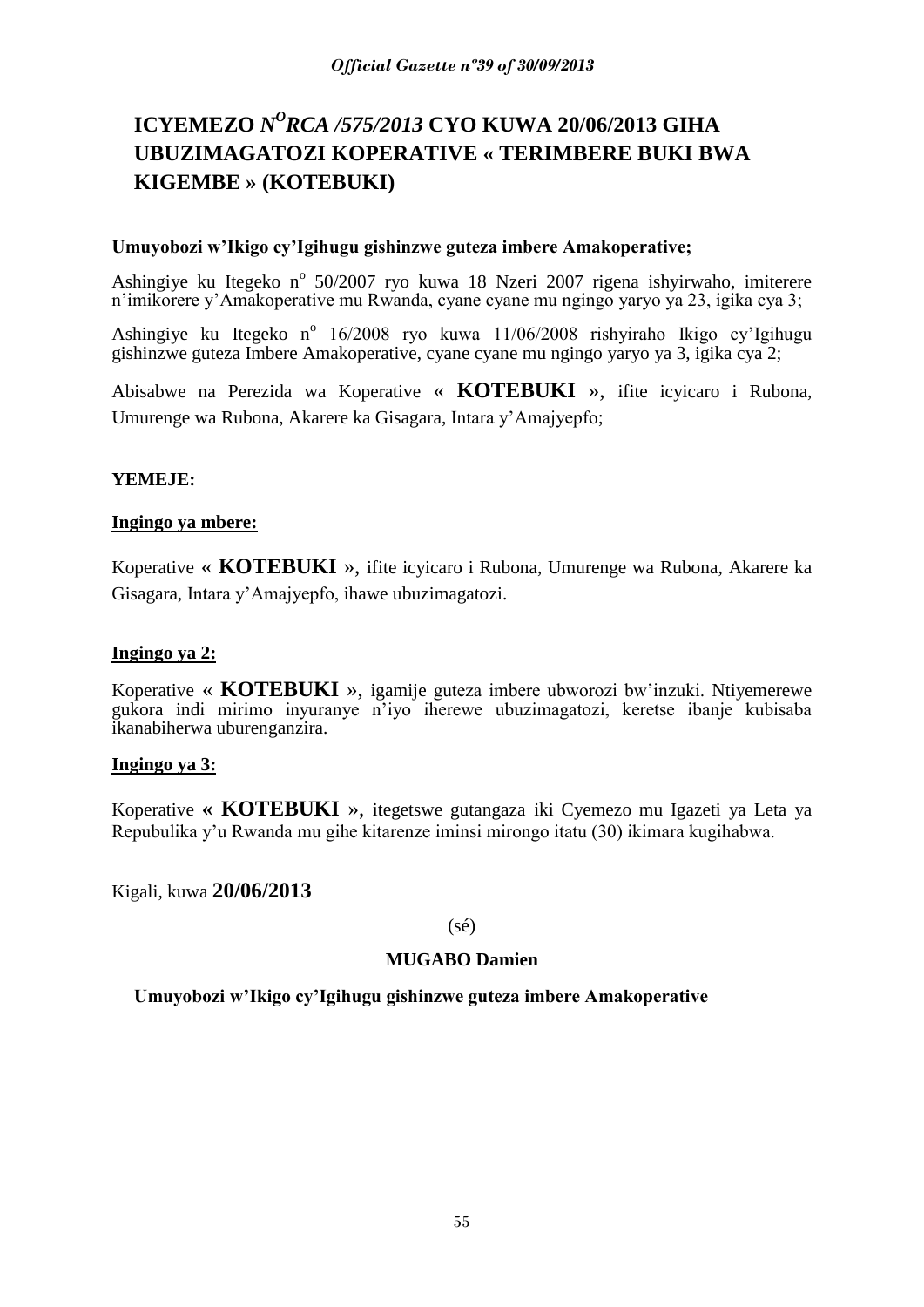# **ICYEMEZO** *N<sup>O</sup>RCA /543/2013* **CYO KUWA 13/06/2013 GIHA UBUZIMAGATOZI KOPERATIVE « ABAKUNDAKAZI » (KOABAKU)**

# **Umuyobozi w'Ikigo cy'Igihugu gishinzwe guteza imbere Amakoperative;**

Ashingiye ku Itegeko nº 50/2007 ryo kuwa 18 Nzeri 2007 rigena ishyirwaho, imiterere n'imikorere y'Amakoperative mu Rwanda, cyane cyane mu ngingo yaryo ya 23, igika cya 3;

Ashingiye ku Itegeko nº 16/2008 ryo kuwa 11/06/2008 rishyiraho Ikigo cy'Igihugu gishinzwe guteza Imbere Amakoperative, cyane cyane mu ngingo yaryo ya 3, igika cya 2;

Abisabwe na Perezida wa Koperative « **KOABAKU** », ifite icyicaro i Gihonga, Umurenge wa Busasamana, Akarere ka Rubavu, Intara y'Iburengerazuba;

# **YEMEJE:**

# **Ingingo ya mbere:**

Koperative « **KOABAKU** », ifite icyicaro i Gihonga, Umurenge wa Busasamana, Akarere ka Rubavu, Intara y'Iburengerazuba, ihawe ubuzimagatozi.

# **Ingingo ya 2:**

Koperative « **KOABAKU** », ifite intego yo gukora umutobe mu mbuto ziribwa no gukora buji. Ntiyemerewe gukora indi mirimo inyuranye n'iyo iherewe ubuzimagatozi, keretse ibanje kubisaba ikanabiherwa uburenganzira.

# **Ingingo ya 3:**

Koperative **« KOABAKU** », itegetswe gutangaza iki Cyemezo mu Igazeti ya Leta ya Repubulika y'u Rwanda mu gihe kitarenze iminsi mirongo itatu (30) ikimara kugihabwa.

Kigali, kuwa **13/06/2013**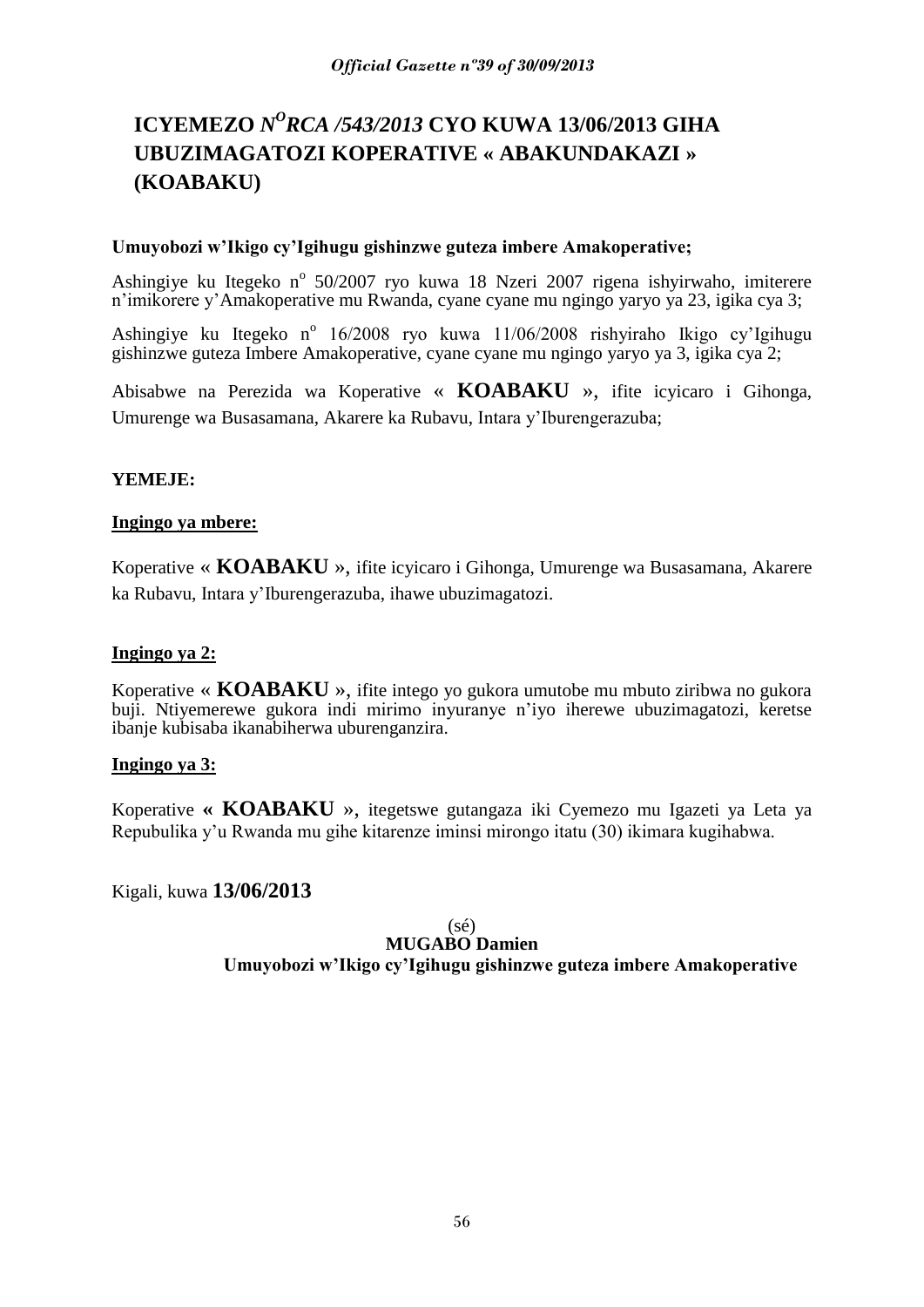# **ICYEMEZO** *N <sup>O</sup>RCA /774/2013* **CYO KUWA 23/08/2013 GIHA UBUZIMAGATOZI « KARANGAZI MINING COOPERATIVE »**

# **Umuyobozi w'Ikigo cy'Igihugu gishinzwe guteza imbere Amakoperative;**

Ashingiye ku Itegeko nº 50/2007 ryo kuwa 18 Nzeri 2007 rigena ishyirwaho, imiterere n'imikorere y'Amakoperative mu Rwanda, cyane cyane mu ngingo yaryo ya 23, igika cya 3;

Ashingiye ku Itegeko nº 16/2008 ryo kuwa 11/06/2008 rishyiraho Ikigo cy'Igihugu gishinzwe guteza Imbere Amakoperative, cyane cyane mu ngingo yaryo ya 3, igika cya 2;

Abisabwe na Perezida wa «**KARANGAZI MINING COOPERATIVE** », ifite icyicaro i Ndama, Umurenge wa Karangazi, Akarere ka Nyagatare, Intara y'Iburasirazuba;

# **YEMEJE:**

# **Ingingo ya mbere:**

«**KARANGAZI MINING COOPERATIVE** » ifite icyicaro i Ndama, Umurenge wa Karangazi, Akarere ka Nyagatare, Intara y'Iburasirazuba ihawe ubuzimagatozi.

# **Ingingo ya 2:**

«**KARANGAZI MINING COOPERATIVE** » igamije guteza imbere ubucukuzi bw'amabuye y'agaciro (Cassiterite, Coltan na Wolfram). Ntiyemerewe gukora indi mirimo inyuranye n'iyo iherewe ubuzimagatozi, keretse ibanje kubisaba ikanabiherwa uburenganzira.

# **Ingingo ya 3:**

«**KARANGAZI MINING COOPERATIVE** » itegetswe gutangaza iki Cyemezo mu Igazeti ya Leta ya Repubulika y'u Rwanda mu gihe kitarenze iminsi mirongo itatu (30) ikimara kugihabwa.

Kigali, kuwa **23/08/2013**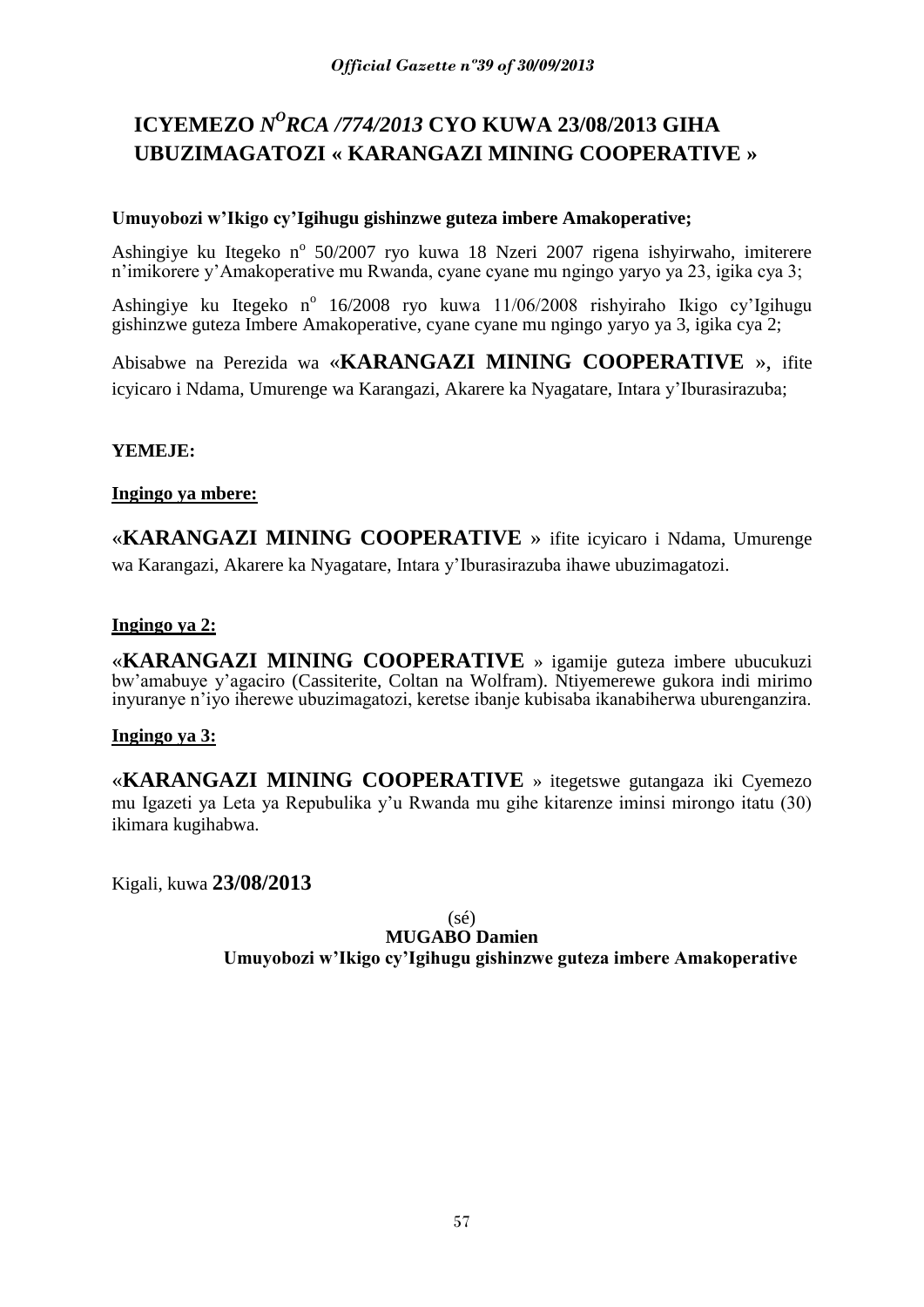# **ICYEMEZO** *N <sup>O</sup>RCA /776/2013* **CYO KUWA 23/08/2013 GIHA UBUZIMAGATOZI KOPERATIVE « KORANUMWETE»**

# **Umuyobozi w'Ikigo cy'Igihugu gishinzwe guteza imbere Amakoperative;**

Ashingiye ku Itegeko nº 50/2007 ryo kuwa 18 Nzeri 2007 rigena ishyirwaho, imiterere n'imikorere y'Amakoperative mu Rwanda, cyane cyane mu ngingo yaryo ya 23, igika cya 3;

Ashingiye ku Itegeko nº 16/2008 ryo kuwa 11/06/2008 rishyiraho Ikigo cy'Igihugu gishinzwe guteza Imbere Amakoperative, cyane cyane mu ngingo yaryo ya 3, igika cya 2;

Abisabwe na Perezida wa Koperative «**KORANUMWETE**», ifite icyicaro i Kagasa, Umurenge wa Gahanga, Akarere ka Kicukiro, Umujyi wa Kigali;

# **YEMEJE:**

# **Ingingo ya mbere:**

Koperative «**KORANUMWETE**» ifite icyicaro i Kagasa, Umurenge wa Gahanga, Akarere ka Kicukiro, Umujyi wa Kigali ihawe ubuzimagatozi.

# **Ingingo ya 2:**

Koperative «**KORANUMWETE**» igamije guteza imbere ubuhinzi bw'imboga n'ubworozi bw'amafi. Ntiyemerewe gukora indi mirimo inyuranye n'iyo iherewe ubuzimagatozi, keretse ibanje kubisaba ikanabiherwa uburenganzira.

# **Ingingo ya 3:**

Koperative «**KORANUMWETE**» itegetswe gutangaza iki Cyemezo mu Igazeti ya Leta ya Repubulika y'u Rwanda mu gihe kitarenze iminsi mirongo itatu (30) ikimara kugihabwa.

Kigali, kuwa **23/08/2013**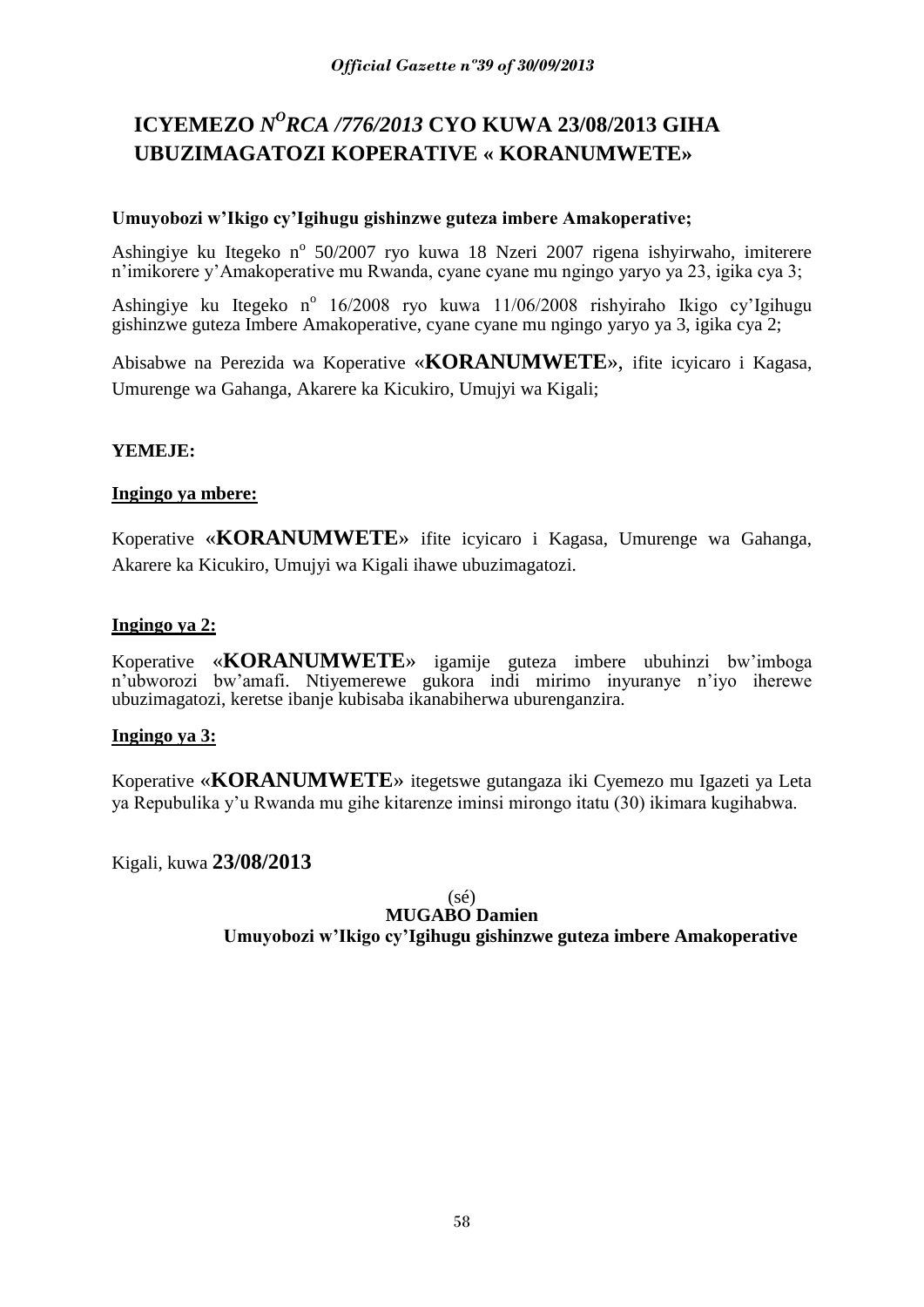# **ICYEMEZO** *N<sup>O</sup>RCA /537/2013* **CYO KUWA 12/06/2013 GIHA UBUZIMAGATOZI KOPERATIVE Y'UBUROBYI NO KUGURISHA AMAFI CYAMWAKIZI « KUKACYA»**

# **Umuyobozi w'Ikigo cy'Igihugu gishinzwe guteza imbere Amakoperative;**

Ashingiye ku Itegeko nº 50/2007 ryo kuwa 18 Nzeri 2007 rigena ishyirwaho, imiterere n'imikorere y'Amakoperative mu Rwanda, cyane cyane mu ngingo yaryo ya 23, igika cya 3;

Ashingiye ku Itegeko nº 16/2008 ryo kuwa 11/06/2008 rishyiraho Ikigo cy'Igihugu gishinzwe guteza Imbere Amakoperative, cyane cyane mu ngingo yaryo ya 3, igika cya 2;

Abisabwe na Perezida wa Koperative « **KUKACYA**», ifite icyicaro i Rubona, Umurenge wa Kigembe, Akarere ka Gisagara, Intara y'Amajyepfo;

# **YEMEJE:**

# **Ingingo ya mbere:**

Koperative « **KUKACYA**» ifite icyicaro i Rubona, Umurenge wa Kigembe, Akarere ka Gisagara, Intara y'Amajyepfo ihawe ubuzimagatozi.

# **Ingingo ya 2:**

Koperative «**KUKACYA**» igamije guteza imbere uburobyi bw'amafi. Ntiyemerewe gukora indi mirimo inyuranye n'iyo iherewe ubuzimagatozi, keretse ibanje kubisaba ikanabiherwa uburenganzira.

# **Ingingo ya 3:**

Koperative « **KUKACYA**» itegetswe gutangaza iki Cyemezo mu Igazeti ya Leta ya Repubulika y'u Rwanda mu gihe kitarenze iminsi mirongo itatu (30) ikimara kugihabwa.

Kigali, kuwa **12/06/2013**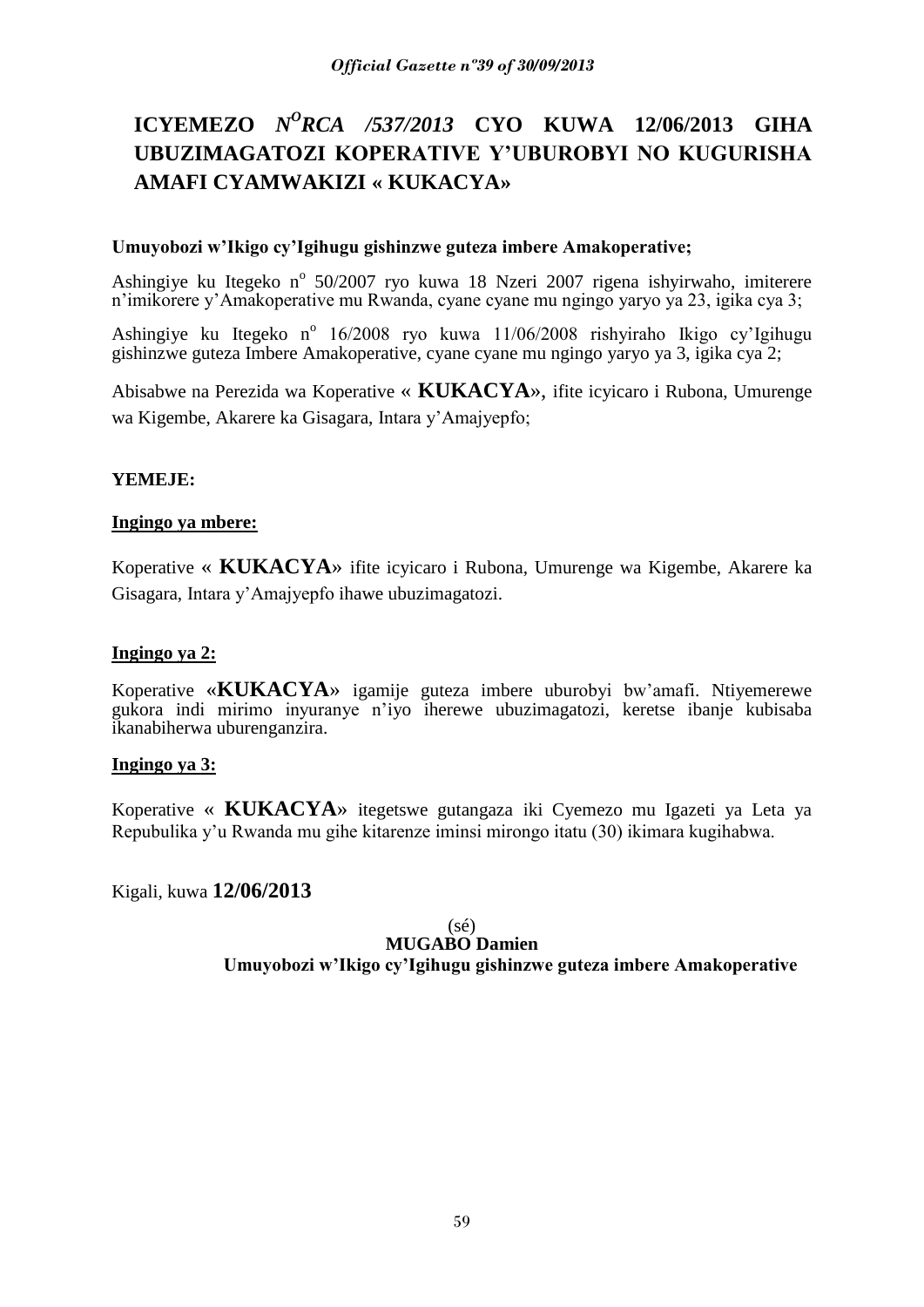# **ICYEMEZO** *N<sup>O</sup>RCA/773/2013* **CYO KUWA 22/08/2013 GIHA UBUZIMAGATOZI «COOPERATIVE MINIERE DE RULINDO» (COMIRU)**

# **Umuyobozi w'Ikigo cy'Igihugu gishinzwe guteza imbere Amakoperative;**

Ashingiye ku Itegeko nº 50/2007 ryo kuwa 18 Nzeri 2007 rigena ishyirwaho, imiterere n'imikorere y'Amakoperative mu Rwanda, cyane cyane mu ngingo yaryo ya 23, igika cya 3;

Ashingiye ku Itegeko nº 16/2008 ryo kuwa 11/06/2008 rishyiraho Ikigo cy'Igihugu gishinzwe guteza Imbere Amakoperative, cyane cyane mu ngingo yaryo ya 3, igika cya 2;

Abisabwe na Perezida wa Koperative «**COMIRU**», ifite icyicaro i Rulindo, Umurenge wa Musenyi, Akarere ka Bugesera, Intara y'Iburasirazuba;

# **YEMEJE:**

# **Ingingo ya mbere:**

Koperative «**COMIRU**» ifite icyicaro i Rulindo, Umurenge wa Musenyi, Akarere ka Bugesera, Intara y'Iburasirazuba ihawe ubuzimagatozi.

# **Ingingo ya 2:**

Koperative «**COMIRU**» igamije guteza imbere ubucukuzi bw'amabuye y'agaciro. Ntiyemerewe gukora indi mirimo inyuranye n'iyo iherewe ubuzimagatozi, keretse ibanje kubisaba ikanabiherwa uburenganzira.

# **Ingingo ya 3:**

Koperative «**COMIRU**» itegetswe gutangaza iki Cyemezo mu Igazeti ya Leta ya Repubulika y'u Rwanda mu gihe kitarenze iminsi mirongo itatu (30) ikimara kugihabwa.

Kigali, kuwa **22/08/2013**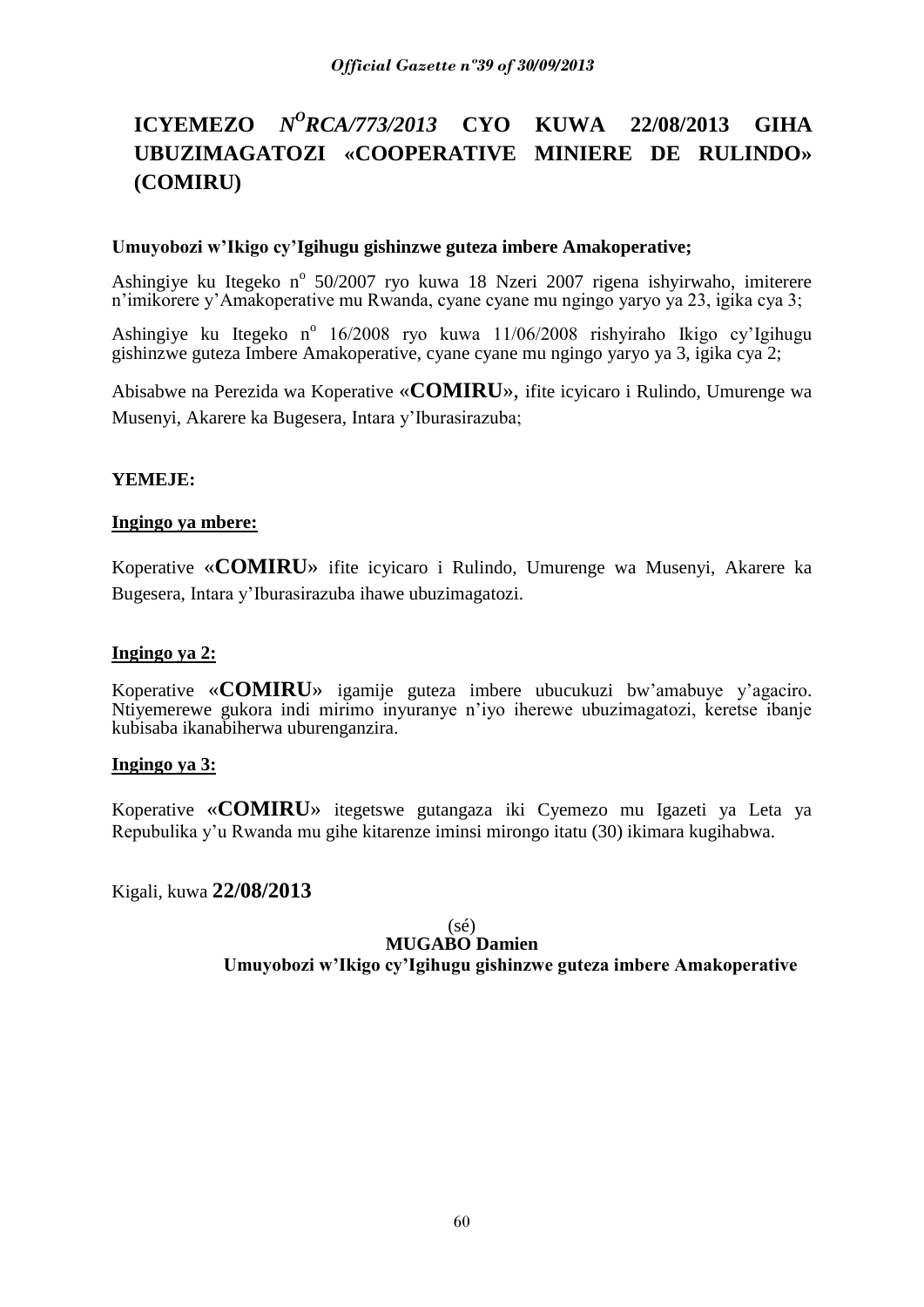# **ICYEMEZO** *N<sup>O</sup>RCA/730/2013* **CYO KUWA 01/08/2013 GIHA UBUZIMAGATOZI KOPERATIVE «UBUMWE BWACU SHINGIRO» (KO.U.SHI)**

# **Umuyobozi w'Ikigo cy'Igihugu gishinzwe guteza imbere Amakoperative;**

Ashingiye ku Itegeko nº 50/2007 ryo kuwa 18 Nzeri 2007 rigena ishyirwaho, imiterere n'imikorere y'Amakoperative mu Rwanda, cyane cyane mu ngingo yaryo ya 23, igika cya 3;

Ashingiye ku Itegeko nº 16/2008 ryo kuwa 11/06/2008 rishyiraho Ikigo cy'Igihugu gishinzwe guteza Imbere Amakoperative, cyane cyane mu ngingo yaryo ya 3, igika cya 2;

Abisabwe na Perezida wa « **KO.U.SHI** », ifite icyicaro mu Kagari ka Mugari, Umurenge wa Shingiro, Akarere ka Musanze, Intara y'Amajyaruguru;

# **YEMEJE:**

# **Ingingo ya mbere:**

Koperative « **KO.U.SHI**» ifite icyicaro mu Kagari ka Mugari, Umurenge wa Shingiro, Akarere ka Musanze, Intara y'Amajyaruguru ihawe ubuzimagatozi.

# **Ingingo ya 2:**

Koperative « **KO.U.SHI**» igamije guteza imbere ubuhinzi bw'ibirayi. Ntiyemerewe gukora indi mirimo inyuranye n'iyo iherewe ubuzimagatozi, keretse ibanje kubisaba ikanabiherwa uburenganzira.

# **Ingingo ya 3:**

Koperative « **KO.U.SHI**» itegetswe gutangaza iki Cyemezo mu Igazeti ya Leta ya Repubulika y'u Rwanda mu gihe kitarenze iminsi mirongo itatu (30) ikimara kugihabwa.

Kigali, kuwa **01/08/2013**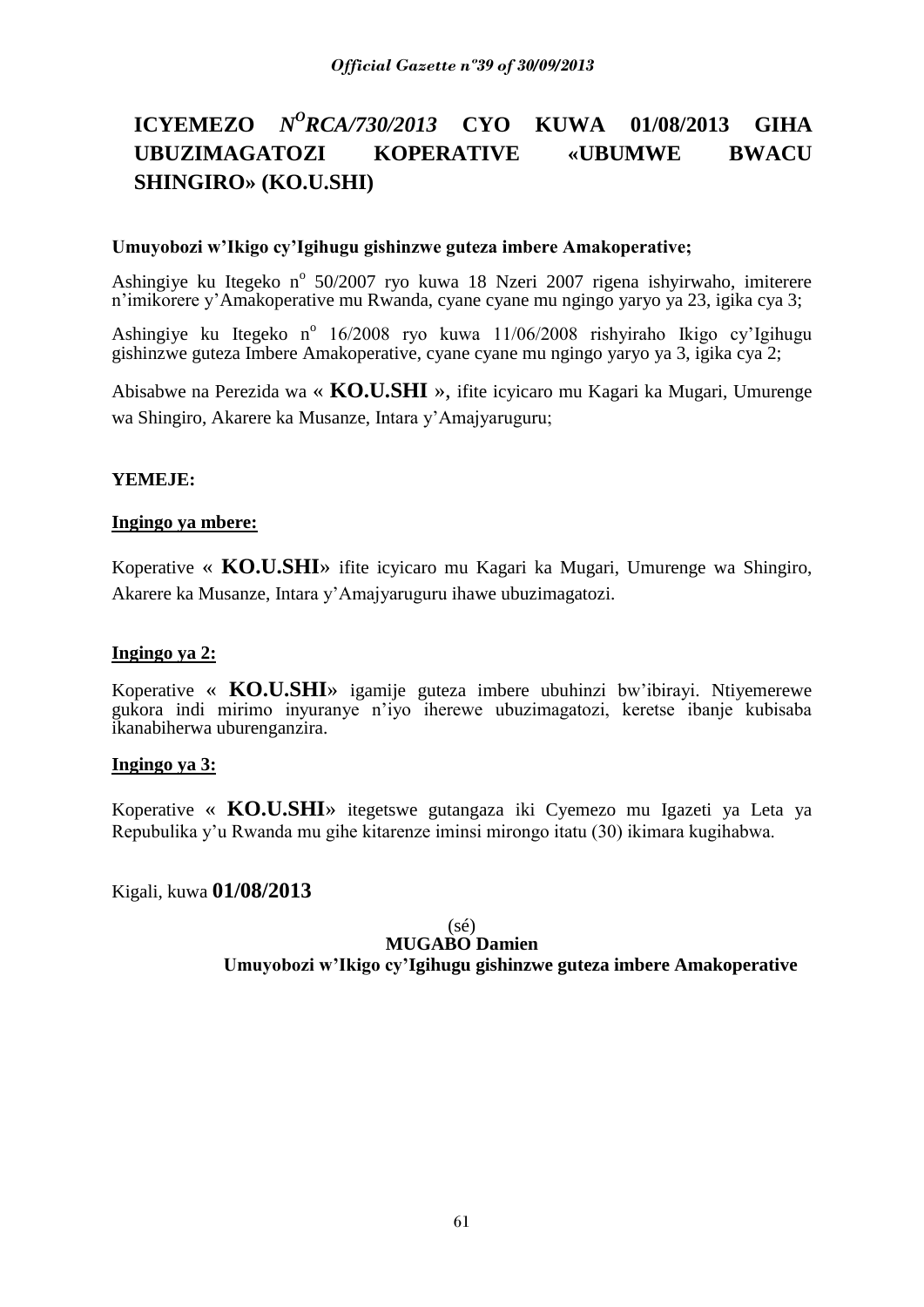# **ICYEMEZO** *N<sup>O</sup>RCA/677/2013* **CYO KUWA 17/07/2013 GIHA UBUZIMAGATOZI KOPERATIVE «URUNANA NYARUGENGE»**

# **Umuyobozi w'Ikigo cy'Igihugu gishinzwe guteza imbere Amakoperative;**

Ashingiye ku Itegeko nº 50/2007 ryo kuwa 18 Nzeri 2007 rigena ishyirwaho, imiterere n'imikorere y'Amakoperative mu Rwanda, cyane cyane mu ngingo yaryo ya 23, igika cya 3;

Ashingiye ku Itegeko nº 16/2008 ryo kuwa 11/06/2008 rishyiraho Ikigo cy'Igihugu gishinzwe guteza Imbere Amakoperative, cyane cyane mu ngingo yaryo ya 3, igika cya 2;

Abisabwe na Perezida wa Koperative « **URUNANA NYARUGENGE** », ifite icyicaro mu Murenge wa Nyarugenge, Akarere ka Nyarugenge, Umujyi wa Kigali;

# **YEMEJE:**

# **Ingingo ya mbere:**

Koperative «**URUNANA NYARUGENGE** » ifite icyicaro mu Murenge wa Nyarugenge, Akarere ka Nyarugenge, Umujyi wa Kigali ihawe ubuzimagatozi.

# **Ingingo ya 2:**

Koperative « **URUNANA NYARUGENGE** » igamije guteza imbere ubwubatsi bw'amazu y'ubucuruzi. Ntiyemerewe gukora indi mirimo inyuranye n'iyo iherewe ubuzimagatozi, keretse ibanje kubisaba ikanabiherwa uburenganzira.

# **Ingingo ya 3:**

Koperative «**URUNANA NYARUGENGE**» itegetswe gutangaza iki Cyemezo mu Igazeti ya Leta ya Repubulika y'u Rwanda mu gihe kitarenze iminsi mirongo itatu (30) ikimara kugihabwa.

Kigali, kuwa **17/07/2013**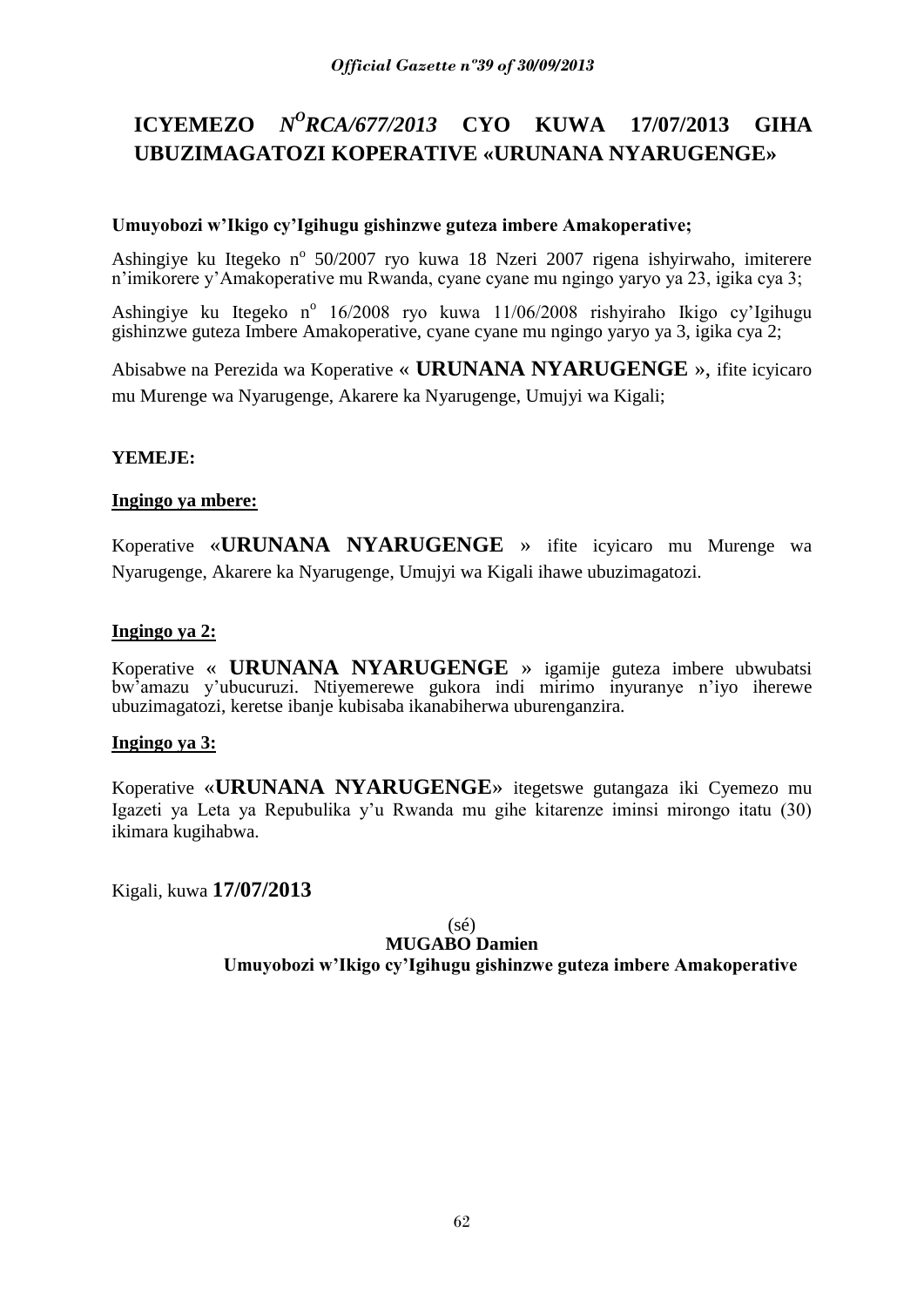# **ICYEMEZO** *N<sup>O</sup>RCA/784/2013* **CYO KUWA 23/08/2013 GIHA UBUZIMAGATOZI KOPERATIVE «NYAMPINGA DRIVERS»**

# **Umuyobozi w'Ikigo cy'Igihugu gishinzwe guteza imbere Amakoperative;**

Ashingiye ku Itegeko nº 50/2007 ryo kuwa 18 Nzeri 2007 rigena ishyirwaho, imiterere n'imikorere y'Amakoperative mu Rwanda, cyane cyane mu ngingo yaryo ya 23, igika cya 3;

Ashingiye ku Itegeko nº 16/2008 ryo kuwa 11/06/2008 rishyiraho Ikigo cy'Igihugu gishinzwe guteza Imbere Amakoperative, cyane cyane mu ngingo yaryo ya 3, igika cya 2;

Abisabwe na Perezida wa Koperative «**NYAMPINGA DRIVERS**», ifite icyicaro mu Murenge wa Gatenga, Akarere ka Nyarugenge, Umujyi wa Kigali;

# **YEMEJE:**

# **Ingingo ya mbere:**

Koperative «**NYAMPINGA DRIVERS**» ifite icyicaro mu Murenge wa Gatenga, Akarere ka Nyarugenge, Umujyi wa Kigali ihawe ubuzimagatozi.

# **Ingingo ya 2:**

Koperative «**NYAMPINGA DRIVERS**» igamije gutanga serivisi zijyanye no gutwara imizigo hakoreshejwe imodoka zo mu bwoko bwa Pick up na Daihatsu. Ntiyemerewe gukora indi mirimo inyuranye n'iyo iherewe ubuzimagatozi, keretse ibanje kubisaba ikanabiherwa uburenganzira.

# **Ingingo ya 3:**

Koperative «**NYAMPINGA DRIVERS**» itegetswe gutangaza iki Cyemezo mu Igazeti ya Leta ya Repubulika y'u Rwanda mu gihe kitarenze iminsi mirongo itatu (30) ikimara kugihabwa.

Kigali, kuwa **23/08/2013**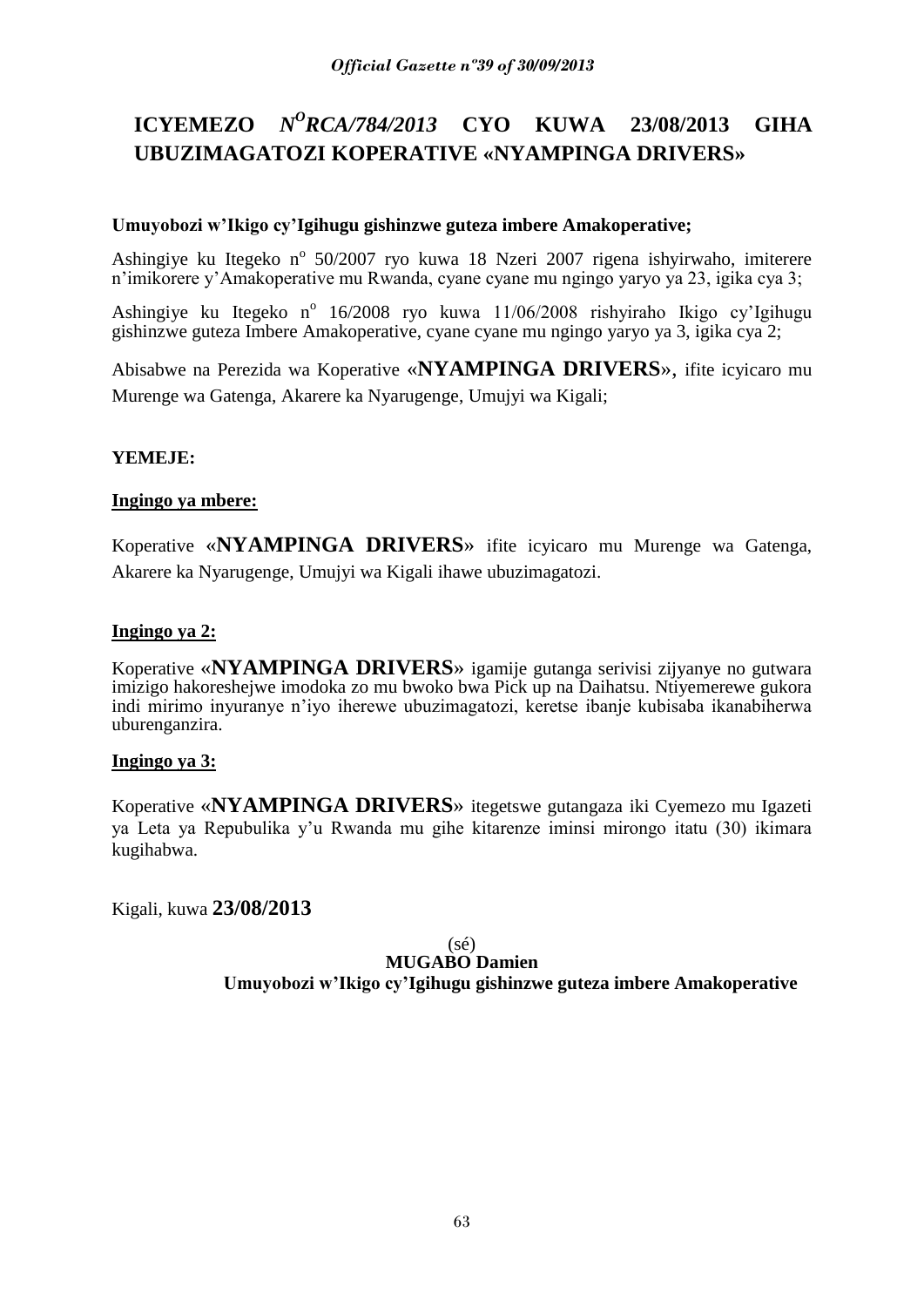# **ICYEMEZO** *N<sup>O</sup>RCA/562/2012* **CYO KUWA 21/08/2012 GIHA UBUZIMAGATOZI «KOPERATIVE ABAVUMVU BA NYAGAKONJI KABARE» (KOPANYAKA)**

# **Umuyobozi w'Ikigo cy'Igihugu gishinzwe guteza imbere Amakoperative;**

Ashingiye ku Itegeko nº 50/2007 ryo kuwa 18 Nzeri 2007 rigena ishyirwaho, imiterere n'imikorere y'Amakoperative mu Rwanda, cyane cyane mu ngingo yaryo ya 23, igika cya 3;

Ashingiye ku Itegeko nº 16/2008 ryo kuwa 11/06/2008 rishyiraho Ikigo cy'Igihugu gishinzwe guteza Imbere Amakoperative, cyane cyane mu ngingo yaryo ya 3, igika cya 2;

Abisabwe na Perezida wa Koperative « **KOPANYAKA**», ifite icyicaro i Nyagakonji, Umurenge wa Kabare, Akarere ka Kayonza, Intara y'Iburasirazuba;

# **YEMEJE:**

# **Ingingo ya mbere:**

Koperative « **KOPANYAKA**» ifite icyicaro icyicaro i Nyagakonji, Umurenge wa Kabare, Akarere ka Kayonza, Intara y'Iburasirazuba ihawe ubuzimagatozi.

# **Ingingo ya 2:**

Koperative « **KOPANYAKA**» igamije guteza imbere ubworozi bw'inzuki. Ntiyemerewe gukora indi mirimo inyuranye n'iyo iherewe ubuzimagatozi, keretse ibanje kubisaba ikanabiherwa uburenganzira.

# **Ingingo ya 3:**

Koperative « **KOPANYAKA**» itegetswe gutangaza iki Cyemezo mu Igazeti ya Leta ya Repubulika y'u Rwanda mu gihe kitarenze iminsi mirongo itatu (30) ikimara kugihabwa.

Kigali, kuwa **21/08/2012**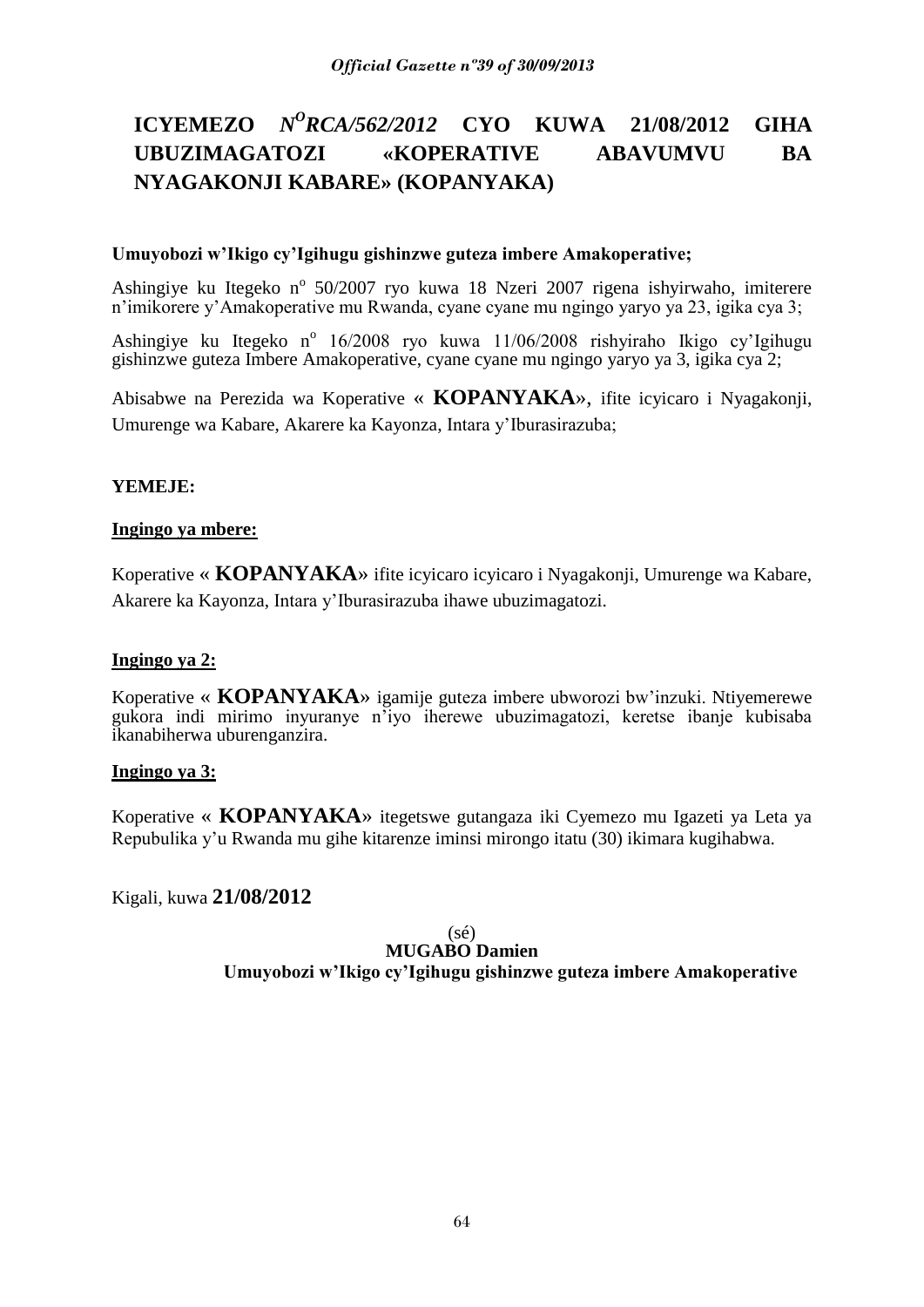# **ICYEMEZO** *N<sup>O</sup>RCA/769/2013* **CYO KUWA 16/08/2013 GIHA UBUZIMAGATOZI KOPERATIVE «TWUZUZANYE TUJIJURANE»**

# **Umuyobozi w'Ikigo cy'Igihugu gishinzwe guteza imbere Amakoperative;**

Ashingiye ku Itegeko nº 50/2007 ryo kuwa 18 Nzeri 2007 rigena ishyirwaho, imiterere n'imikorere y'Amakoperative mu Rwanda, cyane cyane mu ngingo yaryo ya 23, igika cya 3;

Ashingiye ku Itegeko nº 16/2008 ryo kuwa 11/06/2008 rishyiraho Ikigo cy'Igihugu gishinzwe guteza Imbere Amakoperative, cyane cyane mu ngingo yaryo ya 3, igika cya 2;

Abisabwe na Perezida wa Koperative « **TWUZUZANYE TUJIJURANE** », ifite icyicaro mu Kagari ka Rwezamenyo, Umurenge wa Rwezamenyo, Akarere ka Nyarugenge, Umujyi wa Kigali;

# **YEMEJE:**

# **Ingingo ya mbere:**

Koperative « **TWUZUZANYE TUJIJURANE** » ifite icyicaro mu Kagari ka Rwezamenyo, Umurenge wa Rwezamenyo, Akarere ka Nyarugenge, Umujyi wa Kigali ihawe ubuzimagatozi.

# **Ingingo ya 2:**

Koperative « **TWUZUZANYE TUJIJURANE** » igamije guteza imbere ubudozi bw'imyenda n'imipira yo kwambara. Ntiyemerewe gukora indi mirimo inyuranye n'iyo iherewe ubuzimagatozi, keretse ibanje kubisaba ikanabiherwa uburenganzira.

# **Ingingo ya 3:**

Koperative « **TWUZUZANYE TUJIJURANE** » itegetswe gutangaza iki Cyemezo mu Igazeti ya Leta ya Repubulika y'u Rwanda mu gihe kitarenze iminsi mirongo itatu (30) ikimara kugihabwa.

Kigali, kuwa **16/08/2013**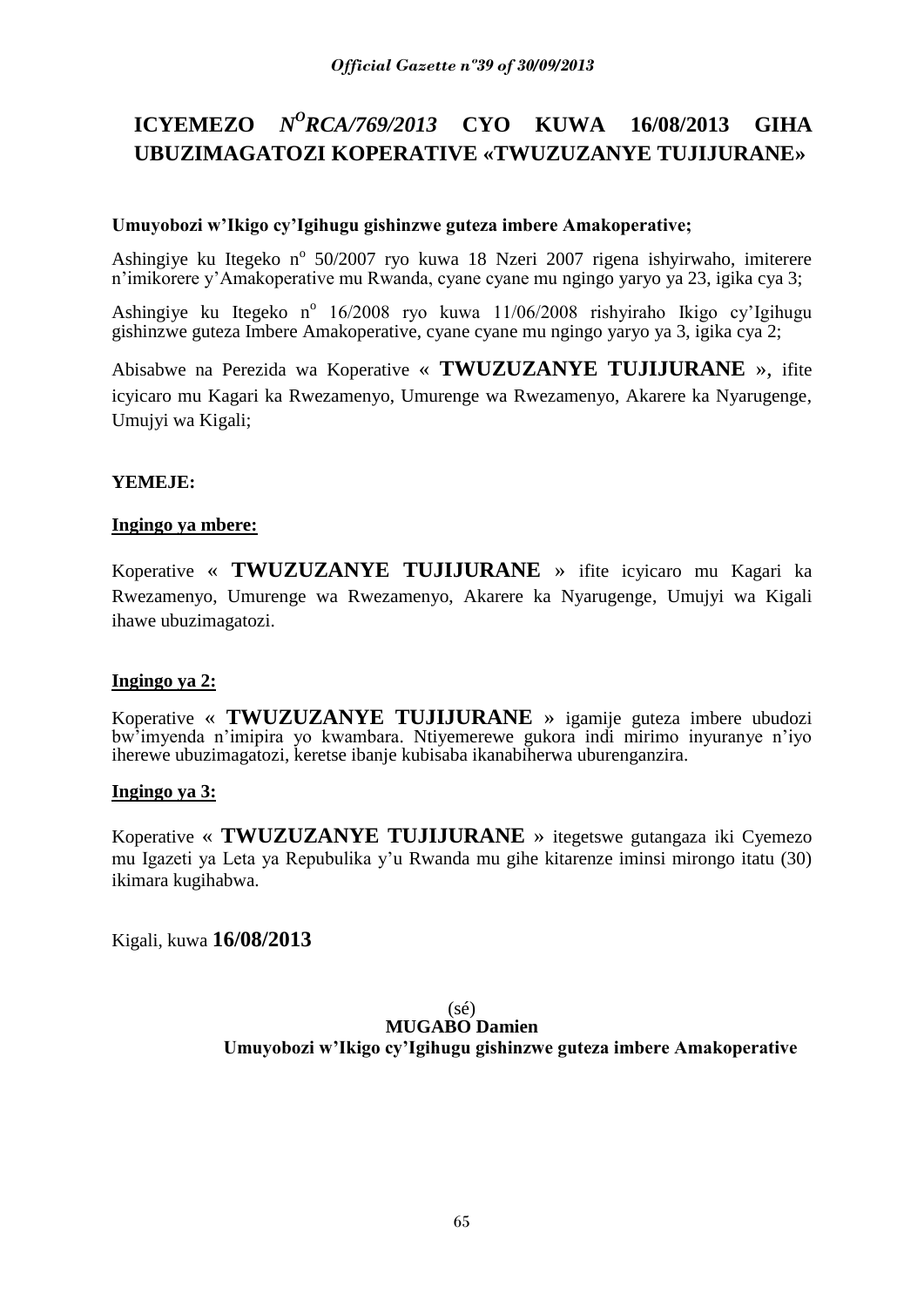# **ICYEMEZO** *N<sup>O</sup>RCA/777/2013* **CYO KUWA 23/08/2013 GIHA UBUZIMAGATOZI « KOPERATIVE Y'ABABAZI BO MU MURENGE WA RULI» (KOPAMURU)**

# **Umuyobozi w'Ikigo cy'Igihugu gishinzwe guteza imbere Amakoperative;**

Ashingiye ku Itegeko nº 50/2007 ryo kuwa 18 Nzeri 2007 rigena ishyirwaho, imiterere n'imikorere y'Amakoperative mu Rwanda, cyane cyane mu ngingo yaryo ya 23, igika cya 3;

Ashingiye ku Itegeko nº 16/2008 ryo kuwa 11/06/2008 rishyiraho Ikigo cy'Igihugu gishinzwe guteza Imbere Amakoperative, cyane cyane mu ngingo yaryo ya 3, igika cya 2;

Abisabwe na Perezida wa Koperative « **KOPAMURU** », ifite icyicaro mu Kagari ka Ruli, Umurenge wa Ruli, Akarere ka Gakenke, Intara y'Amajyaruguru;

# **YEMEJE:**

# **Ingingo ya mbere:**

Koperative « **KOPAMURU** » ifite icyicaro mu Kagari ka Ruli, Umurenge wa Ruli, Akarere ka Gakenke, Intara y'Amajyaruguru, ihawe ubuzimagatozi.

# **Ingingo ya 2:**

Koperative « **KOPAMURU** » igamije guteza imbere ubucuruzi bw'inyama. Ntiyemerewe gukora indi mirimo inyuranye n'iyo iherewe ubuzimagatozi, keretse ibanje kubisaba ikanabiherwa uburenganzira.

# **Ingingo ya 3:**

Koperative « **KOPAMURU** » itegetswe gutangaza iki Cyemezo mu Igazeti ya Leta ya Repubulika y'u Rwanda mu gihe kitarenze iminsi mirongo itatu (30) ikimara kugihabwa.

Kigali, kuwa **23/08/2013**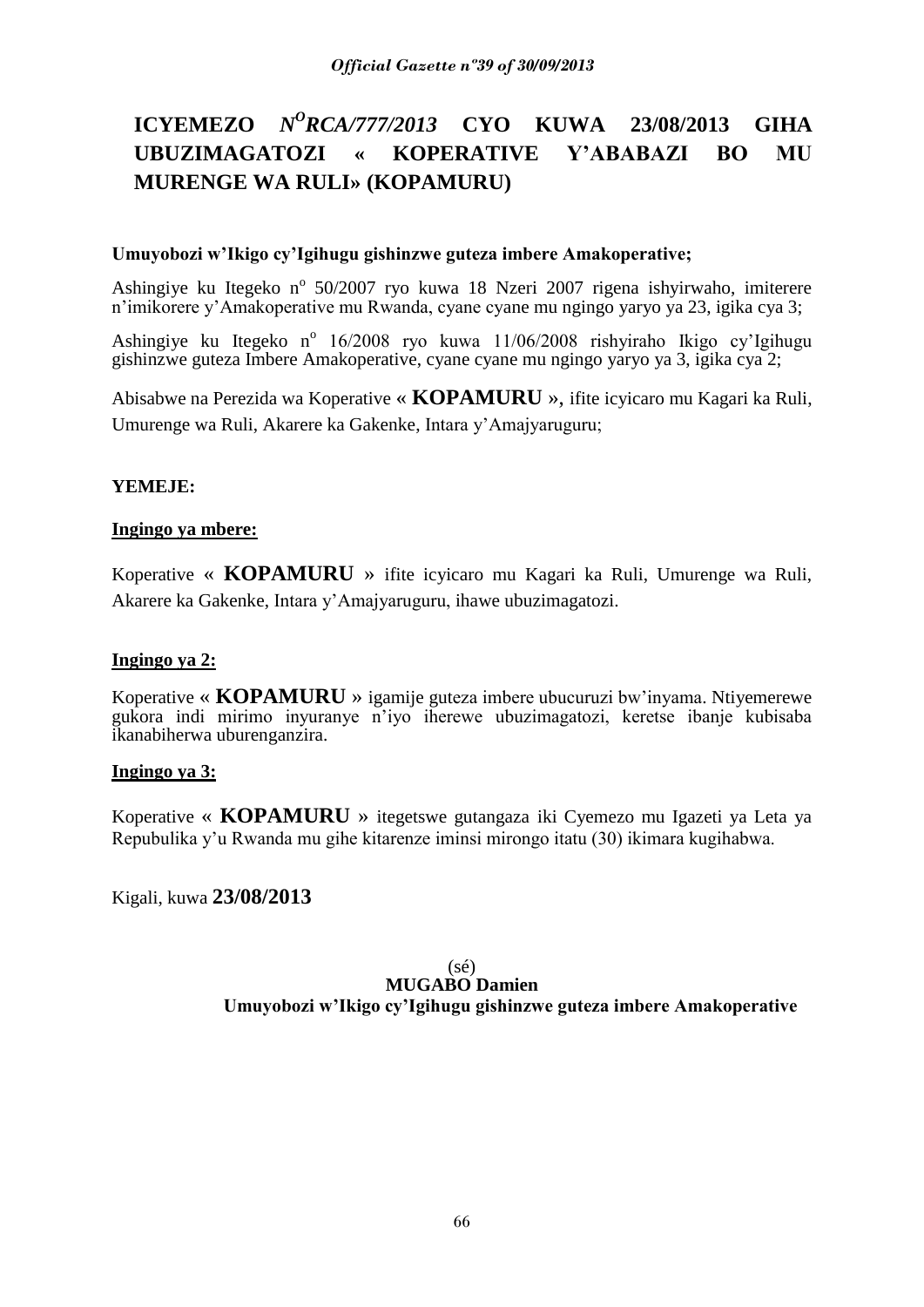# **ICYEMEZO** *N<sup>O</sup>RCA/585/2013* **CYO KUWA 21/06/2013 GIHA UBUZIMAGATOZI « KOPERATIVE Y'ABOROZI BA GISHWATI» (KOAGI DUKORERE HAMWE)**

# **Umuyobozi w'Ikigo cy'Igihugu gishinzwe guteza imbere Amakoperative;**

Ashingiye ku Itegeko nº 50/2007 ryo kuwa 18 Nzeri 2007 rigena ishyirwaho, imiterere n'imikorere y'Amakoperative mu Rwanda, cyane cyane mu ngingo yaryo ya 23, igika cya 3;

Ashingiye ku Itegeko nº 16/2008 ryo kuwa 11/06/2008 rishyiraho Ikigo cy'Igihugu gishinzwe guteza Imbere Amakoperative, cyane cyane mu ngingo yaryo ya 3, igika cya 2;

Abisabwe na Perezida wa Koperative « **KOAGI DUKORERE HAMWE** », ifite icyicaro i Nkomane, Umurenge wa Kanama, Akarere ka Rubavu, Intara y'Iburengerazuba;

# **YEMEJE:**

# **Ingingo ya mbere:**

Koperative « **KOAGI DUKORERE HAMWE** » ifite icyicaro i Nkomane, Umurenge wa Kanama, Akarere ka Rubavu, Intara y'Iburengerazuba, ihawe ubuzimagatozi.

# **Ingingo ya 2:**

Koperative « **KOAGI DUKORERE HAMWE** » igamije guteza imbere ubworozi bw'inka za kijyambere. Ntiyemerewe gukora indi mirimo inyuranye n'iyo iherewe ubuzimagatozi, keretse ibanje kubisaba ikanabiherwa uburenganzira.

# **Ingingo ya 3:**

Koperative « **KOAGI DUKORERE HAMWE** » itegetswe gutangaza iki Cyemezo mu Igazeti ya Leta ya Repubulika y'u Rwanda mu gihe kitarenze iminsi mirongo itatu (30) ikimara kugihabwa.

Kigali, kuwa **21/06/2013**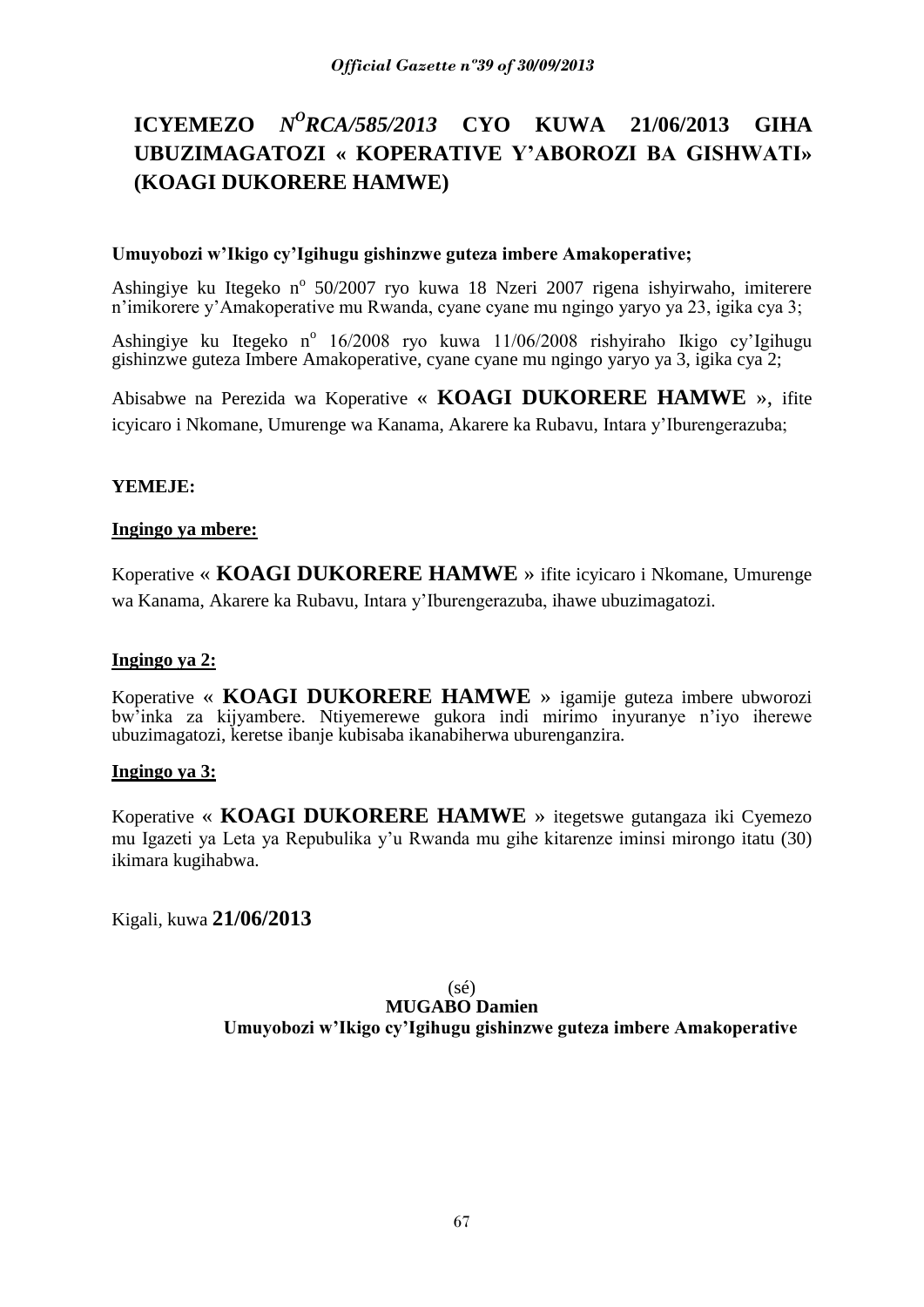# **ICYEMEZO** *N<sup>O</sup>RCA/541/2013* **CYO KUWA 13/06/2013 GIHA UBUZIMAGATOZI KOPERATIVE « COOPERATIVE POUR LE DEVELOPPEMENT AGRO-PASTORAL ET DE LA PROTECTION ENVIRONNEMENTALE» (COODAPPE)**

# **Umuyobozi w'Ikigo cy'Igihugu gishinzwe guteza imbere Amakoperative;**

Ashingiye ku Itegeko nº 50/2007 ryo kuwa 18 Nzeri 2007 rigena ishyirwaho, imiterere n'imikorere y'Amakoperative mu Rwanda, cyane cyane mu ngingo yaryo ya 23, igika cya 3;

Ashingiye ku Itegeko nº 16/2008 ryo kuwa 11/06/2008 rishyiraho Ikigo cy'Igihugu gishinzwe guteza Imbere Amakoperative, cyane cyane mu ngingo yaryo ya 3, igika cya 2;

Abisabwe na Perezida wa Koperative « **COODAPPE** », ifite icyicaro i Kanyefurwe, Umurenge wa Nyakiriba, Akarere ka Rubavu, Intara y'Iburengerazuba;

# **YEMEJE:**

# **Ingingo ya mbere:**

Koperative « **COODAPPE** » ifite icyicaro i Kanyefurwe, Umurenge wa Nyakiriba, Akarere ka Rubavu, Intara y'Iburengerazuba, ihawe ubuzimagatozi.

# **Ingingo ya 2:**

Koperative « **COODAPPE** » igamije guteza imbere ubworozi bw'inka za kijyambere. Ntiyemerewe gukora indi mirimo inyuranye n'iyo iherewe ubuzimagatozi, keretse ibanje kubisaba ikanabiherwa uburenganzira.

# **Ingingo ya 3:**

Koperative « **COODAPPE** » itegetswe gutangaza iki Cyemezo mu Igazeti ya Leta ya Repubulika y'u Rwanda mu gihe kitarenze iminsi mirongo itatu (30) ikimara kugihabwa.

Kigali, kuwa **13/06/2013**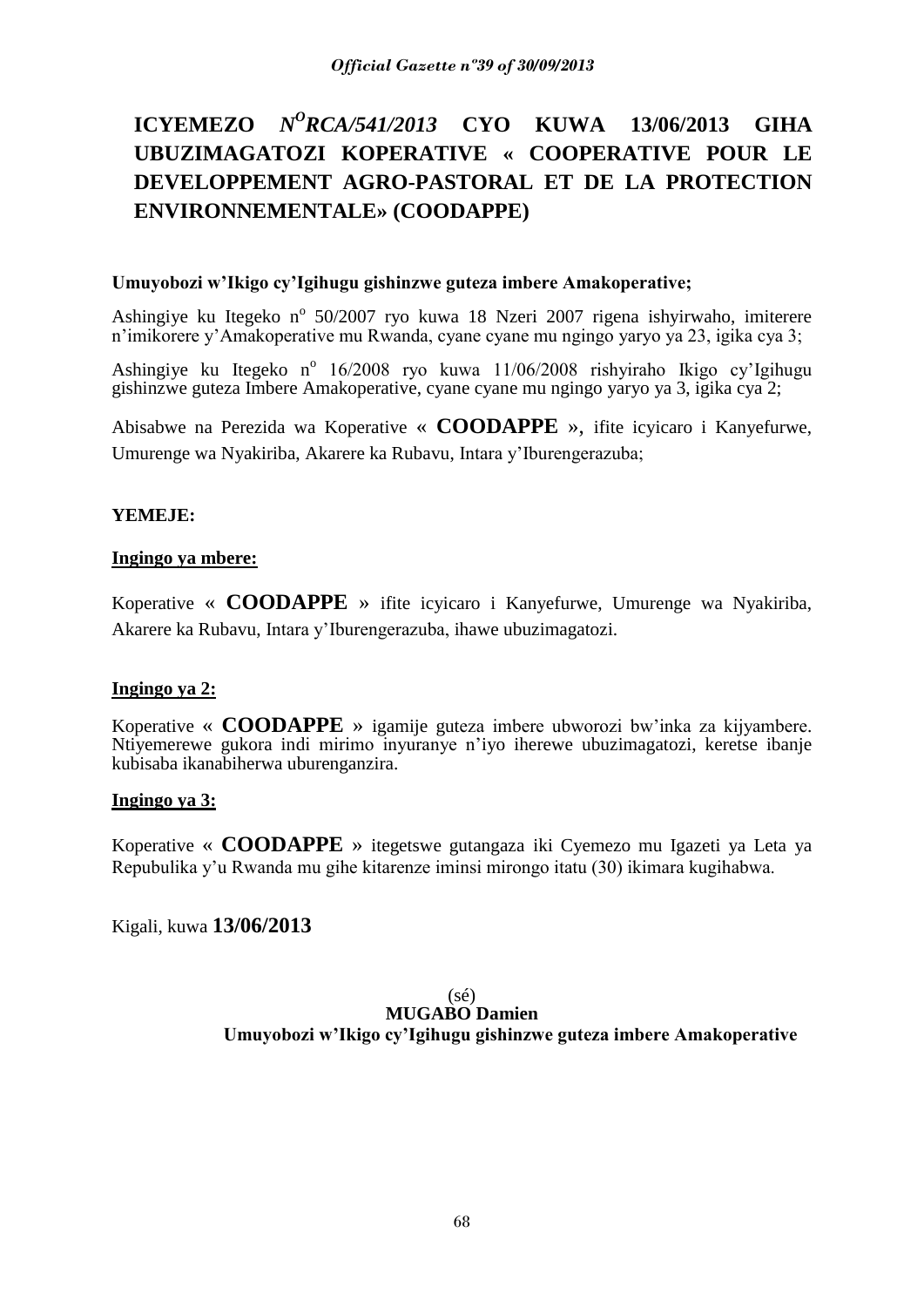# **ICYEMEZO** *N<sup>O</sup>RCA/477/2013* **CYO KUWA 23/05/2013 GIHA UBUZIMAGATOZI « KOPERATIVE Y'ABAHINZI B'IMYUMBATI BA NYAKOGO KINIHIRA» (KOAINYAKI)**

# **Umuyobozi w'Ikigo cy'Igihugu gishinzwe guteza imbere Amakoperative;**

Ashingiye ku Itegeko nº 50/2007 ryo kuwa 18 Nzeri 2007 rigena ishyirwaho, imiterere n'imikorere y'Amakoperative mu Rwanda, cyane cyane mu ngingo yaryo ya 23, igika cya 3;

Ashingiye ku Itegeko nº 16/2008 ryo kuwa 11/06/2008 rishyiraho Ikigo cy'Igihugu gishinzwe guteza Imbere Amakoperative, cyane cyane mu ngingo yaryo ya 3, igika cya 2;

Abisabwe na Perezida wa Koperative « **KOAINYAKI** », ifite icyicaro i Nyakogo, Umurenge wa Kinihira, Akarere ka Ruhango, Intara y'Amajyepfo;

# **YEMEJE:**

# **Ingingo ya mbere:**

Koperative « **KOAINYAKI** » ifite icyicaro i Nyakogo, Umurenge wa Kinihira, Akarere ka Ruhango, Intara y'Amajyepfo, ihawe ubuzimagatozi.

# **Ingingo ya 2:**

Koperative « **KOAINYAKI** » igamije guteza imbere ubuhinzi bw'imyumbati. Ntiyemerewe gukora indi mirimo inyuranye n'iyo iherewe ubuzimagatozi, keretse ibanje kubisaba ikanabiherwa uburenganzira.

# **Ingingo ya 3:**

Koperative « **KOAINYAKI** » itegetswe gutangaza iki Cyemezo mu Igazeti ya Leta ya Repubulika y'u Rwanda mu gihe kitarenze iminsi mirongo itatu (30) ikimara kugihabwa.

Kigali, kuwa **23/05/2013**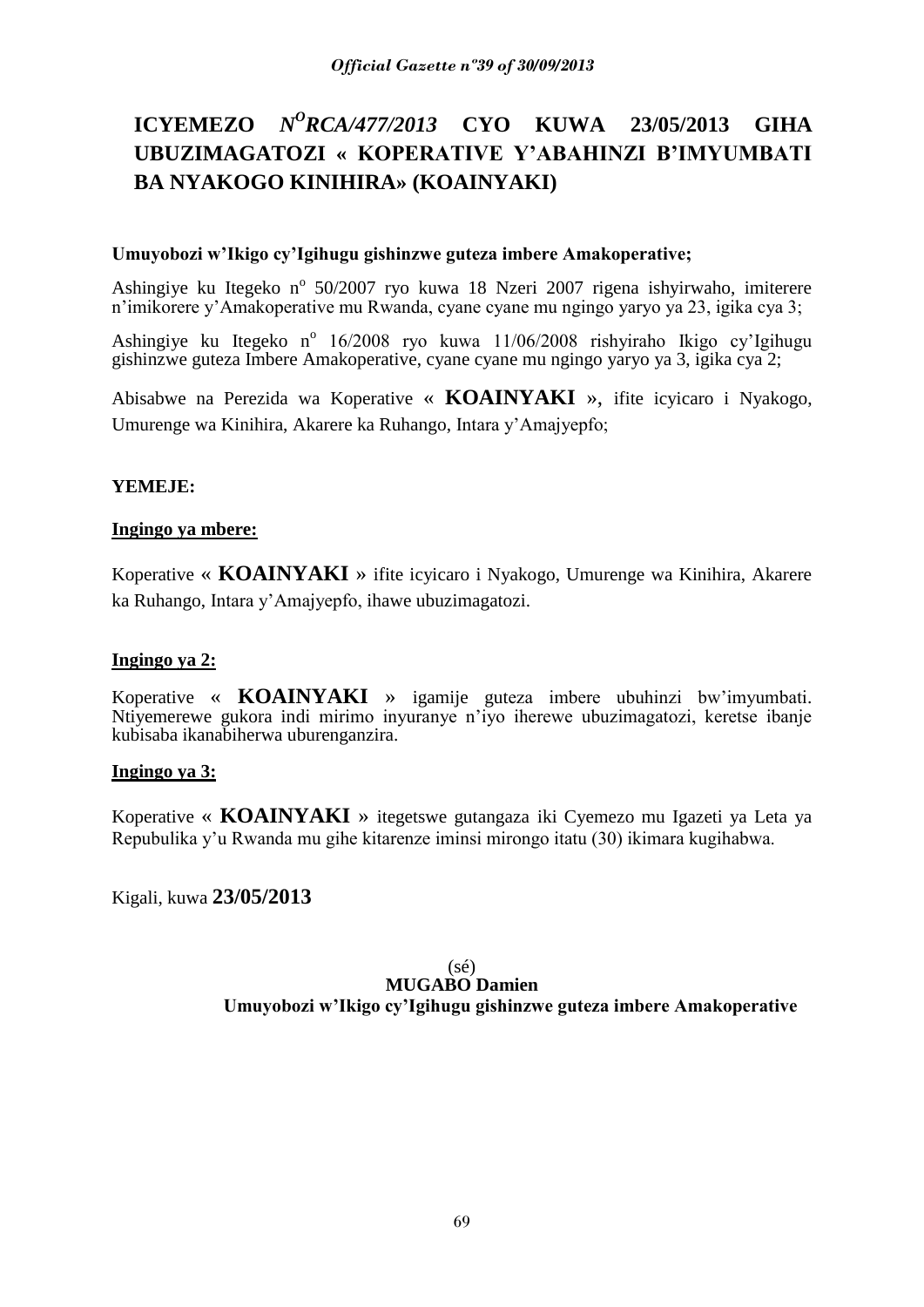# **ICYEMEZO** *N<sup>O</sup>RCA/586/2013* **CYO KUWA 21/06/2013 GIHA UBUZIMAGATOZI KOPERATIVE « HUMURA HINDIRO»**

# **Umuyobozi w'Ikigo cy'Igihugu gishinzwe guteza imbere Amakoperative;**

Ashingiye ku Itegeko nº 50/2007 ryo kuwa 18 Nzeri 2007 rigena ishyirwaho, imiterere n'imikorere y'Amakoperative mu Rwanda, cyane cyane mu ngingo yaryo ya 23, igika cya 3;

Ashingiye ku Itegeko nº 16/2008 ryo kuwa 11/06/2008 rishyiraho Ikigo cy'Igihugu gishinzwe guteza Imbere Amakoperative, cyane cyane mu ngingo yaryo ya 3, igika cya 2;

Abisabwe na Perezida wa Koperative « **HUMURA HINDIRO** », ifite icyicaro i Gatare, Umurenge wa Hindiro, Akarere ka Ngororero, Intara y'Iburengerazuba;

# **YEMEJE:**

# **Ingingo ya mbere:**

Koperative « **HUMURA HINDIRO** » ifite icyicaro i Gatare, Umurenge wa Hindiro, Akarere ka Ngororero, Intara y'Iburengerazuba, ihawe ubuzimagatozi.

# **Ingingo ya 2:**

Koperative « **HUMURA HINDIRO** » igamije guteza imbere ubworozi bw'inzuki. Ntiyemerewe gukora indi mirimo inyuranye n'iyo iherewe ubuzimagatozi, keretse ibanje kubisaba ikanabiherwa uburenganzira.

# **Ingingo ya 3:**

Koperative « **HUMURA HINDIRO** » itegetswe gutangaza iki Cyemezo mu Igazeti ya Leta ya Repubulika y'u Rwanda mu gihe kitarenze iminsi mirongo itatu (30) ikimara kugihabwa.

Kigali, kuwa **21/06/2013**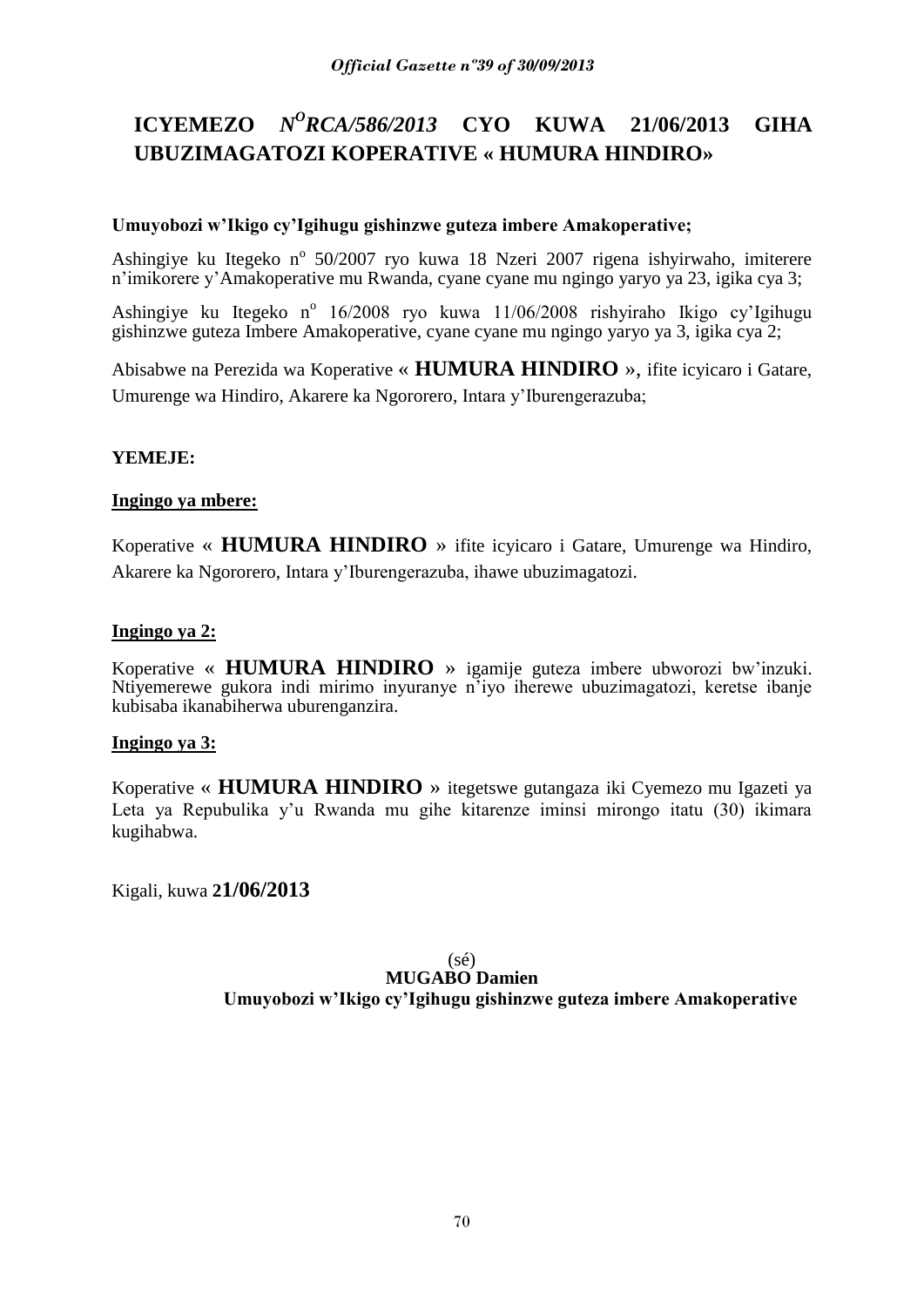# **ICYEMEZO** *N<sup>O</sup>RCA/665/2013* **CYO KUWA 12/07/2013 GIHA UBUZIMAGATOZI « KOPERATIVE Y'ABAHINZI BOROZI BA NYIRAVUGIZA» (KOABONYI)**

# **Umuyobozi w'Ikigo cy'Igihugu gishinzwe guteza imbere Amakoperative;**

Ashingiye ku Itegeko nº 50/2007 ryo kuwa 18 Nzeri 2007 rigena ishyirwaho, imiterere n'imikorere y'Amakoperative mu Rwanda, cyane cyane mu ngingo yaryo ya 23, igika cya 3;

Ashingiye ku Itegeko nº 16/2008 ryo kuwa 11/06/2008 rishyiraho Ikigo cy'Igihugu gishinzwe guteza Imbere Amakoperative, cyane cyane mu ngingo yaryo ya 3, igika cya 2;

Abisabwe na Perezida wa Koperative « **KOABONYI** », ifite icyicaro i Nyiravugiza, Umurenge wa Manyagiro, Akarere ka Gicumbi, Intara y'Amajyaruguru;

# **YEMEJE:**

# **Ingingo ya mbere:**

Koperative « **KOABONYI** » ifite icyicaro i Nyiravugiza, Umurenge wa Manyagiro, Akarere ka Gicumbi, Intara y'Amajyaruguru, ihawe ubuzimagatozi.

# **Ingingo ya 2:**

Koperative « **KOABONYI** » igamije guteza imbere ubuhinzi bw'imboga (amashu) n'imbuto (ibinyomoro) n'ubworozi bw'ingurube. Ntiyemerewe gukora indi mirimo inyuranye n'iyo iherewe ubuzimagatozi, keretse ibanje kubisaba ikanabiherwa uburenganzira.

# **Ingingo ya 3:**

Koperative « **KOABONYI** » itegetswe gutangaza iki Cyemezo mu Igazeti ya Leta ya Repubulika y'u Rwanda mu gihe kitarenze iminsi mirongo itatu (30) ikimara kugihabwa.

Kigali, kuwa **12/07/2013**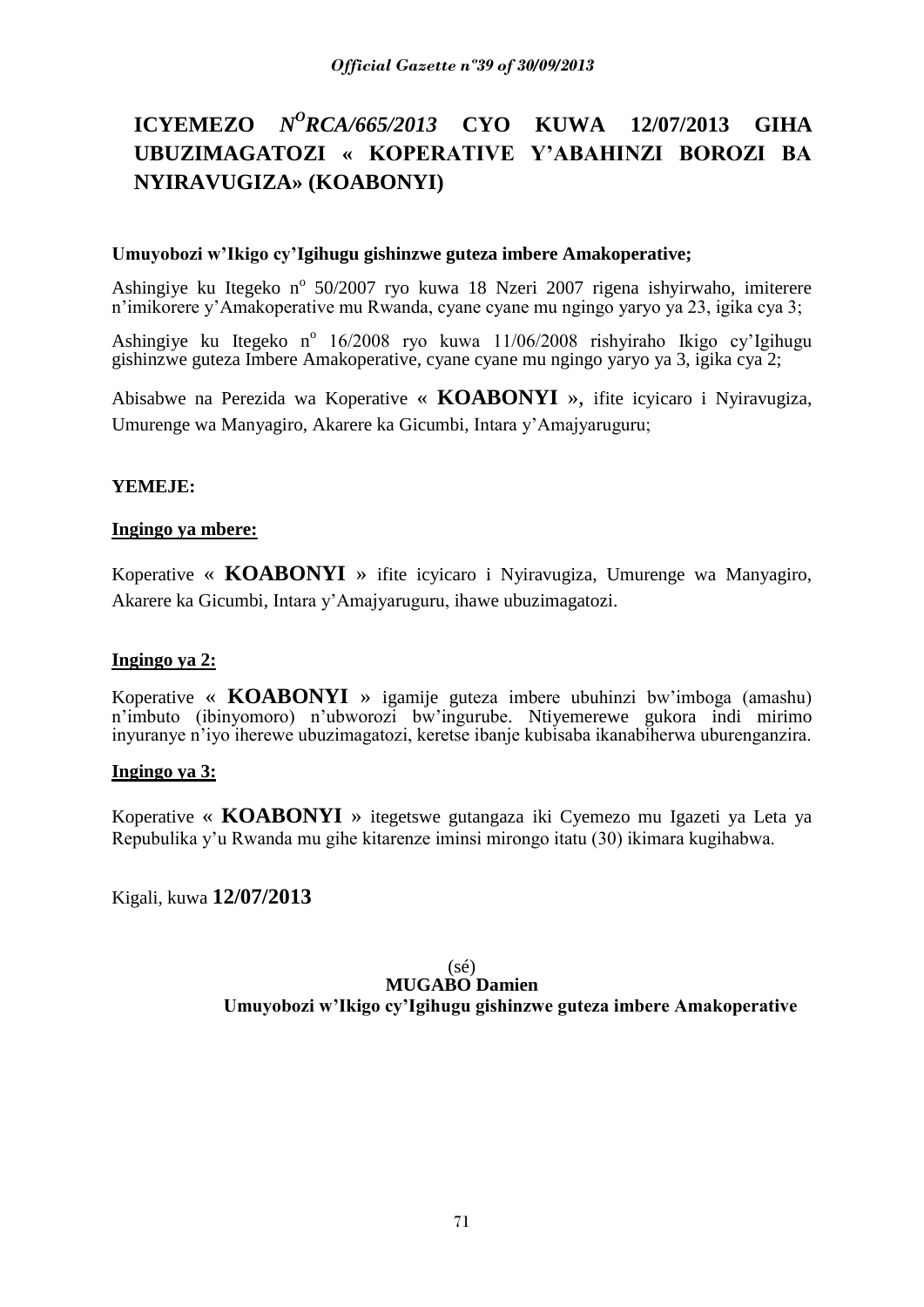# **ICYEMEZO** *N<sup>O</sup>RCA/767/2013* **CYO KUWA 16/08/2013 GIHA UBUZIMAGATOZI KOPERATIVE « NIMUBERWE»**

# **Umuyobozi w'Ikigo cy'Igihugu gishinzwe guteza imbere Amakoperative;**

Ashingiye ku Itegeko nº 50/2007 ryo kuwa 18 Nzeri 2007 rigena ishyirwaho, imiterere n'imikorere y'Amakoperative mu Rwanda, cyane cyane mu ngingo yaryo ya 23, igika cya 3;

Ashingiye ku Itegeko nº 16/2008 ryo kuwa 11/06/2008 rishyiraho Ikigo cy'Igihugu gishinzwe guteza Imbere Amakoperative, cyane cyane mu ngingo yaryo ya 3, igika cya 2;

Abisabwe na Perezida wa Koperative « **NIMUBERWE** », ifite icyicaro i Nyabugogo, Umurenge wa Muhima, Akarere ka Nyarugenge, Umujyi wa Kigali;

# **YEMEJE:**

# **Ingingo ya mbere:**

Koperative « **NIMUBERWE** » ifite icyicaro i Nyabugogo, Umurenge wa Muhima, Akarere ka Nyarugenge, Umujyi wa Kigali, ihawe ubuzimagatozi.

# **Ingingo ya 2:**

Koperative « **NIMUBERWE** » igamije guteza imbere ubudozi bw'imyenda. Ntiyemerewe gukora indi mirimo inyuranye n'iyo iherewe ubuzimagatozi, keretse ibanje kubisaba ikanabiherwa uburenganzira.

# **Ingingo ya 3:**

Koperative « **NIMUBERWE** » itegetswe gutangaza iki Cyemezo mu Igazeti ya Leta ya Repubulika y'u Rwanda mu gihe kitarenze iminsi mirongo itatu (30) ikimara kugihabwa.

Kigali, kuwa **16/08/2013**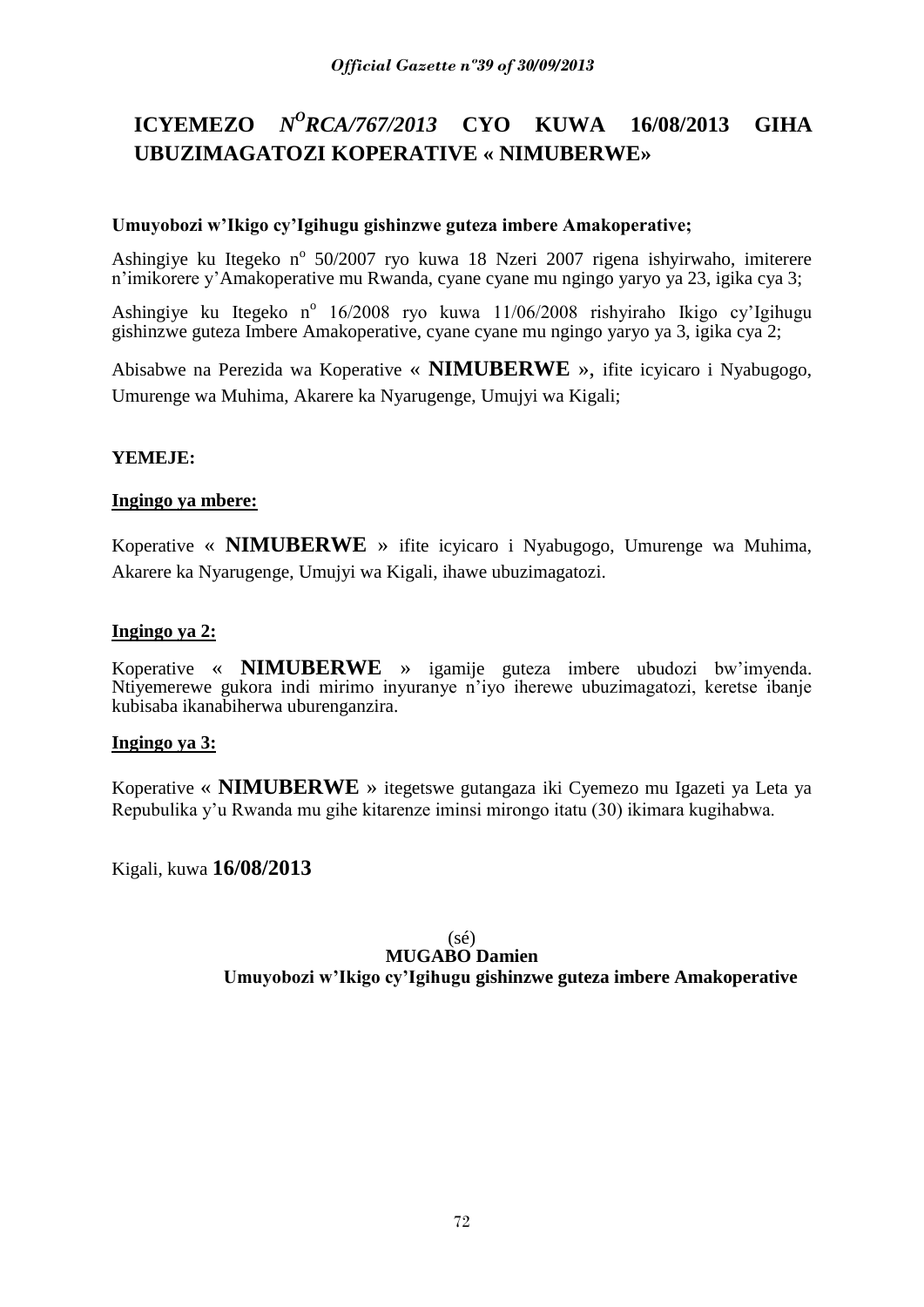# **ICYEMEZO** *N<sup>O</sup>RCA/756/2013* **CYO KUWA 09/08/2013 GIHA UBUZIMAGATOZI KOPERATIVE «ICYEREREKEZO MUNANIRA»**

# **Umuyobozi w'Ikigo cy'Igihugu gishinzwe guteza imbere Amakoperative;**

Ashingiye ku Itegeko nº 50/2007 ryo kuwa 18 Nzeri 2007 rigena ishyirwaho, imiterere n'imikorere y'Amakoperative mu Rwanda, cyane cyane mu ngingo yaryo ya 23, igika cya 3;

Ashingiye ku Itegeko nº 16/2008 ryo kuwa 11/06/2008 rishyiraho Ikigo cy'Igihugu gishinzwe guteza Imbere Amakoperative, cyane cyane mu ngingo yaryo ya 3, igika cya 2;

Abisabwe na Perezida wa Koperative « **ICYEREREKEZO MUNANIRA** », ifite icyicaro i Munanira, Umurenge wa Kabagari, Akarere ka Ruhango, Intara y'Amajyepfo;

# **YEMEJE:**

### **Ingingo ya mbere:**

Koperative « **ICYEREREKEZO MUNANIRA** » ifite icyicaro i Munanira, Umurenge wa Kabagari, Akarere ka Ruhango, Intara y'Amajyepfo, ihawe ubuzimagatozi.

# **Ingingo ya 2:**

Koperative « **ICYEREREKEZO MUNANIRA** » igamije guteza imbere ubuhinzi bw'urutoki. Ntiyemerewe gukora indi mirimo inyuranye n'iyo iherewe ubuzimagatozi, keretse ibanje kubisaba ikanabiherwa uburenganzira.

### **Ingingo ya 3:**

Koperative « **ICYEREREKEZO MUNANIRA** » itegetswe gutangaza iki Cyemezo mu Igazeti ya Leta ya Repubulika y'u Rwanda mu gihe kitarenze iminsi mirongo itatu (30) ikimara kugihabwa.

Kigali, kuwa **09/08/2013**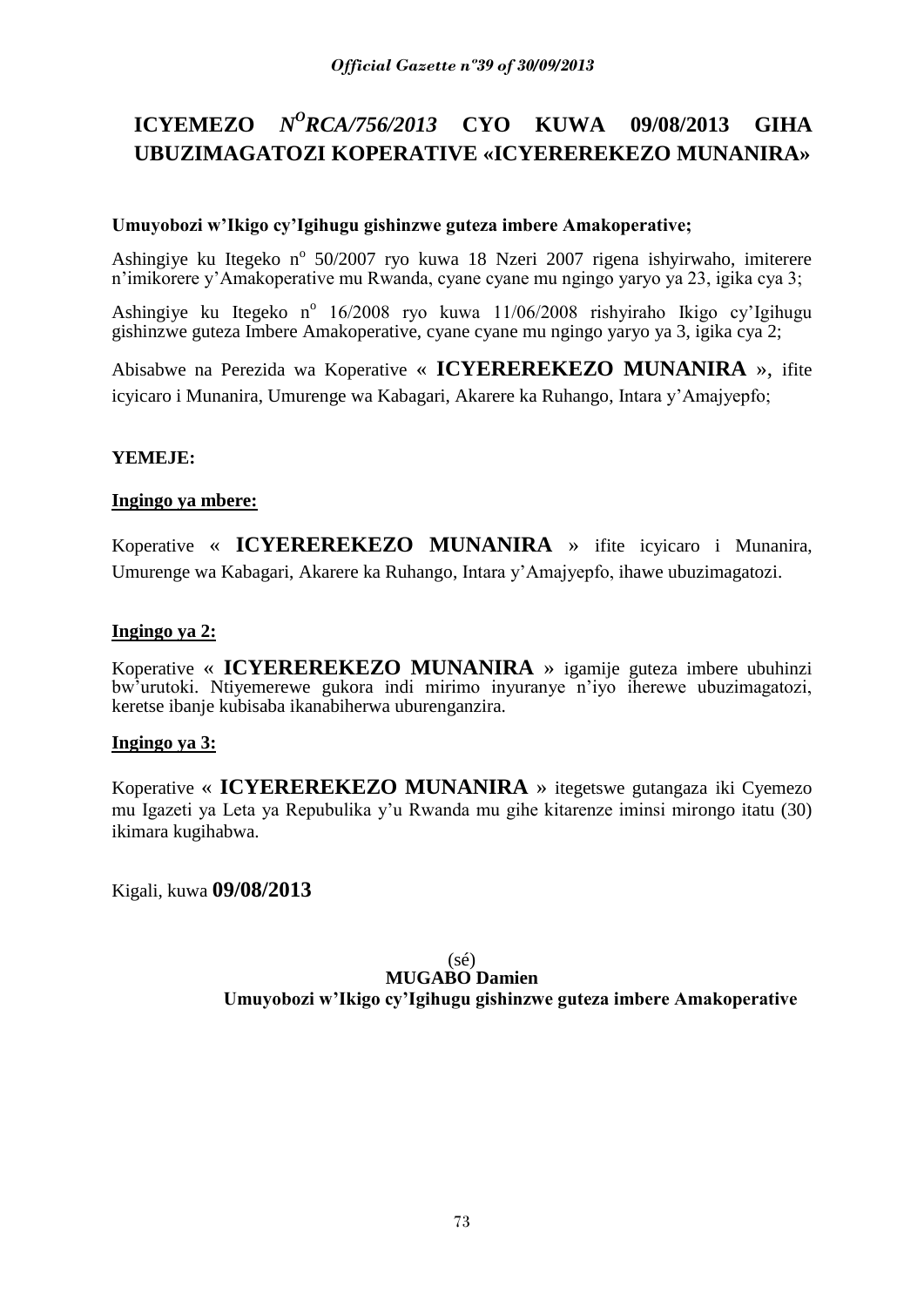### **ICYEMEZO** *N <sup>O</sup>RCA/037/2013* **CYO KUWA 30/01/2013 GIHA UBUZIMAGATOZI KOPERATIVE « TUMBA COFFEE FARMERS» (TUCOFA)**

### **Umuyobozi w'Ikigo cy'Igihugu gishinzwe guteza imbere Amakoperative;**

Ashingiye ku Itegeko nº 50/2007 ryo kuwa 18 Nzeri 2007 rigena ishyirwaho, imiterere n'imikorere y'Amakoperative mu Rwanda, cyane cyane mu ngingo yaryo ya 23, igika cya 3;

Ashingiye ku Itegeko nº 16/2008 ryo kuwa 11/06/2008 rishyiraho Ikigo cy'Igihugu gishinzwe guteza Imbere Amakoperative, cyane cyane mu ngingo yaryo ya 3, igika cya 2;

Abisabwe na Perezida wa Koperative « **TUCOFA** », ifite icyicaro i Nyirabirori, Umurenge wa Tumba, Akarere ka Rulindo, Intara y'Amajyaruguru;

# **YEMEJE:**

# **Ingingo ya mbere:**

Koperative « **TUCOFA** » ifite icyicaro i Nyirabirori, Umurenge wa Tumba, Akarere ka Rulindo, Intara y'Amajyaruguru, ihawe ubuzimagatozi.

### **Ingingo ya 2:**

Koperative « **TUCOFA** » igamije guteza imbere ubuhinzi bwa kawa. Ntiyemerewe gukora indi mirimo inyuranye n'iyo iherewe ubuzimagatozi, keretse ibanje kubisaba ikanabiherwa uburenganzira.

### **Ingingo ya 3:**

Koperative « **TUCOFA** » itegetswe gutangaza iki Cyemezo mu Igazeti ya Leta ya Repubulika y'u Rwanda mu gihe kitarenze iminsi mirongo itatu (30) ikimara kugihabwa.

Kigali, kuwa **30/01/2013**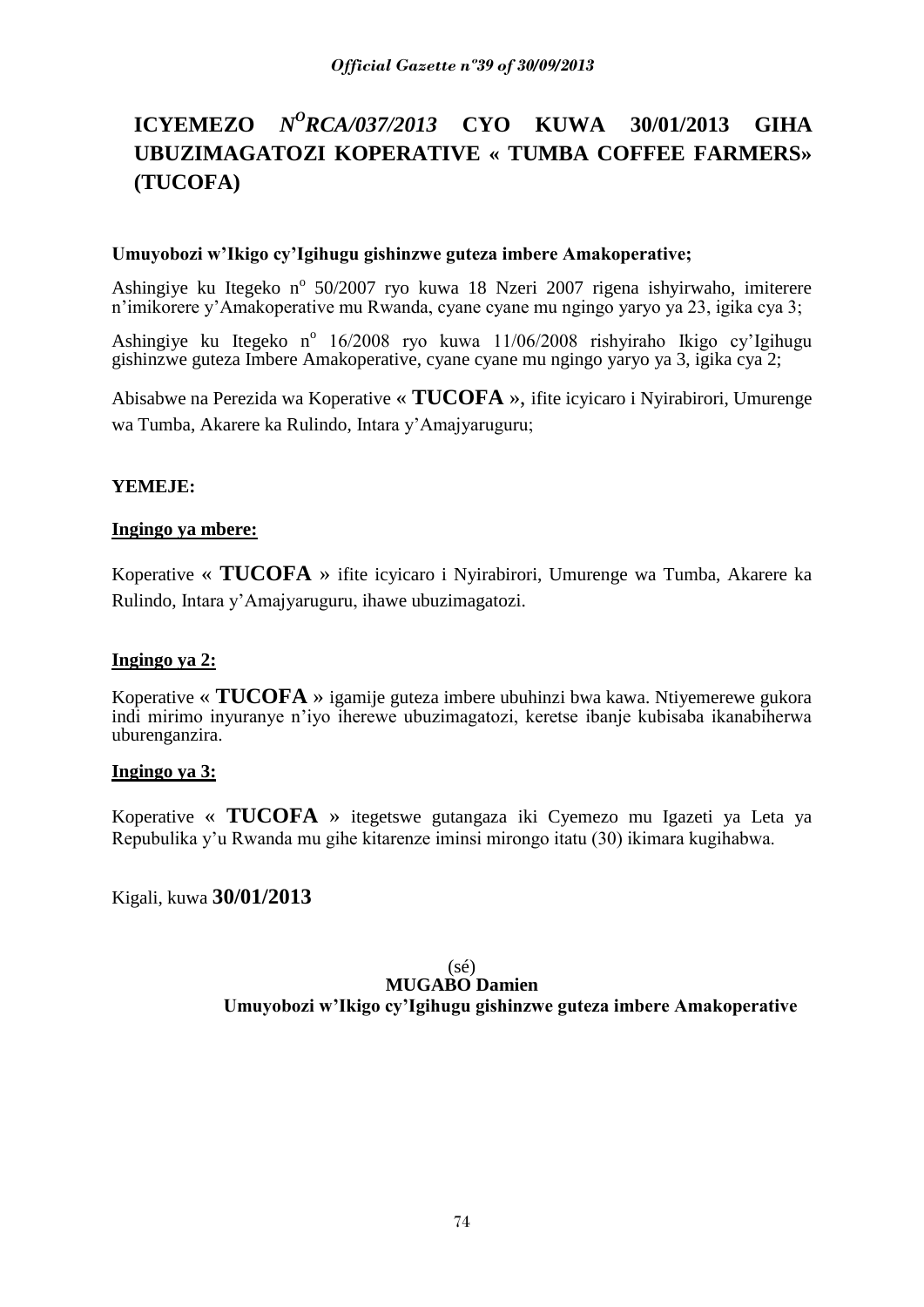# **ICYEMEZO** *N<sup>O</sup>RCA/748/2013* **CYO KUWA 09/08/2013 GIHA UBUZIMAGATOZI KOPERATIVE « DUSHINGIMIZI»**

# **Umuyobozi w'Ikigo cy'Igihugu gishinzwe guteza imbere Amakoperative;**

Ashingiye ku Itegeko nº 50/2007 ryo kuwa 18 Nzeri 2007 rigena ishyirwaho, imiterere n'imikorere y'Amakoperative mu Rwanda, cyane cyane mu ngingo yaryo ya 23, igika cya 3;

Ashingiye ku Itegeko nº 16/2008 ryo kuwa 11/06/2008 rishyiraho Ikigo cy'Igihugu gishinzwe guteza Imbere Amakoperative, cyane cyane mu ngingo yaryo ya 3, igika cya 2;

Abisabwe na Perezida wa Koperative « **DUSHINGIMIZI** », ifite icyicaro i Muhira, Umurenge wa Rugerero, Akarere ka Rubavu, Intara y'Iburengerazuba;

# **YEMEJE:**

### **Ingingo ya mbere:**

Koperative « **DUSHINGIMIZI** » ifite icyicaro i Muhira, Umurenge wa Rugerero, Akarere ka Rubavu, Intara y'Iburengerazuba, ihawe ubuzimagatozi.

# **Ingingo ya 2:**

Koperative « **DUSHINGIMIZI** » igamije guteza imbere ubucuruzi bw'amabuye yo kubakisha no gukora ubuhumbekero (pepiniyeri) bw'ibiti by'ishyamba n' iby'imbuto ziribwa. Ntiyemerewe gukora indi mirimo inyuranye n'iyo iherewe ubuzimagatozi, keretse ibanje kubisaba ikanabiherwa uburenganzira.

### **Ingingo ya 3:**

Koperative « **DUSHINGIMIZI** » itegetswe gutangaza iki Cyemezo mu Igazeti ya Leta ya Repubulika y'u Rwanda mu gihe kitarenze iminsi mirongo itatu (30) ikimara kugihabwa.

Kigali, kuwa **09/08/2013**